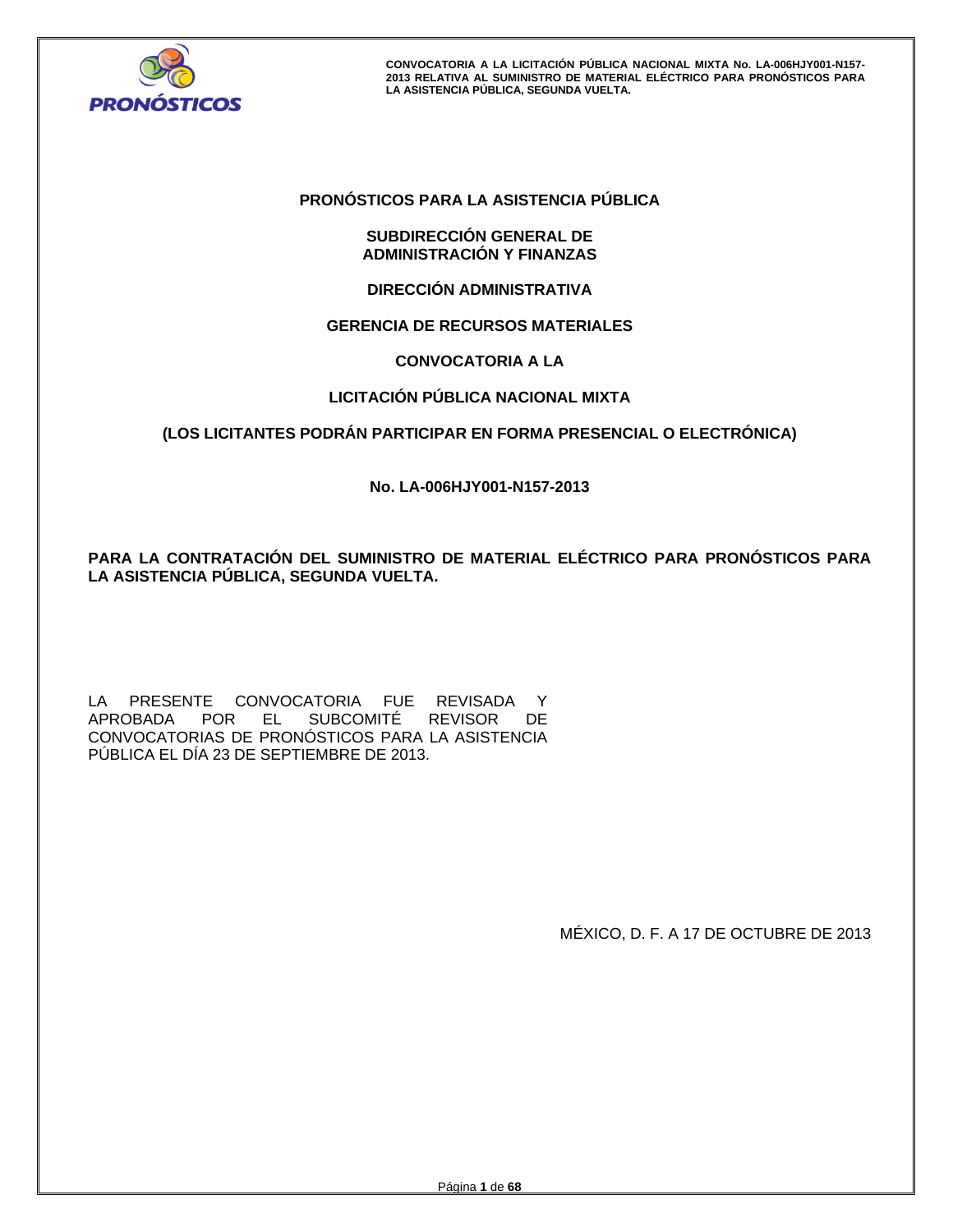

# **CONTENIDO**

| <b>GLOSARIO</b>                                                                                   | 4               |
|---------------------------------------------------------------------------------------------------|-----------------|
| PRESENTACIÓN                                                                                      | 6               |
| 1. DATOS GENERALES O DE IDENTIFICACIÓN DE LA CONVOCATORIA                                         | 6               |
| 1.1 CONVOCANTE                                                                                    | 6               |
| 1.2 MEDIO Y CARÁCTER PARA LA PRESENTE CONVOCATORIA                                                | 6               |
| 1.3 NÚMERO DE IDENTIFICACIÓN DEL PROCEDIMIENTO                                                    | 6               |
| 1.4 EJERCICIO FISCAL QUE ABARCARÁ LA CONTRATACIÓN QUE DERIVE DEL PRESENTE<br><b>PROCEDIMIENTO</b> | 6               |
| 1.5 IDIOMA                                                                                        | 6               |
| 1.6 DISPONIBILIDAD PRESUPUESTARIA                                                                 | 6               |
| 2. OBJETO Y ALCANCE DE LA CONVOCATORIA                                                            | 6               |
| 2.1 DESCRIPCIÓN, UNIDAD DE MEDIDA Y CANTIDADES REQUERIDAS                                         | 6               |
| 2.2 AGRUPAMIENTO DE PARTIDAS                                                                      | 7               |
| 2.3 NORMAS                                                                                        | 7               |
| 2.4 MÉTODO QUE SE UTILIZARÁ PARA REALIZAR LAS PRUEBAS                                             | 7               |
| 2.5 CONTRATO CERRADO                                                                              | 7               |
| 2.6 ABASTECIMIENTO SIMULTÁNEO                                                                     | 7               |
| 2.7 MODELO DEL CONTRATO                                                                           | 7               |
| 2.7.1 VIGENCIA                                                                                    | 7               |
| 2.7.2 PARTIDAS                                                                                    | 7               |
| 2.7.3 DEDUCCIONES AL PAGO                                                                         | 7               |
| 2.7.4 OBLIGACIÓN GARANTIZADA                                                                      | 7               |
| 2.7.5 FIANZA GARANTÍA DE CUMPLIMIENTO                                                             |                 |
|                                                                                                   | 7               |
| 2.7.6 GARANTÍA DE RESPONSABILIDAD CIVIL                                                           | 8               |
| 3. FORMA Y TÉRMINOS QUE REGIRÁN LOS ACTOS DEL PROCEDIMIENTO DE LA LICITACIÓN                      | 8               |
| 3.1 REDUCCIÓN DE PLAZOS                                                                           | 8               |
| 3.2 CALENDARIO Y LUGAR DE LOS ACTOS                                                               | 8               |
| 3.3 RETIRO DE PROPOSICIONES                                                                       | 9               |
| 3.4 PROPOSICIONES                                                                                 |                 |
| 3.5 ACREDITACIÓN DE EXISTENCIA LEGAL Y PERSONALIDAD JURÍDICA                                      |                 |
| 3.6 RÚBRICA DE LAS PROPOSICIONES RECIBIDAS                                                        |                 |
| 3.7 INDICACIONES RELATIVAS AL FALLO Y FIRMA DEL CONTRATO                                          | 9               |
| 4. REQUISITOS INDISPENSABLES QUE LOS LICITANTES DEBEN CUMPLIR PARA EVALUAR SU                     | 10              |
| PROPOSICIÓN Y CAUSAS DE DESECHAMIENTO                                                             |                 |
| 4.1 DOCUMENTACIÓN DISTINTA (LEGAL-ADMINISTRATIVA) A LA PROPUESTA TÉCNICA Y ECONÓMICA              | 10              |
| 4.2 PROPUESTA CONJUNTA                                                                            | 12              |
| 4.3 PROPUESTA TÉCNICA                                                                             | 13              |
| 4.4 PROPUESTA ECONÓMICA                                                                           | 13              |
| 4.5 MOTIVOS DE DESECHAMIENTO                                                                      | 13              |
| 5. CRITERIOS QUE SE APLICARÁN PARA EVALUAR LAS PROPOSICIONES Y ADJUDICAR EL CONTRATO              | 14              |
| 5.1 EVALUACIÓN DE LAS PROPUESTAS TÉCNICAS                                                         | 14              |
| 5.2 EVALUACIÓN DE LA DOCUMENTACIÓN LEGAL Y ADMINISTRATIVA                                         | 14              |
| 5.3 EVALUACIÓN DE LAS PROPUESTAS ECONÓMICAS                                                       | 15              |
| 6. DOCUMENTOS Y DATOS QUE DEBEN PRESENTAR LOS LICITANTES                                          | $\overline{15}$ |
| 7. DOMICILIO Y DIRECCIÓN ELECTRÓNICA DONDE PODRÁN PRESENTAR INCONFORMIDADES                       | $\overline{15}$ |
| 8. FORMATOS                                                                                       | $\overline{15}$ |
| 9. PLAZO Y LUGAR DE LA ENTREGA DE LOS BIENES                                                      | 16              |
| 9.1 CALIDAD                                                                                       | 16              |
| 9.2 ADMINISTRACIÓN Y VERIFICACIÓN DEL CUMPLIMIENTO DEL CONTRATO                                   | 16              |
| 9.3 CONDICIONES DE PAGO                                                                           | 16              |
| 9.4 IMPUESTOS Y DERECHOS                                                                          |                 |
|                                                                                                   | 17              |
| 9.5 PATENTES Y MARCAS                                                                             | 17              |
| 9.6 DEFECTOS Y VICIOS OCULTOS                                                                     | 17              |
| 9.7 DESARROLLO DE LOS EVENTOS DE LA LICITACIÓN                                                    | 17              |
| 9.7.1 SOLICITUDES DE ACLARACIÓN AL CONTENIDO DE LA CONVOCATORIA                                   | $\overline{17}$ |
| 9.7.2 JUNTA PARA LA ACLARACIÓN DEL CONTENIDO DE LA CONVOCATORIA                                   | 18              |
| 9.7.3 ACTO DE PRESENTACIÓN Y APERTURA DE PROPOSICIONES                                            | 18              |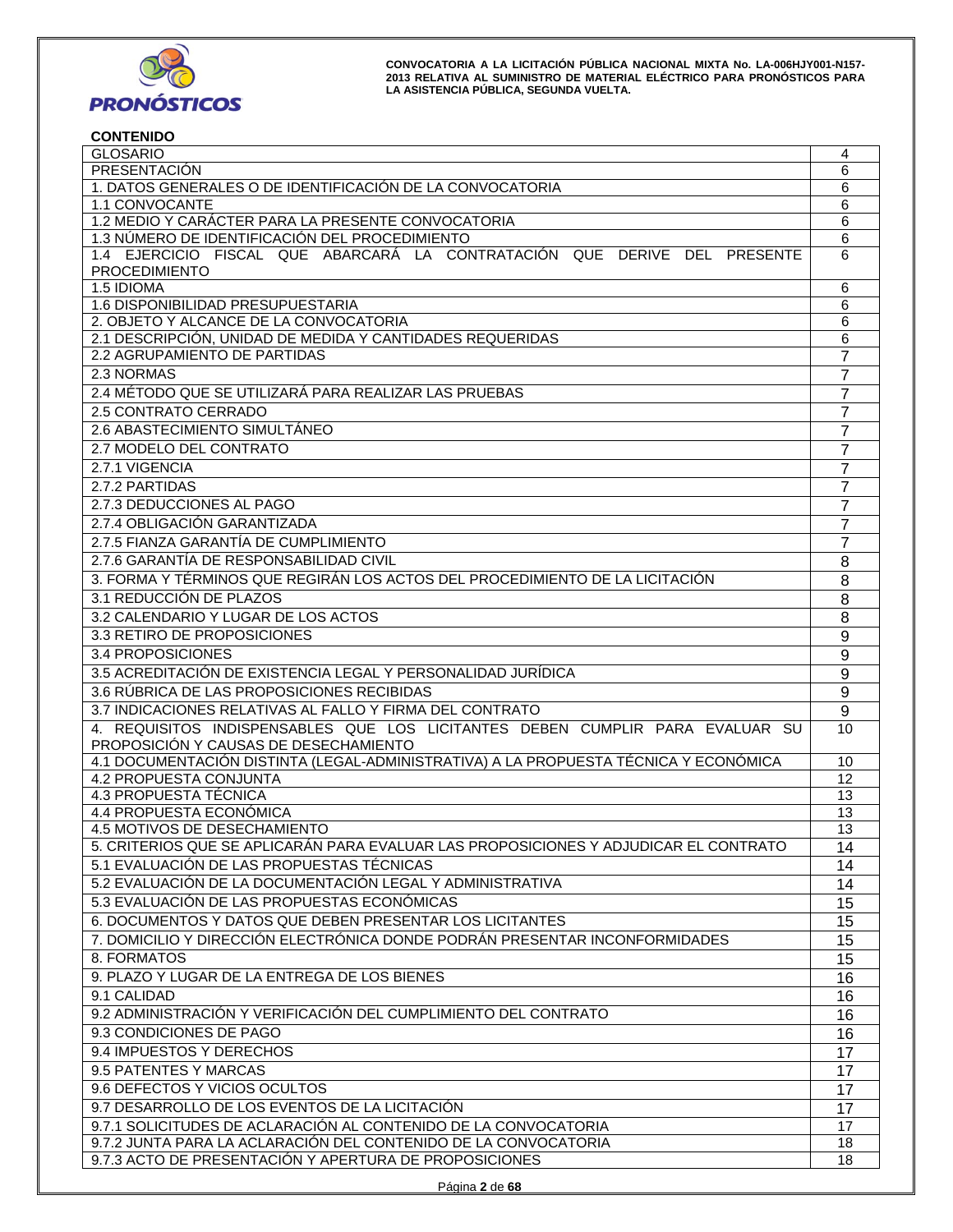

| 9.7.4 ACTO DE FALLO                                                                   | 19              |
|---------------------------------------------------------------------------------------|-----------------|
| 9.8 SUSPENSIÓN TEMPORAL DE LA LICITACIÓN                                              | 19              |
| 9.9 CANCELACIÓN DE LA LICITACIÓN                                                      | 20              |
| 9.10 DECLARACIÓN DE LICITACIÓN DESIERTA                                               | 20              |
| 9.11 MODIFICACIONES QUE PODRÁN EFECTUARSE                                             | 20              |
| 9.11.1 A LA CONVOCATORIA                                                              | 20              |
| 9.11.2 A LOS CONTRATOS                                                                | 20              |
| 9.12 INFRACCIONES Y SANCIONES                                                         | 20              |
| 9.13 PENA CONVENCIONAL                                                                | 20              |
| 9.14 RESCISIÓN DEL CONTRATO                                                           | 21              |
| 9.15 TERMINACIÓN ANTICIPADA DEL CONTRATO                                              | 22              |
| 9.16 SUSPENSIÓN DE LA ENTREGA DE LOS BIENES                                           |                 |
|                                                                                       | 22              |
| 9.17 CONTROVERSIAS                                                                    | 22              |
| 9.18 NO NEGOCIACIÓN DE CONDICIONES                                                    | 22              |
| 9.19 SITUACIONES NO PREVISTAS EN LA CONVOCATORIA                                      | 22              |
| 9.20 TRANSPARENCIA Y COMBATE A LA CORRUPCIÓN                                          | 23              |
| 9.21 AFILIACIÓN DE CADENAS PRODUCTIVAS                                                | 23              |
| ANEXO 1 LISTA DE VERIFICACIÓN PARA REVISAR PROPOSICIONES                              | 24              |
| ANEXO 2 ESCRITO DE MANIFESTACIÓN DE INTERÉS                                           | 27              |
| ANEXO 3 SOLICITUD DE ACLARACIÓN AL CONTENIDO DE LA CONVOCATORIA.                      | 28              |
| ANEXO 4 ESCRITO DE FACULTADES                                                         | 29              |
| ANEXO 5-A FORMATO PARA LA ACREDITACIÓN DE LA PERSONALIDAD JURÍDICA (PERSONAS          | 30              |
| <b>MORALES</b> )                                                                      |                 |
| ANEXO 5-B FORMATO PARA LA ACREDITACIÓN DE LA PERSONALIDAD JURÍDICA (PERSONAS FÍSICAS) | $\overline{31}$ |
| ANEXO 6 ESCRITO DE NACIONALIDAD                                                       | 32              |
| ANEXO 7 ESCRITO BAJO PROTESTA DE DECIR VERDAD DE NO ENCONTRARSE EN ALGUNO DE LOS      | 33              |
| SUPUESTOS DE LOS ARTÍCULOS 50 Y 60 DE LA LEY                                          |                 |
| ANEXO 8 CORREO ELECTRÓNICO                                                            | 34              |
| ANEXO 9 ESCRITO DE INTEGRIDAD                                                         | 35              |
| ANEXO 10-A ESTRATIFICACIÓN DE MICRO, PEQUEÑA O MEDIANA EMPRESA (MIPYMES)              | 36              |
| ANEXO 10-B EN CASO DE NO SER MIPYME                                                   | 37              |
| ANEXO 11 ESCRITO DE DOMICILIO CONSIGNADO PARA RECIBIR NOTIFICACIONES                  | 38              |
| ANEXO 12 ACEPTACIÓN DE LA CONVOCATORIA                                                | 39              |
| ANEXO 13 ANEXO TÉCNICO                                                                | 40              |
| ANEXO 14 MODELO DE LA PROPUESTA ECONÓMICA                                             | 42              |
| ANEXO 15-A ENCUESTA DE TRANSPARENCIA JUNTA DE ACLARACIONES                            | 43              |
| ANEXO 15-B ENCUESTA DE TRANSPARENCIA PRESENTACIÓN Y APERTURA DE PROPOSICIONES         | 44              |
| ANEXO 15-C ENCUESTA DE TRANSPARENCIA FALLO                                            | 45              |
| ANEXO 16 MODELO DE CONTRATO                                                           | 46              |
| ANEXO 17 MODELO DE FIANZA GARANTÍA DE CUMPLIMIENTO                                    | 59              |
| ANEXO 18 ESCRITO DE GRADO DE CONTENIDO NACIONAL                                       | 60              |
| ANEXO 19 CARTA GARANTÍA DE LOS BIENES                                                 | 61              |
| ANEXO 20 MANIFESTACIÓN QUE DEBERÁN PRESENTAR LOS LICITANTES ADJUDICADOS PARA DAR      | 62              |
| CUMPLIMIENTO A LO DISPUESTO EN LAS REGLAS PARA LA DETERMINACIÓN, ACREDITACIÓN Y       |                 |
| VERIFICACIÓN DEL CONTENIDO NACIONAL DE LOS BIENES                                     |                 |
| ANEXO 21 PROGRAMA DE CADENAS PRODUCTIVAS                                              | 63              |
| ANEXO 22 NOTA INFORMATIVA PARA PERSONAS DE PAÍSES MIEMBROS DE LA ORGANIZACIÓN PARA    | 67              |
| LA COOPERACIÓN Y EL DESARROLLO ECONÓMICO (OCDE)                                       |                 |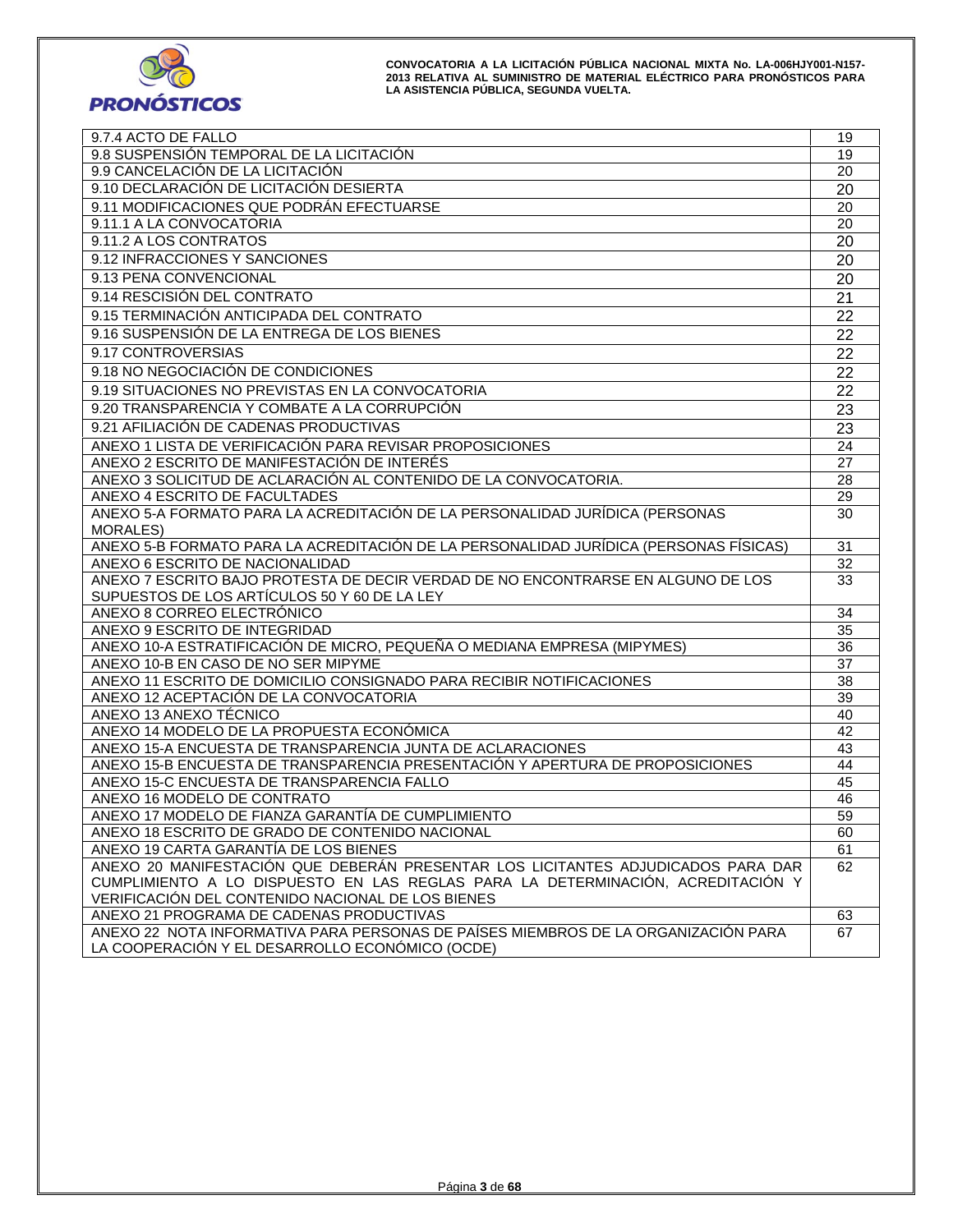

# **GLOSARIO**

PARA EFECTOS DE ESTA CONVOCATORIA, SE ENTENDERÁ POR:

|                                                                                                                                             | POR EL QUE SE ESTABLECEN LAS DISPOSICIONES QUE SE DEBERÁN OBSERVAR                                                                      |
|---------------------------------------------------------------------------------------------------------------------------------------------|-----------------------------------------------------------------------------------------------------------------------------------------|
| <b>ACUERDO:</b>                                                                                                                             | PARA LA UTILIZACIÓN DEL SISTEMA ELECTRÓNICO DE INFORMACIÓN PÚBLICA<br>GUBERNAMENTAL DENOMINADO COMPRANET (PUBLICADO EN EL D.O.F. 28 DE  |
|                                                                                                                                             | <b>JUNIO DE 2011).</b>                                                                                                                  |
|                                                                                                                                             |                                                                                                                                         |
| <b>ANEXO TÉCNICO:</b>                                                                                                                       | DOCUMENTO MEDIANTE EL CUAL EL ÁREA REQUIRENTE<br><b>DESCRIBE</b><br>DETALLADAMENTE LAS CARACTERÍSTICAS DE LOS BIENES.                   |
|                                                                                                                                             |                                                                                                                                         |
| <b>ÁREA ADMINISTRADORA</b>                                                                                                                  | GERENCIA DE SERVICIOS GENERALES.                                                                                                        |
| <b>DEL CONTRATO:</b>                                                                                                                        | SUBDIRECCIÓN GENERAL DE ADMINISTRACIÓN Y FINANZAS, POR CONDUCTO DE                                                                      |
| <b>ÁREA CONTRATANTE:</b>                                                                                                                    | LA GERENCIA DE RECURSOS MATERIALES DE LA DIRECCIÓN ADMINISTRATIVA.                                                                      |
|                                                                                                                                             |                                                                                                                                         |
| <b>ÁREA REQUIRENTE:</b>                                                                                                                     | <b>GERENCIA DE SERVICIOS GENERALES.</b>                                                                                                 |
| ÁREA TÉCNICA:                                                                                                                               | GERENCIA DE SERVICIOS GENERALES.                                                                                                        |
|                                                                                                                                             | PRONÓSTICOS PARA LA ASISTENCIA PÚBLICA A TRAVÉS DE LA SUBDIRECCIÓN                                                                      |
|                                                                                                                                             | GENERAL DE ADMINISTRACIÓN Y FINANZAS, POR CONDUCTO DE LA GERENCIA                                                                       |
| <b>CONVOCANTE:</b>                                                                                                                          | DE RECURSOS MATERIALES DE LA DIRECCIÓN ADMINISTRATIVA.                                                                                  |
|                                                                                                                                             | EL CÓDIGO FISCAL DE LA FEDERACIÓN.                                                                                                      |
| CÓDIGO:                                                                                                                                     |                                                                                                                                         |
|                                                                                                                                             | EL SISTEMA ELECTRÓNICO DE INFORMACIÓN PÚBLICA GUBERNAMENTAL SOBRE                                                                       |
|                                                                                                                                             | ADQUISICIONES, ARRENDAMIENTOS Y SERVICIOS, INTEGRADO ENTRE OTRA<br>INFORMACIÓN, POR LOS PROGRAMAS ANUALES EN LA MATERIA, DE LAS         |
|                                                                                                                                             | DEPENDENCIAS Y ENTIDADES; EL REGISTRO ÚNICO DE PROVEEDORES; EL                                                                          |
|                                                                                                                                             | PADRÓN DE TESTIGOS SOCIALES: EL REGISTRO DE PROVEEDORES                                                                                 |
|                                                                                                                                             | SANCIONADOS; LAS CONVOCATORIAS A LA LICITACIÓN Y SUS MODIFICACIONES;<br>LAS INVITACIONES A CUANDO MENOS TRES PERSONAS; LAS ACTAS DE LAS |
| <b>COMPRANET:</b>                                                                                                                           | JUNTAS DE ACLARACIONES, DEL ACTO DE PRESENTACIÓN Y APERTURA DE                                                                          |
|                                                                                                                                             | PROPOSICIONES Y DE FALLO; LOS TESTIMONIOS DE LOS TESTIGOS SOCIALES;                                                                     |
|                                                                                                                                             | LOS DATOS DE LOS CONTRATOS Y LOS CONVENIOS MODIFICATORIOS; LAS<br>ADJUDICACIONES DIRECTAS; LAS RESOLUCIONES DE LA INSTANCIA DE          |
|                                                                                                                                             | INCONFORMIDAD QUE HAYAN CAUSADO ESTADO, Y LAS NOTIFICACIONES Y                                                                          |
| AVISOS CORRESPONDIENTES.                                                                                                                    |                                                                                                                                         |
|                                                                                                                                             | EL ACUERDO DE VOLUNTADES PARA CREAR O TRANSFERIR DERECHOS Y                                                                             |
|                                                                                                                                             | OBLIGACIONES, Y A TRAVÉS DEL CUAL SE FORMALIZA LA ADQUISICIÓN O                                                                         |
| <b>CONTRATO:</b>                                                                                                                            | ARRENDAMIENTO DE BIENES MUEBLES O LA PRESTACIÓN DE SERVICIOS.                                                                           |
|                                                                                                                                             | EL DOCUMENTO QUE CONTIENE LOS REQUISITOS DE CARÁCTER LEGAL,                                                                             |
|                                                                                                                                             | TÉCNICO Y ECONÓMICO CON RESPECTO DE LOS BIENES O SERVICIOS OBJETO                                                                       |
|                                                                                                                                             | DE LA CONTRATACIÓN Y LAS PERSONAS INTERESADAS EN PROVEERLOS O                                                                           |
| <b>CONVOCATORIA:</b>                                                                                                                        | PRESTARLOS, ASÍ COMO LOS TÉRMINOS A QUE SE SUJETARÁ EL<br>PROCEDIMIENTO DE CONTRATACIÓN RESPECTIVO Y LOS DERECHOS Y                     |
|                                                                                                                                             | OBLIGACIONES DE LAS PARTES.                                                                                                             |
|                                                                                                                                             |                                                                                                                                         |
| $D.O.F.$ :                                                                                                                                  | EL DIARIO OFICIAL DE LA FEDERACIÓN.                                                                                                     |
| <b>DOMICILIO DE LA</b>                                                                                                                      | INSURGENTES SUR 1397, COLONIA INSURGENTES MIXCOAC, DELEGACIÓN                                                                           |
| <b>CONVOCANTE:</b>                                                                                                                          | BENITO JUÁREZ, MÉXICO, DISTRITO FEDERAL, CÓDIGO POSTAL 03920.                                                                           |
| <b>FIRMA AUTÓGRAFA:</b>                                                                                                                     | FIRMA COMPLETA DE PROPIA MANO (NO FACSIMILAR).                                                                                          |
|                                                                                                                                             |                                                                                                                                         |
| LA CREDENCIAL PARA VOTAR (IFE), CÉDULA PROFESIONAL, PASAPORTE O<br><b>IDENTIFICACIÓN OFICIAL</b><br>CARTILLA DEL SERVICIO MILITAR NACIONAL. |                                                                                                                                         |
| <b>VIGENTE:</b>                                                                                                                             |                                                                                                                                         |
| <b>INTERNET:</b>                                                                                                                            | LA RED MUNDIAL DE COMUNICACIONES ELECTRÓNICAS.                                                                                          |
|                                                                                                                                             |                                                                                                                                         |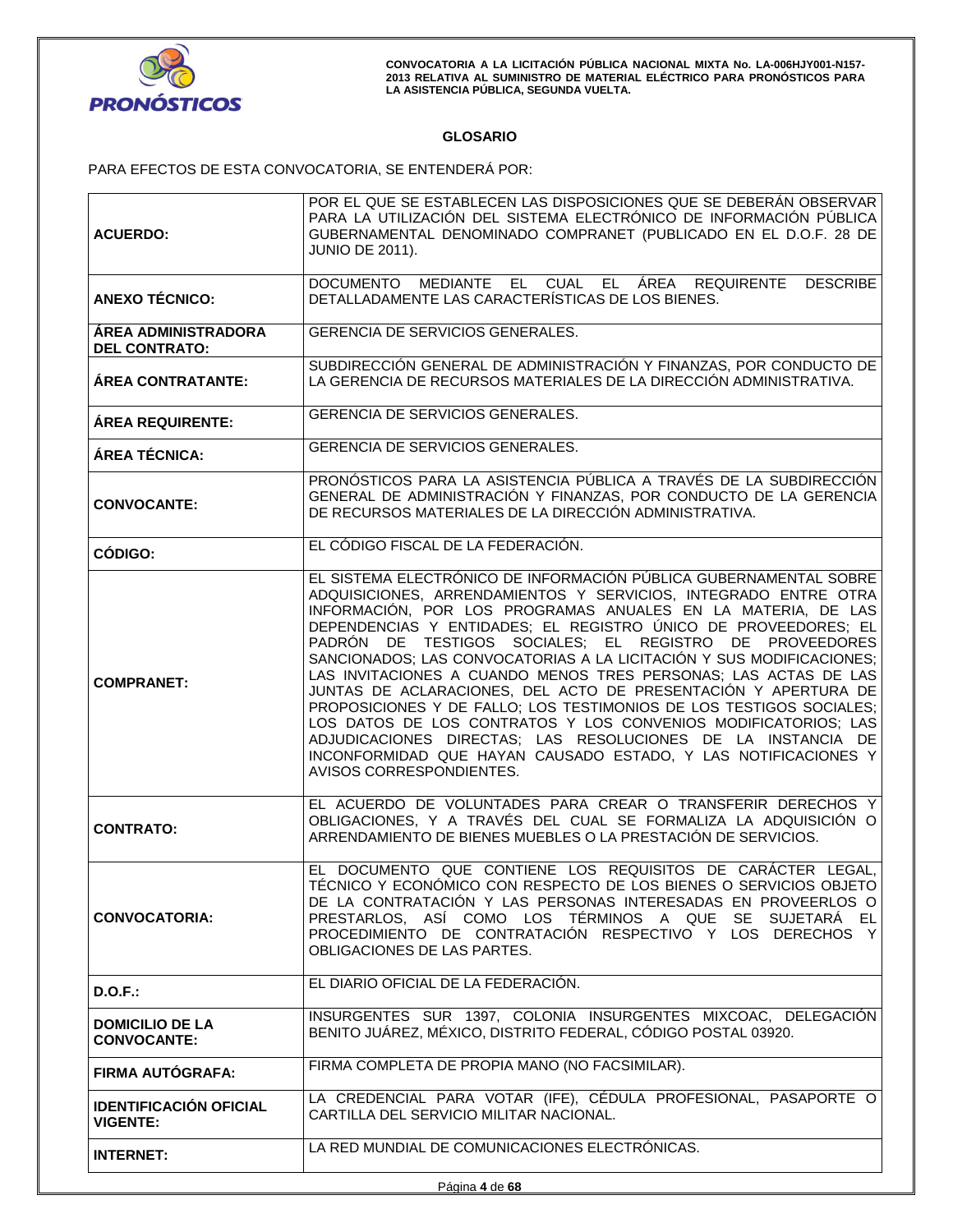

| I.V.A.:                                                                                                                                                                                                           | EL IMPUESTO AL VALOR AGREGADO.                                                                                                                                                                                                   |
|-------------------------------------------------------------------------------------------------------------------------------------------------------------------------------------------------------------------|----------------------------------------------------------------------------------------------------------------------------------------------------------------------------------------------------------------------------------|
| LEY:                                                                                                                                                                                                              | LA LEY DE ADQUISICIONES, ARRENDAMIENTOS Y SERVICIOS DEL SECTOR<br>PÚBLICO, VIGENTE.                                                                                                                                              |
| <b>LICITANTE:</b>                                                                                                                                                                                                 | LA PERSONA QUE PARTICIPA EN ESTE PROCEDIMIENTO DE LICITACIÓN.                                                                                                                                                                    |
| LA PERSONA QUE HA PARTICIPADO EN EL PROCESO DE SELECCIÓN Y CUMPLE<br>CON TODOS LOS REQUISITOS ADMINISTRATIVOS, LEGALES, TÉCNICOS Y<br><b>LICITANTE ADJUDICADO:</b><br>ECONÓMICOS ESTABLECIDOS EN LA CONVOCATORIA. |                                                                                                                                                                                                                                  |
| LICITACIÓN PÚBLICA NACIONAL MIXTA No. LA-006HJY001-N157-2013<br><b>LICITACIÓN:</b>                                                                                                                                |                                                                                                                                                                                                                                  |
| LAS MICRO, PEQUEÑAS Y MEDIANAS EMPRESAS DE NACIONALIDAD MEXICANA A<br>QUE HACE REFERENCIA LA LEY PARA EL DESARROLLO DE LA COMPETITIVIDAD<br><b>MIPYMES:</b><br>DE LA MICRO, PEQUEÑA Y MEDIANA EMPRESA.            |                                                                                                                                                                                                                                  |
| <b>MIXTA:</b>                                                                                                                                                                                                     | PROCEDIMIENTO EN LA CUAL LOS LICITANTES, A SU ELECCIÓN, PODRÁN<br>PARTICIPAR DE FORMA PRESENCIAL O ELECTRÓNICA EN LA O LAS JUNTAS DE<br>ACLARACIONES, EL ACTO DE PRESENTACIÓN Y APERTURA DE PROPOSICIONES Y<br>EL ACTO DE FALLO. |
| <b>O.I.C.:</b>                                                                                                                                                                                                    | EL ÓRGANO INTERNO DE CONTROL EN PRONÓSTICOS PARA LA ASISTENCIA<br>PÚBLICA.                                                                                                                                                       |
| <b>PARTIDAS:</b>                                                                                                                                                                                                  | LA DESCRIPCIÓN Y ESPECIFICACIONES DEL SUMINISTRO DE MATERIAL<br>ELÉCTRICO PARA PRONÓSTICOS PARA LA ASISTENCIA PÚBLICA EL CUAL SE<br>DESCRIBE EN EL ANEXO 13 DE ESTA CONVOCATORIA.                                                |
| LA PERSONA FÍSICA O MORAL ESTABLECIDA EN EL CÓDIGO.<br><b>PERSONA:</b>                                                                                                                                            |                                                                                                                                                                                                                                  |
| PLANTA BAJA DEL EDIFICIO CENTRAL DE PRONÓSTICOS.<br>PB:                                                                                                                                                           |                                                                                                                                                                                                                                  |
| LAS POLÍTICAS, BASES Y LINEAMIENTOS EN MATERIA DE ADQUISICIONES.<br>ARRENDAMIENTOS Y SERVICIOS DE PRONÓSTICOS PARA LA ASISTENCIA<br><b>POLÍTICAS:</b><br>PUBLICA, VIGENTES.                                       |                                                                                                                                                                                                                                  |
| <b>PRONÓSTICOS:</b>                                                                                                                                                                                               | PRONÓSTICOS PARA LA ASISTENCIA PÚBLICA.                                                                                                                                                                                          |
| <b>PROPOSICIONES:</b>                                                                                                                                                                                             | LA PROPUESTA TÉCNICA Y ECONÓMICA QUE PRESENTEN LOS LICITANTES.                                                                                                                                                                   |
| <b>PROVEEDOR:</b>                                                                                                                                                                                                 | LA PERSONA CON QUIEN PRONÓSTICOS CELEBRE EL CONTRATO DERIVADO DE<br>ESTA CONVOCATORIA.                                                                                                                                           |
| <b>REGLAMENTO:</b>                                                                                                                                                                                                | EL REGLAMENTO DE LA LEY DE ADQUISICIONES, ARRENDAMIENTOS Y SERVICIOS<br>DEL SECTOR PÚBLICO, VIGENTE.                                                                                                                             |
| S.A.T.:                                                                                                                                                                                                           | EL SERVICIO DE ADMINISTRACIÓN TRIBUTARIA.                                                                                                                                                                                        |
| S.E.:                                                                                                                                                                                                             | LA SECRETARÍA DE ECONOMÍA.                                                                                                                                                                                                       |
| S.F.P.:                                                                                                                                                                                                           | LA SECRETARÍA DE LA FUNCIÓN PÚBLICA.                                                                                                                                                                                             |
| <b>S.H.C.P.:</b>                                                                                                                                                                                                  | LA SECRETARÍA DE HACIENDA Y CRÉDITO PÚBLICO.                                                                                                                                                                                     |
| <b>SUMINISTRO:</b>                                                                                                                                                                                                | DE MATERIAL ELÉCTRICO PARA PRONÓSTICOS PARA LA ASISTENCIA PÚBLICA                                                                                                                                                                |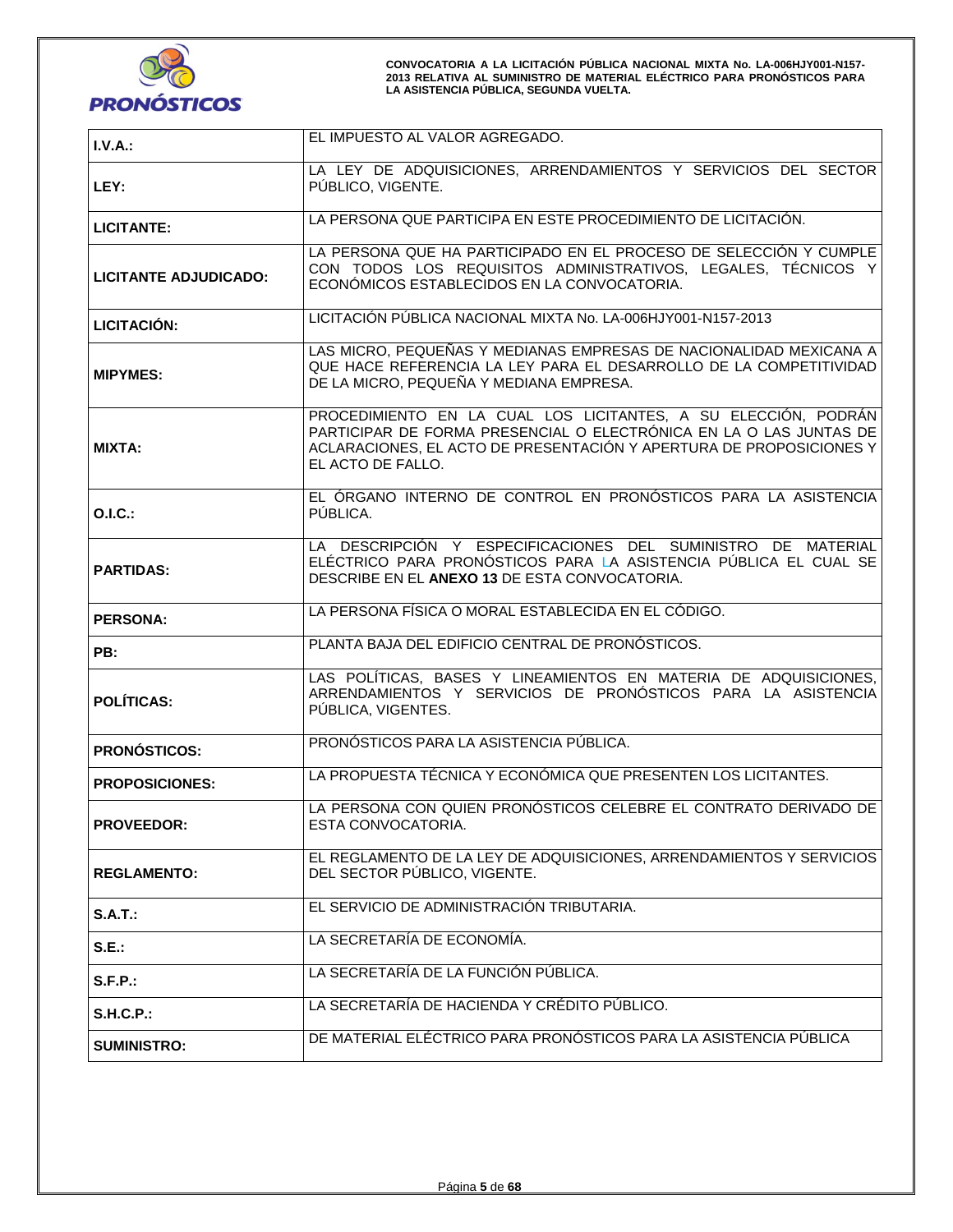

# **PRESENTACIÓN**

PRONÓSTICOS PARA LA ASISTENCIA PÚBLICA, EN CUMPLIMIENTO DE LAS DISPOSICIONES DEL ARTÍCULO 134 DE LA CONSTITUCIÓN POLÍTICA DE LOS ESTADOS UNIDOS MEXICANOS, ARTÍCULOS,18, 24, 25, 26 FRACCIÓN I, 26 BIS FRACCIÓN III, 27, 28 FRACCIÓN I Y 38 TERCER PÁRRAFO DE LA LEY DE ADQUISICIONES, ARRENDAMIENTOS Y SERVICIOS DEL SECTOR PÚBLICO VIGENTE, SU REGLAMENTO Y DEMÁS DISPOSICIONES LEGALES VIGENTES EN LA MATERIA, CONVOCA A TRAVÉS DE LA SUBDIRECCIÓN GENERAL DE ADMINISTRACIÓN Y FINANZAS, POR CONDUCTO DE LA GERENCIA DE RECURSOS MATERIALES, DE LA DIRECCIÓN ADMINISTRATIVA, A PARTICIPAR EN EL PROCEDIMIENTO DE LICITACIÓN PÚBLICA NACIONAL MIXTA PARA EL **SUMINISTRO DE MATERIAL ELÉCTRICO PARA PRONÓSTICOS PARA LA ASISTENCIA PÚBLICA**, CONFORME A LAS SIGUIENTES:

## **B A S E S**

## **1. DATOS GENERALES O DE IDENTIFICACIÓN DE LA CONVOCATORIA**

#### **1.1 CONVOCANTE**

PRONÓSTICOS PARA LA ASISTENCIA PÚBLICA, A TRAVÉS DE LA SUBDIRECCIÓN GENERAL DE ADMINISTRACIÓN Y FINANZAS, POR CONDUCTO DE LA GERENCIA DE RECURSOS MATERIALES, DE LA DIRECCIÓN ADMINISTRATIVA, CON DOMICILIO EN INSURGENTES SUR 1397 PISO 11, COLONIA INSURGENTES MIXCOAC, DELEGACIÓN BENITO JUÁREZ, MÉXICO, DISTRITO FEDERAL, CÓDIGO POSTAL 03920.

#### **1.2 MEDIO Y CARÁCTER PARA LA PRESENTE CONVOCATORIA**

LICITACIÓN PÚBLICA NACIONAL MIXTA, EN LA CUAL LOS LICITANTES PODRÁN PARTICIPAR EN FORMA PRESENCIAL O ELECTRÓNICA. EN LA PRESENTE LICITACIÓN NO SE RECIBIRÁN PROPOSICIONES A TRAVÉS DE SERVICIO POSTAL O DE MENSAJERÍA.

#### **1.3 NÚMERO DE IDENTIFICACIÓN DEL PROCEDIMIENTO**

No. LA-006HJY001-N157-2013

#### **1.4 EJERCICIO FISCAL QUE ABARCARÁ LA CONTRATACIÓN QUE DERIVE DEL PRESENTE PROCEDIMIENTO**

EJERCICIO FISCAL 2013.

#### **1.5 IDIOMA**

EL IDIOMA QUE DEBERÁN PRESENTAR LAS PROPOSICIONES SERÁ EN IDIOMA ESPAÑOL, ASÍ COMO TODOS Y CADA UNO DE LOS DOCUMENTOS QUE LA INTEGRAN, EN SU CASO PODRÁN SER PRESENTADAS EN INGLÉS MISMAS QUE DEBERÁN ESTAR ACOMPAÑADAS DE SU RESPECTIVA TRADUCCIÓN SIMPLE AL ESPAÑOL.

LOS MANUALES, INSTRUCTIVOS Y FOLLETOS QUE ACOMPAÑEN A LOS BIENES, ASÍ COMO EL **ANEXO 13** DE LA PRESENTE CONVOCATORIA DEBERÁN PRESENTARSE EN IDIOMA ESPAÑOL, EN CASO DE QUE NO HAYA EXISTENCIA EN ESTE IDIOMA SE ACEPTARÁN ÚNICAMENTE EN INGLÉS, ACOMPAÑADOS CON SU TRADUCCIÓN SIMPLE AL ESPAÑOL.

## **1.6 DISPONIBILIDAD PRESUPUESTARIA**

PRONÓSTICOS CUENTA CON EL RECURSO AUTORIZADO EN LA PARTIDA PRESUPUESTAL NÚMERO 24601.

## **2. OBJETO Y ALCANCE DE LA CONVOCATORIA**

#### **2.1 DESCRIPCIÓN, UNIDAD DE MEDIDA Y CANTIDADES REQUERIDAS**

PRONÓSTICOS LLEVARÁ A CABO EL SUMINISTRO DE MATERIAL ELÉCTRICO PARA PRONÓSTICOS PARA LA ASISTENCIA PÚBLICA, DE CONFORMIDAD CON LAS CANTIDADES Y ESPECIFICACIONES ESTABLECIDAS EN EL **ANEXO 13** DE LA PRESENTE CONVOCATORIA.

LOS LICITANTES, PARA LA PRESENTACIÓN DE SUS PROPUESTAS, DEBERÁN AJUSTARSE ESTRICTAMENTE A LOS REQUISITOS Y ESPECIFICACIONES PREVISTOS EN ESTA CONVOCATORIA Y LOS QUE SE DERIVEN DE LA JUNTA DE ACLARACIONES AL CONTENIDO DE LA MISMA.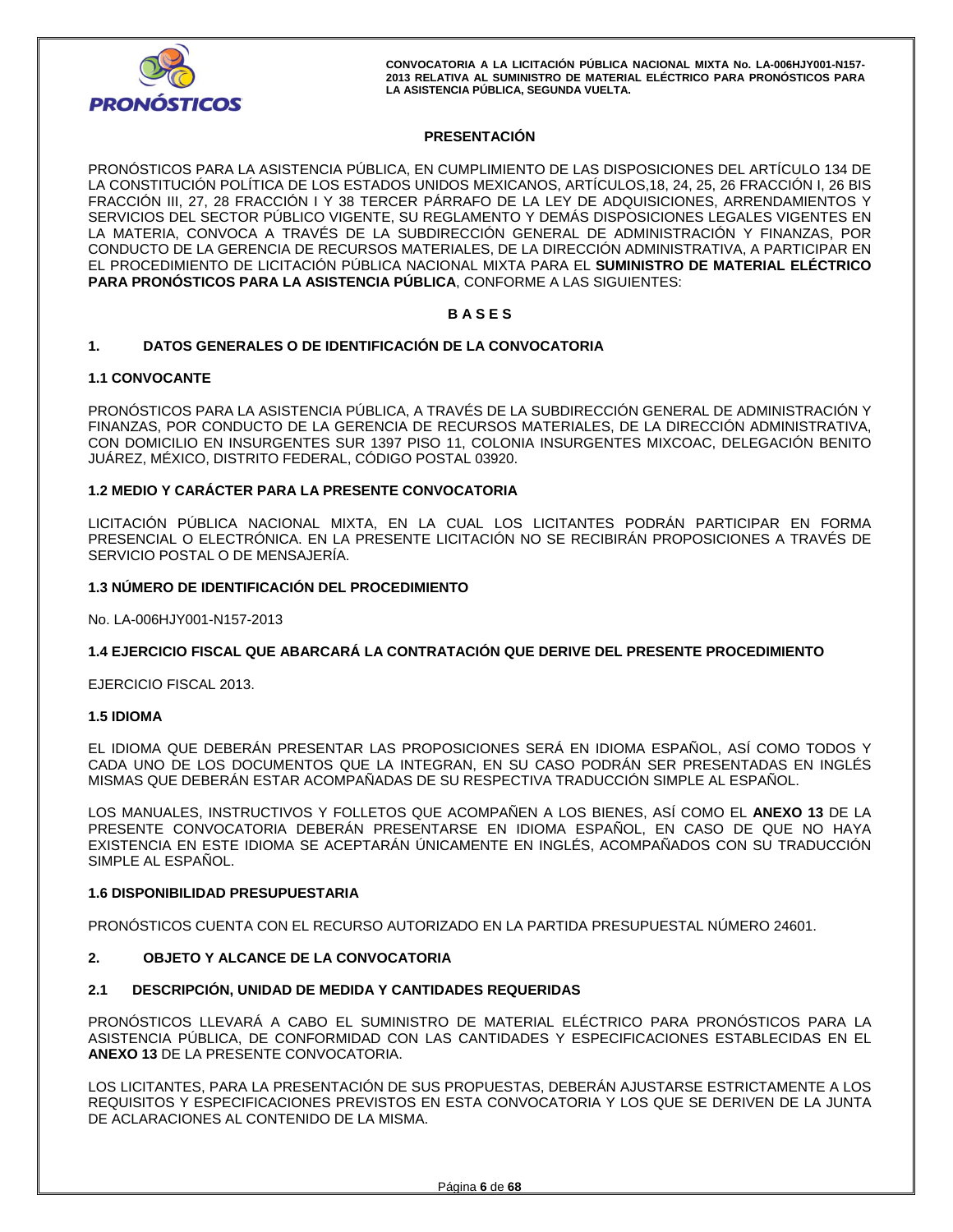

# **2.2 AGRUPAMIENTO DE PARTIDAS**

NO APLICA.

## **2.3 NORMAS**

*NOM-028-ENR-2010* EFICIENCIA ENERGÉTICA DE LÁMPARAS PARA USO GENERAL. LÍMITES Y MÉTODOS DE PRUEBA.

*NOM-064-SCFI-2000* PRODUCTOS ELÉCTRICOS-ESPECIFICACIONES DE SEGURIDAD.

*NMX-J-001-ANCE-2004* CINTAS AISLANTES DE ALGODÓN (FRICCIÓN) PARA PROPÓSITOS ELÉCTRICOS-ESPECIFICACIONES Y MÉTODOS DE PRUEBA (CANCELA A LA NMX-J-001-1976).

#### **2.4 MÉTODO QUE SE UTILIZARÁ PARA REALIZAR LAS PRUEBAS**

NO APLICA

#### **2.5 CONTRATO CERRADO**

EL CONTRATO SERÁ CERRADO POR LAS CANTIDADES, DE ACUERDO A LA RELACIÓN DE BIENES A ADQUIRIR **ANEXO 13.** EL CUÁL SE ADECUARÁ EN RELACIÓN A LA EMISIÓN DEL FALLO.

# **2.6 ABASTECIMIENTO SIMULTÁNEO**

NO APLICA.

#### **2.7 MODELO DEL CONTRATO**

EL MODELO DE CONTRATO PARA ESTA CONVOCATORIA SE DETALLA EN EL **ANEXO 16**, EL CUÁL SE ADECUARÁ EN RELACIÓN A LA EMISIÓN DEL FALLO.

## **2.7.1 VIGENCIA**

DENTRO DE LOS 20 DÍAS NATURALES POSTERIORES A LA FIRMA DEL CONTRATO.

#### **2.7.2 PARTIDAS**

LA ADQUISICIÓN DE LOS BIENES DE ESTA LICITACIÓN, SERÁ POR PARTIDAS, EL CONTRATO SE ADJUDICARÁ AL (LOS) LICITANTE(S) QUE EN SU PROPOSICIÓN OTORGUE EL PRECIO MÁS BAJO EN LA PROPUESTA, SIEMPRE Y CUANDO SE ASEGURE EL CUMPLIMIENTO DE LA DESCRIPCIÓN Y ESPECIFICACIONES DE LOS BIENES QUE SE DESCRIBE EN EL **ANEXO 13** DE ESTA CONVOCATORIA Y OFERTE LAS MEJORES CONDICIONES.

#### **2.7.3 DEDUCCIONES AL PAGO**

NO APLICA

#### **2.7.4 OBLIGACIÓN GARANTIZADA**

EL CUMPLIMIENTO DE LA OBLIGACIÓN GARANTIZADA QUE SE DERIVE DE LA ADQUISICIÓN MOTIVO DE ESTE PROCEDIMIENTO, SERÁ DIVISIBLE.

EL PROVEEDOR, PARA GARANTIZAR EL CUMPLIMIENTO DE TODAS Y CADA UNA DE LAS OBLIGACIONES ESTIPULADAS EN EL CONTRATO ADJUDICADO, ENTREGARÁ LA GARANTÍA DE CUMPLIMIENTO COMO SE ESTIPULA EN EL SIGUIENTE PUNTO.

# **2.7.5 FIANZA GARANTÍA DE CUMPLIMIENTO**

EL LICITANTE ADJUDICADO DEBERÁ ENTREGAR AL ÁREA CONTRATANTE, EN EL DOMICILIO DE PRONÓSTICOS COMO GARANTÍA DE CUMPLIMIENTO, FIANZA EXPEDIDA POR UNA INSTITUCIÓN MEXICANA AUTORIZADA POR EL GOBIERNO FEDERAL EN TÉRMINOS DE LA LEY FEDERAL DE INSTITUCIONES DE FIANZAS, A FAVOR DE PRONÓSTICOS PARA LA ASISTENCIA PÚBLICA POR UN MONTO IGUAL AL 10% DEL MONTO DEL CONTRATO ANTES DEL IMPUESTO AL VALOR AGREGADO, DENTRO DE LOS 10 (DIEZ) DÍAS NATURALES SIGUIENTES A LA FIRMA DEL CONTRATO, DE CONFORMIDAD CON LO ESTIPULADO EN EL ARTÍCULO 48 ÚLTIMO PÁRRAFO DE LA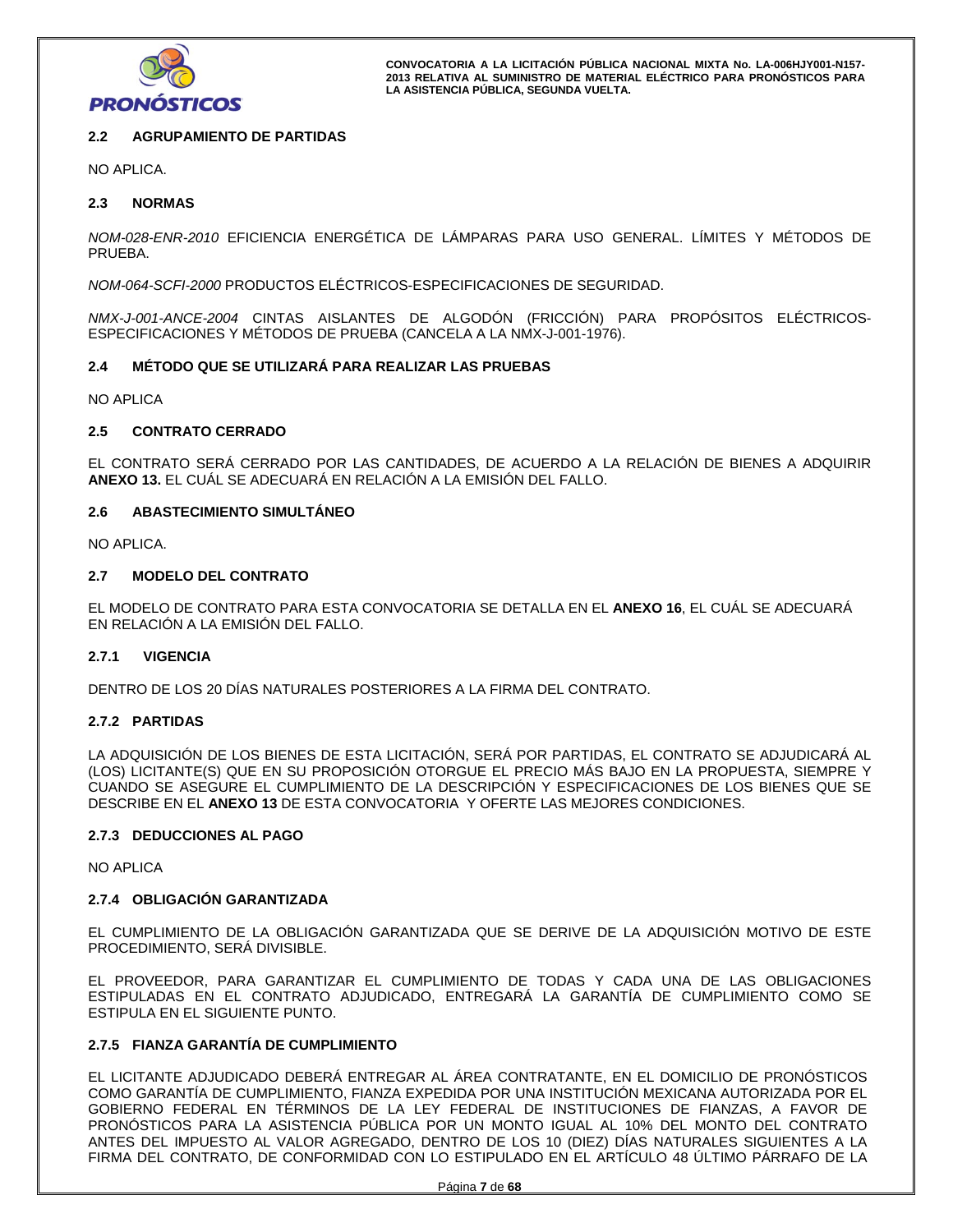

# LEY, UTILIZANDO EL **ANEXO 17** DE ESTA CONVOCATORIA.

LA FALTA DE PRESENTACIÓN DE LA GARANTÍA DE CUMPLIMIENTO EN EL PLAZO ESTABLECIDO EN ESTE PUNTO, DARÁ COMO CONSECUENCIA EL INICIO DEL PROCESO DE RESCISIÓN PREVISTO EN EL ARTÍCULO 54 DE LA LEY.

LA GARANTÍA RELATIVA AL CUMPLIMIENTO DEL CONTRATO OBLIGARÁ AL LICITANTE ADJUDICADO A RESPONDER CABALMENTE A TODO LO PACTADO Y POR LA ÓPTIMA CALIDAD DEL BIEN, ASÍ COMO CUALQUIER OTRA RESPONSABILIDAD EN QUE PUDIERE INCURRIR. LA GARANTÍA DE CUMPLIMIENTO ESTARÁ VIGENTE DURANTE EL CUMPLIMIENTO DEL CONTRATO, ASÍ COMO DURANTE LA SUBSTANCIACIÓN DE TODOS LOS RECURSOS LEGALES O JUICIOS QUE SE INTERPONGAN HASTA QUE SE DICTE RESOLUCIÓN DEFINITIVA QUE QUEDE FIRME, DE FORMA TAL QUE SU VIGENCIA NO PODRÁ ACOTARSE EN RAZÓN DEL PLAZO DE LA EJECUCIÓN DEL CONTRATO PRINCIPAL O FUENTE DE LAS OBLIGACIONES, O CUALQUIER OTRA CIRCUNSTANCIA. ASIMISMO, ESTA GARANTÍA PERMANECERÁ EN VIGOR AÚN EN LOS CASOS EN QUE PRONÓSTICOS OTORGUE PRÓRROGAS AL PROVEEDOR PARA EL CUMPLIMIENTO DE SUS OBLIGACIONES, DERIVADAS DE LA FORMALIZACIÓN DE CONVENIOS DE AMPLIACIÓN AL MONTO, AL PLAZO O VIGENCIA DEL CONTRATO EL PROVEEDOR DEBERÁ PRESENTAR LA MODIFICACIÓN A LA GARANTÍA DE CUMPLIMIENTO.

## **2.7.6. GARANTÍA DE RESPONSABILIDAD CIVIL**

NO APLICA.

## **3 FORMA Y TÉRMINOS QUE REGIRÁN LOS ACTOS DEL PROCEDIMIENTO DE LA LICITACIÓN**

#### **3.1 REDUCCIÓN DE PLAZOS**

LA PRESENTE LICITACIÓN SE LLEVA A CABO CON REDUCCIÓN EN PLAZOS CON FUNDAMENTO EN EL ARTÍCULO 32 TERCER PÁRRAFO DE LA LEY, AUTORIZADO POR EL DIRECTOR ADMINISTRATIVO DE PRONÓSTICOS, MEDIANTE OFICIO No. D.A./465/2013.

#### **3.2 CALENDARIO Y LUGAR DE LOS ACTOS**

| <b>ACTO</b>                                                                                          | <b>FECHA Y HORA</b>                                                                                                             | <b>LUGAR</b>                                                                                                                                                                                                                                                                                                                                                                                |
|------------------------------------------------------------------------------------------------------|---------------------------------------------------------------------------------------------------------------------------------|---------------------------------------------------------------------------------------------------------------------------------------------------------------------------------------------------------------------------------------------------------------------------------------------------------------------------------------------------------------------------------------------|
| <b>PUBLICACIÓN</b><br>DF<br>LA<br><b>CONVOCATORIA EN</b><br>COMPRANET Y PÁGINA<br>WEB DE PRONÓSTICOS | 17 DE OCTUBRE DE 2013                                                                                                           | TRAVÉS<br><b>DEL</b><br>SISTEMA<br><b>ELECTRÓNICO</b><br>DF<br>A<br>INFORMACIÓN PÚBLICA GUBERNAMENTAL SOBRE<br>ADQUISICIONES, ARRENDAMIENTOS Y SERVICIOS<br>EN SU PÁGINA DE INTERNET http://compranet.gob.mx,<br>ASÍ COMO EN LA PÁGINA WEB DE PRONÓSTICOS<br>http://www.pronosticos.gob.mx/index.php/legal/105-<br>legal/adquisiciones-arrendamientos-y-servicios/462-<br>licitaciones-2013 |
| DISPOSICIÓN DEL TEXTO<br><b>CONVOCATORIA</b><br>DF.<br>ΙA<br><b>PARA LOS LICITANTES</b>              | A PARTIR DEL 17 DE OCTUBRE<br>2013, LOS DÍAS DE LUNES A<br><b>VIERNES DE LAS 8:00 A 15:00</b><br>HORAS Y DE 16:00 A 18:00 HORAS | LA PRESENTE CONVOCATORIA ES GRATUITA Y<br>ESTÁ A LA DISPOSICIÓN DE LOS LICITANTES EN LA<br><b>GERENCIA DE RECURSOS MATERIALES UBICADA EN</b><br>EL DOMICILIO DE LA CONVOCANTE, DONDE SE<br>PODRÁ CONSULTAR COPIA TEXTUAL DE LA MISMA.                                                                                                                                                       |
| JUNTA DE ACLARACIÓN A<br>LA CONVOCATORIA                                                             | 22 DE OCTUBRE DE 2013<br>10:00 HORAS                                                                                            | EN EL DOMICILIO DE LA CONVOCANTE.                                                                                                                                                                                                                                                                                                                                                           |
| PRESENTACIÓN<br><b>DE</b><br>APERTURA<br><b>PROPOSICIONES</b>                                        | 28 DE OCTUBRE DE 2013<br>10:00 HORAS                                                                                            | EN EL DOMICILIO DE LA CONVOCANTE.                                                                                                                                                                                                                                                                                                                                                           |
| <b>FALLO</b>                                                                                         | 31 DE OCTUBRE DE 2013<br>10:00 HORAS                                                                                            | EN EL DOMICILIO DE LA CONVOCANTE.                                                                                                                                                                                                                                                                                                                                                           |
| FIRMA DEL CONTRATO                                                                                   | EN EL ACTO DE FALLO SE DARÁ A<br>CONOCER LA FECHA Y HORA.                                                                       | EN EL DOMICILIO DE LA CONVOCANTE.                                                                                                                                                                                                                                                                                                                                                           |

**NOTA:** TODOS LOS ACTOS SE REALIZARÁN EN AVENIDA INSURGENTES SUR No. 1397, PISO 4, COLONIA INSURGENTES MIXCOAC, DELEGACIÓN BENITO JUÁREZ, CÓDIGO POSTAL 03920, MÉXICO, DISTRITO FEDERAL.

LAS CÁMARAS, COLEGIOS O ASOCIACIONES PROFESIONALES U OTRAS ORGANIZACIONES NO GUBERNAMENTALES PODRÁN ASISTIR A LOS ACTOS PÚBLICOS DE ESTA LICITACIÓN, ASÍ COMO CUALQUIER PERSONA EN CALIDAD DE OBSERVADOR, BAJO LA CONDICIÓN DE QUE DEBERÁN REGISTRAR SU ASISTENCIA Y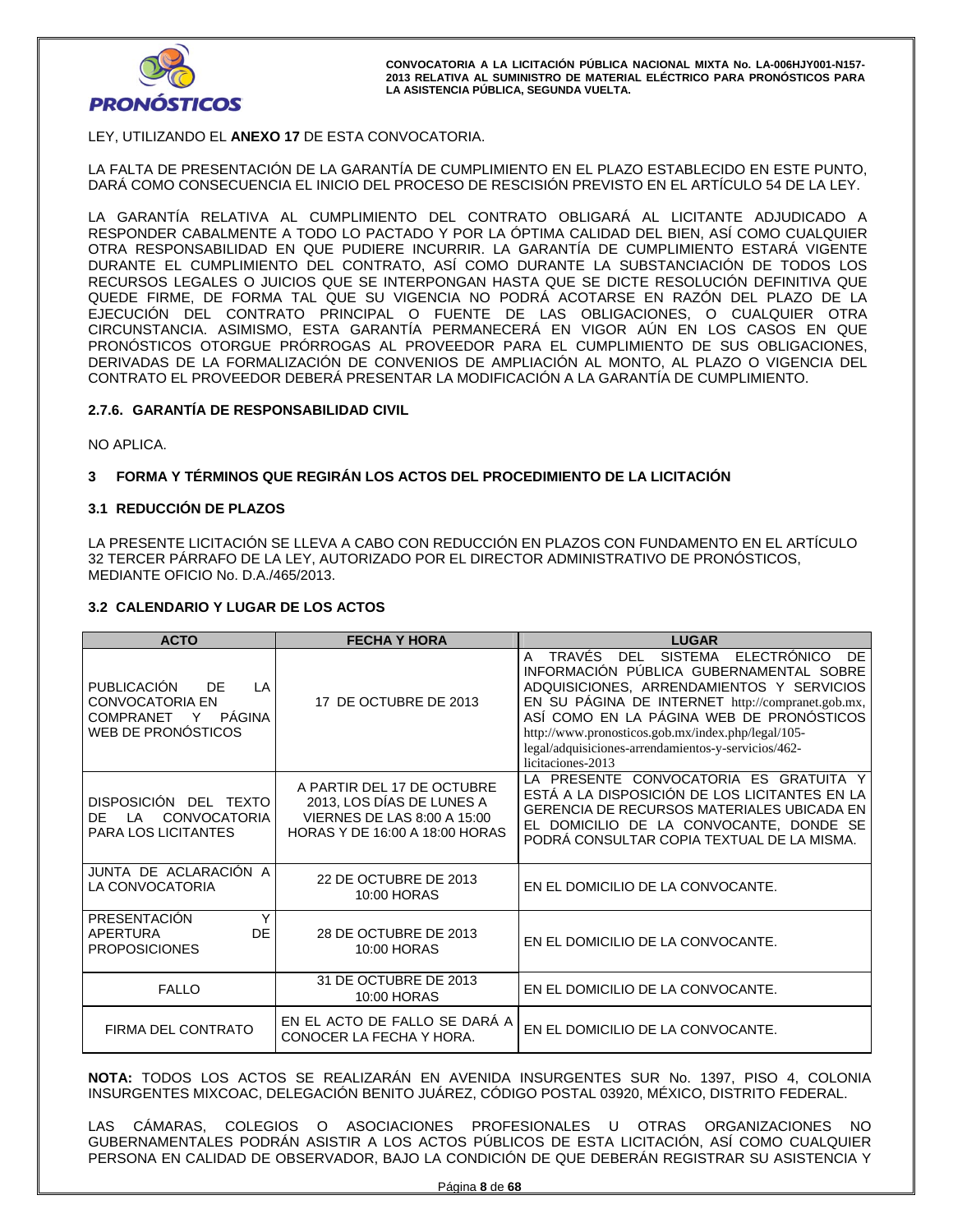

ABSTENERSE DE INTERVENIR DE CUALQUIER FORMA EN LOS MISMOS.

#### **3.3 RETIRO DE PROPOSICIONES**

UNA VEZ RECIBIDAS LAS PROPOSICIONES EN LA FECHA, HORA Y LUGAR ESTABLECIDOS POR PRONÓSTICOS, ÉSTAS NO PODRÁN SER RETIRADAS O DEJARSE SIN EFECTO, POR LO QUE DEBERÁN CONSIDERARSE VIGENTES DENTRO DEL PROCEDIMIENTO DE LA PRESENTE LICITACIÓN HASTA SU CONCLUSIÓN.

#### **3.4 PROPOSICIONES**

LOS LICITANTES SÓLO PODRÁN PRESENTAR UNA PROPOSICIÓN PARA LA PRESENTE LICITACIÓN POR LA (S) PARTIDA (S) DE SU INTERÉS.

#### **3.5 ACREDITACIÓN DE EXISTENCIA LEGAL Y PERSONALIDAD JURÍDICA**

LOS LICITANTES DEBERÁN ACREDITAR SU EXISTENCIA LEGAL Y PERSONALIDAD JURÍDICA, PARA EFECTOS DE SUSCRIPCIÓN DE PROPOSICIONES Y EN SU CASO, FIRMA DEL CONTRATO, MEDIANTE LA PRESENTACIÓN DEL FORMATO DEBIDAMENTE REQUISITADO QUE SE INCLUYE COMO **ANEXO 5-A O ANEXO 5-B** DE ESTA CONVOCATORIA.

#### **3.6 RÚBRICA DE LAS PROPOSICIONES RECIBIDAS**

DE ENTRE LOS LICITANTES QUE HAYAN ASISTIDO, ÉSTOS ELEGIRÁN A UNO, QUE EN FORMA CONJUNTA CON EL SERVIDOR PÚBLICO QUE PRONÓSTICOS DESIGNE, RUBRICARÁN EL **ANEXO 13** Y EL **ANEXO 14** DE LAS PROPOSICIONES RECEPCIONADAS POR LA CONVOCANTE, QUEDANDO EN CUSTODIA DE LA PROPIA CONVOCANTE.

EL REPRESENTANTE DE LOS LICITANTES QUE SEA DESIGNADO PARA RUBRICAR LAS PROPOSICIONES, BAJO NINGUNA CIRCUNSTANCIA PODRÁ REALIZAR ANÁLISIS O VERIFICACIÓN DE LA DOCUMENTACIÓN O INFORMACIÓN PRESENTADA POR LOS MISMOS.

# **3.7 INDICACIONES RELATIVAS AL FALLO Y FIRMA DEL CONTRATO**

EN JUNTA PÚBLICA SE DARÁ A CONOCER EL FALLO DE LA LICITACIÓN CON BASE EN EL ARTÍCULO 37 DE LA LEY, DE CONFORMIDAD CON LA EVALUACIÓN TÉCNICA Y ECONÓMICA QUE PARA TAL EFECTO SE REALICE, EN LA QUE SE HARÁ CONSTAR EL ANÁLISIS DE LAS PROPOSICIONES Y LAS RAZONES PARA ADMITIRLAS O DESECHARLAS.

PROCEDIÉNDOSE DE ACUERDO A LO SIGUIENTE:

- **1.** SE DECLARARÁ INICIADO EL ACTO.
- **2.** SE PRESENTARÁ A LOS SERVIDORES PÚBLICOS ASISTENTES.
- **3.** SE PASARÁ LISTA DE LOS LICITANTES PRESENTES DE ACUERDO AL REGISTRO DE ASISTENCIA.
- **4.** LOS LICITANTES QUE SE ENCUENTREN PRESENTES SE DARÁN POR NOTIFICADOS DEL FALLO Y DE LA ADJUDICACIÓN EFECTUADA.
- **5.** EN ESTE ACTO, SE DARÁ A CONOCER LA FECHA, HORA Y LUGAR DE LA SUSCRIPCIÓN DEL CONTRATO.
- **6.** SE LEVANTARÁ EL ACTA DEL EVENTO, LA CUAL SERÁ FIRMADA POR LOS ASISTENTES (LA FALTA DE FIRMA DE ALGÚN LICITANTE NO INVALIDARÁ EL CONTENIDO Y LOS EFECTOS DEL ACTA) A QUIENES SE LES ENTREGARÁ COPIA DE LA MISMA; ASIMISMO EL CONTENIDO DEL FALLO SE DIFUNDIRÁ A TRAVÉS DE COMPRANET EL MISMO DÍA EN QUE SE EMITA.

CON LA NOTIFICACIÓN DEL FALLO POR EL QUE SE ADJUDICA EL CONTRATO, LAS OBLIGACIONES DERIVADAS DE ÉSTE SERÁN EXIGIBLES, SIN PERJUICIO DE LA OBLIGACIÓN DE LAS PARTES DE FIRMAR EL CONTRATO CONFORME SE ESTABLECE EN LA PRESENTE CONVOCATORIA.

EL LICITANTE ADJUDICADO DEBERÁ PRESENTARSE EN EL HORARIO Y FECHA SEÑALADA EN EL ACTA DE FALLO, PARA FORMALIZAR EL CONTRATO DE ACUERDO AL MODELO **ANEXO 16** Y PARA PRESENTAR LOS SIGUIENTES DOCUMENTOS: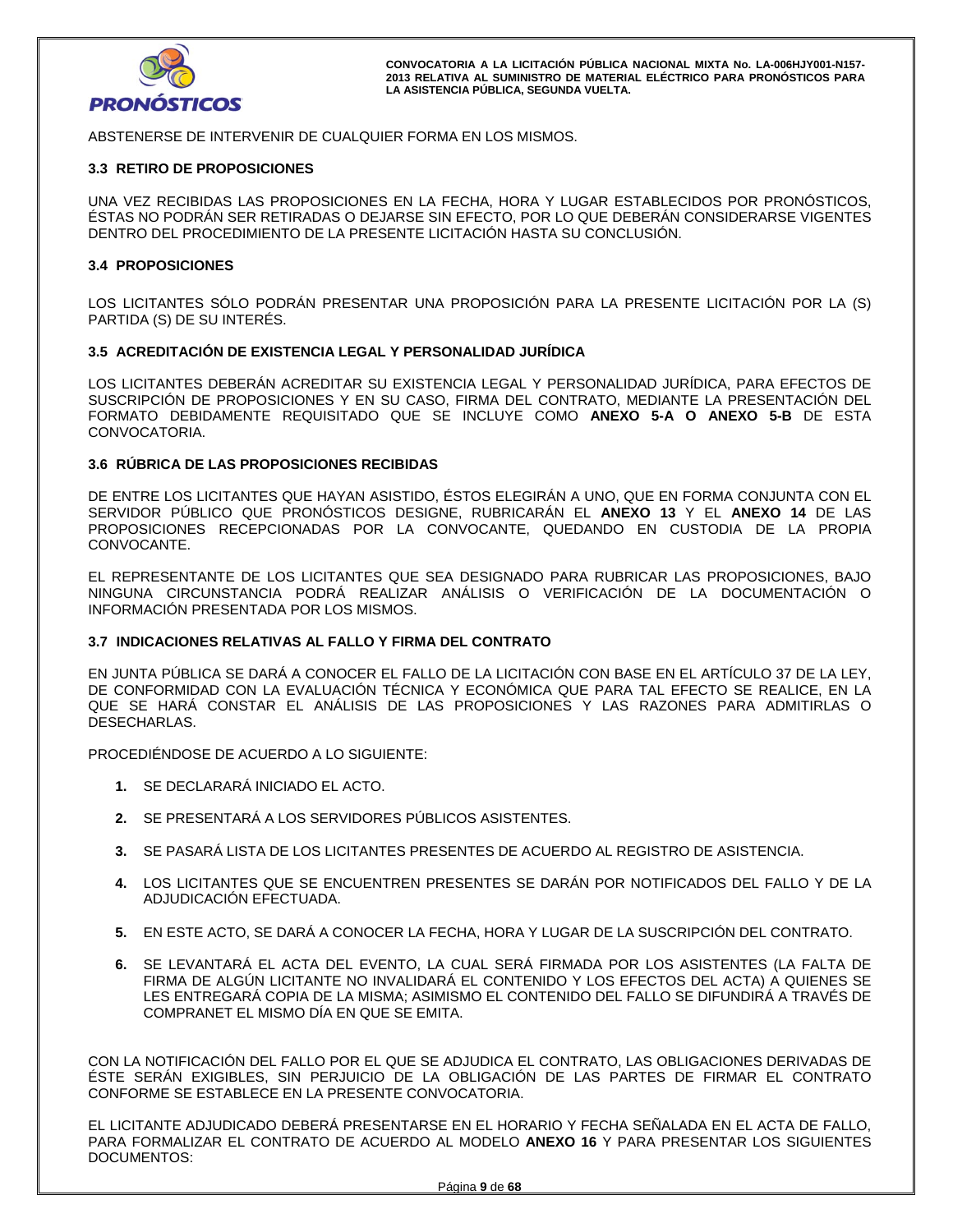

| <b>PERSONA MORAL</b>                                                                                                                                                                                                                                                                                                                                                                                                                                                                                                                                                                                                                                                               | <b>PERSONA FÍSICA</b>                                                                                                                                                                                                                        |
|------------------------------------------------------------------------------------------------------------------------------------------------------------------------------------------------------------------------------------------------------------------------------------------------------------------------------------------------------------------------------------------------------------------------------------------------------------------------------------------------------------------------------------------------------------------------------------------------------------------------------------------------------------------------------------|----------------------------------------------------------------------------------------------------------------------------------------------------------------------------------------------------------------------------------------------|
| INSCRIPCIÓN AL REGISTRO FEDERAL DE CONTRIBUYENTES                                                                                                                                                                                                                                                                                                                                                                                                                                                                                                                                                                                                                                  | INSCRIPCIÓN AL REGISTRO FEDERAL DE<br><b>CONTRIBUYENTES</b>                                                                                                                                                                                  |
| CÉDULA DEL REGISTRO FEDERAL DE CONTRIBUYENTES.                                                                                                                                                                                                                                                                                                                                                                                                                                                                                                                                                                                                                                     | CÉDULA DEL REGISTRO FEDERAL DE<br>CONTRIBUYENTES.                                                                                                                                                                                            |
| TESTIMONIO DE LA ESCRITURA PÚBLICA EN LA QUE CONSTE<br>QUE FUE CONSTITUIDA CONFORME A LAS LEYES MEXICANAS<br>Y QUE TIENE SU DOMICILIO EN EL TERRITORIO NACIONAL<br>CON LA CONSTANCIA DE INSCRIPCIÓN EN EL REGISTRO<br>PUBLICO DE<br>COMERCIO Y, EN<br>SU CASO, LAS<br>MODIFICACIONES QUE HAYA SUFRIDO.                                                                                                                                                                                                                                                                                                                                                                             | ACTA DE NACIMIENTO O, EN SU CASO, CARTA DE<br>NATURALIZACIÓN RESPECTIVA. EXPEDIDA POR LA<br>COMPETENTE.<br>ASÍ<br><b>AUTORIDAD</b><br>COMO<br>LA<br>DOCUMENTACIÓN CON LA QUE ACREDITE TENER SU<br>DOMICILIO LEGAL EN EL TERRITORIO NACIONAL. |
| IDENTIFICACIÓN OFICIAL VIGENTE CON FOTOGRAFÍA DEL<br><b>REPRESENTANTE LEGAL</b><br>ESCRITURA PUBLICA QUE CONTENGA EL PODER QUE SE<br>AL<br><b>REPRESENTANTE</b><br><b>OTORGUE</b><br>LEGAL.<br><b>PARA</b><br>CELEBRACIÓN DE ACTOS DE ADMINISTRACIÓN O PODER<br>ESPECIAL PARA SUSCRIBIR PEDIDOS O CONTRATOS O BIEN<br>PARA LLEVAR A CABO TODOS LOS TRÁMITES DERIVADOS DE<br>PROCEDIMIENTOS DE CONTRATACIÓN EN EL GOBIERNO<br>FEDERAL O SU EQUIVALENTE. EN LOS CASOS EN QUE LOS<br>PODERES SE OTORGUEN CON EL CARÁCTER GENERAL, LA<br>ESCRITURA DEBERA ESTAR INSCRITA EN EL REGISTRO<br>PUBLICO DE LA<br><b>DEL</b><br><b>PROPIEDAD</b><br>Y<br><b>COMERCIO</b><br>CORRESPONDIENTE. | IDENTIFICACIÓN OFICIAL VIGENTE CON FOTOGRAFÍA<br>DE LA PERSONA FÍSICA QUE SUMINISTRARÁ EL BIEN.                                                                                                                                              |
| COMPROBANTE DE DOMICILIO FISCAL (ACTUALIZADO)                                                                                                                                                                                                                                                                                                                                                                                                                                                                                                                                                                                                                                      | COMPROBANTE DE DOMICILIO FISCAL (ACTUALIZADO)                                                                                                                                                                                                |
| IDENTIFICACIÓN OFICIAL VIGENTE CON FOTOGRAFÍA DE UNA<br>PERSONA FISICA QUE FUNJA COMO TESTIGO DE LA<br>CELEBRACIÓN DEL CONTRATO                                                                                                                                                                                                                                                                                                                                                                                                                                                                                                                                                    | IDENTIFICACIÓN OFICIAL VIGENTE CON FOTOGRAFÍA<br>DE UNA PERSONA FÍSICA QUE FUNJA COMO TESTIGO<br>DE LA CELEBRACIÓN DEL CONTRATO                                                                                                              |
| MANIFESTACIÓN QUE DEBERÁN PRESENTAR LOS LICITANTES ADJUDICADOS PARA DAR CUMPLIMIENTO A LO<br>DISPUESTO EN LAS REGLAS PARA LA DETERMINACIÓN, ACREDITACIÓN Y VERIFICACIÓN DEL CONTENIDO NACIONAL<br>DE LOS BIENES. ANEXO 20                                                                                                                                                                                                                                                                                                                                                                                                                                                          |                                                                                                                                                                                                                                              |
| DOCUMENTO DE LA RESOLUCIÓN EXPEDIDO POR EL S.A.T. SOBRE EL CUMPLIMIENTO DE SUS OBLIGACIONES<br>FISCALES CONFORME A LO ESTABLECIDO EN LA REGLA 1.2.1.15 Y 11.2.1.13 DE LA MISCELÁNEA FISCAL PARA 2013.<br>(D.O.F. 28-12-2012).                                                                                                                                                                                                                                                                                                                                                                                                                                                      |                                                                                                                                                                                                                                              |

SI EL LICITANTE QUE RESULTE ADJUDICADO NO FIRMARA EL CONTRATO POR CAUSAS IMPUTABLES A ÉL MISMO, EN LA FECHA, HORA Y LUGAR SEÑALADO EN EL FALLO Y SE ACTUALICE EL SUPUESTO ESTABLECIDO EN EL ARTÍCULO 60 FRACCIÓN I DE LA LEY PODRÁ SER SANCIONADO CONFORME AL MISMO.

PRONÓSTICOS PODRÁ SIN NECESIDAD DE UN NUEVO PROCEDIMIENTO, ADJUDICAR EL CONTRATO AL LICITANTE QUE HUBIESE PRESENTADO LA SIGUIENTE PROPOSICIÓN SOLVENTE MÁS BAJA Y ASÍ SUCESIVAMENTE, SIEMPRE Y CUANDO LA DIFERENCIA EN PRECIOS CON RESPECTO A LA POSTURA ADJUDICADA NO SEA SUPERIOR AL 10%, EN CASO DE QUE ESTE ÚLTIMO NO ACEPTE LA ADJUDICACIÓN, PRONÓSTICOS DECLARARÁ DESIERTA LA LICITACIÓN.

# **4. REQUISITOS INDISPENSABLES QUE LOS LICITANTES DEBEN CUMPLIR PARA EVALUAR SU PROPOSICIÓN Y CAUSAS DE DESECHAMIENTO**

LOS LICITANTES QUE PARTICIPEN EN ESTA LICITACÓN NO DEBERÁN ESTAR INHABILITADOS POR RESOLUCIÓN DE LA S.F.P. Y DEBERÁN PRESENTAR LA SIGUIENTE DOCUMENTACIÓN:

# **4.1 DOCUMENTACIÓN DISTINTA (LEGAL-ADMINISTRATIVA) A LA PROPUESTA TÉCNICA Y ECONÓMICA**

LOS LICITANTES PODRÁN PRESENTAR A SU ELECCIÓN, DENTRO O FUERA DEL SOBRE CERRADO, LA SIGUIENTE DOCUMENTACIÓN, MISMA QUE FORMA PARTE DE SU PROPOSICIÓN.

- **1.** ORIGINAL Y COPIA DE IDENTIFICACIÓN OFICIAL VIGENTE DE QUIEN FIRMA LAS PROPOSICIONES.
- **2.** ESCRITO DE MANIFESTACIÓN DE INTERÉS PARA PARTICIPAR EN LA PRESENTE LICITACIÓN. **ANEXO 2**
- **3.** ESCRITO BAJO PROTESTA DE DECIR VERDAD, QUE CUENTA CON FACULTADES SUFICIENTES PARA COMPROMETERSE POR SÍ O POR SU REPRESENTADA, SIN QUE SEA NECESARIO ACREDITAR SU PERSONALIDAD JURÍDICA. **ANEXO 4**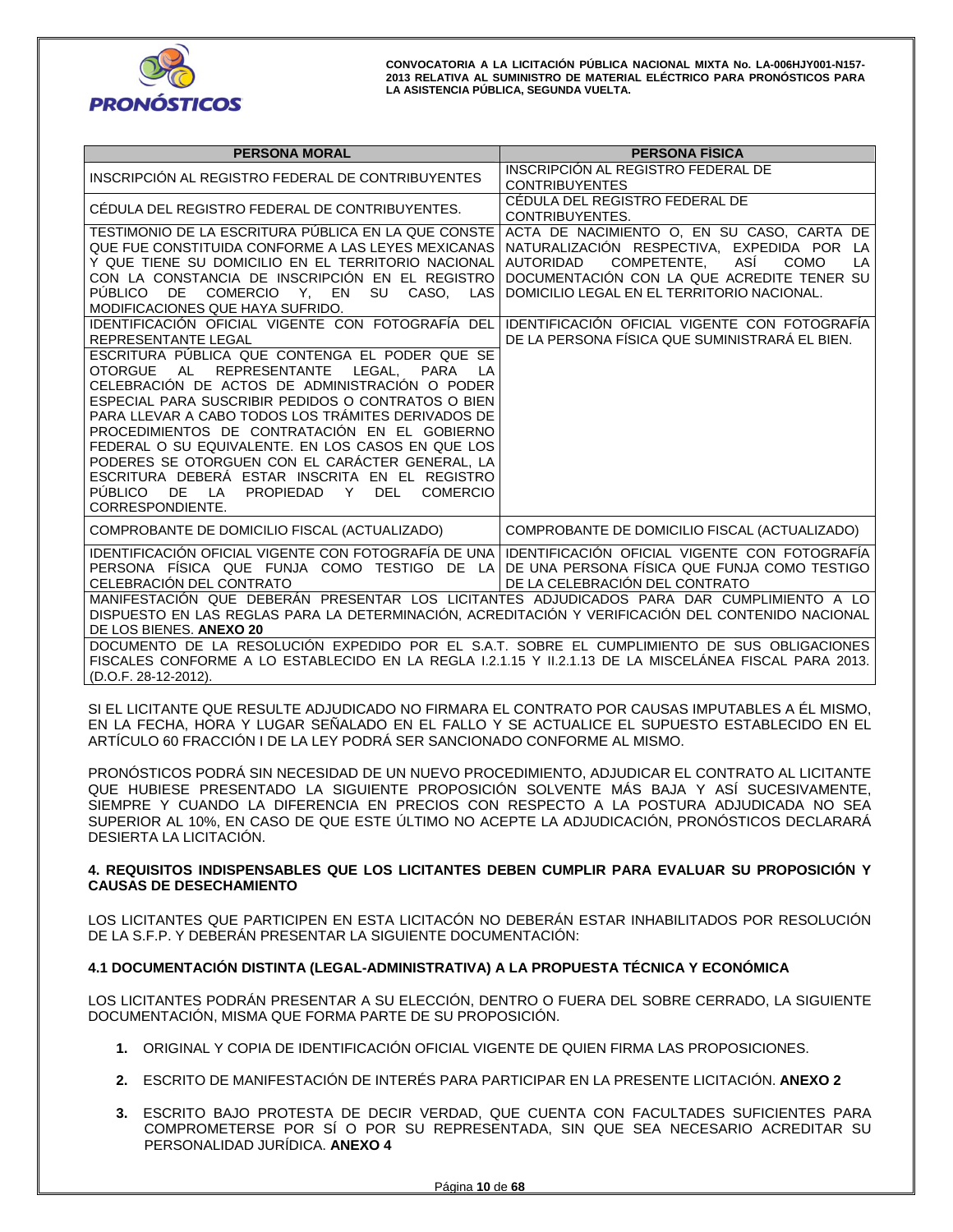

- **4.** DEBERÁN ACREDITAR SU EXISTENCIA LEGAL Y PERSONALIDAD JURÍDICA, PARA EFECTOS DE SUSCRIPCIÓN DE PROPOSICIONES Y EN SU CASO, FIRMA DEL CONTRATO. **ANEXO 5-A (PERSONA MORAL) Ó ANEXO 5-B (PERSONA FÍSICA)**
- **5.** ESCRITO BAJO PROTESTA DE DECIR VERDAD, QUE ES DE NACIONALIDAD MEXICANA QUE POSEAN PLENA CAPACIDAD JURÍDICA Y NO SE ENCUENTRE IMPEDIDO CIVIL, MERCANTIL O ADMINISTRATIVAMENTE PARA EJERCER PLENAMENTE SUS DERECHOS Y CUMPLIR CON SUS OBLIGACIONES. **ANEXO 6**
- **6.** ESCRITO BAJO PROTESTA DE DECIR VERDAD, DE NO ENCONTRARSE EN ALGUNO DE LOS SUPUESTOS ESTABLECIDOS POR LOS ARTÍCULOS 50 Y 60 DE LA LEY. **ANEXO 7**
- **7.** ESCRITO EN EL QUE INDIQUE LA DIRECCIÓN DE CORREO ELECTRÓNICO. **ANEXO 8**
- **8.** ESCRITO DE DECLARACIÓN DE INTEGRIDAD EN LA QUE MANIFIESTE, BAJO PROTESTA DE DECIR VERDAD, QUE POR SÍ MISMO O A TRAVÉS DE INTERPÓSITA PERSONA, SE ABSTENDRÁN DE ADOPTAR CONDUCTAS, PARA QUE LOS SERVIDORES PÚBLICOS DE PRONÓSTICOS, INDUZCAN O ALTEREN LAS EVALUACIONES DE LAS PROPUESTAS, EL RESULTADO DEL PROCEDIMIENTO, U OTROS ASPECTOS QUE OTORGUEN CONDICIONES MÁS VENTAJOSAS CON RELACIÓN A LOS DEMÁS LICITANTES. **ANEXO 9**
- **9.** DOCUMENTO EXPEDIDO POR AUTORIDAD COMPETENTE QUE DETERMINE SU ESTRATIFICACIÓN COMO MICRO, PEQUEÑA O MEDIANA EMPRESA O BIEN, ESCRITO BAJO PROTESTA DE DECIR VERDAD, QUE CUENTA O NO, CON ESE CARÁCTER. **ANEXO 10-A O ANEXO 10-B**
- **10.** ESCRITO EN EL QUE MANIFIESTE QUE EL DOMICILIO CONSIGNADO EN SUS PROPUESTAS SERÁ EL LUGAR EN DONDE EL LICITANTE RECIBIRÁ TODA CLASE DE NOTIFICACIONES QUE RESULTEN DE LOS ACTOS Y CONTRATOS QUE CELEBREN CON PRONÓSTICOS. **ANEXO 11**
- **11.** CARTA DE CONFORMIDAD Y DE ACEPTACIÓN DE LA PRESENTE CONVOCATORIA, SUS ANEXOS Y EN SU CASO, DE LAS MODIFICACIONES DERIVADAS DE LA JUNTA O JUNTAS DE ACLARACIÓN AL CONTENIDO DE LA CONVOCATORIA, LO CUAL NO LO EXIME DE PRESENTAR LOS DOCUMENTOS SOLICITADOS EN LA MISMA. **ANEXO 12**
- **12.** DOCUMENTO DE LA RESOLUCIÓN EXPEDIDO POR EL S.A.T. SOBRE EL CUMPLIMIENTO DE SUS OBLIGACIONES FISCALES CONFORME A LO ESTABLECIDO EN LA REGLA I.2.1.15 Y II.2.1.13 DE LA MISCELÁNEA FISCAL PARA 2013. (D.O.F. 28-12-2012).
- **13.** ENTREGAR EN MEDIO MAGNÉTICO (USB, CD) LA PROPUESTA TÉCNICA **(ANEXO 13),** PROPUESTA ECONÓMICA **(ANEXO 14)** AMBOS EN FORMATO .pdf, EN CASO DE OPTAR POR LA PRESENTACIÓN DE LAS MISMAS DE MANERA DOCUMENTAL Y POR ESCRITO.

LOS LICITANTES QUE A SU ELECCIÓN OPTEN POR EL ENVÍO DE SUS PROPOSICIONES POR MEDIOS REMOTOS DE COMUNICACIÓN ELECTRÓNICA, ADMITIRÁN QUE SE TENDRÁN POR NO PRESENTADAS LAS PROPOSICIONES Y LA DOCUMENTACIÓN DISTINTA REQUERIDA POR PRONÓSTICOS, CUANDO LOS SOBRES QUE LA CONTENGAN PRESENTEN VIRUS INFORMÁTICOS O NO PUEDAN ABRIRSE, POR CUALQUIER CAUSA MOTIVADA POR PROBLEMAS TÉCNICOS IMPUTABLES A SUS PROGRAMAS O EQUIPOS DE CÓMPUTO. EN EL CASO DE AQUELLOS LICITANTES QUE A SU ELECCIÓN OPTEN POR PARTICIPAR A TRAVÉS DE MEDIOS REMOTOS DE COMUNICACIÓN ELECTRÓNICA, DEBERÁN CONTAR CON EL CERTIFICADO DIGITAL VIGENTE QUE COMO MEDIO DE COMUNICACIÓN ELECTRÓNICA, UTILIZARÁN EN SUSTITUCIÓN DE LA FIRMA AUTÓGRAFA PARA ENVIAR SUS PROPOSICIONES, MISMO QUE SERÁ OTORGADO POR EL S.A.T., MEDIANTE EL CUAL RECONOZCAN COMO PROPIA Y AUTÉNTICA LA INFORMACIÓN QUE ENVÍEN A TRAVÉS DE COMPRANET. LOS LICITANTES QUE OPTEN POR EL ENVÍO DE SUS PROPOSICIONES A TRAVÉS DE MEDIOS REMOTOS DE COMUNICACIÓN ELECTRÓNICA DEBERÁN CONCLUIR EL ENVÍO DE ÉSTAS, A MÁS TARDAR UNA HORA ANTES DEL ACTO DE PRESENTACIÓN Y APERTURA DE PROPOSICIONES.

**14.** LOS LICITANTES QUE DECIDAN AGRUPARSE PARA PRESENTAR UNA PROPOSICIÓN CONJUNTA: ENTREGAR CONVENIO DE PARTICIPACIÓN CONJUNTA QUE ESTABLEZCA LAS OBLIGACIONES DE CADA UNA DE LAS PERSONAS QUE PRESENTAR CONJUNTAMENTE UNA PROPOSICIÓN, ASÍ COMO PRESENTAR EN FORMA INDIVIDUAL LOS ESCRITOS DESCRITOS ANTERIORMENTE EN LOS NUMERALES 5,6, 8, 9.

LAS PROPUESTAS DEBERÁN SER CLARAS Y NO ESTABLECER CONDICIÓN ALGUNA, NI EMPLEAR ABREVIATURAS O PRESENTAR RASPADURAS Y/O ENMENDADURAS, ASÍ COMO MANTENER SU VIGENCIA DURANTE EL OBJETO DE ESTA LICITACIÓN, O BIEN, HASTA QUE EL CONTRATO RESPECTIVO SE EXTINGA.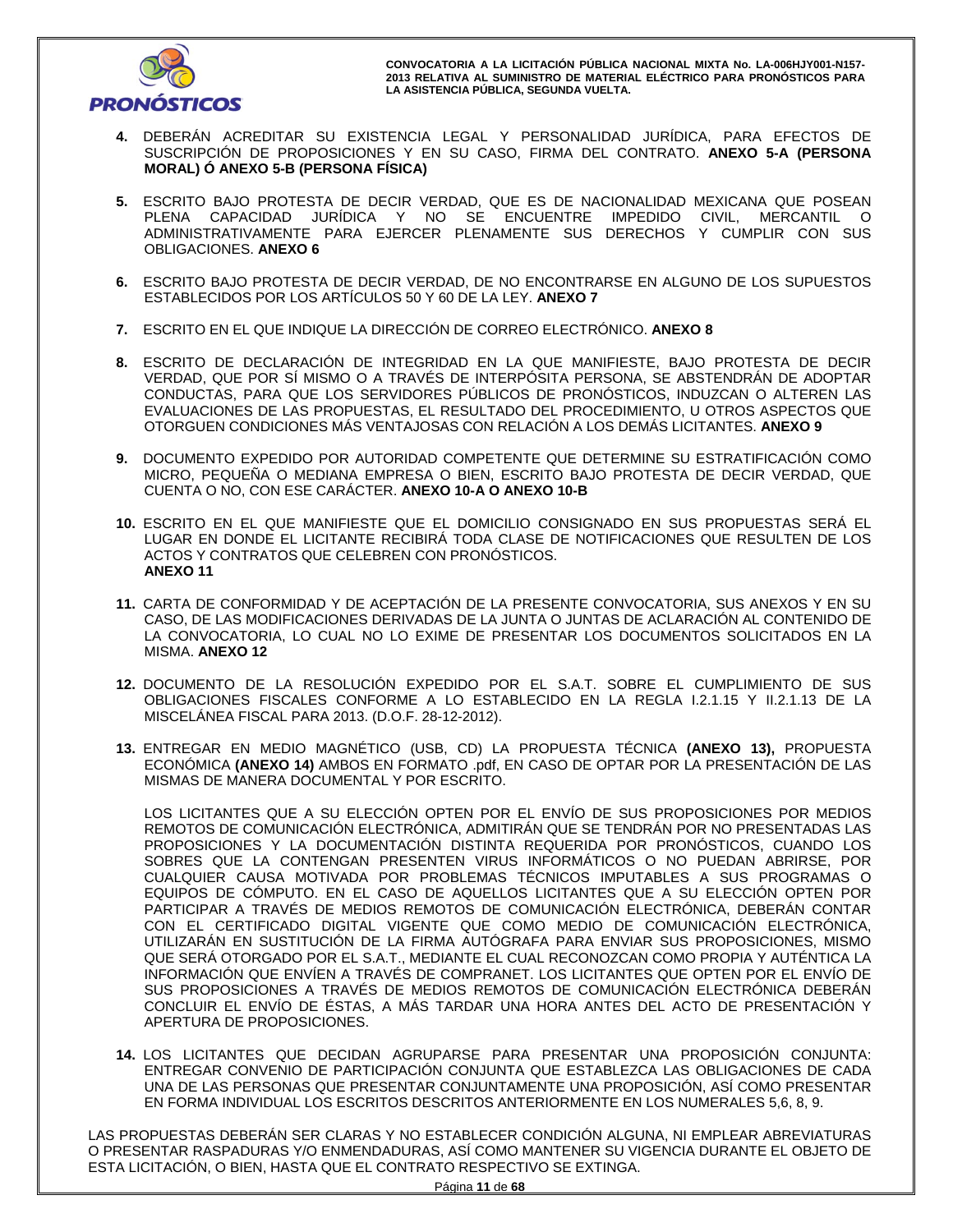

CADA UNO DE LOS DOCUMENTOS QUE INTEGREN LA PROPOSICIÓN Y AQUÉLLOS DISTINTOS A ÉSTA, DEBERÁN ESTAR FOLIADAS EN TODAS Y CADA UNA DE LAS HOJAS QUE LOS INTEGREN. AL EFECTO, SE DEBERÁN NUMERAR DE MANERA INDIVIDUAL LAS PROPUESTAS TÉCNICA Y ECONÓMICA, ASÍ COMO EL RESTO DE LOS DOCUMENTOS QUE ENTREGUE EL LICITANTE, POR LO QUE NO PODRÁ DESECHARSE CUANDO LAS DEMÁS HOJAS QUE LA INTEGRAN O SUS ANEXOS CAREZCAN DE FIRMA O RÚBRICA. EN LAS PROPOSICIONES ENVIADAS A TRAVÉS DE MEDIOS REMOTOS DE COMUNICACIÓN ELECTRÓNICA, EN SUSTITUCIÓN DE LA FIRMA AUTÓGRAFA, SE EMPLEARÁN LOS MEDIOS DE IDENTIFICACIÓN ELECTRÓNICA QUE ESTABLEZCA LA SECRETARÍA DE LA FUNCIÓN PÚBLICA, DE CONFORMIDAD CON EL ARTÍCULO 50 DEL REGLAMENTO DE LA LEY.

EN CASO DE QUE ALGUNA O ALGUNAS HOJAS DE LOS DOCUMENTOS MENCIONADOS EN EL PÁRRAFO ANTERIOR CAREZCAN DE FOLIO Y SE CONSTATE QUE LA O LAS HOJAS NO FOLIADAS MANTIENEN CONTINUIDAD, LA CONVOCANTE NO PODRÁ DESECHAR LA PROPOSICIÓN. EN EL SUPUESTO DE QUE FALTE ALGUNA HOJA Y LA OMISIÓN PUEDA SER CUBIERTA CON INFORMACIÓN CONTENIDA EN LA PROPIA PROPOSICIÓN O CON LOS DOCUMENTOS DISTINTOS A LA MISMA, LA CONVOCANTE TAMPOCO PODRÁ DESECHAR LA PROPOSICIÓN.

# **4.2 PROPUESTA CONJUNTA**

DOS O MÁS PERSONAS PODRÁN PRESENTAR CONJUNTAMENTE UNA PROPOSICIÓN SIN NECESIDAD DE CONSTITUIR UNA SOCIEDAD, O UNA NUEVA SOCIEDAD EN CASO DE PERSONAS MORALES; PARA TALES EFECTOS, EN LA PROPOSICIÓN Y EN EL CONTRATO SE ESTABLECERÁN CON PRECISIÓN LAS OBLIGACIONES DE CADA UNA DE ELLAS, ASÍ COMO LA MANERA EN QUE SE EXIGIRÁ SU CUMPLIMIENTO. EN ESTE SUPUESTO LA PROPOSICIÓN SERÁ FIRMADA POR EL REPRESENTANTE COMÚN QUE PARA ESE ACTO HAYA SIDO DESIGNADO POR EL GRUPO DE PERSONAS, YA SEA AUTÓGRAFAMENTE O POR LOS MEDIOS DE IDENTIFICACIÓN ELECTRÓNICA AUTORIZADOS POR LA S.F.P.

CUANDO LA PROPOSICIÓN CONJUNTA RESULTE ADJUDICADA CON UN CONTRATO, DICHO INSTRUMENTO DEBERÁ SER FIRMADO POR EL REPRESENTANTE LEGAL DE CADA UNA DE LAS PERSONAS PARTICIPANTES EN LA PROPOSICIÓN, A QUIENES SE CONSIDERARÁ, PARA EFECTOS DEL PROCEDIMIENTO Y DEL CONTRATO, COMO RESPONSABLES SOLIDARIOS O MANCOMUNADOS, SEGÚN SE ESTABLEZCA EN EL PROPIO CONTRATO.

LO ANTERIOR, SIN PERJUICIO DE QUE LAS PERSONAS QUE INTEGRAN LA PROPOSICIÓN CONJUNTA PUEDAN CONSTITUIRSE EN UNA NUEVA SOCIEDAD, PARA DAR CUMPLIMIENTO A LAS OBLIGACIONES PREVISTAS EN EL CONVENIO DE PROPOSICIÓN CONJUNTA, SIEMPRE Y CUANDO SE MANTENGA EN LA NUEVA SOCIEDAD LAS RESPONSABILIDADES DE DICHO CONVENIO.

LOS ACTOS, CONTRATOS, CONVENIOS O COMBINACIONES QUE LLEVEN A CABO LOS LICITANTES EN CUALQUIER ETAPA DEL PROCEDIMIENTO DE LICITACIÓN DEBERÁN APEGARSE A LO DISPUESTO POR LA LEY FEDERAL DE COMPETENCIA ECONÓMICA EN MATERIA DE PRÁCTICAS MONOPÓLICAS Y CONCENTRACIONES, SIN PERJUICIO DE QUE PRONÓSTICOS DETERMINE LOS REQUISITOS, CARACTERÍSTICAS Y CONDICIONES DE LOS MISMOS EN EL ÁMBITO DE SUS ATRIBUCIONES. CUALQUIER LICITANTE O EL CONVOCANTE PODRÁ HACER DEL CONOCIMIENTO DE LA COMISIÓN FEDERAL DE COMPETENCIA, HECHOS MATERIA DE LA CITADA LEY, PARA QUE RESUELVA LO CONDUCENTE.

LOS INTERESADOS PODRÁN AGRUPARSE PARA PRESENTAR UNA PROPOSICIÓN, CUMPLIENDO LOS SIGUIENTES ASPECTOS:

**I.** CUALQUIERA DE LOS INTEGRANTES DE LA AGRUPACIÓN, PODRÁ PRESENTAR EL ESCRITO MEDIANTE EL CUAL MANIFIESTE SU INTERÉS EN PARTICIPAR EN LA JUNTA DE ACLARACIONES Y EN EL PROCEDIMIENTO DE CONTRATACIÓN **(ANEXO 2)**;

**II.** LAS PERSONAS QUE INTEGRAN LA AGRUPACIÓN DEBERÁN CELEBRAR EN LOS TÉRMINOS DE LA LEGISLACIÓN APLICABLE EL CONVENIO DE PROPOSICION CONJUNTA, EN EL QUE SE ESTABLECERAN CON PRECISION LOS ASPECTOS SIGUIENTES:

- **a)** NOMBRE, DOMICILIO Y REGISTRO FEDERAL DE CONTRIBUYENTES DE LAS PERSONAS INTEGRANTES, SEÑALANDO, EN SU CASO, LOS DATOS DE LOS INSTRUMENTOS PÚBLICOS CON LOS QUE SE ACREDITA LA EXISTENCIA LEGAL DE LAS PERSONAS MORALES Y, DE HABERLAS, SUS REFORMAS Y MODIFICACIONES ASÍ COMO EL NOMBRE DE LOS SOCIOS QUE APAREZCAN EN ÉSTAS;
- **b)** NOMBRE Y DOMICILIO DE LOS REPRESENTANTES DE CADA UNA DE LAS PERSONAS AGRUPADAS, SEÑALANDO, EN SU CASO, LOS DATOS DE LAS ESCRITURAS PÚBLICAS CON LAS QUE ACREDITEN LAS FACULTADES DE REPRESENTACIÓN;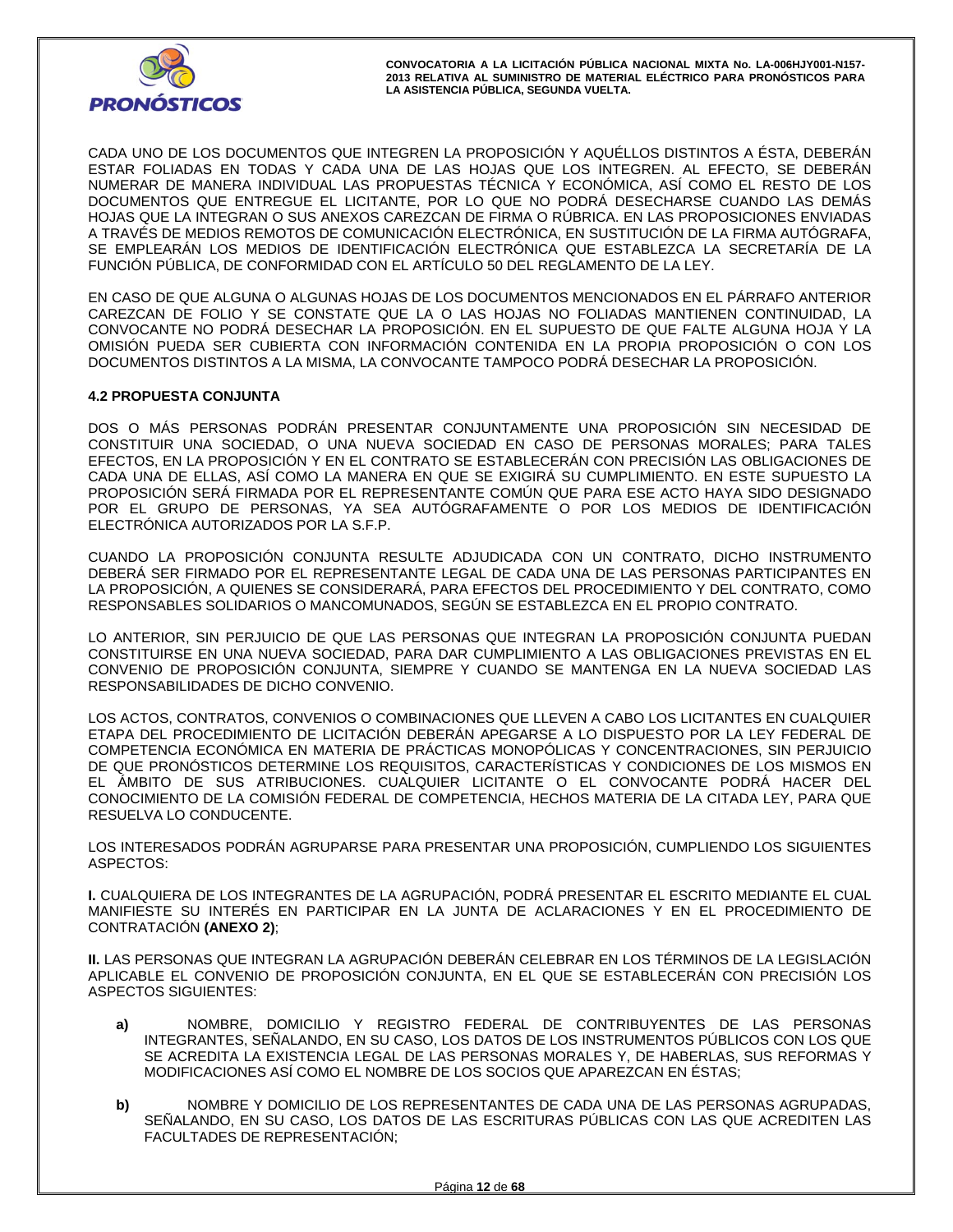

- **c)** DESIGNACIÓN DE UN REPRESENTANTE COMÚN, OTORGÁNDOLE PODER AMPLIO Y SUFICIENTE, PARA ATENDER TODO LO RELACIONADO CON LA PROPOSICIÓN Y CON LA PRESENTE CONVOCATORIA;
- **d)** DESCRIPCIÓN DE LAS PARTES OBJETO DEL CONTRATO QUE CORRESPONDERÁ CUMPLIR A CADA PERSONA INTEGRANTE, ASÍ COMO LA MANERA EN QUE SE EXIGIRÁ EL CUMPLIMIENTO DE LAS OBLIGACIONES, Y
- **e)** ESTIPULACIÓN EXPRESA DE QUE CADA UNO DE LOS FIRMANTES QUEDARÁ OBLIGADO JUNTO CON LOS DEMÁS INTEGRANTES, YA SEA EN FORMA SOLIDARIA O MANCOMUNADA, SEGÚN SE CONVENGA, PARA EFECTOS DEL PROCEDIMIENTO DE CONTRATACIÓN Y DEL CONTRATO, EN CASO DE QUE SE LES ADJUDIQUE EL MISMO;

**III**. EN EL ACTO DE PRESENTACIÓN Y APERTURA DE PROPOSICIONES EL REPRESENTANTE COMÚN DE LA AGRUPACIÓN DEBERÁ SEÑALAR QUE LA PROPOSICIÓN SE PRESENTA EN FORMA CONJUNTA. EL CONVENIO A QUE HACE REFERENCIA LA FRACCIÓN II DE ESTE NUMERAL SE PRESENTARÁ CON LA PROPOSICIÓN Y, EN CASO DE QUE A LOS LICITANTES QUE LA HUBIEREN PRESENTADO SE LES ADJUDIQUE EL CONTRATO, DICHO CONVENIO, FORMARÁ PARTE INTEGRANTE DEL MISMO COMO UNO DE SUS ANEXOS, Y;

EN EL SUPUESTO DE QUE SE ADJUDIQUE EL CONTRATO A LOS LICITANTES QUE PRESENTARON UNA PROPOSICIÓN CONJUNTA, EL INSTRUMENTO DEBERÁ SER FIRMADO POR TODAS LAS PERSONAS QUE INTEGRAN LA AGRUPACIÓN QUE FORMULA LA PROPOSICIÓN CONJUNTA O POR SUS REPRESENTANTES LEGALES, QUIENES EN LO INDIVIDUAL, DEBERÁN ACREDITAR SU RESPECTIVA PERSONALIDAD, O POR EL APODERADO LEGAL DE LA NUEVA SOCIEDAD QUE SE CONSTITUYA POR LAS PERSONAS QUE INTEGRAN LA AGRUPACIÓN QUE FORMULÓ LA PROPOSICIÓN CONJUNTA, ANTES DE LA FECHA FIJADA PARA LA FIRMA DEL CONTRATO, LO CUAL DEBERÁ COMUNICARSE MEDIANTE ESCRITO A LA CONVOCANTE POR DICHAS PERSONAS O POR SU APODERADO LEGAL, AL MOMENTO DE DARSE A CONOCER EL FALLO O A MÁS TARDAR EN LAS VEINTICUATRO HORAS SIGUIENTES.

# **4.3 PROPUESTA TÉCNICA**

LOS LICITANTES DEBERÁN PRESENTAR PROPUESTA TÉCNICA FIRMADA EN CADA UNA DE SUS HOJAS POR EL REPRESENTANTE LEGAL DEL LICITANTE, EN EL QUE SE DESCRIBA AMPLIAMENTE LAS ESPECIFICACIONES TÉCNICAS QUE OFRECE, ASÍ COMO LOS DOCUMENTOS SOLICITADOS EN CONCORDANCIA CON LO SEÑALADO EN EL **ANEXO 13**, DANDO CUMPLIMIENTO A TODAS Y CADA UNA DE LAS ESPECIFICACIONES ESTABLECIDAS EN EL MISMO.

## **4.4 PROPUESTA ECONÓMICA**

LOS LICITANTES DEBERÁN PRESENTAR ORIGINAL DE LA PROPUESTA POR LAS CANTIDADES DEL BIEN SOLICITADO POR CADA PARTIDA EN QUE DESEE PARTICIPAR, CONFORME AL **ANEXO 14** DE ESTA CONVOCATORIA.

## **4.5 MOTIVOS DE DESECHAMIENTO**

SERÁ CAUSA DE DESECHAMIENTO EL INCUMPLIMIENTO DE ALGUNO DE LOS REQUISITOS DE ESTA CONVOCATORIA DE LICITACIÓN QUE AFECTE LA SOLVENCIA DE LA PROPOSICIÓN, CUANDO INCURRAN EN CUALQUIERA DE LAS SIGUIENTES SITUACIONES:

- **a)** QUE NO CUMPLAN CON ALGUNO DE LOS REQUISITOS ESTABLECIDOS EN LA CONVOCATORIA O LO QUE DERIVE DE LA JUNTA DE ACLARACIONES.
- **b)** CUANDO PRESENTEN LA PROPOSICIÓN ECONÓMICA EN MONEDA EXTRANJERA.
- **c)** LA FALTA DE PRESENTACIÓN DE LOS ESCRITOS O MANIFESTACIONES BAJO PROTESTA DE DECIR VERDAD, ASÍ COMO EL CUMPLIMIENTO DE LOS REQUISITOS Y DOCUMENTOS, QUE SE SOLICITEN EN EL **NUMERAL 4.1** Y **ANEXO 13** DE LA PRESENTE CONVOCATORIA.
- **d)** CUANDO PRESENTEN PROPOSICIONES EN IDIOMA DIFERENTE AL ESPAÑOL.
- **e)** CUANDO PRESENTEN MÁS DE UNA PROPUESTA TÉCNICA Y/O ECONÓMICA POR CADA UNA DE LAS PARTIDAS.
- **f)** CUANDO EL LICITANTE SE ENCUENTRE EN ALGUNO DE LOS SUPUESTOS ESTABLECIDOS POR LOS ARTÍCULOS 50 Y 60 DE LA LEY.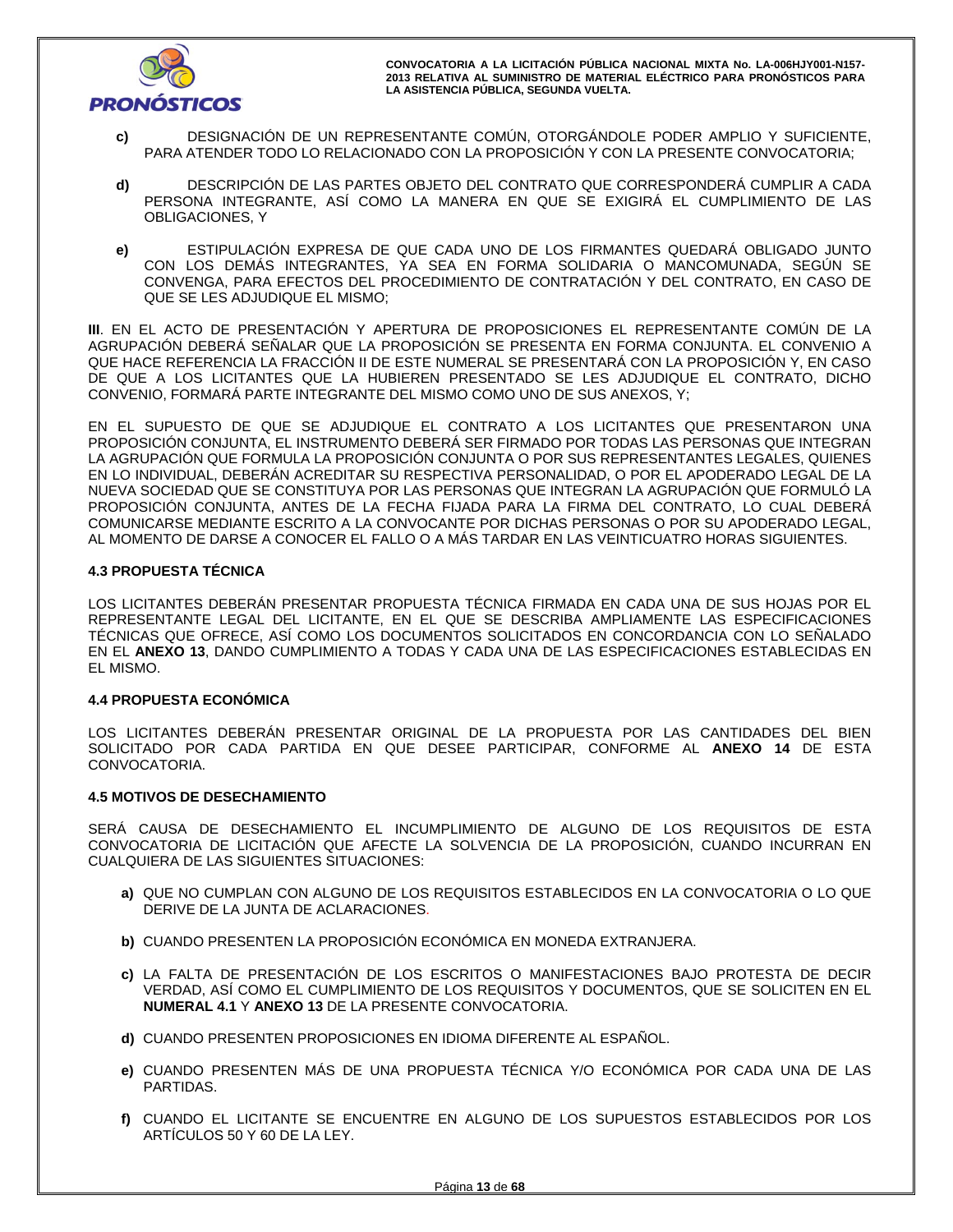

- **g)** CUANDO SE SOLICITE "BAJO PROTESTA DE DECIR VERDAD" Y ESTA LEYENDA SEA OMITIDA EN EL DOCUMENTO CORRESPONDIENTE.
- **h)** CUANDO LAS PROPOSICIONES NO SE ENTREGUEN FOLIADAS Y FIRMADAS, CONFORME AL ARTÍCULO 50 DEL REGLAMENTO DE LA LEY.
- **i)** CUANDO PRESENTE UNA PROPUESTA ELECTRÓNICA Y OTRA DE FORMA DOCUMENTAL.
- **j)** CUANDO EN LOS ACTOS O EN LAS EVALUACIONES DE LAS PROPOSICIONES RECIBIDAS, PRONÓSTICOS COMPROBARA QUE ALGÚN LICITANTE HA ACORDADO CON OTRO U OTROS ELEVAR EL COSTO DE LOS BIENES, O CUALQUIER OTRO ACUERDO QUE TENGA COMO FIN OBTENER UNA VENTAJA SOBRE LOS DEMÁS LICITANTES.
- **k)** CUANDO DERIVADO DE LA INVESTIGACIÓN DE MERCADO REALIZADA, EL PRECIO RESULTE SUPERIOR EN UN 10% AL OFERTADO RESPECTO DEL QUE SE OBSERVA COMO MEDIANA EN DICHA INVESTIGACIÓN O EN SU DEFECTO, EL PROMEDIO DE LAS OFERTAS PRESENTADAS EN LA MISMA LICITACIÓN. (PRECIO NO ACEPTABLE)
- **l)** CUANDO A PARTIR DE OBTENER EL PROMEDIO DE LOS PRECIOS PREPONDERANTES QUE RESULTEN DE LAS PROPOSICIONES ACEPTADAS TÉCNICAMENTE EN LA LICITACIÓN Y A ÉSTE SE LE RESTE EL 40%. (PRECIO CONVENIENTE)
- **m)** CUANDO PRESENTE DOS PRECIOS UNITARIOS PARA CADA CONCEPTO POR LA CANTIDAD MÍNIMA Y MÁXIMA.

LA TOTALIDAD DE LOS REQUISITOS ANTES MENCIONADOS SON INDISPENSABLES PARA ACREDITAR LA SOLVENCIA Y REALIZAR LA EVALUACIÓN DE LA PROPOSICIÓN Y, EN CONSECUENCIA, SU INCUMPLIMIENTO SERÁ CAUSA DE DESECHAMIENTO DE LA PROPOSICIÓN.

# **5. CRITERIOS QUE SE APLICARÁN PARA EVALUAR LAS PROPOSICIONES Y ADJUDICAR EL CONTRATO**

CON APEGO EN LO ESTABLECIDO POR LOS ARTÍCULOS 36 Y 36 BIS DE LA LEY Y 51 DEL REGLAMENTO, LA CONVOCANTE EFECTUARÁ LA EVALUACIÓN APLICANDO EL CRITERIO DE EVALUACIÓN BINARIO (CUMPLE, NO CUMPLE) CONSIDERANDO EXCLUSIVAMENTE LOS REQUISITOS Y CONDICIONES ESTABLECIDOS EN LA PRESENTE CONVOCATORIA Y EN EL RESULTADO DE LA JUNTA O JUNTAS DE ACLARACIONES, ASÍ COMO, EN LO SOLICITADO EN EL **ANEXO 13**, A EFECTO, DE QUE SE GARANTICE SATISFACTORIAMENTE EL CUMPLIMIENTO DE LAS OBLIGACIONES RESPECTIVAS Y SOLO PODRÁ ADJUDICAR A QUIEN CUMPLA DEBIDAMENTE Y OFERTE LAS MEJORES CONDICIONES PARA PRONÓSTICOS.

# **5.1 EVALUACIÓN DE LAS PROPUESTAS TÉCNICAS**

LA REVISIÓN, ANÁLISIS DETALLADO Y EVALUACIÓN DE LAS PROPOSICIONES TÉCNICAS, SERÁN REALIZADAS POR EL ÁREA REQUIRENTE, CONFORME A LO SIGUIENTE:

- **a)** SE VERIFICARÁ QUE LOS DOCUMENTOS DE LA PROPUESTA TÉCNICA CONTENGA LA INFORMACIÓN, REQUISITOS Y DOCUMENTOS SOLICITADOS EN EL **ANEXO 13** DE ESTA CONVOCATORIA Y LOS QUE SE DERIVEN DE LA JUNTA DE ACLARACIÓN AL CONTENIDO DE LA MISMA.
- **b)** SE REALIZARÁ LA EVALUACIÓN DE LAS PROPOSICIONES COMPARANDO ENTRE SÍ, TODAS LAS CONDICIONES OFRECIDAS POR LOS LICITANTES.
- **c)** NO SE CONSIDERARÁN LAS PROPUESTAS, QUE NO CUBRAN LAS CANTIDADES DE LOS REQUISITOS CONTENIDOS EN EL **ANEXO 13** DE ESTA CONVOCATORIA.

# **5.2 EVALUACIÓN DE LA DOCUMENTACIÓN LEGAL Y ADMINISTRATIVA**

LA REVISIÓN Y ANÁLISIS DETALLADO DE LA DOCUMENTACIÓN LEGAL Y ADMINISTRATIVA, SERÁN EFECTUADOS POR LA GERENCIA DE RECURSOS MATERIALES DE LA DIRECCIÓN ADMINISTRATIVA DE PRONÓSTICOS.

## **5.3 EVALUACIÓN DE LAS PROPUESTAS ECONÓMICAS**

LA REVISIÓN Y ANÁLISIS DETALLADO DE LAS PROPUESTAS ECONÓMICAS SERÁN EFECTUADOS POR LA GERENCIA DE RECURSOS MATERIALES DE LA DIRECCIÓN ADMINISTRATIVA DE PRONÓSTICOS, CONFORME A LO SIGUIENTE: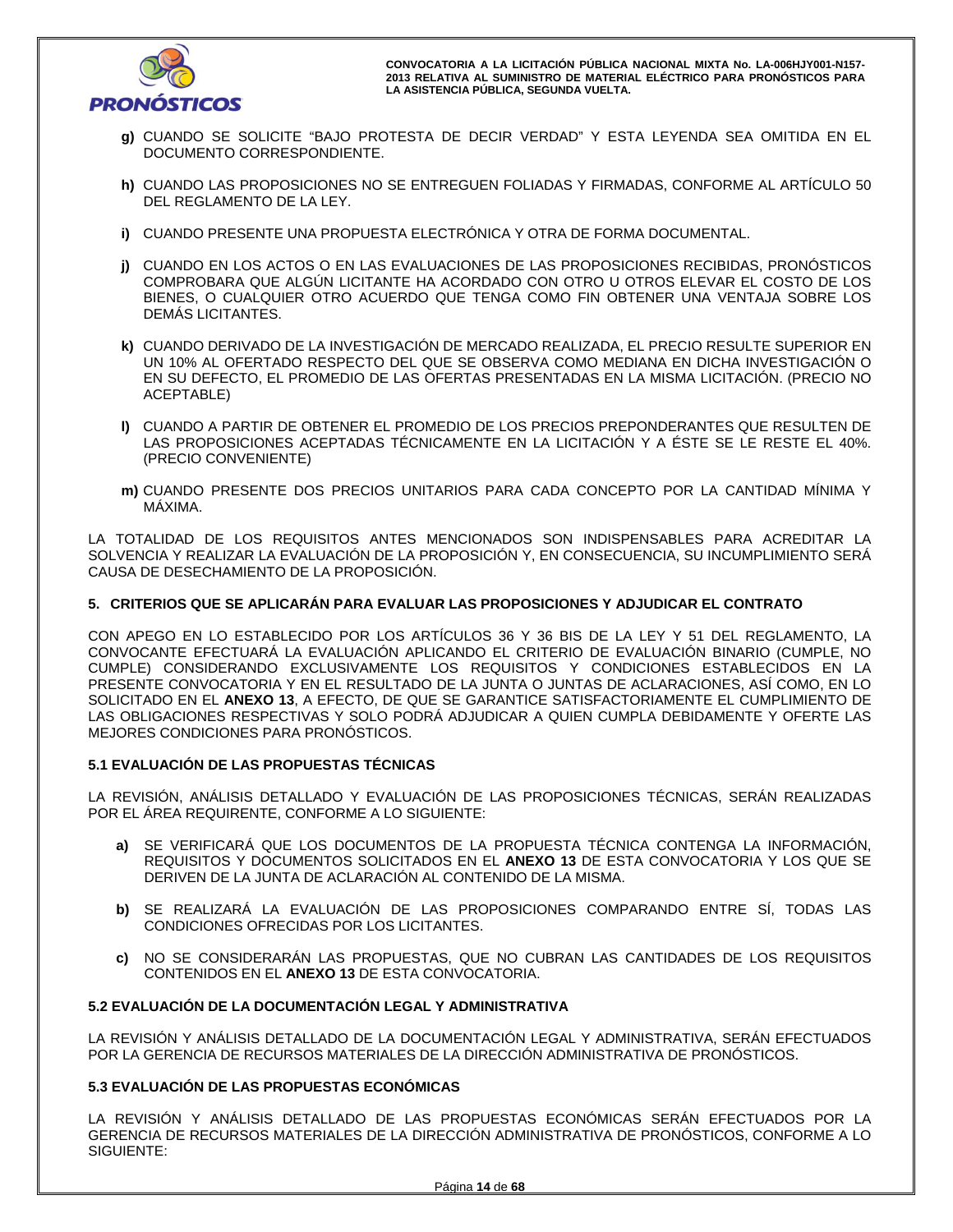

- **a)** SE EVALUARÁN LAS PROPUESTAS QUE TÉCNICAMENTE CUMPLAN.
- **b)** SE EVALUARÁN LAS PROPOSICIONES QUE CUENTEN CON LA TOTALIDAD DE INFORMACIÓN Y DOCUMENTACIÓN LEGAL Y ADMINISTRATIVA.
- **c)** SE CONSIDERARÁN LAS PROPOSICIONES QUE OFERTEN EL PRECIO MÁS BAJO. PARA EL CÁLCULO DEL PRECIO NO ACEPTABLE Y DEL PRECIO CONVENIENTE LA ENTIDAD PODRÁ LLEVAR A CABO LA EVALUACIÓN ECONÓMICA CONFORME AL ARTÍCULO 51 DEL REGLAMENTO DE LA LEY.

LOS MONTOS TOTALES DE LA COTIZACIÓN QUE SE PRESENTEN SERÁN CONSIDERADOS FIJOS A PARTIR DEL FALLO Y DURANTE LOS 20 DÍAS NATURALES SIGUIENTES A LA FIRMA DEL CONTRATO, Y DEBERÁ INCLUIR TODOS LOS COSTOS INVOLUCRADOS CONSIDERANDO TODOS LOS CONCEPTOS POR CADA BIEN QUE REQUIERE PRONÓSTICOS, POR LO QUE EL LICITANTE QUE RESULTE ADJUDICADO NO PODRÁ AGREGAR NINGÚN COSTO EXTRA Y SERÁN INALTERABLES DURANTE LA VIGENCIA DEL CONTRATO, POR LO QUE EL PRECIO SE CONSIDERA FIJO HASTA QUE CONCLUYA LA RELACIÓN CONTRACTUAL.

CUANDO SE PRESENTE UN ERROR DE CÁLCULO EN LAS PROPOSICIONES PRESENTADAS, SOLO HABRÁ LUGAR A SU RECTIFICACIÓN POR PARTE DE PRONÓSTICOS, CUANDO LA CORRECCIÓN NO IMPLIQUE LA MODIFICACIÓN DE PRECIOS UNITARIOS. EN CASO DE DISCREPANCIA ENTRE LAS CANTIDADES ESCRITAS CON LETRA Y CON NÚMERO, PREVALECERÁ LA CANTIDAD CON LETRA, POR LO QUE DE PRESENTARSE ERRORES EN LAS CANTIDADES O VOLÚMENES SOLICITADOS, ESTOS PODRÁN CORREGIRSE POR PRONÓSTICOS, LO QUE SE HARÁ CONSTAR EN EL FALLO, SI EL LICITANTE NO ACEPTA LA CORRECCIÓN DE LA PROPOSICIÓN, SE DESECHARÁ LA MISMA.

EN CASO DE QUE EL PRESUPUESTO ASIGNADO AL PROCEDIMIENTO DE LA PRESENTE LICITACIÓN SEA REBASADO POR LAS PROPOSICIONES PRESENTADAS, PRONÓSTICOS PODRÁ CONSIDERAR LO PREVISTO POR EL ARTÍCULO 56 DEL REGLAMENTO DE LA LEY.

EN CASO DE EMPATE EN LOS MONTOS TOTALES DE DOS O MÁS PROPOSICIONES, LA ADJUDICACIÓN SE EFECTUARÁ A FAVOR DE LA PERSONA QUE INTEGRE EL SECTOR DE MICRO, PEQUEÑA O MEDIANAS EMPRESAS NACIONALES, DE SUBSISTIR EL EMPATE ENTRE LAS PERSONAS DEL SECTOR SEÑALADO, LA ADJUDICACIÓN SE EFECTUARÁ A FAVOR DEL LICITANTE QUE RESULTE ADJUDICADO DEL SORTEO POR INSACULACIÓN QUE CELEBRE PRONÓSTICOS EN EL PROPIO ACTO DE FALLO, EL CUAL CONSISTIRÁ EN LA PARTICIPACIÓN DE UN BOLETO POR CADA PROPUESTA QUE RESULTE EMPATADA Y DEPOSITADOS EN UNA URNA, DE LA QUE SE EXTRAERÁ EN PRIMER LUGAR EL BOLETO DEL LICITANTE ADJUDICADO Y POSTERIORMENTE LOS DEMÁS BOLETOS EMPATADOS, CON LO QUE SE DETERMINARÁN LOS SUBSECUENTES LUGARES QUE OCUPARÁN TALES PROPOSICIONES. LO ANTERIOR SE ASENTARÁ EN EL ACTA QUE SE LEVANTE CON MOTIVO DEL FALLO DE LA PRESENTE LICITACIÓN, DE CONFORMIDAD CON EL ARTÍCULO 54 DEL REGLAMENTO.

# **6. DOCUMENTOS Y DATOS QUE DEBEN PRESENTAR LOS LICITANTES**

LOS DOCUMENTOS Y DATOS QUE DEBEN PRESENTAR LOS LICITANTES PARA PARTICIPAR EN LA PRESENTE LICITACIÓN SE ENCUENTRAN ENLISTADOS EN EL **ANEXO 1** DE LA PRESENTE CONVOCATORIA.

# **7. DOMICILIO Y DIRECCIÓN ELECTRÓNICA DONDE PODRÁN PRESENTAR INCONFORMIDADES**

DE CONFORMIDAD CON LO DISPUESTO EN ARTÍCULO 65 DE LA LEY, LOS LICITANTES PODRÁN INTERPONER INCONFORMIDAD ANTE EL OIC EN PRONÓSTICOS, POR ACTOS DEL PROCEDIMIENTO DE CONTRATACIÓN QUE CONTRAVENGAN LAS DISPOSICIONES QUE RIGEN LAS MATERIAS OBJETO DE LA LEY, PRESENTÁNDOLA DIRECTAMENTE EN EL ÁREA DE RESPONSABILIDADES, EN DÍAS Y HORAS HÁBILES, CUYAS OFICINAS SE UBICAN EN: AV. INSURGENTES SUR 1397, PISO 8, COLONIA INSURGENTES MIXCOAC, DELEGACIÓN BENITO JUÁREZ, C.P.03920, MÉXICO, D.F. Ó A LOS CORREOS ELECTRÓNICOS: jose.diaz@pronosticos.gob.mx; karla.pizarro@pronosticos.gob.mx; oscar.ramirez@pronosticos.gob.mx; jazib.gutierrez@pronosticos.gob.mx

# **8. FORMATOS**

SE CONSIDERAN COMO PARTE INTEGRANTE DE LA PRESENTE CONVOCATORIA LOS ANEXOS QUE A CONTINUACIÓN SE ENLISTAN:

| <b>ANEXO</b> | <b>DESCRIPCION</b>                                                          |
|--------------|-----------------------------------------------------------------------------|
|              | LISTA DE VERIFICACIÓN PARA REVISAR PROPOSICIONES                            |
|              | ESCRITO DE MANIFESTACIÓN DE INTERÉS                                         |
|              | SOLICITUD DE ACLARACIÓN AL CONTENIDO DE LA CONVOCATORIA                     |
|              | ESCRITO DE FACULTADES                                                       |
| $5-A$        | FORMATO PARA LA ACREDITACIÓN DE LA PERSONALIDAD JURÍDICA (PERSONAS MORALES) |
| $5-B$        | FORMATO PARA LA ACREDITACIÓN DE LA PERSONALIDAD JURÍDICA (PERSONAS FÍSICAS) |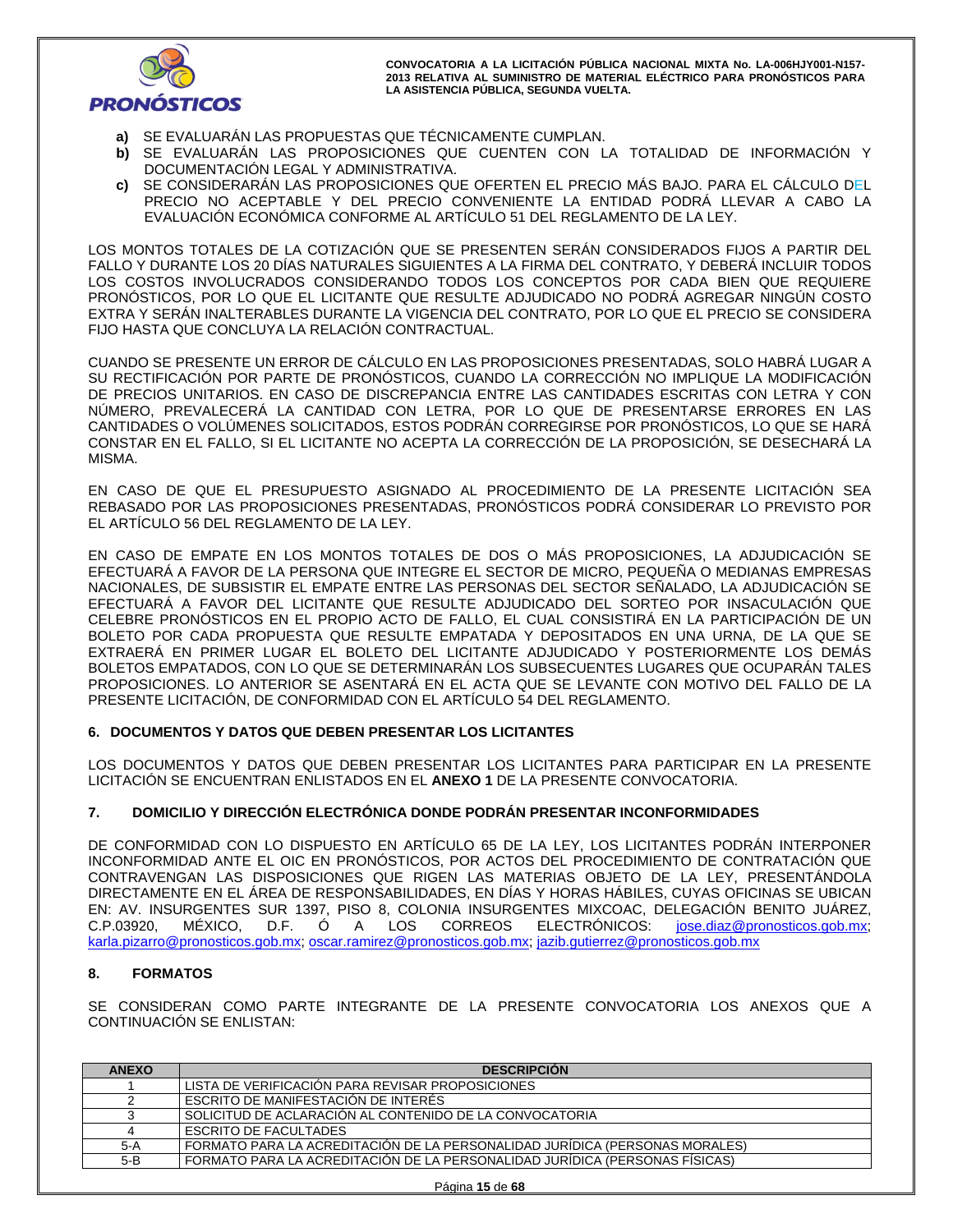

| <b>ANEXO</b>                                                                 | <b>DESCRIPCIÓN</b>                                                                                                                                                                                              |  |
|------------------------------------------------------------------------------|-----------------------------------------------------------------------------------------------------------------------------------------------------------------------------------------------------------------|--|
| 6                                                                            | ESCRITO DE NACIONALIDAD                                                                                                                                                                                         |  |
|                                                                              | ESCRITO BAJO PROTESTA DE DECIR VERDAD DE NO ENCONTRARSE EN ALGUNO DE LOS SUPUESTOS DE LOS<br>ARTICULOS 50 Y 60 DE LA LEY.                                                                                       |  |
| 8                                                                            | CORREO ELECTRÓNICO                                                                                                                                                                                              |  |
| 9                                                                            | <b>ESCRITO DE INTEGRIDAD</b>                                                                                                                                                                                    |  |
| $10-A$                                                                       | ESTRATIFICACIÓN DE MICRO, PEQUEÑA O MEDIANA EMPRESA (MIPYMES)                                                                                                                                                   |  |
| $10 - B$                                                                     | EN CASO DE NO SER MIPYME                                                                                                                                                                                        |  |
| 11                                                                           | ESCRITO DE DOMICILIO CONSIGNADO PARA RECIBIR NOTIFICACIONES                                                                                                                                                     |  |
| 12                                                                           | ACEPTACIÓN DE LA CONVOCATORIA                                                                                                                                                                                   |  |
| 13                                                                           | ANEXO TÉCNICO                                                                                                                                                                                                   |  |
| 14                                                                           | MODELO DE LA PROPUESTA ECONÓMICA                                                                                                                                                                                |  |
| $15-A$                                                                       | ENCUESTA DE TRANSPARENCIA JUNTA DE ACLARACIONES                                                                                                                                                                 |  |
| ENCUESTA DE TRANSPARENCIA PRESENTACIÓN Y APERTURA DE PROPOSICIONES<br>$15-B$ |                                                                                                                                                                                                                 |  |
| $15-C$                                                                       | ENCUESTA DE TRANSPARENCIA FALLO                                                                                                                                                                                 |  |
| 16                                                                           | MODELO DE CONTRATO                                                                                                                                                                                              |  |
| 17                                                                           | MODELO DE FIANZA GARANTÍA DE CUMPLIMIENTO                                                                                                                                                                       |  |
| 18                                                                           | ESCRITO DE GRADO DE CONTENIDO NACIONAL                                                                                                                                                                          |  |
| 19                                                                           | CARTA GARANTÍA DE LOS BIENES                                                                                                                                                                                    |  |
| 20                                                                           | MANIFESTACIÓN QUE DEBERÁN PRESENTAR LOS LICITANTES ADJUDICADOS PARA DAR CUMPLIMIENTO A LO<br>DISPUESTO EN LAS REGLAS PARA LA DETERMINACIÓN, ACREDITACIÓN Y VERIFICACIÓN DEL CONTENIDO<br>NACIONAL DE LOS BIENES |  |
| 21                                                                           | PROGRAMA DE CADENAS PRODUCTIVAS                                                                                                                                                                                 |  |
| 22                                                                           | NOTA INFORMATIVA PARA PERSONAS DE PAÍSES MIEMBROS DE LA ORGANIZACIÓN PARA LA COOPERACIÓN Y<br>EL DESARROLLO ECONÓMICO (OCDE)                                                                                    |  |

# **9. PLAZO Y LUGAR DE LA ENTREGA DE LOS BIENES**

A PARTIR DE LA NOTIFICACIÓN DE ADJUDICACIÓN Y HASTA 20 DÍAS NATURALES POSTERIORES A LA FIRMA DEL CONTRATO. **(ANEXO 13)**

LA ENTREGA DE LOS BIENES SERÁ EN UNA SOLA EXHIBICIÓN, EN EMPAQUE ORIGINAL DE FÁBRICA Y PARA LOS BIENES QUE EXCEDAN LAS CANTIDADES CONTENIDAS EN TALES EMPAQUES, DEBERÁ ENTREGARSE EN CAJA, SEÑALANDO LA CANTIDAD QUE CONTIENEN.

EN EL ALMACÉN, UBICADO EN AV. INSURGENTES SUR NO 1397, PISO 11 y 7, COL. INSURGENTES MIXCOAC, 03920, BENITO JUÁREZ, MÉXICO, D.F., TEL. CONMUTADOR 54820000 EXT. 12270, FAX 55988184, DE LUNES A VIERNES DE 9:00 A 14:00 HORAS.

## **9.1 CALIDAD**

EL PROVEEDOR, DEBERÁ CONTAR CON LA INFRAESTRUCTURA, PERSONAL PROFESIONAL ESPECIALIZADO EN EL RAMO, TÉCNICAS, PROCEDIMIENTOS Y EQUIPO ADECUADO PARA EL TIPO DE BIENES SOLICITADOS, A FIN DE GARANTIZAR QUE SEAN PROPORCIONADOS CON LA CALIDAD, OPORTUNIDAD Y EFICIENCIA REQUERIDA PARA TAL EFECTO, COMPROMETIÉNDOSE A ENTREGARLOS A SATISFACCIÓN DE PRONÓSTICOS, CONFORME A LO ESTABLECIDO EN EL **ANEXO 13** DE ESTA CONVOCATORIA.

## **9.2 ADMINISTRACIÓN Y VERIFICACIÓN DEL CUMPLIMIENTO DEL CONTRATO**

**EL ING. JUAN FERNANDO RIVERA LUGO, GERENTE DE SERVICIOS GENEREALES** DE PRONÓSTICOS, SERÁ EL RESPONSABLE DE ADMINISTRAR Y VERIFICAR EL CUMPLIMIENTO DE LOS DERECHOS Y OBLIGACIONES ESTABLECIDAS EN EL CONTRATO O QUIEN LO SUSTITUYA EN EL CARGO, DE ACUERDO A LO ESTIPULADO EN EL **ANEXO 13** DE ESTA CONVOCATORIA.

## **9.3. CONDICIONES DE PAGO**

EL PAGO DEL IMPORTE DE LOS BIENES ENTREGADOS DERIVADO DE LA PRESENTE LICITACIÓN, SERÁ EN UNA EXHIBICIÓN, DENTRO DE LOS VEINTE DÍAS NATURALES POSTERIORES A AQUÉL EN EL QUE SE PRESENTE EL COMPROBANTE FISCAL, PREVIA ACEPTACIÓN DE LA GERENCIA DE SERVICIOS GENERALES, EN LA GERENCIA DE SEGUIMIENTO Y CONTROL PRESUPUESTAL, PREFERENTEMENTE MEDIANTE EL SISTEMA DE PAGO ELECTRÓNICO INTERBANCARIO SPEI O MEDIANTE TRANSFERENCIA VÍA ELECTRÓNICA, A LA CUENTA BANCARIA QUE EL LICITANTE ADJUDICADO PROPORCIONE A PRONÓSTICOS, O BIEN, EN LAS CAJAS DE PAGO DE PRONÓSTICOS, UBICADAS EN LA AVENIDA INSURGENTES SUR, NÚMERO 1397, PLANTA BAJA, COLONIA INSURGENTES MIXCOAC, DELEGACIÓN BENITO JUÁREZ, C.P. 03920, MÉXICO, DISTRITO FEDERAL, Y ÉSTA SE OBLIGA A CUBRIR EL IMPORTE DE LOS BIENES RECIBIDOS A ENTERA SATISFACCIÓN AL AMPARO DEL COMPROBANTE FISCAL, MISMO QUE DEBERÁ REUNIR LOS REQUISITOS SEÑALADOS EN EL CÓDIGO.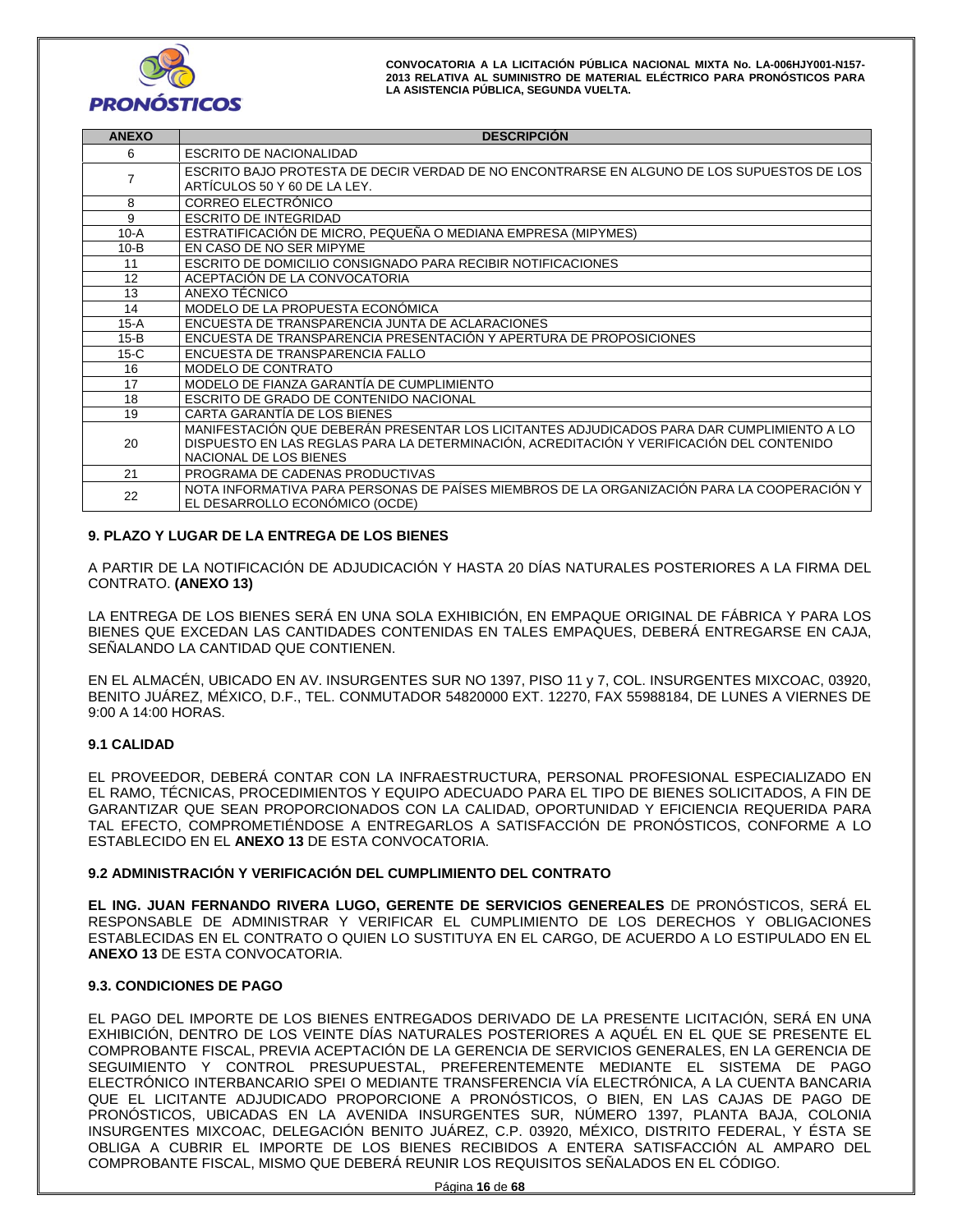

EN CASO DE QUE EL COMPROBANTE FISCAL ENTREGADO POR EL LICITANTE ADJUDICADO PARA SU PAGO, PRESENTE ERRORES O DEFICIENCIAS, PRONÓSTICOS DENTRO DE LOS TRES DÍAS HÁBILES SIGUIENTES AL DE SU RECEPCIÓN, INDICARÁ POR ESCRITO AL MISMO LAS DEFICIENCIAS QUE DEBERÁ CORREGIR. EL PERÍODO QUE TRANSCURRA A PARTIR DE LA ENTREGA DEL CITADO ESCRITO Y HASTA QUE EL LICITANTE ADJUDICADO PRESENTE LAS CORRECCIONES, NO SE COMPUTARÁ PARA EFECTOS DEL ARTÍCULO 51 DE LA LEY.

#### **9.4. IMPUESTOS Y DERECHOS**

LOS IMPUESTOS Y DERECHOS QUE PROCEDAN CON MOTIVO DE LA ADQUISICIÓN DE LOS BIENES OBJETO DE ESTA LICITACIÓN, SERÁN PAGADOS POR EL PROVEEDOR.

PRONÓSTICOS SOLO CUBRIRÁ EL I.V.A., DE ACUERDO A LO ESTABLECIDO EN LAS DISPOSICIONES LEGALES VIGENTES EN LA MATERIA.

#### **9.5. PATENTES Y MARCAS**

EL PROVEEDOR ASUME LA RESPONSABILIDAD TOTAL EN CASO DE QUE A LA ENTREGA DE LOS BIENES OBJETO DE ESTA LICITACIÓN, SE INFRINJAN PATENTES, MARCAS, FRANQUICIAS O SE VIOLEN DERECHOS DE AUTOR REGISTRADOS POR TERCEROS, QUEDANDO PRONÓSTICOS LIBERADO DE TODA RESPONSABILIDAD DE CARÁCTER CIVIL, PENAL, MERCANTIL, FISCAL O DE CUALQUIER OTRA ÍNDOLE.

#### **9.6. DEFECTOS Y VICIOS OCULTOS**

EL PROVEEDOR QUEDARÁ OBLIGADO ANTE PRONÓSTICOS A RESPONDER DE LOS DEFECTOS Y VICIOS OCULTOS EN LA CALIDAD DE LOS BIENES, ASÍ COMO DE CUALQUIER OTRA RESPONSABILIDAD EN QUE HUBIEREN INCURRIDO, EN LOS TÉRMINOS SEÑALADOS EN LA PRESENTE CONVOCATORIA, EN EL CONTRATO QUE SE DERIVE DE ESTA LICITACIÓN Y/O EN LA LEGISLACIÓN APLICABLE.

#### **9.7. DESARROLLO DE LOS EVENTOS DE LA LICITACIÓN**

LOS ACTOS DE LA PRESENTE LICITACIÓN SERÁN PRESIDIDOS POR EL SERVIDOR PÚBLICO FACULTADO Y ASISTIDO POR UN REPRESENTANTE DEL ÁREA TÉCNICA Y/O REQUIRENTE.

DE LAS ACTAS QUE SE LEVANTEN CON MOTIVO DE LAS JUNTAS DE ACLARACIONES Y DEL ACTO DE PRESENTACIÓN Y APERTURA DE PROPOSICIONES Y DEL FALLO DEL PROCEDIMIENTO DE LICITACIÓN, SE FIJARÁ COPIA DE LAS MISMAS EN EL PIZARRÓN UBICADO EN INSURGENTES SUR 1397, PISO 11, COLONIA INSURGENTES MIXCOAC, DELEGACIÓN BENITO JUÁREZ, MÉXICO, DISTRITO FEDERAL, CÓDIGO POSTAL 03920, POR UN TÉRMINO DE CINCO DÍAS HÁBILES A PARTIR DE LA CELEBRACIÓN DE CADA ACTO, ASIMISMO, SE PUBLICARÁN EN EL SISTEMA ELECTRÓNICO COMPRANET.

A LOS LICITANTES QUE ASISTAN A LA JUNTA DE ACLARACIONES, AL ACTO DE PRESENTACIÓN Y APERTURA DE PROPOSICIONES Y AL FALLO SE LES ENTREGARÁ COPIA DEL ACTA; ASIMISMO, EL CONTENIDO DE LA MISMA, SE DIFUNDIRÁ A TRAVÉS DE COMPRANET EL MISMO DÍA EN QUE SE EMITA, LOS LICITANTES QUE NO ASISTAN A DICHOS ACTOS, PARA EFECTOS DE LA NOTIFICACIÓN SE PONDRÁ A DISPOSICIÓN DE LOS LICITANTES, POR UN TÉRMINO NO MENOR A CINCO DÍAS HÁBILES, SIENDO DE LA EXCLUSIVA RESPONSABILIDAD DE LOS LICITANTES, ACUDIR DE ENTERARSE DE SU CONTENIDO Y OBTENER COPIA DE LA MISMA. ESTE PROCEDIMIENTO SUSTITUYE A LA NOTIFICACIÓN PERSONAL.

LOS LICITANTES QUE OPTEN POR PRESENTAR SUS PROPUESTAS POR MEDIOS REMOTOS DE COMUNICACIÓN ELECTRÓNICA, SE DARÁN POR NOTIFICADOS DE LAS ACTAS RESPECTIVAS CUANDO ÉSTAS SE ENCUENTREN A SU DISPOSICIÓN A TRAVÉS DEL SISTEMA COMPRANET, A MÁS TARDAR EL DÍA HÁBIL SIGUIENTE AL DE LA CELEBRACIÓN DE CADA ACTO, SIN MENOSCABO QUE PUEDAN ACUDIR A RECOGER EL ACTA CORRESPONDIENTE EN EL DOMICILIO DE LA GERENCIA DE RECURSOS MATERIALES.

## **9.7.1. SOLICITUDES DE ACLARACIÓN AL CONTENIDO DE LA CONVOCATORIA**

LOS LICITANTES QUE PRETENDAN SOLICITAR ACLARACIONES A LOS ASPECTOS CONTENIDOS EN LA PRESENTE CONVOCATORIA, DEBERÁN PRESENTAR UN ESCRITO, EN EL QUE EXPRESEN SU INTERÉS EN PARTICIPAR EN LA LICITACIÓN, POR SI O EN REPRESENTACIÓN DE UN TERCERO, MANIFESTANDO EN TODOS LOS CASOS LOS DATOS GENERALES DEL INTERESADO Y, EN SU CASO, DEL REPRESENTANTE **(ANEXO 2)**.

LOS LICITANTES PODRÁN ENTREGAR SUS SOLICITUDES DE ACLARACIÓN AL CONTENIDO DE LA CONVOCATORIA Y SUS ANEXOS, POR ESCRITO, EN PAPEL PREFERENTEMENTE MEMBRETADO DE LA EMPRESA PARTICIPANTE Y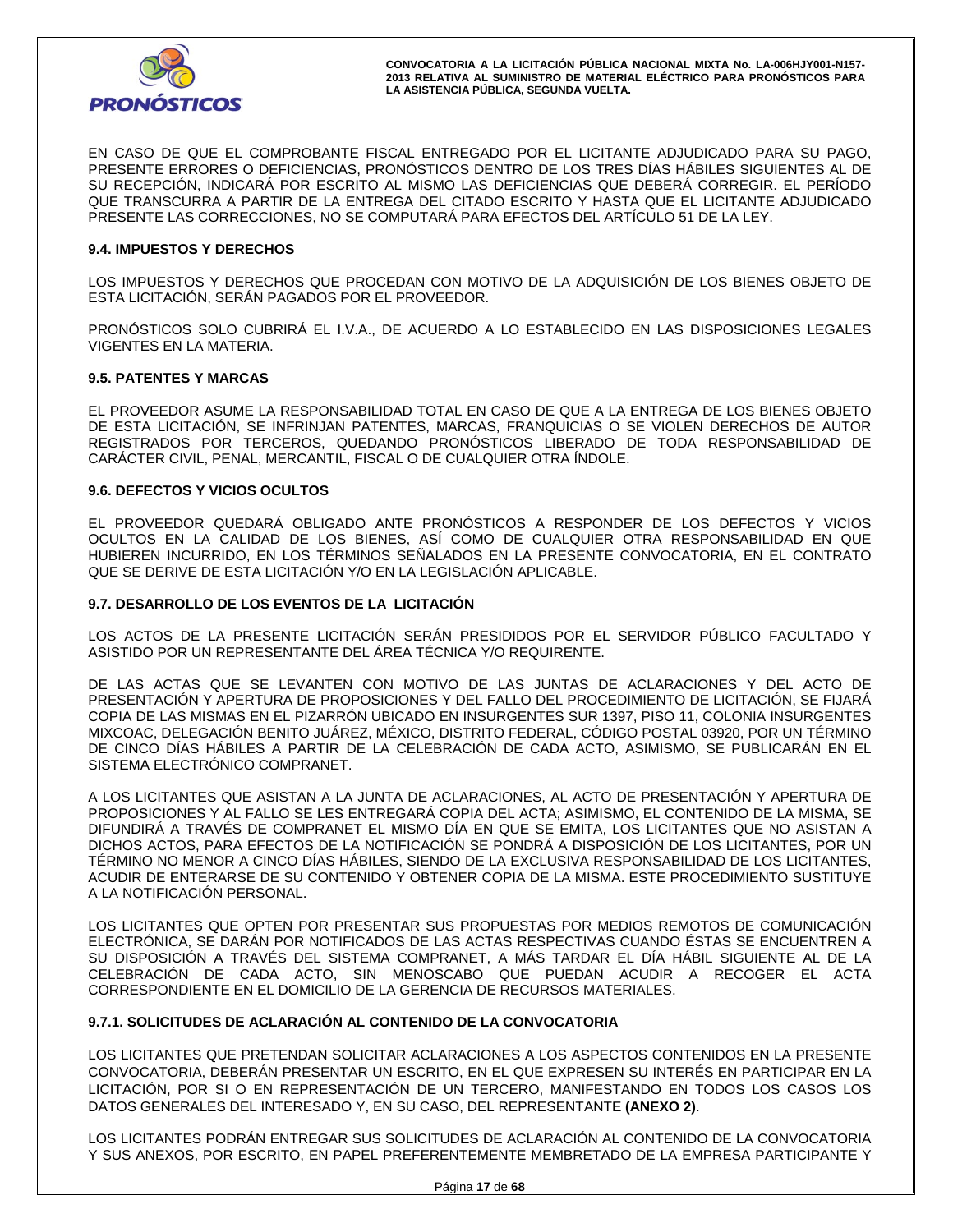

FIRMADAS POR EL LICITANTE O EL REPRESENTANTE LEGAL ACREDITADO, LOS CUESTIONAMIENTOS A LA CONVOCATORIA SE EFECTUARAN DE ACUERDO AL **ANEXO 3** DE ESTA CONVOCATORIA, Y SERÁN ENTREGADOS EN LA GERENCIA DE RECURSOS MATERIALES DE LA DIRECCIÓN ADMINISTRATIVA DE PRONÓSTICOS, DE LUNES A VIERNES EN HORARIO COMPRENDIDO DE LAS 9:00 A LAS 14:00 Y DE LAS 16:00 A LAS 18:00 HORAS, O A TRAVÉS DE COMPRANET, EN LA DIRECCIÓN ELECTRÓNICA www.compranet.gob.mx, Ó AL CORREO ELECTRÓNICO imelda.malvaez@pronosticos.gob.mx EN TODOS LOS CASOS, CUANDO MENOS CON 24 HORAS DE ANTICIPACIÓN A LA CELEBRACIÓN DE LA JUNTA DE ACLARACIÓN AL CONTENIDO DE LA CONVOCATORIA, A EFECTO DE QUE PRONÓSTICOS ESTÉ EN POSIBILIDAD DE ANALIZARLAS Y HACER LAS CORRESPONDIENTES ACLARACIONES EN LA PROPIA JUNTA. PARA CUMPLIR CON LO ANTERIOR PRONÓSTICOS TOMARÁ COMO HORA DE RECEPCIÓN DE LAS SOLICITUDES DE ACLARACIÓN DEL LICITANTE LA QUE INDIQUE EL SELLO DE RECEPCIÓN DEL ÁREA CONVOCANTE, TRATÁNDOSE DE LAS SOLICITUDES QUE SE HAGAN LLEGAR A TRAVÉS DE COMPRANET, LA HORA QUE REGISTRE EL SISTEMA AL MOMENTO DE SU ENVÍO. TRATÁNDOSE DE LAS SOLICITUDES QUE SE HAGAN LLEGAR A TRAVÉS DE CORREO ELECTRÓNICO, LA HORA QUE REGISTRE EN EL CORREO REFERIDO AL MOMENTO DE LA RECEPCIÓN ELECTRÓNICA.

LO ANTERIOR DE CONFORMIDAD CON EL ÚLTIMO PÁRRAFO DEL ARTÍCULO 45, DEL REGLAMENTO DE LA LEY.

LAS SOLICITUDES DE ACLARACIÓN QUE SEAN RECIBIDAS CON POSTERIORIDAD AL PLAZO PREVISTO EN EL ARTÍCULO 33 BIS DE LA LEY, NO SERÁN CONTESTADAS POR LA CONVOCANTE POR RESULTAR EXTEMPORÁNEAS, DEBIÉNDOSE INTEGRAR AL EXPEDIENTE RESPECTIVO; EN CASO DE QUE ALGÚN LICITANTE PRESENTE NUEVAS SOLICITUDES DE ACLARACIÓN EN LA JUNTA CORRESPONDIENTE LAS DEBERÁ ENTREGAR POR ESCRITO Y LA CONVOCANTE LAS RECIBIRÁ, PERO NO LES DARÁ RESPUESTA, A MENOS QUE SE REALICE UNA SEGUNDA JUNTA DE ACLARACIONES DE CONFORMIDAD CON EL ARTÍCULO 46, FRACCIÓN VI DEL REGLAMENTO DE LA LEY.

# **9.7.2 JUNTA PARA LA ACLARACIÓN DEL CONTENIDO DE LA CONVOCATORIA**

LA ASISTENCIA A LA JUNTA DE ACLARACIÓN SERÁ OPTATIVA PARA LOS LICITANTES Y SE REALIZARÁ, CONFORME AL CALENDARIO DE ACTOS QUE SE SEÑALA EN EL **NUMERAL 3.2** DE ESTA CONVOCATORIA.

LAS RESPUESTAS A LAS SOLICITUDES DE ACLARACIÓN A LA CONVOCATORIA QUE HAYAN PLANTEADO LOS LICITANTES EN LOS TÉRMINOS ESTABLECIDOS EN LA PRESENTE CONVOCATORIA, SERÁN LEÍDAS EN VOZ ALTA POR QUIEN PRESIDA EL EVENTO; UNA VEZ HECHO LO ANTERIOR, SE DARÁ OPORTUNIDAD PARA QUE, EN EL MISMO ORDEN DE LOS PUNTOS O APARTADOS DE LA CONVOCATORIA A LA LICITACIÓN EN QUE SE DIO RESPUESTA, FORMULEN LAS PREGUNTAS QUE ESTIMEN PERTINENTES EN RELACIÓN CON LAS RESPUESTAS RECIBIDAS. EL SERVIDOR PÚBLICO QUE PRESIDA LA JUNTA DE ACLARACIONES, ATENDIENDO AL NÚMERO DE PREGUNTAS, INFORMARÁ A LOS LICITANTES SI ÉSTAS SERÁN CONTESTADAS EN ESE MOMENTO O SI SE SUSPENDE LA SESIÓN PARA REANUDARLA EN HORA O FECHA POSTERIOR SE LEVANTARÁ EL ACTA CORRESPONDIENTE, QUE CONTENDRÁ TODAS Y CADA UNA DE LAS PREGUNTAS FORMULADAS Y LAS RESPUESTAS CORRESPONDIENTES. EL ACTA RESPECTIVA SERÁ FIRMADA POR LOS ASISTENTES A QUIENES SE LES ENTREGARÁ COPIA, PONIÉNDOSE A PARTIR DE ESA FECHA A DISPOSICIÓN DE LOS LICITANTES QUE NO HAYAN ASISTIDO, PARA EFECTOS DE SU NOTIFICACIÓN. LA FALTA DE FIRMA DE ALGÚN LICITANTE NO INVALIDARÁ EL CONTENIDO Y EFECTOS DEL ACTA, AL CONCLUIR LA PRIMERA JUNTA DE ACLARACIONES PODRÁ SEÑALARSE LA FECHA Y HORA PARA LA CELEBRACIÓN DE UNA SEGUNDA O ULTERIORES JUNTAS. CUALQUIER MODIFICACIÓN A LA CONVOCATORIA Y LAS ACLARACIONES QUE SE HICIEREN DURANTE ESTE

EVENTO SERÁN PARTE INTEGRANTE DE LA PRESENTE CONVOCATORIA.

LA INASISTENCIA DE LOS LICITANTES A LA JUNTA DE ACLARACIÓN AL CONTENIDO DE LA CONVOCATORIA DE LA LICITACIÓN, SERÁ DE SU ESTRICTA RESPONSABILIDAD, ASÍ COMO OBTENER COPIA DEL (LAS) ACTA (S) DERIVADA (S) DE LA (S) JUNTA (S) DE ACLARACIONES.

# **9.7.3. ACTO DE PRESENTACIÓN Y APERTURA DE PROPOSICIONES**

EN PUNTO DE LA HORA SEÑALADA PARA ESTE ACTO, SEGÚN LO ESTABLECIDO EN EL CALENDARIO DE ACTOS DE ESTA LICITACIÓN, SE LLEVARÁ A CABO EL EVENTO DE ACUERDO CON EL SIGUIENTE PROGRAMA Y NO SE ACEPTARÁ POR NINGUNA CIRCUNSTANCIA OTRA PROPUESTA DESPUÉS DEL HORARIO ESTIPULADO.

- **1.** EN PUNTO DE LA HORA SEÑALADA, SE CERRARÁ EL RECINTO DONDE SE LLEVARÁ A CABO EL ACTO Y NO SE PERMITIRÁ EL ACCESO A NINGÚN OTRO LICITANTE U OBSERVADOR.
- **2.** SE DECLARARÁ INICIADO EL ACTO.
- **3.** SE PRESENTARÁ A LOS SERVIDORES PÚBLICOS ASISTENTES.
- **4.** SE PASARÁ LISTA A LOS LICITANTES PRESENTES DE ACUERDO AL REGISTRO DE ASISTENCIA.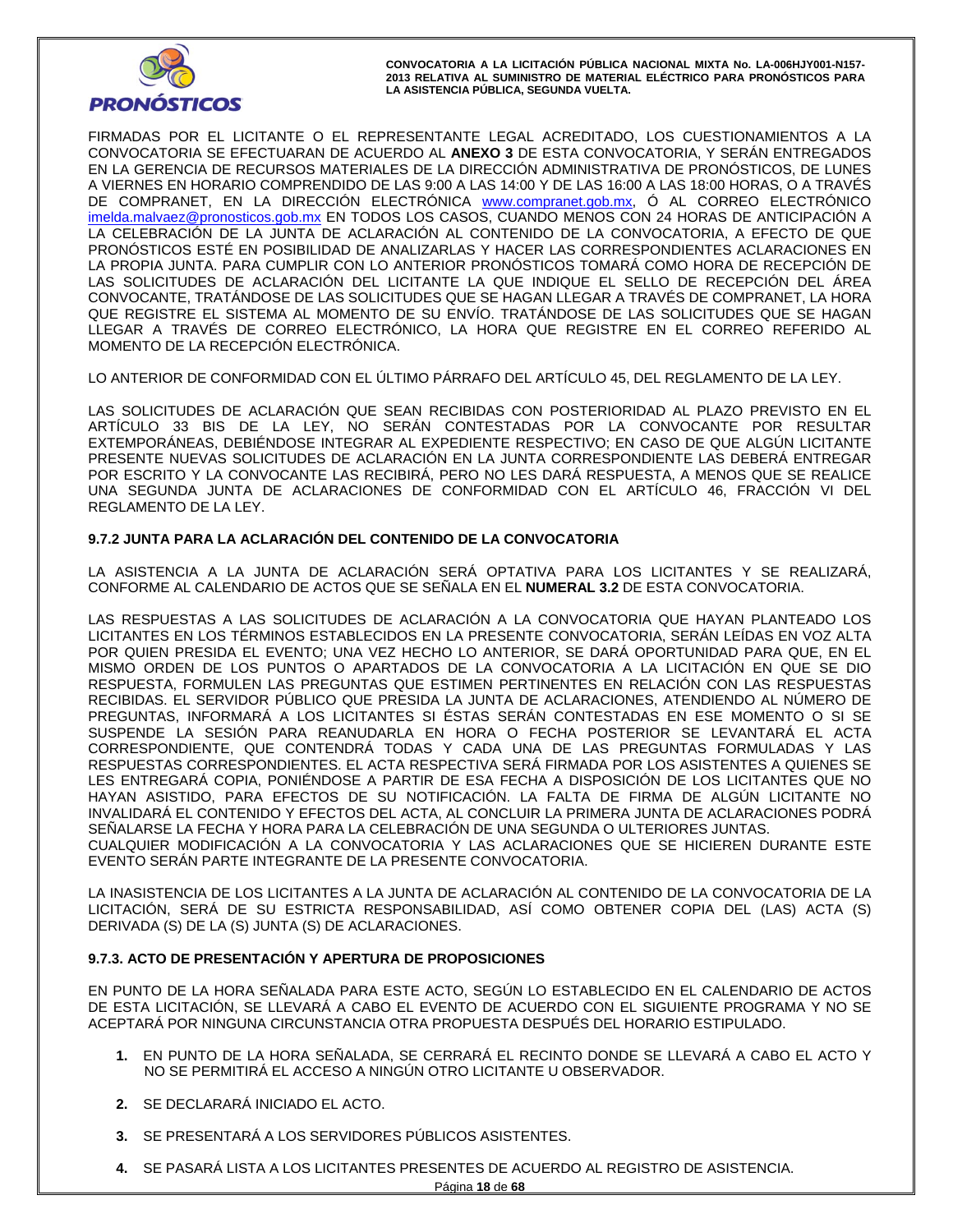

- **5.** SE RECIBIRÁN LAS PROPOSICIONES QUE SE ENTREGARÁN EN UN SOBRE CERRADO, ASÍ COMO LA DOCUMENTACIÓN DISTINTA A LAS PROPOSICIONES.
- **6.** SE VERIFICARÁ SI EXISTEN PROPUESTAS ENVIADAS POR MEDIOS REMOTOS DE COMUNICACIÓN ELECTRÓNICA.
- **7.** SE PROCEDERÁ A LA APERTURA DE LAS PROPOSICIONES; EN PRIMER TÉRMINO LAS RECIBIDAS POR MEDIOS REMOTOS DE COMUNICACIÓN ELECTRÓNICA, IMPRIMIÉNDOSE EN SU TOTALIDAD, Y POSTERIORMENTE SE ABRIRÁN LOS SOBRES QUE CONTENGAN LAS PROPUESTAS DE LOS LICITANTES QUE CONSTEN EN DOCUMENTO Y POR ESCRITO PRESENTADAS EN EL ACTO.
- **8.** POR LO MENOS UN LICITANTE, SI ASISTIERE ALGUNO Y EL SERVIDOR PÚBLICO DE PRONÓSTICOS FACULTADO PARA PRESIDIR EL ACTO, RUBRICARÁN TODAS LAS FOJAS DE LAS PROPUESTAS PRESENTADAS.
- **9.** LAS PROPOSICIONES SE RECIBEN PARA SU POSTERIOR EVALUACIÓN TÉCNICA POR PARTE DEL ÁREA REQUIRENTE Y SU EVALUACIÓN ECONÓMICA POR PARTE DEL ÁREA CONTRATANTE.
- **10.** SE PROCEDERÁ A LEVANTAR EL ACTA CORRESPONDIENTE, EN LA QUE SE HARÁN CONSTAR LAS PROPUESTAS QUE POR MEDIOS ELECTRÓNICOS FUERON RECIBIDAS EN TIEMPO Y FORMA, LAS QUE FUERON RECIBIDAS EN DOCUMENTO Y POR ESCRITO, SE DARÁ LECTURA A LA MISMA Y SERÁ FIRMADA POR LOS ASISTENTES, A QUIEN SE LES ENTREGARÁ COPIA DE LA MISMA, PONIÉNDOSE A PARTIR DE ESA FECHA A DISPOSICIÓN DE LOS LICITANTES QUE NO HAYAN ASISTIDO AL ACTO, PARA EFECTOS DE SU NOTIFICACIÓN; DONDE SE SEÑALARÁ LUGAR, FECHA Y HORA EN QUE SE DARÁ A CONOCER EL FALLO DE ESTA CONVOCATORIA.

EN EL SUPUESTO DE QUE DURANTE EL ACTO DE PRESENTACIÓN Y APERTURA DE PROPOSICIONES, POR CAUSAS AJENAS A LA VOLUNTAD DE LA S.F.P. O DE PRONÓSTICOS, NO SEA POSIBLE ABRIR EL SOBRE QUE CONTENGA LAS PROPUESTAS ENVIADAS POR MEDIOS REMOTOS DE COMUNICACIÓN ELECTRÓNICA, EL ACTO SE REANUDARÁ A PARTIR DE QUE SE RESTABLEZCAN LAS CONDICIONES QUE DIERON ORIGEN A LA INTERRUPCIÓN, SALVO QUE EL SOBRE EN QUE SE INCLUYA DICHA INFORMACIÓN CONTENGA VIRUS INFORMÁTICOS O NO PUEDA ABRIRSE POR CUALQUIER CAUSA MOTIVADA POR PROBLEMAS TÉCNICOS IMPUTABLES A LOS PROGRAMAS O EQUIPO DE CÓMPUTO DEL LICITANTE, SE TENDRÁN POR NO PRESENTADAS LAS PROPOSICIONES Y DEMÁS DOCUMENTACIÓN REQUERIDA POR PRONÓSTICOS.

LA S.F.P. PODRÁ VERIFICAR EN CUALQUIER MOMENTO QUE DURANTE EL LAPSO DE INTERRUPCIÓN, NO SE HAYA SUSCITADO ALGUNA MODIFICACIÓN A LAS PROPUESTAS QUE OBREN EN PODER DE PRONÓSTICOS.

EN EL ACTA QUE SE LEVANTE DEL ACTO DE PRESENTACIÓN Y APERTURA DE PROPOSICIONES, SE IDENTIFICARÁN LAS PROPUESTAS QUE SE HAYAN PRESENTADO POR MEDIOS REMOTOS DE COMUNICACIÓN ELECTRÓNICA.

LA FALTA DE FIRMA DE ALGÚN LICITANTE, NO INVALIDARÁ EL CONTENIDO Y EFECTOS DEL ACTA.

# **9.7.4. ACTO DE FALLO**

ESTABLECIDO EN EL NUMERAL 3.7 DE LA PRESENTE CONVOCATORIA.

## **9.8 SUSPENSIÓN TEMPORAL DE LA LICITACIÓN**

PRONÓSTICOS PODRÁ SUSPENDER LA LICITACIÓN, EN LOS SIGUIENTES CASOS:

- **a)** CUANDO SE PRESENTEN CASOS FORTUITOS O DE FUERZA MAYOR QUE HAGAN NECESARIA LA SUSPENSIÓN.
- **b)** CUANDO LO DETERMINE LA S.F.P. O EL O.I.C, MEDIANTE RESOLUCIÓN.

PARA EFECTO DE LO ANTERIOR, SE AVISARÁ POR ESCRITO, A LOS INVOLUCRADOS Y SE ASENTARÁ DICHA CIRCUNSTANCIA EN EL ACTA CORRESPONDIENTE A LA ETAPA EN DONDE SE ORIGINE LA CAUSAL QUE LA MOTIVE.

SI DESAPARECEN LAS CAUSAS QUE MOTIVAREN LA SUSPENSIÓN, O BIEN, CUANDO PRONÓSTICOS RECIBA LA RESOLUCIÓN QUE AL EFECTO EMITA LA S.F.P. O EL O.I.C., PREVIO AVISO A LOS INVOLUCRADOS, SE REANUDARÁ LA LICITACIÓN, SOLO PODRÁN CONTINUAR QUIENES NO HUBIESEN SIDO DESECHADOS.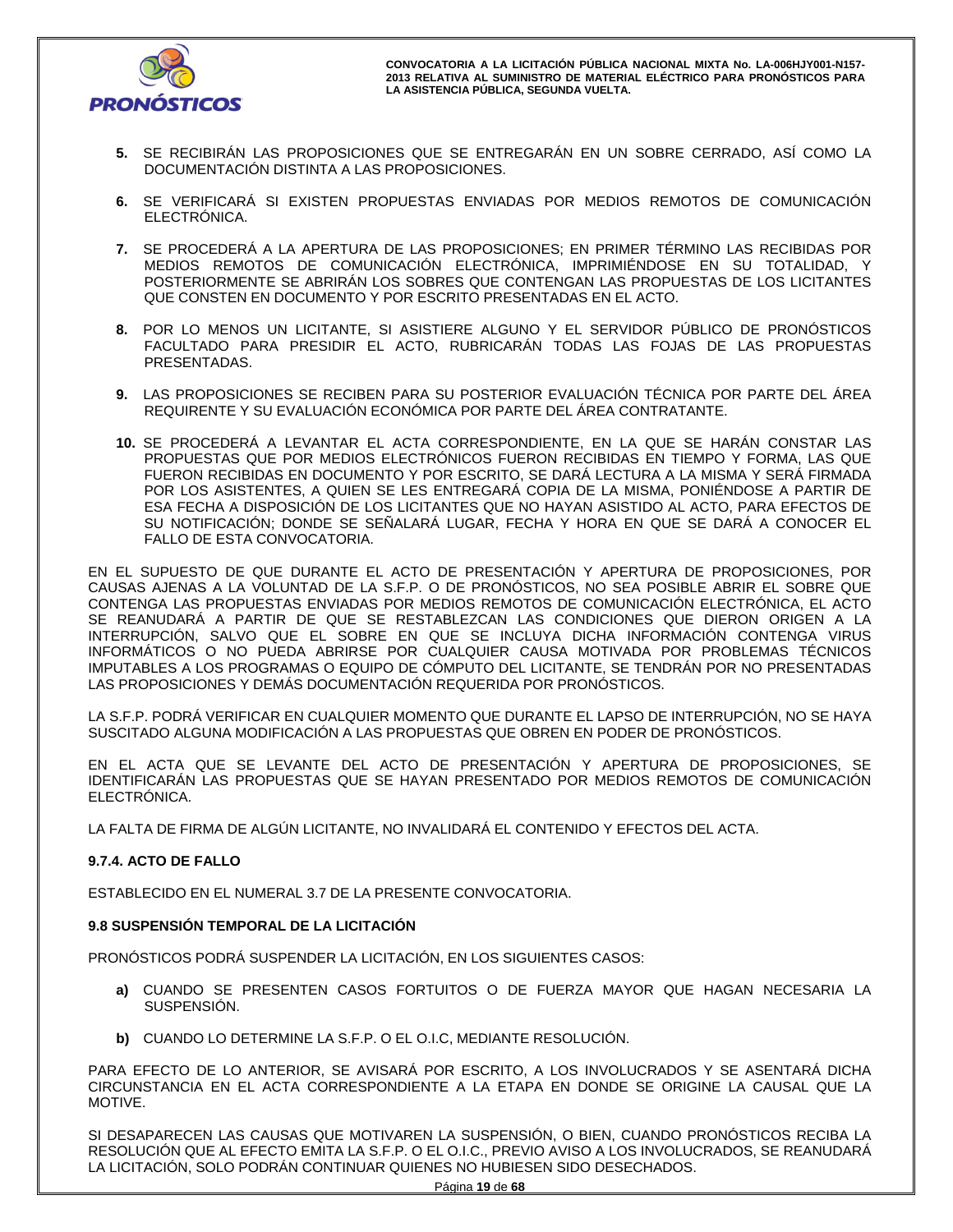

# **9.9 CANCELACIÓN DE LA LICITACIÓN**

PODRÁ CANCELARSE LA LICITACIÓN, EN LOS SIGUIENTES CASOS:

- **a)** EN CASO FORTUITO O POR CAUSAS DE FUERZA MAYOR.
- **b)** CUANDO EXISTAN CIRCUNSTANCIAS DEBIDAMENTE JUSTIFICADAS, QUE PROVOQUEN LA EXTINCIÓN DE LA NECESIDAD PARA LA ADQUISICIÓN DE LOS BIENES OBJETO DE ESTA LICITACÓN O QUE DE CONTINUARSE CON EL PROCEDIMIENTO DE CONTRATACIÓN SE PUDIERA OCASIONAR UN DAÑO O PERJUICIO A PRONÓSTICOS.
- **c)** CUANDO LO DETERMINE LA S.F.P. O EL O.I.C., MEDIANTE RESOLUCIÓN
- **d)** SE NOTIFICARÁ POR ESCRITO A TODOS LOS INVOLUCRADOS EN CASO DE QUE LA LICITACIÓN SE CANCELE POR CASO FORTUITO O DE FUERZA MAYOR, PREVIA SOLICITUD POR ESCRITO DE LOS LICITANTES, EL PAGO DE LOS GASTOS NO RECUPERABLES, SERÁ PROCEDENTE CUANDO LOS MISMOS SEAN RAZONABLES, ESTÉN DEBIDAMENTE COMPROBADOS Y SE RELACIONEN DIRECTAMENTE CON LA LICITACIÓN, DE CONFORMIDAD CON LO ESTABLECIDO EN EL ARTÍCULO 101 DEL REGLAMENTO.

EN CASO DE CANCELACIÓN DE LA LICITACIÓN, PRONÓSTICOS PODRÁ CONVOCAR A UNA NUEVA LICITACIÓN.

#### **9.10 DECLARACIÓN DE LICITACIÓN DESIERTA**

PRONÓSTICOS PODRÁ DECLARAR DESIERTA LA LICITACIÓN, CUANDO:

- **a)** NINGUNA PERSONA EXPRESE SU INTERÉS EN PARTICIPAR EN LA PRESENTE LICITACIÓN.
- **b)** NO SE PRESENTE ALGUNA PROPOSICIÓN EN EL ACTO DE PRESENTACIÓN Y APERTURA DE PROPOSICIONES.
- **c)** NINGUNA DE LAS PROPOSICIONES PRESENTADAS RESULTE SOLVENTE POR NO CUMPLIR LOS REQUISITOS ESTABLECIDOS EN ESTA CONVOCATORIA.

#### **9.11 MODIFICACIONES QUE PODRÁN EFECTUARSE**

#### **9.11.1 A LA CONVOCATORIA**

CUALQUIER MODIFICACIÓN, INCLUYENDO LAS QUE RESULTEN DE LA O LAS JUNTAS DE ACLARACIONES, FORMARÁ PARTE DE ESTA CONVOCATORIA Y DEBERÁN SER CONSIDERADAS POR LOS LICITANTES EN LA ELABORACIÓN DE SUS PROPOSICIONES.

#### **9.11.2 A LOS CONTRATOS**

PRONÓSTICOS, SOLO PODRÁ MODIFICAR EL CONTRATO QUE SE DERIVE DE ESTA LICITACIÓN EN LOS TÉRMINOS PREVISTOS POR EL ARTÍCULO 52 DE LA LEY, ASÍ COMO POR LOS ARTÍCULOS 91 Y 92 DE SU REGLAMENTO.

#### **9.12 INFRACCIONES Y SANCIONES**

LA S.F.P. SANCIONARÁ A LOS LICITANTES O PROVEEDORES QUE INFRINJAN LAS DISPOSICIONES DE LA LEY, CON MULTA EQUIVALENTE A LA CANTIDAD DE CINCUENTA Y HASTA MIL VECES EL SALARIO MÍNIMO GENERAL VIGENTE EN EL DISTRITO FEDERAL ELEVADO AL MES, EN LA FECHA DE LA INFRACCIÓN E INHABILITARÁ TEMPORALMENTE PARA PARTICIPAR EN PROCEDIMIENTOS DE CONTRATACIÓN O CELEBRAR CONTRATOS REGULADOS POR LA LEY AL LICITANTE O PROVEEDOR QUE SE UBIQUE EN ALGUNO DE LOS SUPUESTOS DE LOS ARTÍCULOS 59 Y 60 DE LA LEY.

#### **9.13 PENA CONVENCIONAL**

CON FUNDAMENTO EN LO DISPUESTO EN LOS ARTÍCULOS 53 DE LA LEY Y 96 DE SU REGLAMENTO, PRONÓSTICOS APLICARÁ PENAS CONVENCIONALES AL PROVEEDOR POR EL ATRASO EN LA ENTREGA DE LOS BIENES OBJETO DE LA PRESENTE LICITACIÓN, CON BASE AL **ANEXO 13** DE LA PRESENTE CONVOCATORIA.

EN CASO DE EXISTIR PENAS CONVENCIONALES, EL PROVEEDOR DEBERÁ ENTERAR EL MONTO CORRESPONDIENTE, PREVIO AL PAGO DEL COMPROBANTE FISCAL QUE AMPARE LA ENTREGA DE LOS BIENES, EN LA CAJA DE PRONÓSTICOS, YA SEA MEDIANTE EFECTIVO, CHEQUE CERTIFICADO O CHEQUE DE CAJA. POR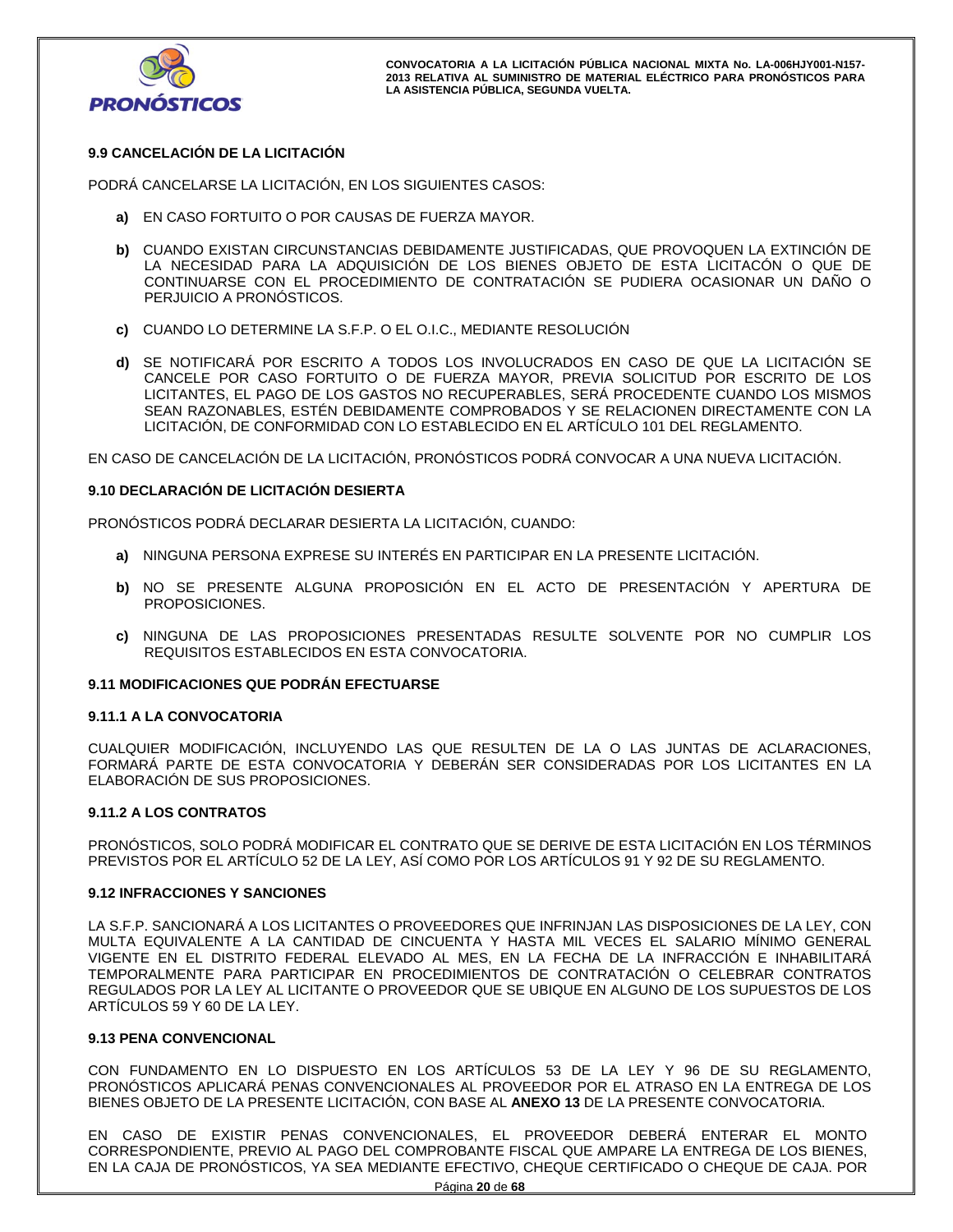

LO QUE EL PAGO DE LOS BIENES QUE PRONÓSTICOS DEBA EFECTUAR QUEDARÁ CONDICIONADO AL PAGO QUE EL PROVEEDOR DEBA EFECTUAR POR CONCEPTO DE PENAS CONVENCIONALES POR ATRASO.

#### **9.14 RESCISIÓN DEL CONTRATO**

PRONÓSTICOS PODRÁ EN CUALQUIER MOMENTO RESCINDIR ADMINISTRATIVAMENTE EL CONTRATO ADJUDICADO CUANDO EL PROVEEDOR NO CUMPLA CON LAS CONDICIONES ESTABLECIDAS EN ESTA CONVOCATORIA O EN EL CONTRATO QUE SE SUSCRIBA, SIN NECESIDAD DE ACUDIR A LOS TRIBUNALES COMPETENTES EN LA MATERIA. SI PREVIAMENTE A LA DETERMINACIÓN DE DAR POR RESCINDIDO EL CONTRATO SE ENTREGARÁN LOS BIENES, EL PROCEDIMIENTO INICIADO QUEDARÁ SIN EFECTO, PREVIA ACEPTACIÓN Y VERIFICACIÓN DE PRONÓSTICOS DE QUE CONTINÚA VIGENTE LA NECESIDAD DE LOS BIENES, APLICANDO, EN SU CASO, LAS PENAS CONVENCIONALES CORRESPONDIENTES; POR LO QUE DE MANERA ENUNCIATIVA, MAS NO LIMITATIVA, SE ENTENDERÁ POR INCUMPLIMIENTO:

- **a)** SI TRANSCURRIDO EL TIEMPO SEÑALADO PARA LA ENTREGA DE LOS BIENES, ÉSTOS NO SE ENTREGAN.
- **b)** SI EL PROVEEDOR NO ENTREGA LOS BIENES OBJETO DE ESTA LICITACIÓN CON LA CALIDAD Y ESPECIFICACIONES SOLICITADAS POR PRONÓSTICOS.
- **c)** CUANDO EL PROVEEDOR CEDA TOTAL O PARCIALMENTE, BAJO CUALQUIER TÍTULO, LOS DERECHOS Y OBLIGACIONES A QUE SE REFIERA EL CONTRATO, CON EXCEPCIÓN DE LOS DERECHOS DE COBRO, EN CUYO CASO SE DEBERÁ CONTAR CON LA CONFORMIDAD PREVIA DE PRONÓSTICOS.
- **d)** CUANDO EL PROVEEDOR SUSPENDA INJUSTIFICADAMENTE LA ENTREGA DE LOS BIENES ADJUDICADOS.
- **e)** CUANDO EL PROVEEDOR NO CUMPLA EN TIEMPO Y FORMA LA ENTREGA DE LOS BIENES SOLICITADOS.
- **f)** CUANDO LA AUTORIDAD COMPETENTE DECLARE EL CONCURSO MERCANTIL, LA SUSPENSIÓN DE PAGOS O ALGUNA SITUACIÓN DISTINTA, QUE SEA ANÁLOGA O EQUIVALENTE Y QUE AFECTE EL PATRIMONIO DEL PROVEEDOR.
- **g)** CUANDO LOS BIENES NO SEAN ENTREGADOS DE ACUERDO CON LAS NORMAS, ESPECIFICACIONES Y OBLIGACIONES A QUE SE REFIERE EL CONTRATO.
- **h)** EN GENERAL, INCURRA EN INCUMPLIMIENTO TOTAL O PARCIAL DE LAS OBLIGACIONES QUE SE ESTIPULEN EN EL CONTRATO RESPECTIVO O DE LAS DISPOSICIONES DE LA LEY.
- **i)** LA FALTA DE ENTREGA DE LA GARANTÍA DE CUMPLIMIENTO DENTRO DE LOS DIEZ DÍAS NATURALES POSTERIORES A LA FIRMA DEL CONTRATO CORRESPONDIENTE.

PARA EL CASO DE OPTAR POR LA RESCISIÓN DEL CONTRATO, PRONÓSTICOS COMUNICARÁ POR ESCRITO AL PROVEEDOR EL INCUMPLIMIENTO EN QUE HAYA INCURRIDO, PARA QUE EN UN TÉRMINO DE 5 (CINCO) DÍAS HÁBILES EXPONGA LO QUE A SU DERECHO CONVENGA Y APORTE LAS PRUEBAS QUE ESTIME PERTINENTES, TRANSCURRIDO DICHO TÉRMINO PRONÓSTICOS TOMANDO EN CUENTA LOS ARGUMENTOS Y PRUEBAS OFRECIDOS POR EL PROVEEDOR, DETERMINARÁ DE MANERA FUNDADA Y MOTIVADA SI RESULTA PROCEDENTE O NO RESCINDIR EL CONTRATO, Y COMUNICARÁ POR ESCRITO AL PROVEEDOR DICHA DETERMINACIÓN, DENTRO DE LOS 15 (QUINCE) DÍAS HÁBILES SIGUIENTES.

PRONÓSTICOS PODRÁ DETERMINAR NO DAR POR RESCINDIDO EL CONTRATO, CUANDO DURANTE EL PROCEDIMIENTO ADVIERTA QUE LA RESCISIÓN DEL CONTRATO PUDIERA OCASIONAR ALGÚN DAÑO O AFECTACIÓN A LAS FUNCIONES QUE TIENE ENCOMENDADAS. EN ESTE SUPUESTO, PRONÓSTICOS ELABORARÁ UN DICTAMEN EN EL CUAL JUSTIFIQUE QUE LOS IMPACTOS ECONÓMICOS O DE OPERACIÓN QUE SE OCASIONARÍAN CON LA RESCISIÓN DEL CONTRATO RESULTARÍAN MÁS INCONVENIENTES.

AL NO DAR POR RESCINDIDO EL CONTRATO, PRONÓSTICOS ESTABLECERÁ CON EL PROVEEDOR OTRO PLAZO, QUE LE PERMITA SUBSANAR EL INCUMPLIMIENTO QUE HUBIERE MOTIVADO EL INICIO DEL PROCEDIMIENTO. EL CONVENIO MODIFICATORIO QUE AL EFECTO SE CELEBRE DEBERÁ ATENDER A LAS CONDICIONES PREVISTAS POR LOS DOS ÚLTIMOS PÁRRAFOS DEL ARTÍCULO 52 DE LA LEY.

CUANDO SE PRESENTE CUALQUIERA DE LOS CASOS MENCIONADOS, PRONÓSTICOS QUEDARÁ EXPRESAMENTE FACULTADO PARA OPTAR POR EXIGIR EL CUMPLIMIENTO DEL CONTRATO, APLICANDO LAS PENAS CONVENCIONALES Y/O RESCINDIRLO, SIENDO ESTA SITUACIÓN UNA FACULTAD POTESTATIVA.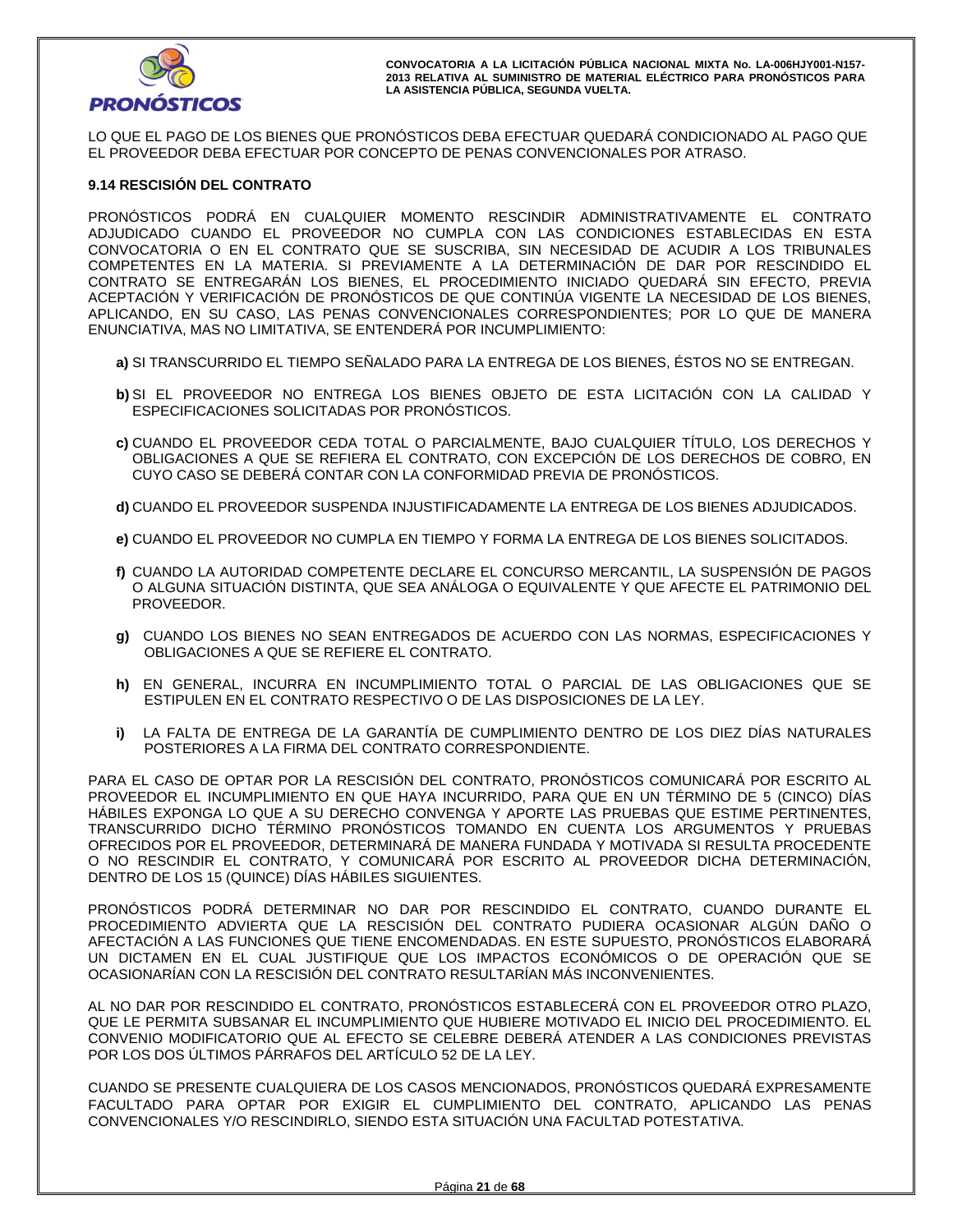

## **9.15 TERMINACIÓN ANTICIPADA DEL CONTRATO**

PRONÓSTICOS PODRÁ DAR POR TERMINADO ANTICIPADAMENTE EL CONTRATO, CUANDO CONCURRAN RAZONES DE INTERÉS GENERAL O BIEN, CUANDO POR CAUSAS JUSTIFICADAS SE EXTINGA LA NECESIDAD DE REQUERIR LOS BIENES ORIGINALMENTE CONTRATADOS, Y SE DEMUESTRE QUE DE CONTINUAR CON EL CUMPLIMIENTO DE LAS OBLIGACIONES PACTADAS, SE OCASIONARÍA ALGÚN DAÑO O PERJUICIO A PRONÓSTICOS, O SE DETERMINE LA NULIDAD TOTAL O PARCIAL DE LOS ACTOS QUE DIERON ORIGEN AL CONTRATO, CON MOTIVO DE LA RESOLUCIÓN EMITIDA POR EL O.I.C. O LA S.F.P. EN ESTE CASO, PRONÓSTICOS A SOLICITUD ESCRITA DEL PROVEEDOR CUBRIRÁ LOS GASTOS NO RECUPERABLES, LOS CUALES SE LIMITARÁN A LO PREVISTO EN EL ARTÍCULO 102 FRACCIÓN I DEL REGLAMENTO, SIEMPRE QUE ESTOS SEAN RAZONABLES ESTÉN DEBIDAMENTE COMPROBADOS Y RELACIONADOS DIRECTAMENTE CON EL CONTRATO.

# **9.16 SUSPENSIÓN DE LA ENTREGA DE LOS BIENES**

CUANDO EN LA ENTREGA DE LOS BIENES SE PRESENTE ALGÚN CASO FORTUITO O DE FUERZA MAYOR, PRONÓSTICOS, PODRÁ SUSPENDER LA ENTREGA DE LOS MISMOS EN CUYO CASO ÚNICAMENTE SE PAGARÁN AQUELLOS IMPORTES QUE HUBIESEN SIDO EFECTIVAMENTE PRESTADOS O PROPORCIONADOS.

CUANDO LA SUSPENSIÓN OBEDEZCA A CAUSAS IMPUTABLES A PRONÓSTICOS, PREVIA PETICIÓN Y JUSTIFICACIÓN DEL PROVEEDOR, SE REMBOLSARÁN LOS GASTOS NO RECUPERABLES QUE SE ORIGINEN DURANTE EL TIEMPO QUE DURE LA SUSPENSIÓN, SIEMPRE QUE ESTOS SEAN RAZONABLES, ESTÉN DEBIDAMENTE COMPROBADOS Y SE RELACIONEN DIRECTAMENTE CON LOS BIENES, LOS CUALES SERÁN PAGADOS DENTRO DE UN TÉRMINO NO MAYOR A CUARENTA Y CINCO DÍAS NATURALES POSTERIORES A LA SOLICITUD FUNDADA Y DOCUMENTADA DEL PROVEEDOR. ADEMÁS SE PACTARÁ POR LAS PARTES EL PLAZO DE SUSPENSIÓN, A CUYO TÉRMINO PODRÁ INICIARSE LA TERMINACIÓN ANTICIPADA DEL CONTRATO.

LO ANTERIOR, DE CONFORMIDAD CON EL ARTÍCULO 55-BIS DE LA LEY.

PRONÓSTICOS REMBOLSARÁ AL PROVEEDOR, LOS GASTOS NO RECUPERABLES EN QUE HAYA INCURRIDO; SIEMPRE Y CUANDO, ÉSTOS CORRESPONDAN A LOS BIENES SOLICITADOS POR PRONÓSTICOS Y SE COMPRUEBEN MEDIANTE SUS RESPECTIVOS COMPROBANTES FISCALES, LOS CUALES SERÁN EVALUADOS Y APROBADOS POR PRONÓSTICOS CONTANDO PREVIAMENTE CON LA JUSTIFICACIÓN TÉCNICA Y/O NORMATIVA DEL ÁREA REQUIRENTE.

## **9.17 CONTROVERSIAS**

LAS CONTROVERSIAS QUE SE SUSCITEN CON MOTIVO DE LA INTERPRETACIÓN O APLICACIÓN DE LA LEY, DE ESTA CONVOCATORIA DE LOS CONTRATOS QUE SE DERIVEN DE LA PRESENTE LICITACIÓN, SERÁN RESUELTAS POR LOS TRIBUNALES FEDERALES EN LA CIUDAD DE MÉXICO, DISTRITO FEDERAL, POR LO QUE LAS PARTES RENUNCIAN EXPRESAMENTE A CUALQUIER OTRO FUERO QUE PUDIERE CORRESPONDERLES EN RAZÓN DE SU DOMICILIO PRESENTE O FUTURO.

## **9.18 NO NEGOCIACIÓN DE CONDICIONES**

BAJO NINGUNA CIRCUNSTANCIA PODRÁN SER NEGOCIADAS LAS CONDICIONES ESTIPULADAS EN ESTA CONVOCATORIA O LAS PROPUESTAS PRESENTADAS POR LOS LICITANTES.

SE ESTABLECE QUE EL (LOS) LICITANTE (S) AL QUE SE ADJUDIQUE EL (LOS) CONTRATO (S), NO PODRÁ TRANSMITIR BAJO NINGÚN TÍTULO, LOS DERECHOS Y OBLIGACIONES QUE SE ESTABLEZCAN EN EL O LOS CONTRATO(S) QUE SE DERIVEN DE ESTA LICITACIÓN, CON EXCEPCIÓN DE LOS DERECHOS DE COBRO, EN CUYO CASO SE DEBERÁ CONTAR CON LA CONFORMIDAD PREVIA DE PRONÓSTICOS.

## **9.19 SITUACIONES NO PREVISTAS EN LA CONVOCATORIA**

CUALQUIER SITUACIÓN QUE NO HAYA SIDO PREVISTA EN LA PRESENTE CONVOCATORIA, SERÁ RESUELTA POR PRONÓSTICOS ESCUCHANDO LA OPINIÓN DE LAS AUTORIDADES COMPETENTES, CON BASE EN LAS ATRIBUCIONES ESTABLECIDAS EN LAS DISPOSICIONES APLICABLES.

ASIMISMO, PARA LA INTERPRETACIÓN O APLICACIÓN DE ESTA CONVOCATORIA O DEL CONTRATO QUE SE CELEBRE, EN LO NO PREVISTO EN TALES DOCUMENTOS SE ESTARÁ A LO DISPUESTO EN LA LEY Y SU REGLAMENTO; CÓDIGO CIVIL FEDERAL; LA LEY FEDERAL DE PROCEDIMIENTO ADMINISTRATIVO; CÓDIGO FEDERAL DE PROCEDIMIENTOS CIVILES Y DEMÁS DISPOSICIONES LEGALES VIGENTES EN LA MATERIA.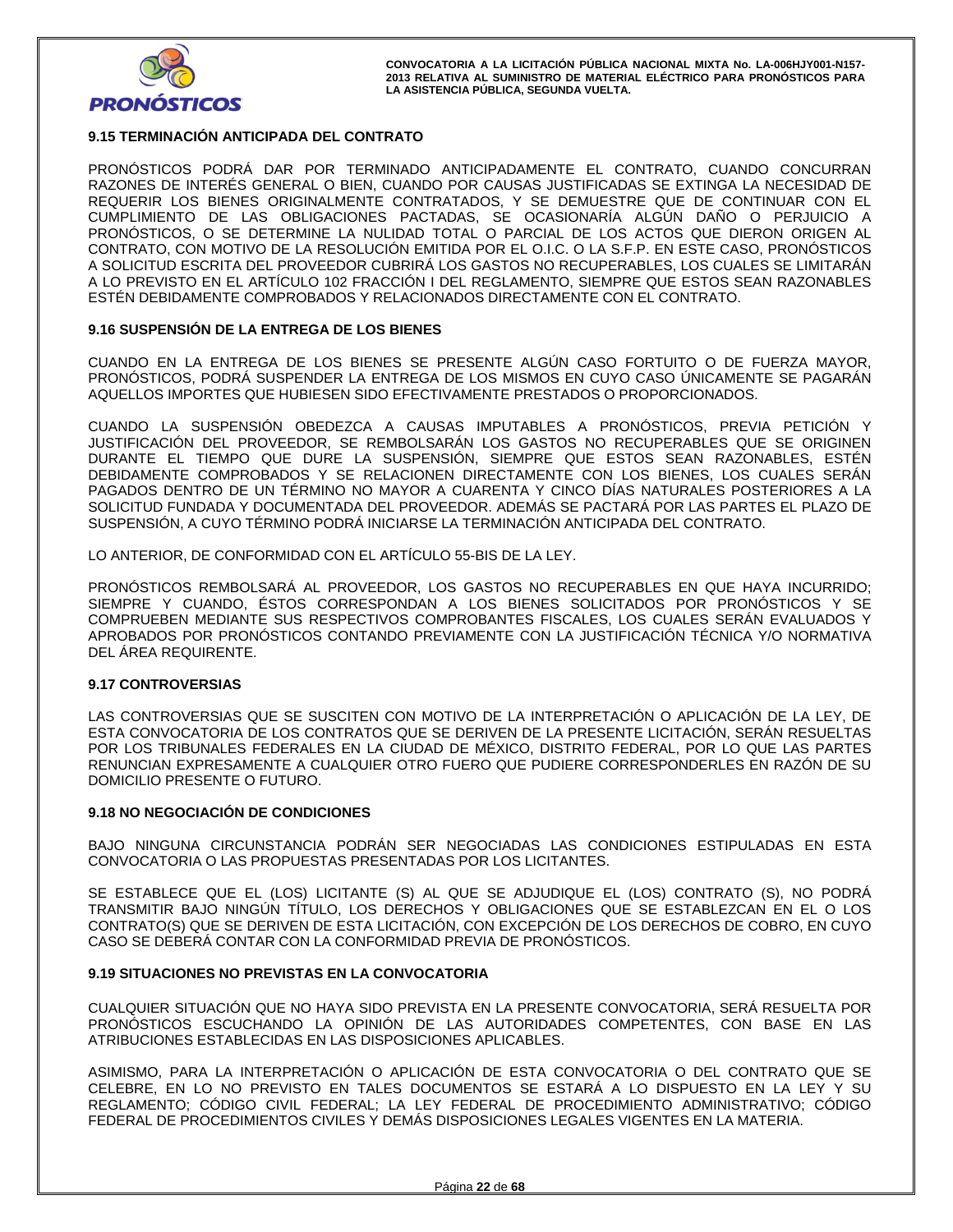

## **9.20 TRANSPARENCIA Y COMBATE A LA CORRUPCIÓN.**

A LA PRESENTE CONVOCATORIA SE ADJUNTAN LOS **ANEXOS 14-A, 14-B Y 14-C** "ENCUESTAS DE TRANSPARENCIA DEL PROCEDIMIENTO DE LICITACIÓN", MISMO QUE SE SOLICITA SEA REQUISITADO EN EL DESARROLLO DE LOS EVENTOS DE ESTA LICITACIÓN.

#### **9.21 AFILIACIÓN A CADENAS PRODUCTIVAS**

LOS LICITANTES QUE ASÍ LO REQUIERAN, CON BASE EN LA INFORMACIÓN QUE SE INDICA EN EL **ANEXO 21**, PODRÁN OBTENER UNA CITA PARA SU AFILIACIÓN PREFERENTEMENTE EN UN PLAZO NO MAYOR A CINCO DÍAS NATURALES POSTERIORES AL FALLO, COMUNICÁNDOSE AL NÚMERO TELEFÓNICO 50.89.61.07 O AL 01.800.NAFINSA, DONDE SE LE ORIENTARÁ PARA INICIAR CON EL PROCESO DE AFILIACIÓN.

MÉXICO, D. F., a 25 DE SEPTIEMBRE DE 2013.

**ÁREA CONVOCANTE** 

**ÁREA CONVOCANTE**

**\_\_\_\_\_\_\_\_\_\_\_\_\_\_\_\_\_\_\_\_\_\_\_\_\_\_\_\_\_\_\_\_\_\_\_\_\_ LIC.MARIO I. FRÍAS VALENZUELA DIRECTOR ADMINISTRATIVO** 

**\_\_\_\_\_\_\_\_\_\_\_\_\_\_\_\_\_\_\_\_\_\_\_\_\_\_\_\_\_\_\_\_\_ LIC.IMELDA MALVAEZ AVILA GERENTE DE RECURSOS MATERIALES** 

**ÁREA REQUIRENTE** 

**ÁREA JURÍDICA** 

**\_\_\_\_\_\_\_\_\_\_\_\_\_\_\_\_\_\_\_\_\_\_\_\_\_\_\_\_\_\_\_\_\_\_\_\_\_\_\_ ING. JUAN FERNANDO RIVERA LUGO GERENTE DE SERVICIOS GENERALES** 

**\_\_\_\_\_\_\_\_\_\_\_\_\_\_\_\_\_\_\_\_\_\_\_\_\_\_\_\_\_\_\_\_\_\_\_\_\_\_ LIC. MAURICIO HERNÁNDEZ NAVARRO GERENTE JURÍDICO** 

TODAS LAS ESPECIFICACIONES Y REQUISITOS TÉCNICOS CONTENIDOS EN LA CONVOCATORIA (COMO **ANEXO 13**), SON RESPONSABILIDAD DEL ÁREA REQUIRENTE, EN EL CASO DE LOS REQUISITOS ADMINISTRATIVOS SON RESPONSABILIDAD DE LA GERENCIA DE RECURSOS MATERIALES Y LOS ASPECTOS LEGALES DE LA COORDINACIÓN TÉCNICA Y JURÍDICA, CON BASE AL NUMERAL VIII DE LAS POLÍTICAS BASES Y LINEAMIENTOS DE PRONÓSTICOS PARA LA ASISTENCIA PÚBLICA.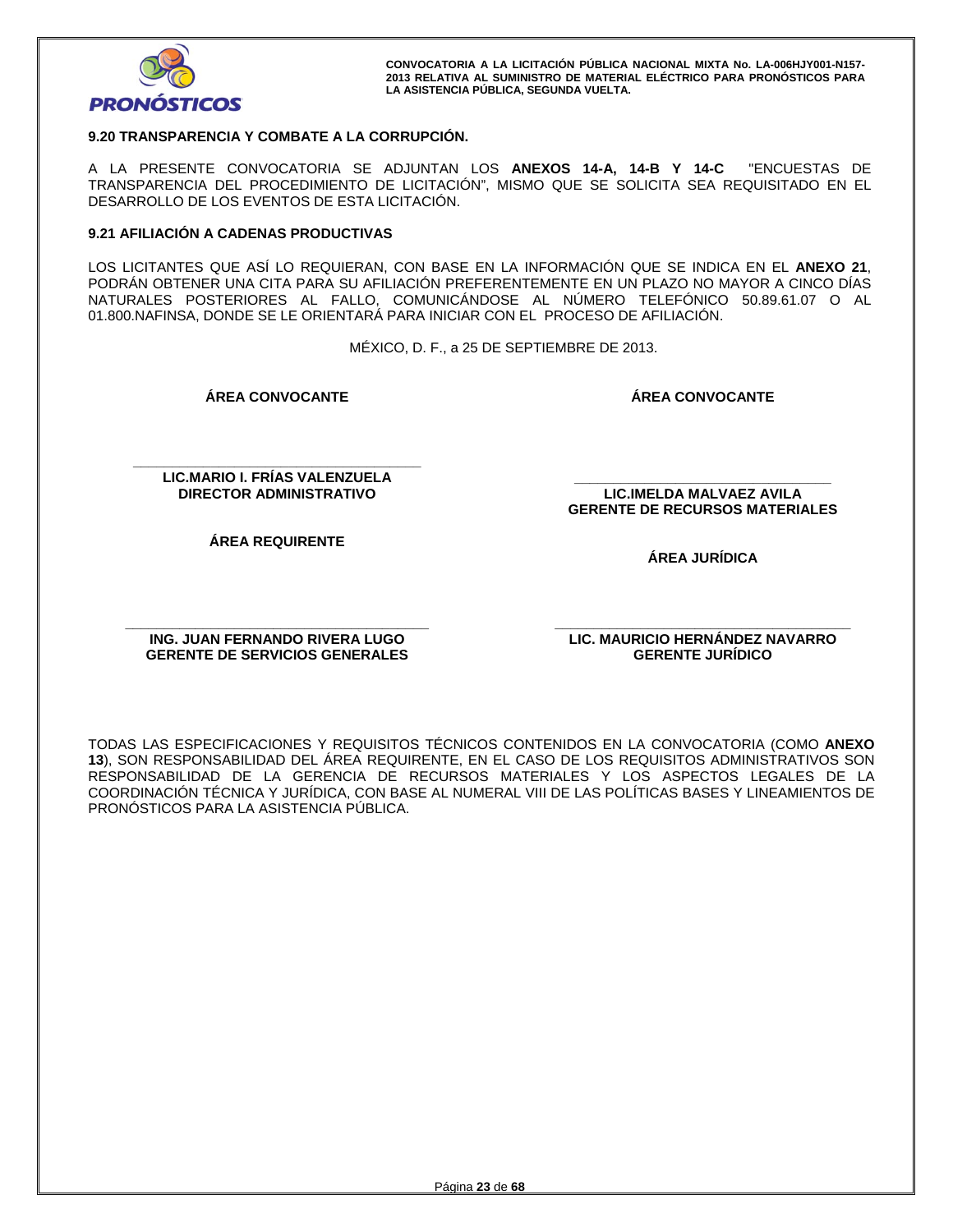

# **ANEXO 1 LISTA DE VERIFICACIÓN PARA REVISAR PROPOSICIONES**

# **4.1 DOCUMENTACIÓN DISTINTA (LEGAL-ADMINISTRATIVA) A LA PROPUESTA TÉCNICA Y ECONÓMICA**

| No.            | A ELECCIÓN DEL LICITANTE PODRÁ ENTREGARSE DENTRO O FUERA DEL<br>SOBRE QUE LAS CONTENGA, Y SERÁ LA SIGUIENTE:                                                                                                                                                                                                                                                                                                                                                  | <b>PRESENTA</b> | NO.<br><b>PRESENTA</b> |
|----------------|---------------------------------------------------------------------------------------------------------------------------------------------------------------------------------------------------------------------------------------------------------------------------------------------------------------------------------------------------------------------------------------------------------------------------------------------------------------|-----------------|------------------------|
| 1              | ORIGINAL Y COPIA DE IDENTIFICACIÓN OFICIAL VIGENTE DE QUIEN FIRMA LAS<br>PROPOSICIONES.                                                                                                                                                                                                                                                                                                                                                                       |                 |                        |
| $\overline{2}$ | ESCRITO DE MANIFESTACIÓN DE INTERÉS.<br><b>ANEXO2</b>                                                                                                                                                                                                                                                                                                                                                                                                         |                 |                        |
| 3              | ESCRITO BAJO PROTESTA DE DECIR VERDAD, QUE CUENTA CON FACULTADES<br>SUFICIENTES PARA COMPROMETERSE POR SÍ O POR SU REPRESENTADA, SIN<br>QUE SEA NECESARIO ACREDITAR SU PERSONALIDAD JURÍDICA.<br><b>ANEXO 4</b>                                                                                                                                                                                                                                               |                 |                        |
| $\overline{4}$ | ACREDITACIÓN DE PERSONALIDAD.<br><b>ANEXO 5-A (PERSONAL MORAL)</b><br><b>ANEXO 5-B (PERSONA FÍSICA)</b>                                                                                                                                                                                                                                                                                                                                                       |                 |                        |
| 5              | ESCRITO BAJO PROTESTA DE DECIR VERDAD, QUE ES DE NACIONALIDAD<br>MEXICANA.<br>ANEXO <sub>6</sub>                                                                                                                                                                                                                                                                                                                                                              |                 |                        |
| 6              | ESCRITO BAJO PROTESTA DE DECIR VERDAD, DE NO ENCONTRARSE EN<br>ALGUNO DE LOS SUPUESTOS ESTABLECIDOS POR LOS ARTÍCULOS 50 Y 60 DE<br>LA LEY.<br><b>ANEXO 7</b>                                                                                                                                                                                                                                                                                                 |                 |                        |
| $\overline{7}$ | ESCRITO EN EL QUE INDIQUE LA DIRECCIÓN DE CORREO ELECTRÓNICO.<br><b>ANEXO 8</b>                                                                                                                                                                                                                                                                                                                                                                               |                 |                        |
| 8              | ESCRITO DE DECLARACIÓN DE INTEGRIDAD EN LA QUE MANIFIESTEN, BAJO<br>PROTESTA DE DECIR VERDAD, QUE POR SÍ MISMOS O A TRAVÉS DE<br>INTERPÓSITA PERSONA, SE ABSTENDRÁN DE ADOPTAR CONDUCTAS, PARA<br>QUE LOS SERVIDORES PÚBLICOS DE PRONÓSTICOS, INDUZCAN O ALTEREN<br>LAS EVALUACIONES DE LAS PROPUESTAS, EL RESULTADO DEL<br>PROCEDIMIENTO, U OTROS ASPECTOS QUE OTORGUEN CONDICIONES MÁS<br>VENTAJOSAS CON RELACIÓN A LOS DEMÁS LICITANTES.<br><b>ANEXO 9</b> |                 |                        |
| 9              | DOCUMENTO EXPEDIDO POR AUTORIDAD COMPETENTE QUE DETERMINE SU<br>ESTRATIFICACIÓN COMO MICRO, PEQUEÑA O MEDIANA EMPRESA<br>O BIEN, ESCRITO BAJO PROTESTA DE DECIR VERDAD, QUE CUENTA O NO,<br>CON ESE CARÁCTER.<br>ANEXO 10-A<br><b>ANEXO 10-B</b>                                                                                                                                                                                                              |                 |                        |
| 10             | ESCRITO EN EL QUE MANIFIESTE QUE EL DOMICILIO CONSIGNADO EN SUS<br>PROPUESTAS SERÁ EL LUGAR EN DONDE EL LICITANTE RECIBIRÁ TODA<br>CLASE DE NOTIFICACIONES QUE RESULTEN DE LOS ACTOS Y CONTRATOS<br>QUE CELEBREN CON PRONÓSTICOS.<br><b>ANEXO11</b>                                                                                                                                                                                                           |                 |                        |
| 11             | CARTA DE CONFORMIDAD Y DE ACEPTACIÓN DE LA PRESENTE<br>CONVOCATORIA, SUS ANEXOS Y EN SU CASO, DE LAS MODIFICACIONES<br>DERIVADAS DE LA JUNTA O JUNTAS DE ACLARACIÓN AL CONTENIDO DE LA<br>CONVOCATORIA, LO CUAL NO LO EXIME DE PRESENTAR LOS DOCUMENTOS<br>SOLICITADOS EN LA MISMA.<br><b>ANEXO12</b>                                                                                                                                                         |                 |                        |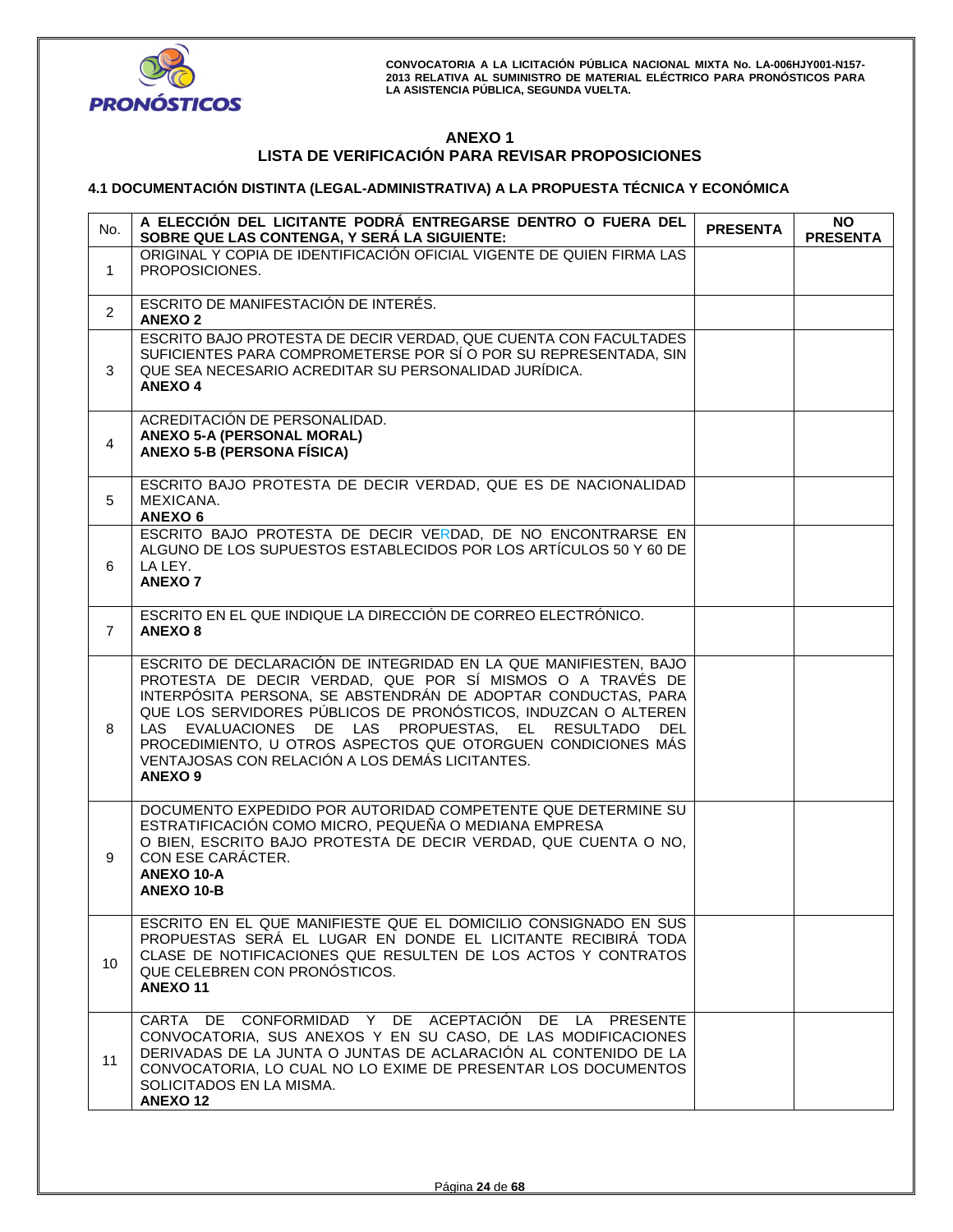

| No.             | A ELECCIÓN DEL LICITANTE PODRÀ ENTREGARSE DENTRO O FUERA DEL<br>SOBRE QUE LAS CONTENGA, Y SERÁ LA SIGUIENTE:                                                                                                                                                                            | <b>PRESENTA</b> | <b>NO</b><br><b>PRESENTA</b> |
|-----------------|-----------------------------------------------------------------------------------------------------------------------------------------------------------------------------------------------------------------------------------------------------------------------------------------|-----------------|------------------------------|
| 12 <sup>°</sup> | DOCUMENTO DE LA RESOLUCIÓN EXPEDIDO POR EL S.A.T. SOBRE EL<br>CUMPLIMIENTO DE SUS OBLIGACIONES FISCALES CONFORME A LO<br>ESTABLECIDO EN LA REGLA I.2.1.15 Y II.2.1.13 DE LA MISCELÁNEA FISCAL<br>PARA 2013. (D.O.F. 28-12-2012).                                                        |                 |                              |
| 13              | EN CASO DE OPTAR POR LA PRESENTACION DE LAS PROPOSICIONES DE<br>MANERA DOCUMENTAL Y POR ESCRITO DEBERÁ ENTREGAR EN MEDIO<br>MAGNÉTICO (USB, CD) LAS MISMAS.                                                                                                                             |                 |                              |
| 14              | PARTICIPACIÓN CONJUNTA<br>DE .<br>QUE<br><b>CONVENIO</b><br>ESTABLEZCA<br>LAS<br>OBLIGACIONES DE CADA UNA DE LAS PERSONAS QUE PRESENTAR<br>CONJUNTAMENTE UNA PROPOSICIÓN, ASÍ COMO PRESENTAR EN FORMA<br>INDIVIDUAL LOS ESCRITOS DESCRITOS ANTERIORMENTE EN LOS NUMERALES<br>5,6, 8, 9. |                 |                              |

# **4.3 PROPUESTA TÉCNICA (ANEXO 13)**

| LA PROPUESTA TÉCNICA DEBERÁ PRESENTARSE DENTRO DEL SOBRE ÚNICO DE<br>PROPOSICIÓN Y CONTENER LA SIGUIENTE DOCUMENTACIÓN:                                                                                                                                                                                                                                                                                                                                                                                                                                                                    | <b>PRESENTA</b> | <b>NO</b><br><b>PRESENTA</b> |
|--------------------------------------------------------------------------------------------------------------------------------------------------------------------------------------------------------------------------------------------------------------------------------------------------------------------------------------------------------------------------------------------------------------------------------------------------------------------------------------------------------------------------------------------------------------------------------------------|-----------------|------------------------------|
| PROPUESTA TÉCNICA FIRMADA EN CADA UNA DE SUS HOJAS POR EL<br>REPRESENTANTE LEGAL DEL LICITANTE, EN EL QUE SE DESCRIBA AMPLIAMENTE<br>LOS BIENES QUE OFRECE, EN CONCORDANCIA CON LO SEÑALADO EN EL ANEXO<br>13, DANDO CUMPLIMIENTO A TODAS Y CADA UNA DE LAS ESPECIFICACIONES<br>ESTABLECIDAS EN EL MISMO.                                                                                                                                                                                                                                                                                  |                 |                              |
| MANIFESTAR Y ENTREGAR POR ESCRITO EN HOJA MEMBRETADA Y CON LA FIRMA AUTÓGRAFA DE SU<br><b>REPRESENTANTE LEGAL QUE:</b>                                                                                                                                                                                                                                                                                                                                                                                                                                                                     |                 |                              |
| a. ESCRITO FIRMADO POR EL REPRESENTANTE LEGAL, EN EL CUAL MANIFIESTE<br>QUE CUENTAN CON CAPACIDAD DE RESPUESTA INMEDIATA, ASÍ COMO CON LOS<br>RECURSOS TÉCNICOS, FINANCIEROS Y DEMÁS QUE SEAN NECESARIOS, Y<br>CUYAS ACTIVIDADES COMERCIALES ESTÁN RELACIONADAS CON LOS BIENES<br>OBJETO DE LA PRESENTE CONVOCATORIA.                                                                                                                                                                                                                                                                      |                 |                              |
| <b>b.</b> ESCRITO CON FIRMA AUTÓGRAFA DE SU REPRESENTANTE LEGAL DONDE<br>ESPECIFIQUE QUE LOS BIENES OFERTADOS TENDRÁN UNA GARANTÍA MÍNIMA DE<br>DÍAS CONTRA VICIOS OCULTOS Y/O DEFECTOS EN SU FABRICACIÓN, A<br>360<br>PARTIR DE LA RECEPCIÓN EN EL ALMACÉN DE LA ENTIDAD Y QUE SE OBLIGA A<br>REMPLAZAR LOS BIENES POR OTROS NUEVOS CON LAS MISMAS<br>CARACTERÍSTICAS QUE EL ENTREGADO ORIGINALMENTE, SIN COSTO ALGUNO<br>PARA PRONÓSTICOS PARA LA ASISTENCIA PÚBLICA Y DENTRO DE LOS CINCO<br>DÍAS NATURALES SIGUIENTES A LA FECHA EN QUE SE DE EL AVISO POR<br><b>ESCRITO. ANEXO 19</b> |                 |                              |
| c. CURRÍCULUM QUE CONTENGA UN LISTADO DE EMPRESAS, DEPENDENCIAS O<br>ENTIDADES DE GOBIERNO A LAS QUE HAYA SUMINISTRADO MATERIALES<br>ELÉCTRICOS, QUE INCLUYA: DIRECCIÓN COMPLETA DE ESTAS, NOMBRE<br>COMPLETO DE LA PERSONA RESPONSABLE QUE SUPERVISÓ Y RECIBIÓ EL<br>SERVICIO CONTRATADO, TELÉFONO DE OFICINA, A EFECTO DE SOLICITAR<br>INFORMACIÓN RESPECTO DE LA CALIDAD DE LOS SERVICIOS PRESTADOS.                                                                                                                                                                                    |                 |                              |
| d. ESCRITO FIRMADO POR EL REPRESENTANTE LEGAL, EN EL CUAL MANIFIESTE<br>QUE LOS BIENES CUMPLEN CON LAS NORMAS NOM-028-ENER-2010 PARA<br>LÁMPARAS, NOM-064-SCFI-2000 PARA LUMINARIAS, NMX-J-010-ANCE-2011 PARA<br>CABLES, NMX-J-012-ANCE-2011 PARA CABLE DESNUDO, NMX-J-001-ANCE-2004<br>PARA CINTAS.                                                                                                                                                                                                                                                                                       |                 |                              |
| e. ESCRITO EN HOJA MEMBRETADA, FIRMADO POR EL REPRESENTANTE LEGAL,<br>MANIFESTANDO QUE LOS BIENES DE ORIGEN NACIONAL QUE OFERTEN Y QUE<br>ENTREGARÁN, SERÁN PRODUCIDOS EN LOS ESTADOS UNIDOS MEXICANOS, Y<br>ADEMÁS CONTENDRÁN COMO MÍNIMO EL 65% (SESENTA Y CINCO POR CIENTO)<br>DE CONTENIDO NACIONAL REQUERIDO, Y QUE TIENEN CONOCIMIENTO DE LO                                                                                                                                                                                                                                         |                 |                              |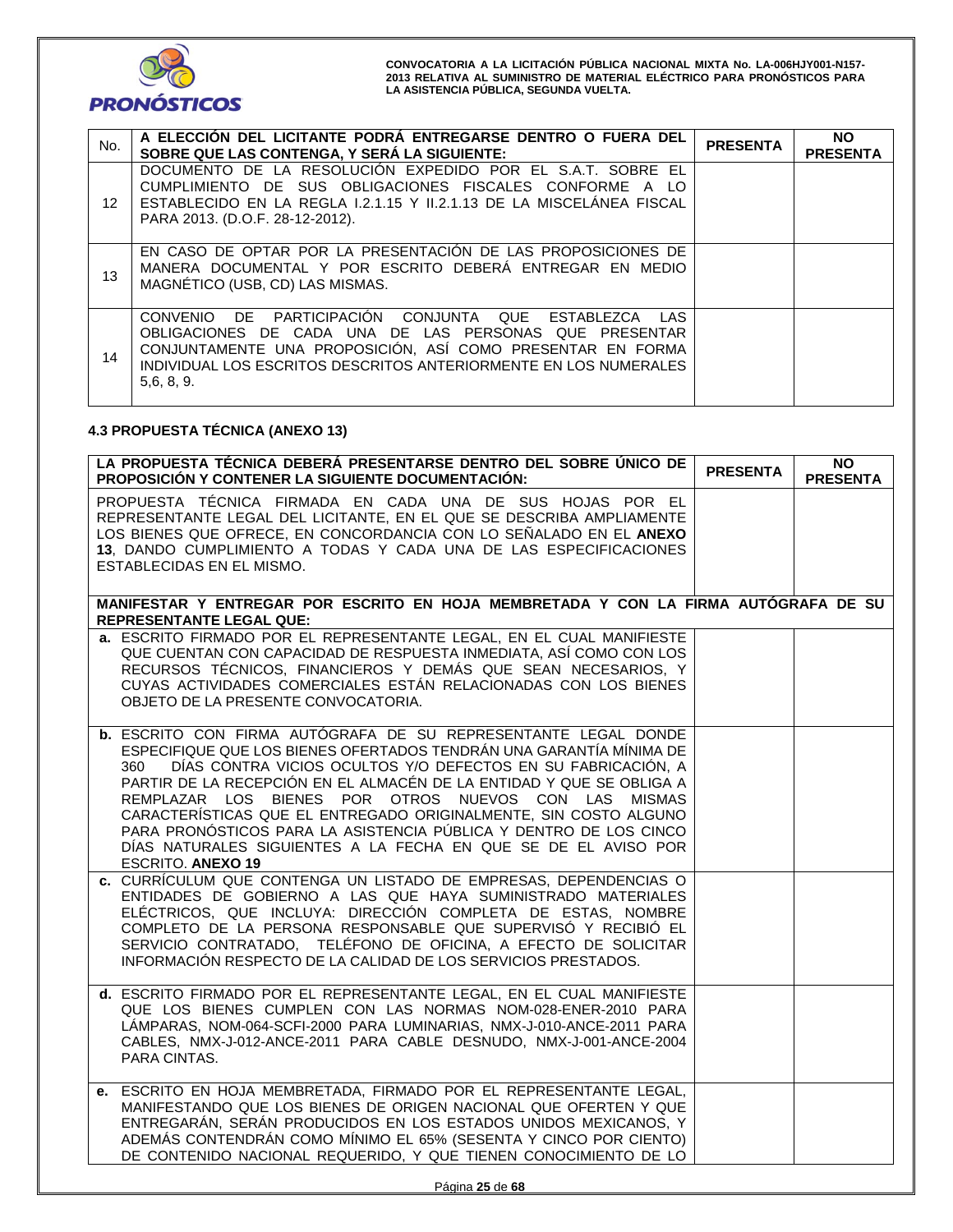

| ESTABLECIDO EN EL SEGUNDO PÁRRAFO DEL ARTÍCULO 57 DE LA LEY DE<br>ADQUISICIONES, ARRENDAMIENTOS Y SERVICIOS DEL SECTOR PÚBLICO, EN EL<br>SENTIDO DE QUE, EN CASO DE SER REQUERIDOS, EXHIBIRÁN LA INFORMACIÓN<br>DOCUMENTAL Y/O PERMITIRÁN LA INSPECCIÓN FÍSICA DE LA PLANTA<br>INDUSTRIAL EN LA QUE SE PRODUCEN LOS BIENES OFERTADOS Y<br>ADJUDICADOS, A FIN DE QUE LA SECRETARIA DE LA FUNCIÓN PÚBLICA<br>VERIFIQUE EL CUMPLIMIENTO DE LOS REQUISITOS SOBRE EL CONTENIDO                                                                                                                                                                                                                                                                                                                                                                                                                                                                             |  |
|-------------------------------------------------------------------------------------------------------------------------------------------------------------------------------------------------------------------------------------------------------------------------------------------------------------------------------------------------------------------------------------------------------------------------------------------------------------------------------------------------------------------------------------------------------------------------------------------------------------------------------------------------------------------------------------------------------------------------------------------------------------------------------------------------------------------------------------------------------------------------------------------------------------------------------------------------------|--|
| NACIONAL DE DICHOS BIENES. ANEXO 18                                                                                                                                                                                                                                                                                                                                                                                                                                                                                                                                                                                                                                                                                                                                                                                                                                                                                                                   |  |
| f. MUESTRAS O CATÁLOGOS DE LOS BIENES QUE OFERTEN CONFORME AL ANEXO<br>DE ESPECIFICACIONES TÉCNICAS. EL LICITANTE PARTICIPANTE DEBERA<br>ENTREGAR COMO MÍNIMO UNA MUESTRA POR CONCEPTO SOLICITADO, O BIEN,<br>PODRÁ PRESENTAR CATÁLOGOS IMPRESOS O ELECTRÓNICOS POR EL<br>CONCEPTO, SIEMPRE Y CUANDO SE MUESTREN Y ESPECIFÍQUEN LAS<br>CARACTERÍSTICAS DEL BIEN (SUBRAYANDO CLARAMENTE EN EL CATALOGO LAS<br>CARACTERÍSTICAS CON LAS CUALES COMPRUEBEN LOS REQUERIMIENTOS<br>SOLICITADOS POR PRONÓSTICOS PARA LA ASISTENCIA PÚBLICA). TALES<br>MUESTRAS O CATÁLOGOS SE DEBERÁN PRESENTAR CONJUNTAMENTE CON LAS<br>PROPUESTAS TÉCNICAS, Y DEBERÁN ESTAR RELACIONADAS EN UN LISTADO<br>QUE SE ENTREGUE EN ORIGINAL Y EN COPIA PARA ACUSE DE RECEPCIÓN.<br>ASIMISMO, LAS MUESTRAS Y CATÁLOGOS DEBERÁN ESTAR ETIQUETADOS DE<br>MODO QUE SE PUEDAN IDENTIFICAR CONFORME AL LISTADO REFERIDO,<br>SENALANDO EL NÚMERO DE CONCEPTO Y EL NOMBRE DEL LICITANTE. |  |

# **4.4 PROPUESTA ECONÓMICA (ANEXO 14)**

| LA PROPUESTA ECONÓMICA. DEBERÁ PRESENTARSE DENTRO DEL SOBRE UNICO<br>DE PROPOSICIONES Y CONTENER LA SIGUIENTE DOCUMENTACIÓN: | <b>PRESENTA</b> | <b>NO</b><br><b>PRESENTA</b> |
|------------------------------------------------------------------------------------------------------------------------------|-----------------|------------------------------|
| ORIGINAL DE LA PROPUESTA CONFORME A LO INDICADO EN EL ANEXO 14                                                               |                 |                              |

FO-CON-09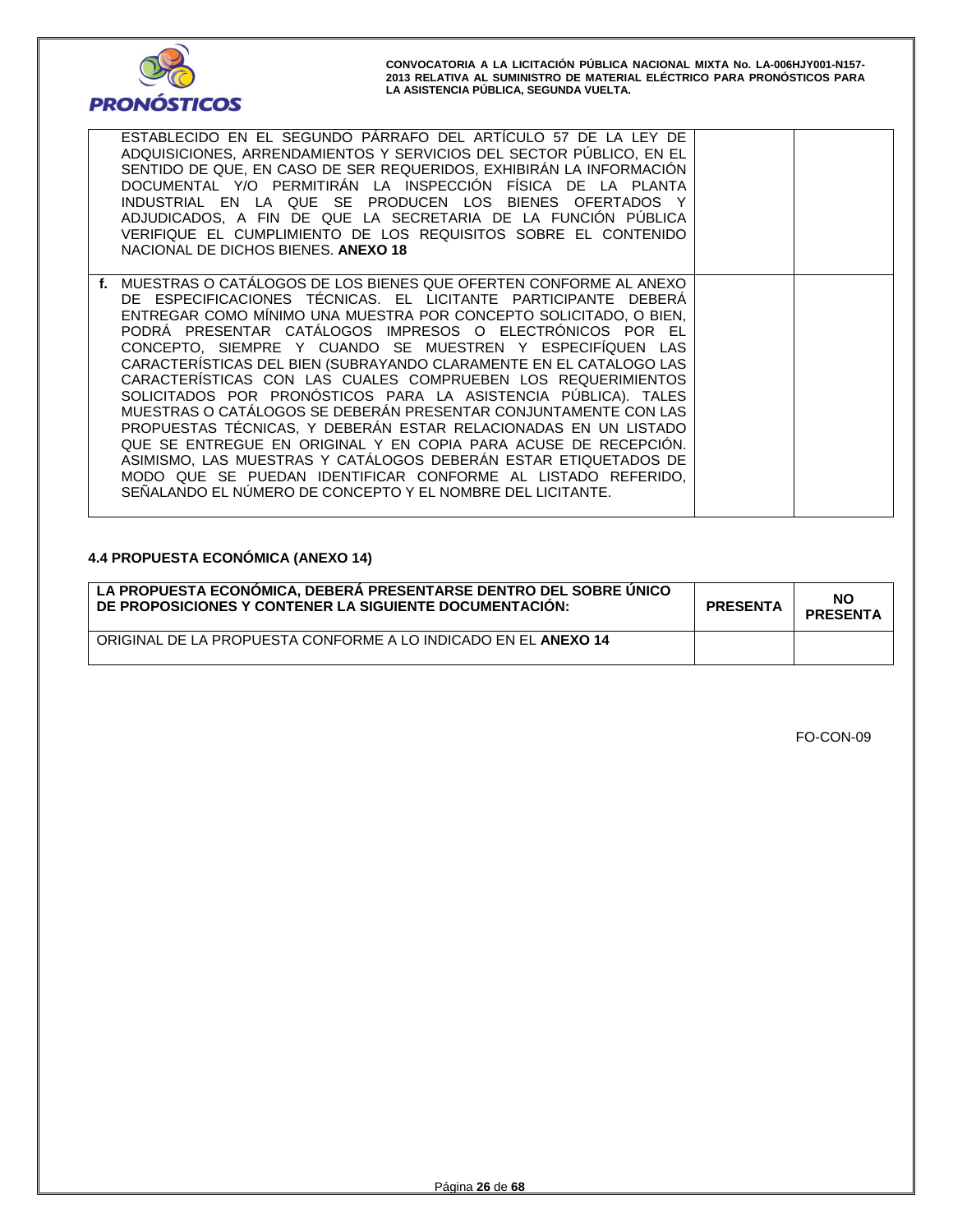

# **ANEXO 2 ESCRITO DE MANIFESTACIÓN DE INTERÉS**

**MÉXICO, D.F., \_\_\_\_\_\_DE \_\_\_\_\_\_\_ 2013** 

**PRONÓSTICOS PARA LA ASISTENCIA PÚBLICA AV. INSURGENTES SUR No. 1397, COL. INSURGENTES MIXCOAC, DELEGACIÓN BENITO JUÁREZ C.P. 03920, MÉXICO, D.F. P R E S E N T E** 

A NOMBRE DE (NOMBRE DEL LICITANTE), A QUIEN REPRESENTO, ME PERMITO MANIFESTAR EL INTERÉS DE PARTICIPAR EN LA LICITACIÓN PÚBLICA NACIONAL MIXTA No. LA-006HJY001-N157- 2013 RELATIVA AL SUMINISTRO DE MATERIAL ELÉCTRICO PARA PRONÓSTICOS PARA LA ASISTENCIA PÚBLICA, SEGUNDA VUELTA, PARA LO CUAL ME PERMITO ENLISTAR LOS SIGUIENTES DATOS GENERALES:

**NOMBRE DE LA EMPRESA: R.F.C.: DOMICILIO: No. TELEFÓNICO: NOMBRE DEL REPRESENTANTE LEGAL:**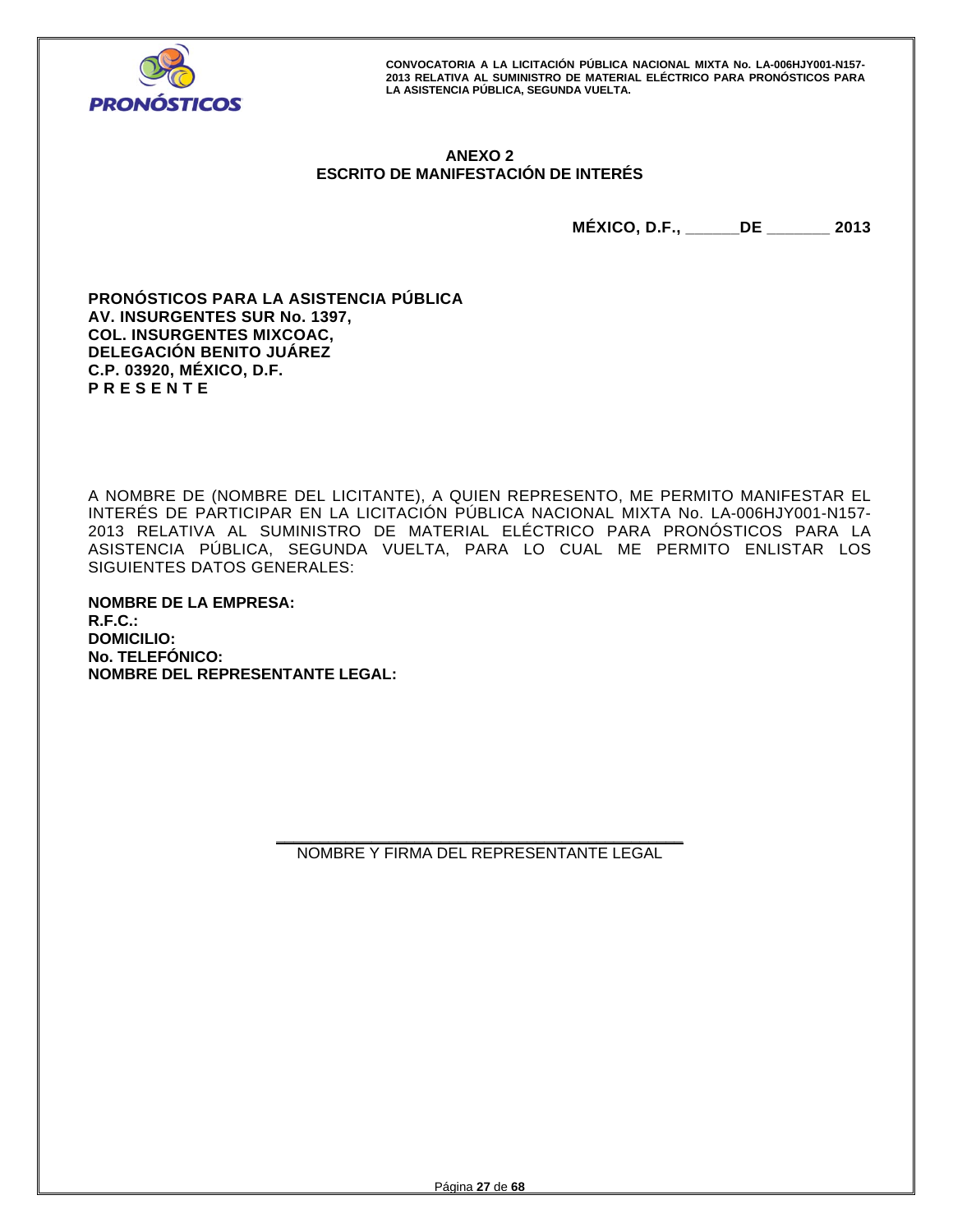

# **ANEXO 3 SOLICITUD DE ACLARACIÓN AL CONTENIDO DE LA CONVOCATORIA**

**MÉXICO, D.F., \_\_\_\_\_\_DE \_\_\_\_\_\_\_ 2013** 

**PRONÓSTICOS PARA LA ASISTENCIA PÚBLICA AV. INSURGENTES SUR No. 1397, COL. INSURGENTES MIXCOAC, DELEGACIÓN BENITO JUÁREZ C.P. 03920, MÉXICO, D.F. P R E S E N T E** 

LICITACIÓN PÚBLICA NACIONAL MIXTA No. LA-006HJY001-N157-2013 RELATIVA SUMINISTRO DE MATERIAL ELÉCTRICO PARA PRONÓSTICOS PARA LA ASISTENCIA PÚBLICA, SEGUNDA VUELTA.

**NOMBRE DE LA EMPRESA: NOMBRE DEL REPRESENTANTE LEGAL:** 

# **SOLICITA ACLARACIÓN A LOS ASPECTOS:**

( ) **ESPECIFICACIONES TÉCNICAS** ( ) **ASPECTOS NORMATIVOS**

**PREGUNTAS** 

1.-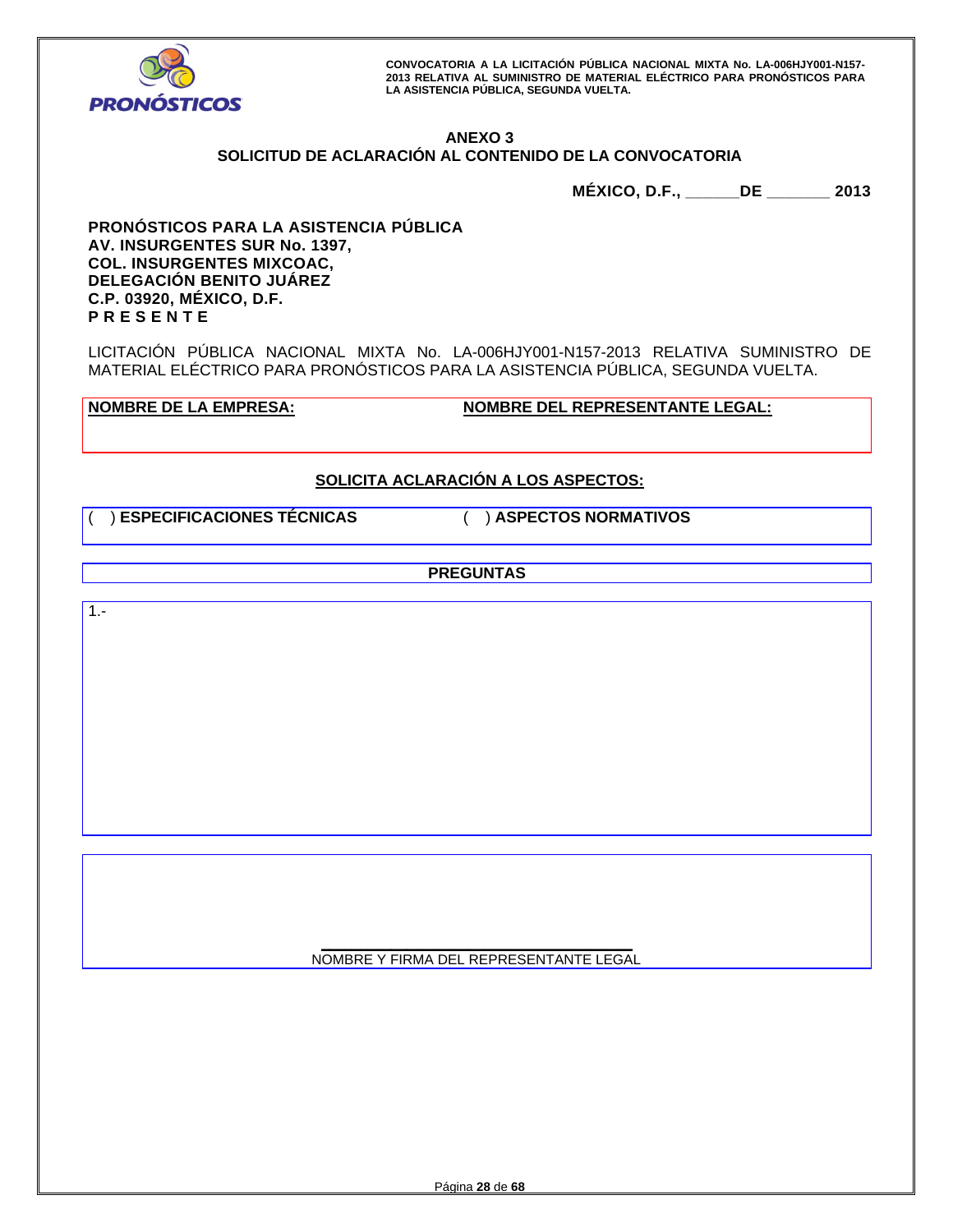

 $\blacksquare$ 

**CONVOCATORIA A LA LICITACIÓN PÚBLICA NACIONAL MIXTA No. LA-006HJY001-N157- 2013 RELATIVA AL SUMINISTRO DE MATERIAL ELÉCTRICO PARA PRONÓSTICOS PARA LA ASISTENCIA PÚBLICA, SEGUNDA VUELTA.** 

## **ANEXO 4 ESCRITO DE FACULTADES CON FUNDAMENTO EN EL ARTÍCULO 29 FRACCIÓN VI DE LA LEY**

**MÉXICO, D.F., \_\_\_\_\_\_DE \_\_\_\_\_\_\_ 2013** 

h

**PRONÓSTICOS PARA LA ASISTENCIA PÚBLICA AV. INSURGENTES SUR No. 1397, COL. INSURGENTES MIXCOAC, DELEGACIÓN BENITO JUÁREZ C.P. 03920, MÉXICO, D.F. P R E S E N T E** 

EN RELACIÓN CON LA LICITACIÓN PÚBLICA NACIONAL MIXTA No. LA-006HJY001-N157-2013 RELATIVA AL SUMINISTRO DE MATERIAL ELÉCTRICO PARA PRONÓSTICOS PARA LA ASISTENCIA PÚBLICA, SEGUNDA VUELTA.

A NOMBRE DE (NOMBRE DEL LICITANTE), MANIFIESTO BAJO PROTESTA DE DECIR VERDAD QUE PARA INTERVENIR EN EL ACTO DE PRESENTACIÓN Y APERTURA DE PROPOSICIONES CUENTO CON FACULTADES SUFICIENTES PARA COMPROMETERME POR SÍ O POR MI REPRESENTADA.

**(OPCIONAL)** ACREDITANDO NUESTRA PERSONALIDAD JURÍDICA DE ACUERDO A LO SIGUIENTE:

| <b>Registro Federal de Contribuyentes:</b>                                     | Tipo de Mipymes al que pertenece (opcional): |                     |                         |                             |      |                                                    |
|--------------------------------------------------------------------------------|----------------------------------------------|---------------------|-------------------------|-----------------------------|------|----------------------------------------------------|
| <b>Domicilio:</b>                                                              |                                              |                     |                         |                             |      |                                                    |
| Calle:<br>Número:                                                              |                                              |                     |                         |                             |      |                                                    |
| Colonia:                                                                       |                                              |                     | Delegación o Municipio: |                             |      |                                                    |
| Código Postal:                                                                 |                                              | Entidad Federativa: |                         |                             |      |                                                    |
| Teléfonos (incluyendo clave lada):                                             |                                              |                     |                         |                             | Fax: |                                                    |
| Correo electrónico:                                                            |                                              |                     |                         |                             |      |                                                    |
| No. de la escritura pública en la que consta su Acta Constitutiva:             |                                              |                     |                         |                             |      | Fecha:                                             |
| Nombre, número y lugar del Notario Público ante el cual se dio fe de la misma: |                                              |                     |                         |                             |      |                                                    |
| Relación de Accionistas:                                                       |                                              |                     |                         |                             |      |                                                    |
| (Apellido Paterno)                                                             |                                              | (Apellido Materno)  |                         |                             |      | Nombre                                             |
| Descripción del Objeto Social:                                                 |                                              |                     |                         |                             |      |                                                    |
| Reformas al Acta Constitutiva:                                                 |                                              |                     |                         |                             |      |                                                    |
|                                                                                |                                              |                     |                         |                             |      |                                                    |
| Nombre y Apellido(s) del Apoderado o Representante Legal:                      |                                              |                     |                         | <b>Representante Legal:</b> |      | Registro Federal de Contribuyentes del Apoderado o |
| Domicilio del Apoderado o Representante Legal:                                 |                                              |                     |                         |                             |      |                                                    |
| Calle:<br>Número:                                                              |                                              |                     |                         |                             |      |                                                    |
| Colonia:                                                                       | Delegación o Municipio:                      |                     |                         |                             |      |                                                    |
| Código Postal:                                                                 | Entidad Federativa:                          |                     |                         |                             |      |                                                    |
| Datos del documento mediante el cual acredita su personalidad y facultades:    |                                              |                     |                         |                             |      |                                                    |
| Escritura Pública Número:<br>Fecha:                                            |                                              |                     |                         |                             |      |                                                    |
| Nombre, número y lugar del Notario Público ante el cual se otorgó:             |                                              |                     |                         |                             |      |                                                    |

#### **\_\_\_\_\_\_\_\_\_\_\_\_\_\_\_\_\_\_\_\_\_\_\_\_\_\_\_\_\_\_\_\_\_\_\_\_\_\_\_\_\_\_\_\_**  NOMBRE Y FIRMA DEL REPRESENTANTE LEGAL

**NOTA:** EL PRESENTE FORMATO PODRÁ SER REPRODUCIDO POR CADA PARTICIPANTE EN EL MODO QUE ESTIME CONVENIENTE, DEBIENDO RESPETAR SU CONTENIDO, PREFERENTEMENTE, EN EL ORDEN INDICADO. ESTE FORMATO NO CREA DERECHOS PARA EL PARTICIPANTE NI OBLIGACIONES PARA EL CONVOCANTE SUJETÁNDOSE EN TODO CASO ESTRICTAMENTE A LO ESTABLECIDO EN LA CONVOCATORIA.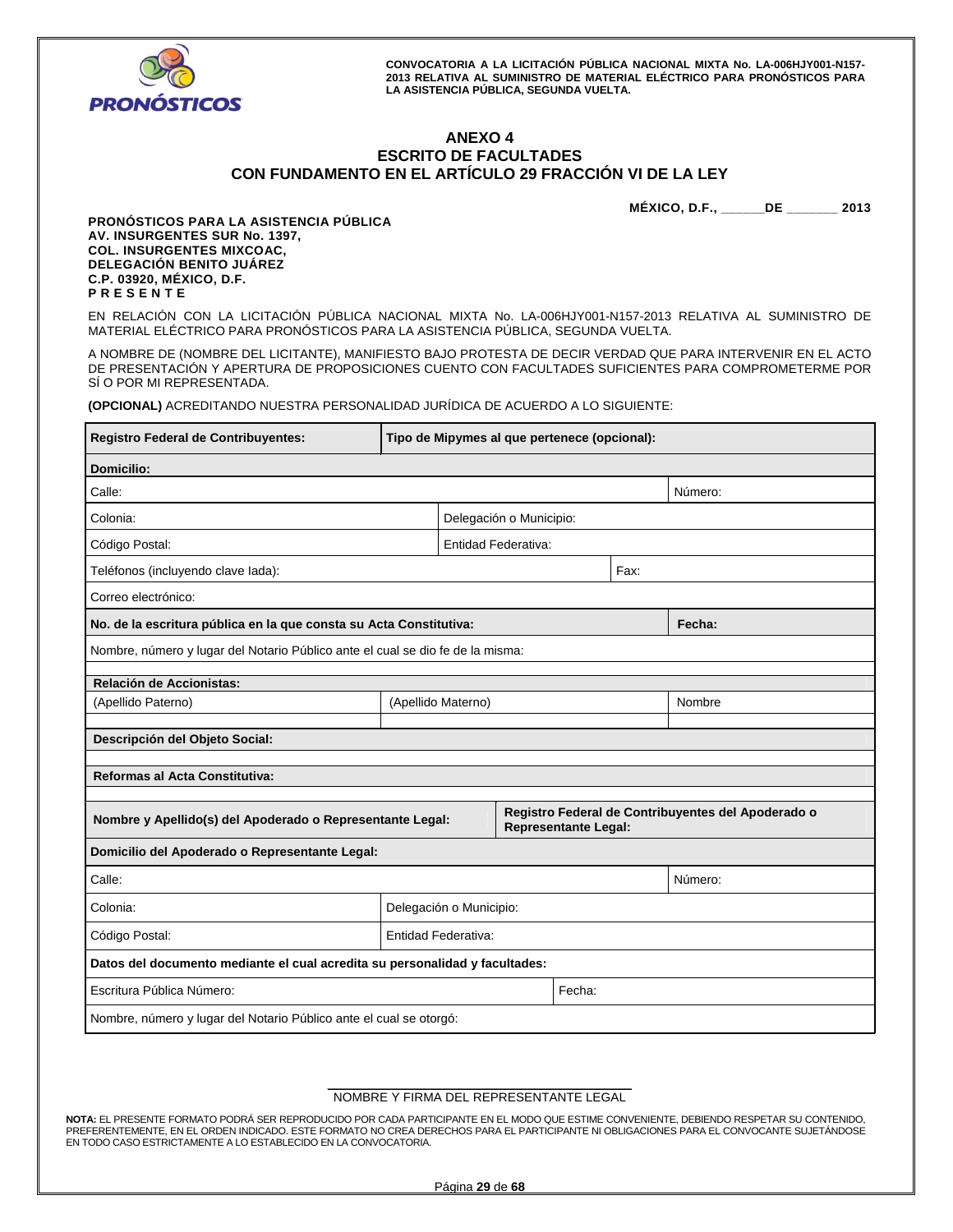

# **ANEXO 5-A FORMATO PARA LA ACREDITACIÓN DE LA PERSONALIDAD JURÍDICA (PERSONAS MORALES) CON FUNDAMENTO EN EL ARTÍCULO 29 FRACCIÓN VII DE LA LEY**

**MÉXICO, D.F., \_\_\_\_\_\_DE \_\_\_\_\_\_\_ 2013** 

**PRONÓSTICOS PARA LA ASISTENCIA PÚBLICA AV. INSURGENTES SUR No. 1397, COL. INSURGENTES MIXCOAC, DELEGACIÓN BENITO JUÁREZ C.P. 03920, MÉXICO, D.F. P R E S E N T E** 

(NOMBRE DEL REPRESENTANTE LEGAL), MANIFIESTO BAJO PROTESTA DE DECIR VERDAD, QUE CUENTO CON FACULTADES SUFICIENTES PARA COMPROMETERME POR MI REPRESENTADA (NOMBRE DE LA PERSONA MORAL).

PARA EFECTOS DE LA SUSCRIPCIÓN DE LAS PROPOSICIONES DE LA LICITACIÓN PÚBLICA NACIONAL MIXTA No. LA-006HJY001- N157-2013 RELATIVA AL SUMINISTRO DE MATERIAL ELÉCTRICO PARA PRONÓSTICOS PARA LA ASISTENCIA PÚBLICA, SEGUNDA VUELTA Y, EN SU CASO, FIRMA DEL CONTRATO, ACREDITO NUESTRA PERSONALIDAD JURÍDICA DE ACUERDO A LO SIGUIENTE:

| Registro Federal de Contribuyentes:                                            | Tipo de Mipymes al que pertenece (opcional): |  |                         |                      |      |                                                    |
|--------------------------------------------------------------------------------|----------------------------------------------|--|-------------------------|----------------------|------|----------------------------------------------------|
| Domicilio:                                                                     |                                              |  |                         |                      |      |                                                    |
| Calle:<br>Número:                                                              |                                              |  |                         |                      |      |                                                    |
| Colonia:                                                                       |                                              |  | Delegación o Municipio: |                      |      |                                                    |
| Código Postal:                                                                 |                                              |  | Entidad Federativa:     |                      |      |                                                    |
| Teléfonos (incluyendo clave lada):                                             |                                              |  |                         |                      | Fax: |                                                    |
| Correo electrónico:                                                            |                                              |  |                         |                      |      |                                                    |
| No. de la escritura pública en la que consta su Acta Constitutiva:             |                                              |  |                         |                      |      | Fecha:                                             |
| Nombre, número y lugar del Notario Público ante el cual se dio fe de la misma: |                                              |  |                         |                      |      |                                                    |
| Relación de Accionistas:                                                       |                                              |  |                         |                      |      |                                                    |
| (Apellido Paterno)                                                             | (Apellido Materno)                           |  |                         |                      |      | Nombre                                             |
| Descripción del Objeto Social:                                                 |                                              |  |                         |                      |      |                                                    |
| Reformas al Acta Constitutiva:                                                 |                                              |  |                         |                      |      |                                                    |
|                                                                                |                                              |  |                         |                      |      |                                                    |
| Nombre y Apellido(s) del Apoderado o Representante Legal:                      |                                              |  |                         | Representante Legal: |      | Registro Federal de Contribuyentes del Apoderado o |
| Domicilio del Apoderado o Representante Legal:                                 |                                              |  |                         |                      |      |                                                    |
| Calle:                                                                         |                                              |  |                         |                      |      | Número:                                            |
| Colonia:                                                                       | Delegación o Municipio:                      |  |                         |                      |      |                                                    |
| Código Postal:                                                                 | Entidad Federativa:                          |  |                         |                      |      |                                                    |
| Datos del documento mediante el cual acredita su personalidad y facultades:    |                                              |  |                         |                      |      |                                                    |
| Escritura Pública Número:<br>Fecha:                                            |                                              |  |                         |                      |      |                                                    |
| Nombre, número y lugar del Notario Público ante el cual se otorgó:             |                                              |  |                         |                      |      |                                                    |

#### **\_\_\_\_\_\_\_\_\_\_\_\_\_\_\_\_\_\_\_\_\_\_\_\_\_\_\_\_\_\_\_\_\_\_\_\_\_\_\_\_\_\_\_\_**  NOMBRE Y FIRMA DEL REPRESENTANTE LEGAL

**NOTA:** EL PRESENTE FORMATO PODRÁ SER REPRODUCIDO POR CADA PARTICIPANTE EN EL MODO QUE ESTIME CONVENIENTE, DEBIENDO RESPETAR SU CONTENIDO, PREFERENTEMENTE, EN EL ORDEN INDICADO. ESTE FORMATO NO CREA DERECHOS PARA EL PARTICIPANTE NI OBLIGACIONES PARA EL CONVOCANTE SUJETÁNDOSE EN TODO CASO ESTRICTAMENTE A LO ESTABLECIDO EN LA CONVOCATORIA.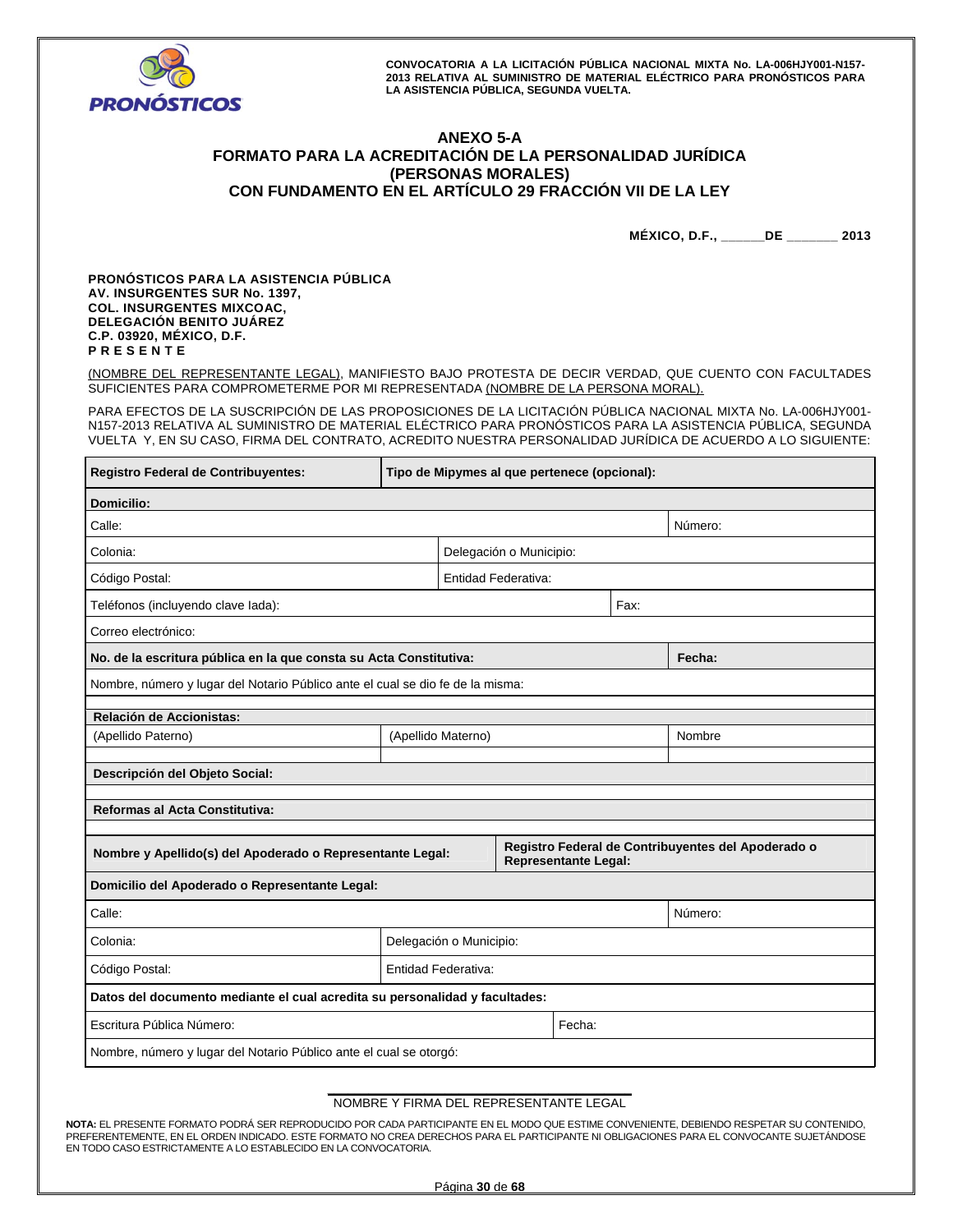

# **ANEXO 5-B FORMATO PARA LA ACREDITACIÓN DE LA PERSONALIDAD JURÍDICA (PERSONAS FÍSICAS) CON FUNDAMENTO EN EL ARTÍCULO 29 FRACCIÓN VII DE LA LEY**

**MÉXICO, D.F., \_\_\_\_\_\_DE \_\_\_\_\_\_\_ 2013** 

**PRONÓSTICOS PARA LA ASISTENCIA PÚBLICA AV. INSURGENTES SUR No. 1397, COL. INSURGENTES MIXCOAC, DELEGACIÓN BENITO JUÁREZ C.P. 03920, MÉXICO, D.F. P R E S E N T E** 

 (NOMBRE DE LA PERSONA FÍSICA) , MANIFIESTO BAJO PROTESTA DE DECIR VERDAD, QUE CUENTO CON FACULTADES SUFICIENTES PARA COMPROMETERME POR SÍ MISMO.

PARA EFECTOS DE LA SUSCRIPCIÓN DE LAS PROPOSICIONES DE LA LICITACIÓN PÚBLICA NACIONAL MIXTA No. LA-006HJY001-N157-2013 RELATIVA AL SEGUNDO PROCEDIMIENTO DE SUMINISTRO DE MATERIAL ELÉCTRICO PARA PRONÓSTICOS PARA LA ASISTENCIA PÚBLICA, SEGUNDA VUELTA Y, EN SU CASO, FIRMA DEL CONTRATO, ACREDITO MI PERSONALIDAD JURÍDICA DE ACUERDO A LO SIGUIENTE:

| Tipo de Mipymes al que pertenece (opcional): |                         |      |  |  |  |
|----------------------------------------------|-------------------------|------|--|--|--|
| <b>Registro Federal de Contribuyentes:</b>   |                         |      |  |  |  |
| Domicilio:                                   |                         |      |  |  |  |
| Calle:                                       |                         |      |  |  |  |
| Número exterior e interior en su caso:       |                         |      |  |  |  |
| Colonia:                                     | Delegación o Municipio: |      |  |  |  |
| Código Postal:                               | Entidad Federativa:     |      |  |  |  |
| Teléfonos (incluyendo clave lada):           |                         | Fax: |  |  |  |
| Correo electrónico:<br>CURP:                 |                         |      |  |  |  |
| Descripción de su Actividad Empresarial:     |                         |      |  |  |  |
|                                              |                         |      |  |  |  |

#### **\_\_\_\_\_\_\_\_\_\_\_\_\_\_\_\_\_\_\_\_\_\_\_\_\_\_\_\_\_\_\_\_\_\_\_\_\_\_\_\_\_\_\_\_\_\_**  NOMBRE Y FIRMA DEL REPRESENTANTE LEGA

**NOTA:** EL PRESENTE FORMATO PODRÁ SER REPRODUCIDO POR CADA PARTICIPANTE EN EL MODO QUE ESTIME CONVENIENTE, DEBIENDO RESPETAR SU CONTENIDO, PREFERENTEMENTE, EN EL ORDEN INDICADO. ESTE FORMATO NO CREA DERECHOS PARA EL PARTICIPANTE NI OBLIGACIONES PARA EL CONVOCANTE SUJETÁNDOSE EN TODO CASO ESTRICTAMENTE A LO ESTABLECIDO EN LA CONVOCATORIA.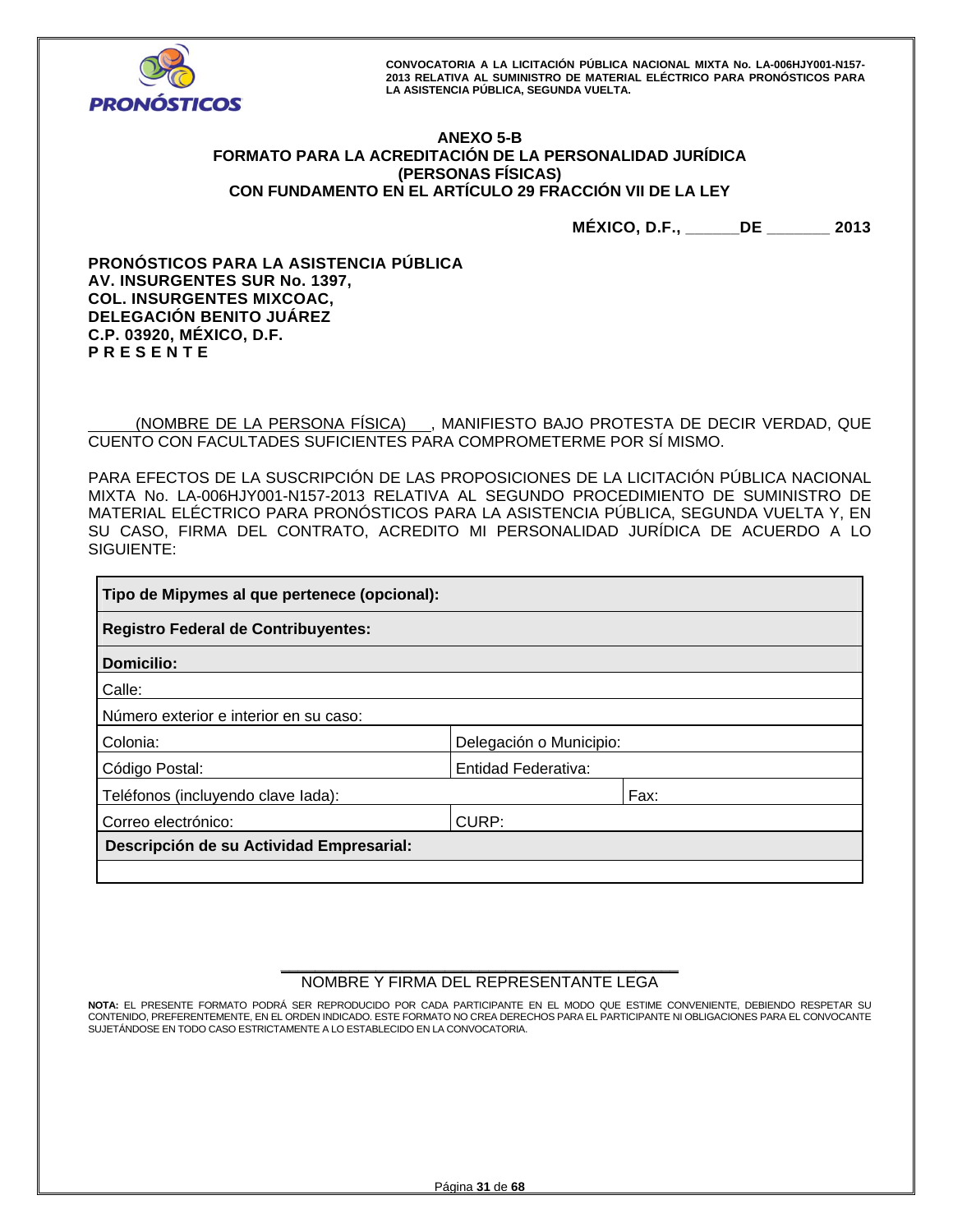

# **ANEXO 6 ESCRITO DE NACIONALIDAD**

**MÉXICO, D.F., \_\_\_\_\_\_DE \_\_\_\_\_\_\_ 2013** 

**PRONÓSTICOS PARA LA ASISTENCIA PÚBLICA AV. INSURGENTES SUR No. 1397, COL. INSURGENTES MIXCOAC, DELEGACIÓN BENITO JUÁREZ C.P. 03920, MÉXICO, D.F. P R E S E N T E** 

EN RELACIÓN CON LA LICITACIÓN PÚBLICA NACIONAL MIXTA No. LA-006HJY001-N157-2013 RELATIVA AL SUMINISTRO DE MATERIAL ELÉCTRICO PARA PRONÓSTICOS PARA LA ASISTENCIA PÚBLICA, SEGUNDA VUELTA.

A NOMBRE DE (NOMBRE DEL LICITANTE), A QUIEN REPRESENTO, ME PERMITO MANIFESTAR BAJO PROTESTA DE DECIR VERDAD QUE ES DE NACIONALIDAD MEXICANA, QUE POSEE PLENA CAPACIDAD JURÍDICA Y NO SE ENCUENTRA IMPEDIDA CIVIL, MERCANTIL O ADMINISTRATIVAMENTE PARA EJERCER PLENAMENTE SUS DERECHOS Y CUMPLIR CON SUS OBLIGACIONES Y QUE LOS BIENES OFERTADOS Y EN SU CASO ENTREGAREMOS, SERÁN PRODUCIDOS EN MÉXICO Y CONTARÁN CON EL PORCENTAJE DE CONTENIDO NACIONAL CORRESPONDIENTE.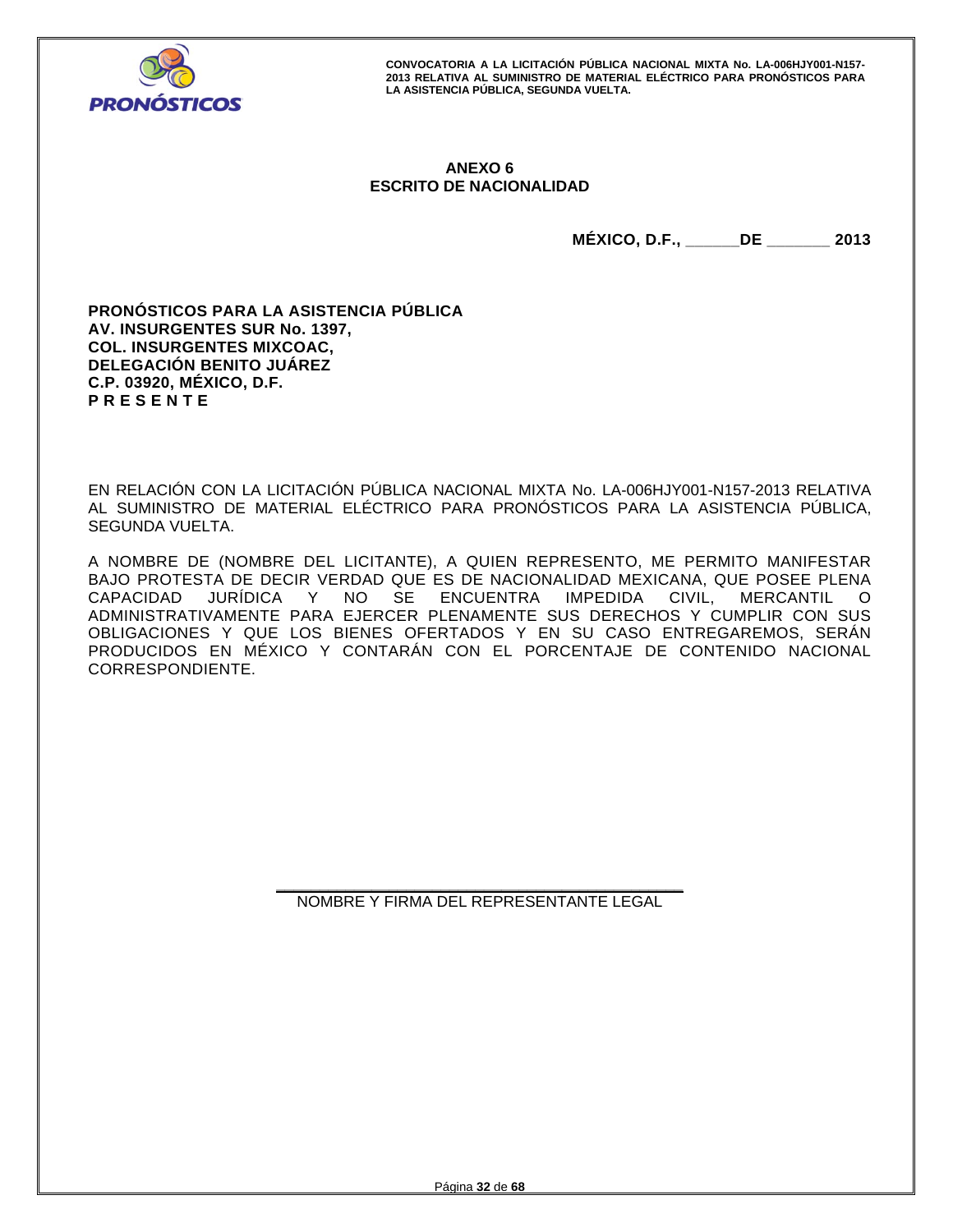

# **ANEXO 7 ESCRITO BAJO PROTESTA DE DECIR VERDAD DE NO ENCONTRARSE EN ALGUNO DE LOS SUPUESTOS DE LOS ARTÍCULOS 50 Y 60 DE LA LEY**

**MÉXICO, D.F., \_\_\_\_\_\_DE \_\_\_\_\_\_\_ 2013** 

**PRONÓSTICOS PARA LA ASISTENCIA PÚBLICA AV. INSURGENTES SUR No. 1397, COL. INSURGENTES MIXCOAC, DELEGACIÓN BENITO JUÁREZ C.P. 03920, MÉXICO, D.F. P R E S E N T E** 

EN RELACIÓN CON LA LICITACIÓN PÚBLICA NACIONAL MIXTA No. LA-006HJY001-N157-2013 RELATIVA AL SUMINISTRO DE MATERIAL ELÉCTRICO PARA PRONÓSTICOS PARA LA ASISTENCIA PÚBLICA, SEGUNDA VUELTA.

(NOMBRE DEL REPRESENTANTE LEGAL) EN MI CARÁCTER DE REPRESENTANTE LEGAL DE LA EMPRESA, PERSONALIDAD QUE ACREDITO CON EL TESTIMONIO NOTARIAL NO. \_\_\_\_\_ EXPEDIDO POR EL NOTARIO PÚBLICO NO. \_\_\_\_\_\_, COMPAREZCO A NOMBRE DE MI REPRESENTADA A DECLARAR **BAJO PROTESTA DE DECIR VERDAD:** 

QUE MI REPRESENTADA (NOMBRE DEL LICITANTE O PERSONA FÍSICA), ASÍ COMO NINGUNO DE SUS INTEGRANTES, SE ENCUENTRAN EN LOS SUPUESTOS QUE ESTABLECEN LOS ARTÍCULOS 50 Y 60 DE LA LEY DE ADQUISICIONES, ARRENDAMIENTOS Y SERVICIOS DEL SECTOR PÚBLICO.

MI REPRESENTADA SE DA POR ENTERADA QUE EN CASO DE QUE LA INFORMACIÓN ANTERIOR RESULTASE FALSA SERÁ CAUSA SUFICIENTE PARA QUE OPERE LA RESCISIÓN DEL CONTRATO SIN RESPONSABILIDAD PARA PRONÓSTICOS.

LO ANTERIOR CON EL OBJETO DE DAR CUMPLIMIENTO A DICHA DISPOSICIÓN PARA LOS FINES Y EFECTOS A QUE HAYA LUGAR.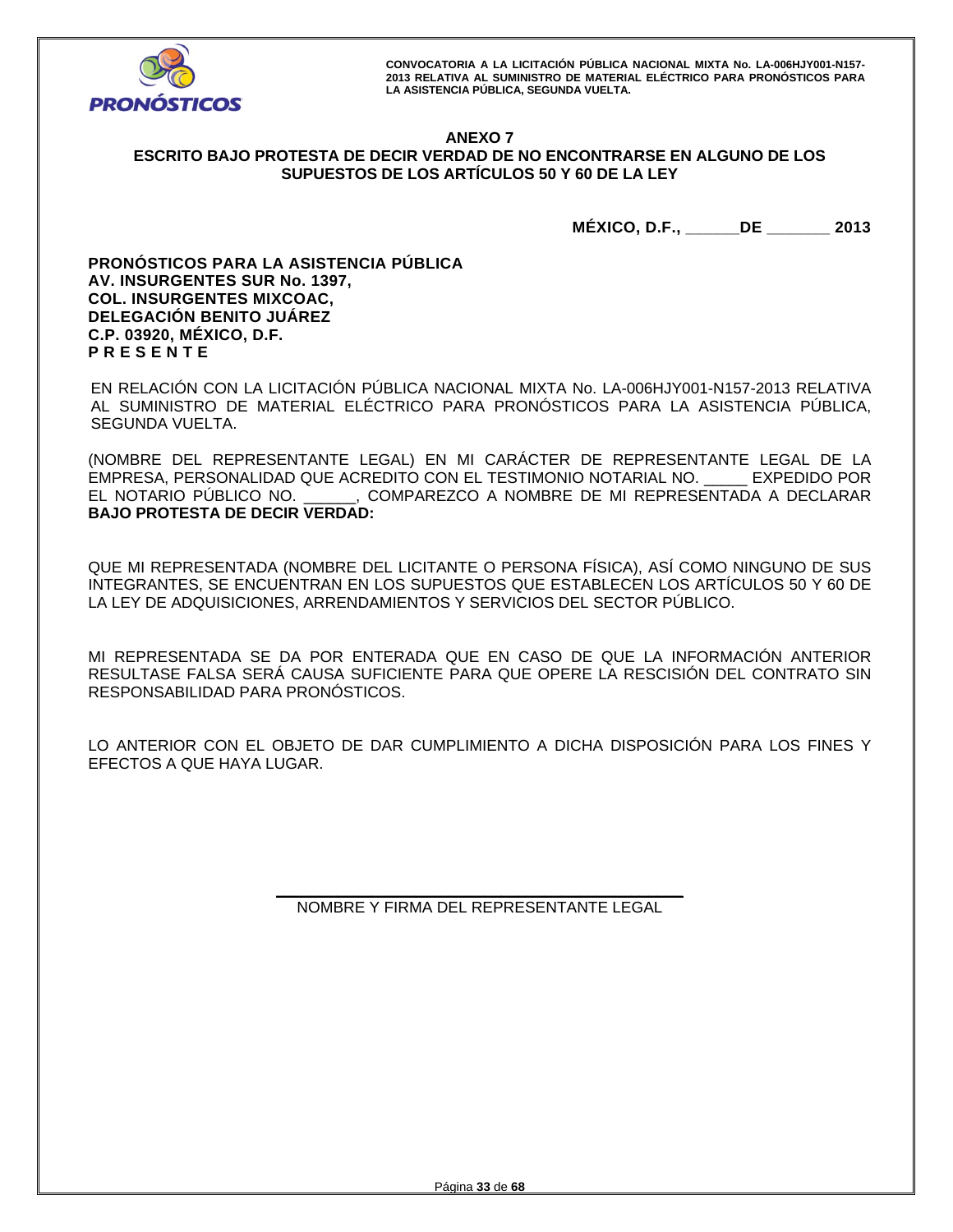

# **ANEXO 8 CORREO ELECTRÓNICO**

**MÉXICO, D.F., \_\_\_\_\_\_DE \_\_\_\_\_\_\_ 2013** 

**PRONÓSTICOS PARA LA ASISTENCIA PÚBLICA AV. INSURGENTES SUR No. 1397, COL. INSURGENTES MIXCOAC, C.P. 03920, MÉXICO, D.F. P R E S E N T E** 

EN RELACIÓN CON LA LICITACIÓN PÚBLICA NACIONAL MIXTA No. LA-006HJY001-N157-2013 RELATIVA AL SUMINISTRO DE MATERIAL ELÉCTRICO PARA PRONÓSTICOS PARA LA ASISTENCIA PÚBLICA, SEGUNDA VUELTA.

A NOMBRE DE (NOMBRE DEL LICITANTE), MANIFIESTO QUE EL CORREO ELECTRÓNICO DE MI REPRESENTADA ES (INDICAR CORREO ELECTRÓNICO).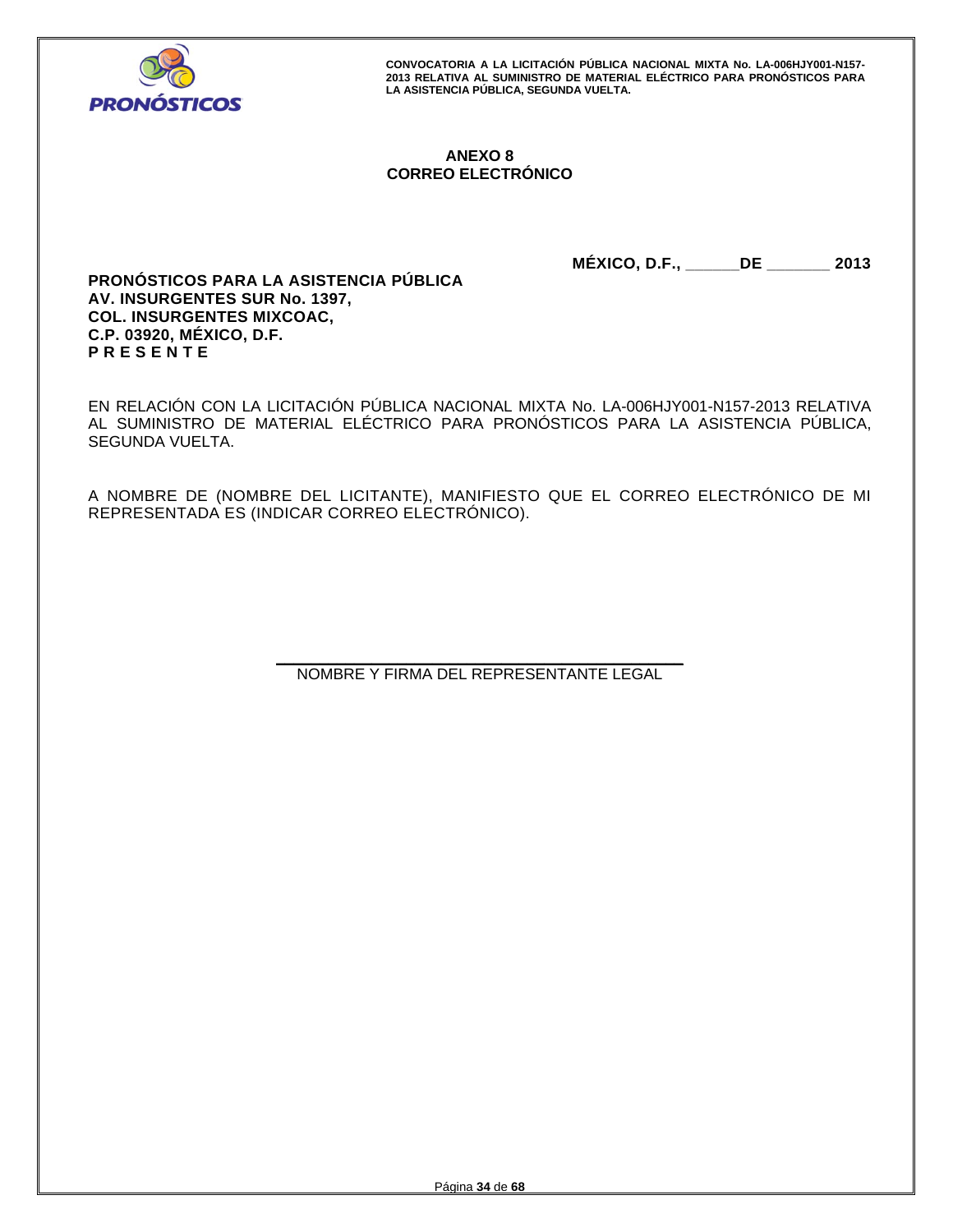

# **ANEXO 9 ESCRITO DE INTEGRIDAD**

**MÉXICO, D.F., \_\_\_\_\_\_DE \_\_\_\_\_\_\_ 2013** 

**PRONÓSTICOS PARA LA ASISTENCIA PÚBLICA AV. INSURGENTES SUR No. 1397, COL. INSURGENTES MIXCOAC, DELEGACIÓN BENITO JUÁREZ C.P. 03920, MÉXICO, D.F. P R E S E N T E** 

EN RELACIÓN CON LA LICITACIÓN PÚBLICA NACIONAL MIXTA No. LA-006HJY001-N157-2013 RELATIVA AL SUMINISTRO DE MATERIAL ELÉCTRICO PARA PRONÓSTICOS PARA LA ASISTENCIA PÚBLICA, SEGUDA VUELTA.

A NOMBRE DE (NOMBRE DEL LICITANTE), A QUIEN REPRESENTO, ME PERMITO MANIFESTAR BAJO PROTESTA DE DECIR VERDAD, QUE POR SÍ MISMOS O A TRAVÉS DE INTERPÓSITA PERSONA, NOS ABSTENDREMOS DE ADOPTAR CONDUCTAS, PARA QUE LOS SERVIDORES PÚBLICOS DE PRONÓSTICOS, INDUZCAN O ALTEREN LAS EVALUACIONES DE LAS PROPUESTAS, EL RESULTADO DEL PROCEDIMIENTO, U OTROS ASPECTOS QUE OTORGUEN CONDICIONES MÁS VENTAJOSAS CON RELACIÓN A LOS DEMÁS LICITANTES.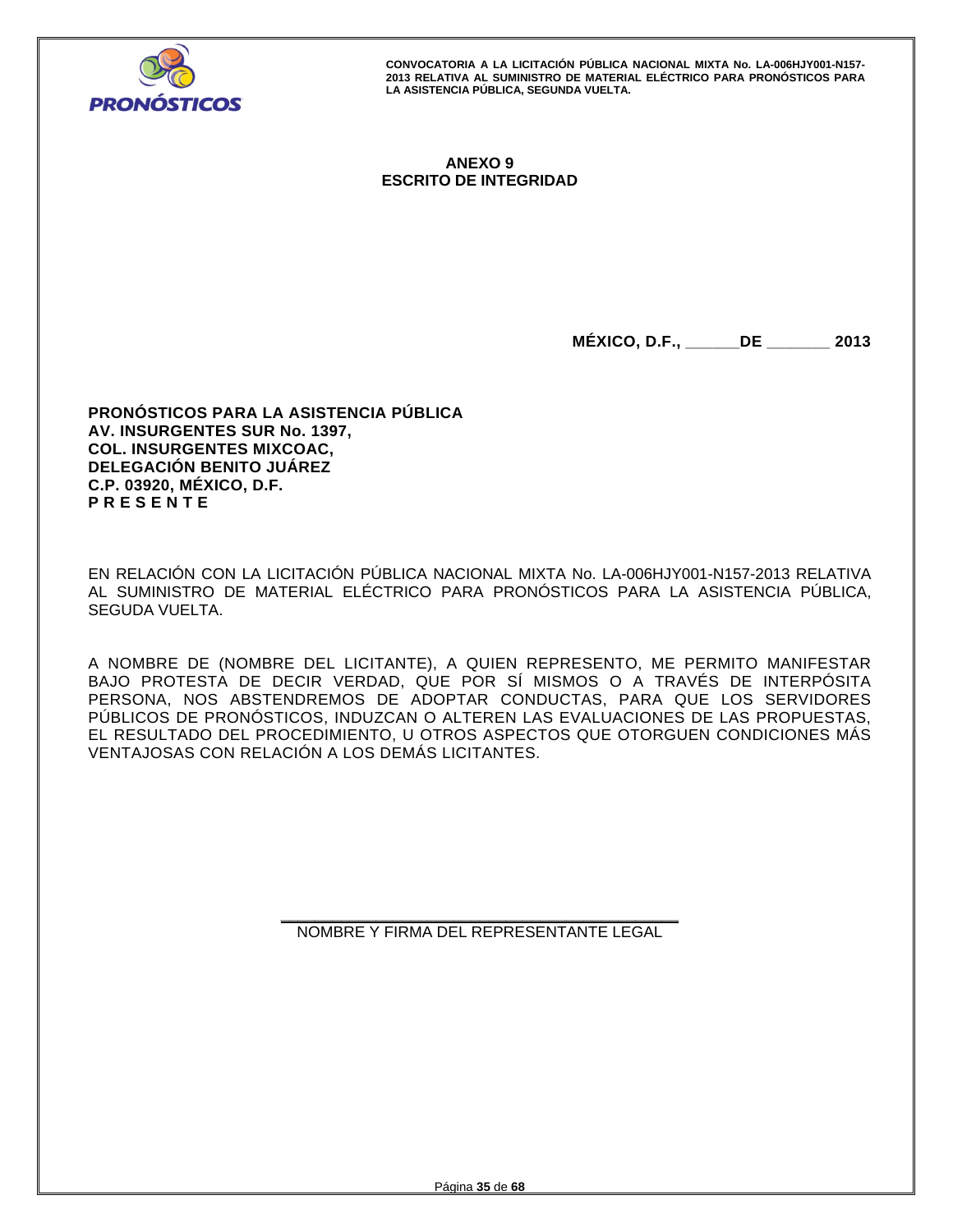

#### **ANEXO 10-A ESTRATIFICACIÓN DE MICRO, PEQUEÑA O MEDIANA EMPRESA (MIPYMES)**

| MÉXICO, D.F., | (1) |
|---------------|-----|

**PRONÓSTICOS PARA LA ASISTENCIA PÚBLICA AV. INSURGENTES SUR No. 1397, COL. INSURGENTES MIXCOAC, DELEGACIÓN BENITO JUÁREZ C.P. 03920, MÉXICO, D.F. P R E S E N T E** 

ME REFIERO AL PROCEDIMIENTO DE \_\_\_\_\_\_\_\_\_ (**3**) \_\_\_\_\_\_\_\_ NO. \_\_\_\_\_\_\_\_ (**4**) \_\_\_\_\_\_\_ EN EL QUE MÍ REPRESENTADA, LA EMPRESA\_\_\_\_\_\_\_\_\_ (**5**) \_\_\_\_\_\_\_\_, PARTICIPA A TRAVÉS DE LA PRESENTE PROPOSICIÓN.

AL RESPECTO Y DE CONFORMIDAD CON LO DISPUESTO POR EL ARTÍCULO 34 DEL REGLAMENTO DE LA LEY DE ADQUISICIONES, ARRENDAMIENTOS Y SERVICIOS DEL SECTOR PÚBLICO, **MANIFIESTO BAJO PROTESTA DE DECIR VERDAD** QUE MI REPRESENTADA ESTÁ CONSTITUIDA CONFORME A LAS LEYES MEXICANAS, CON REGISTRO FEDERAL DE CONTRIBUYENTES \_\_\_\_\_\_\_\_\_(**6**)\_\_\_\_\_\_\_\_, Y ASIMISMO QUE CONSIDERANDO LOS CRITERIOS (SECTOR, NÚMERO TOTAL DE TRABAJADORES Y VENTAS ANUALES) ESTABLECIDOS EN EL ACUERDO POR EL QUE SE ESTABLECE LA ESTRATIFICACIÓN DE LAS MICRO, PEQUEÑAS Y MEDIANAS EMPRESAS, PUBLICADO EN EL DIARIO OFICIAL DE LA FEDERACIÓN EL 30 DE JUNIO DE 2009, MI REPRESENTADA TIENE UN TOPE MÁXIMO COMBINADO DE \_\_\_\_\_\_\_\_\_(**7**)\_\_\_\_\_\_\_\_, CON BASE EN LO CUAL SE ESTATIFICA COMO UNA EMPRESA \_\_\_\_\_\_\_\_\_(**8**)\_\_\_\_\_\_\_\_.

DE IGUAL FORMA, DECLARO QUE LA PRESENTE MANIFESTACIÓN LA HAGO TENIENDO PLENO CONOCIMIENTO DE QUE LA OMISIÓN, SIMULACIÓN O PRESENTACIÓN DE INFORMACIÓN FALSA, SON INFRACCIONES PREVISTAS POR EL ARTÍCULO 8 FRACCIONES IV Y VIII, SANCIONABLES EN TÉRMINOS DE LO DISPUESTO POR EL ARTÍCULO 27, AMBOS DE LA LEY FEDERAL ANTICORRUPCIÓN EN CONTRATACIONES PÚBLICAS, Y DEMÁS DISPOSICIONES APLICABLES.

> **\_\_\_\_\_\_\_\_\_\_\_\_\_\_\_\_\_\_\_\_\_\_\_\_\_\_\_\_\_\_\_\_\_\_\_\_\_\_\_\_\_\_\_\_\_\_\_ (9)**  NOMBRE Y FIRMA DEL REPRESENTANTE LEGAL

> > FO-CON-14

## **INSTRUCTIVO**

**INSTRUCTIVO PARA EL LLENADO DEL FORMATO PARA LA MANIFESTACIÓN QUE DEBERÁN PRESENTAR LOS LICITANTES.** 

| <b>NÚMERO</b>  | <b>DESCRIPCIÓN</b>                                                                                                                                                                                                                                                                                                                                                                                                                                                                                                                                                                                                                                                      |
|----------------|-------------------------------------------------------------------------------------------------------------------------------------------------------------------------------------------------------------------------------------------------------------------------------------------------------------------------------------------------------------------------------------------------------------------------------------------------------------------------------------------------------------------------------------------------------------------------------------------------------------------------------------------------------------------------|
|                | Señalar la fecha de suscripción del documento.                                                                                                                                                                                                                                                                                                                                                                                                                                                                                                                                                                                                                          |
| $\overline{2}$ | Anotar el nombre de la convocante.                                                                                                                                                                                                                                                                                                                                                                                                                                                                                                                                                                                                                                      |
| 3              | Precisar el procedimiento de contratación de que se trate (licitación pública o invitación a cuando menos tre                                                                                                                                                                                                                                                                                                                                                                                                                                                                                                                                                           |
|                | personas).                                                                                                                                                                                                                                                                                                                                                                                                                                                                                                                                                                                                                                                              |
| 4              | Indicar el número de procedimiento de contratación asignado por CompraNet.                                                                                                                                                                                                                                                                                                                                                                                                                                                                                                                                                                                              |
| 5              | Anotar el nombre, razón social o denominación del licitante.                                                                                                                                                                                                                                                                                                                                                                                                                                                                                                                                                                                                            |
| 6              | Indicar el Registro Federal de Contribuyentes del licitante.                                                                                                                                                                                                                                                                                                                                                                                                                                                                                                                                                                                                            |
| 7              | Señalar el número que resulte de la aplicación de la expresión: Tope Máximo Combinado = (Trabajadores)<br>x10% + (Ventas anuales en millones de pesos) x 90%. Para tales efectos puede utilizar la calculadora<br>MIPYME disponible en la página http://www.comprasdegobierno.gob.mx/calculadora<br>Para el concepto "Trabajadores", utilizar el total de los trabajadores con los que cuenta la empresa a la<br>fecha de la emisión de la manifestación.<br>Para el concepto "ventas anuales", utilizar los datos conforme al reporte de su ejercicio fiscal<br>correspondiente a la última declaración anual de impuestos federales, expresados en millones de pesos. |
| 8              | Señalar el tamaño de la empresa (Micro, Pequeña o Mediana), conforme al resultado de la operación<br>señalada en el numeral anterior.                                                                                                                                                                                                                                                                                                                                                                                                                                                                                                                                   |
| 9              | Anotar el nombre y firma del apoderado o representante legal del licitante.                                                                                                                                                                                                                                                                                                                                                                                                                                                                                                                                                                                             |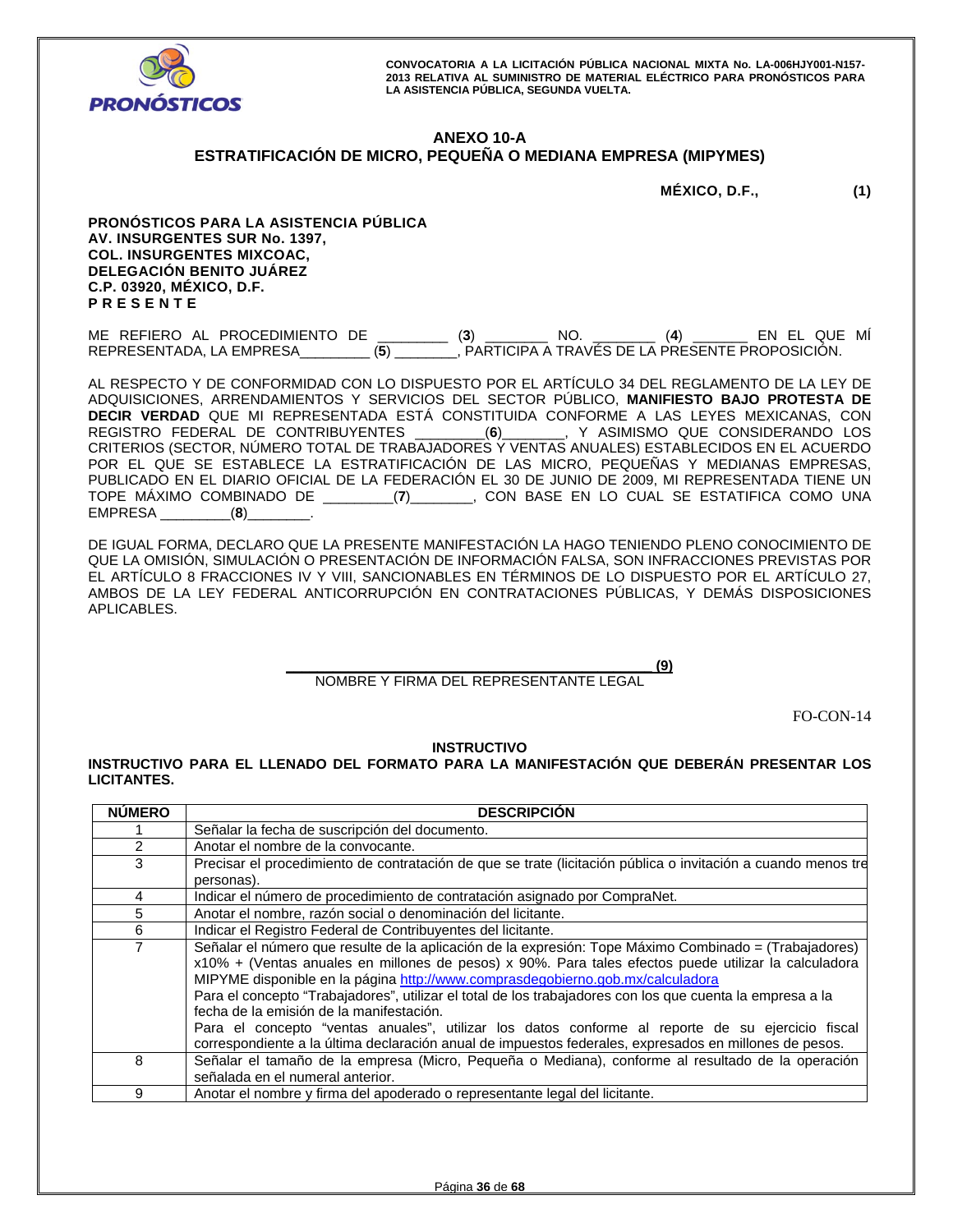

# **ANEXO 10-B EN CASO DE NO SER MIPYME**

**MÉXICO, D.F., \_\_\_\_\_\_DE \_\_\_\_\_\_\_ 2013** 

**PRONÓSTICOS PARA LA ASISTENCIA PÚBLICA AV. INSURGENTES SUR No. 1397, COL. INSURGENTES MIXCOAC, DELEGACIÓN BENITO JUÁREZ C.P. 03920, MÉXICO, D.F. P R E S E N T E** 

ME REFIERO AL PROCEDIMIENTO \_\_\_\_\_\_\_\_\_\_\_\_\_\_\_ (3) \_\_\_\_\_\_\_\_\_\_\_\_, NO. \_\_\_\_\_ (4) \_\_\_ EN EL QUE MI REPRESENTADA, LA EMPRESA PROPUESTA QUE SE CONTIENE EN EL PRESENTE SOBRE.

SOBRE EL PARTICULAR, Y EN LOS TÉRMINOS DE LO PREVISTO POR EL "ACUERDO POR EL QUE SE ESTABLECE LA ESTRATIFICACIÓN DE LAS MICRO, PEQUEÑAS Y MEDIANAS EMPRESAS, PUBLICADO EL MARTES 30 DE JUNIO DE 2009, EN EL DIARIO OFICIAL DE LA FEDERACIÓN", **DECLARO BAJO PROTESTA DE DECIR VERDAD, QUE MI REPRESENTADA NO PERTENECE AL SECTOR DE MICRO, PEQUEÑA O MEDIANA EMPRESA**, DEBIDO A QUE SUS RANGOS DE EMPLEADOS Y MONTOS DE FACTURACIÓN ANUALES, SON SUPERIORES A LOS QUE MARCA LA TABLA DE ESTRATIFICACIÓN DE ESTE TIPO DE EMPRESAS.

> **\_\_\_\_\_\_\_\_\_\_\_\_\_\_\_\_\_\_\_\_\_\_\_\_\_\_\_\_\_\_\_\_\_\_\_\_\_\_\_\_\_\_\_\_\_**  NOMBRE Y FIRMA DEL REPRESENTANTE LEGAL

**NOTA.- EL ESCRITO DEBERÁ ESTAR IMPRESO EN HOJA MEMBRETADA Y DEBIDAMENTE FIRMADO**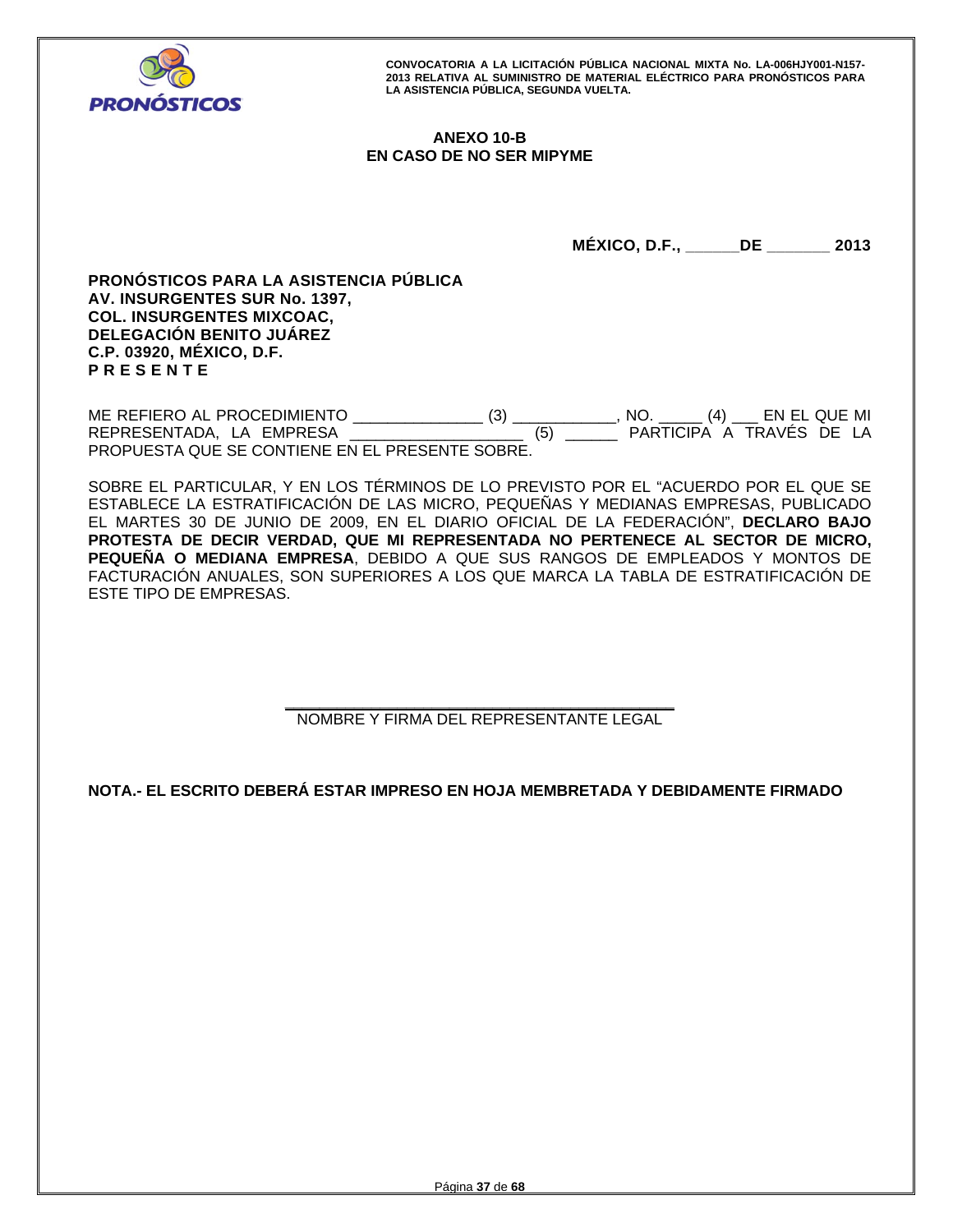

# **ANEXO 11**

# **DOMICILIO PARA RECIBIR NOTIFICACIONES**

**MÉXICO, D.F., \_\_\_\_\_\_DE \_\_\_\_\_\_\_ 2013** 

**PRONÓSTICOS PARA LA ASISTENCIA PÚBLICA AV. INSURGENTES SUR No. 1397, COL. INSURGENTES MIXCOAC, DELEGACIÓN BENITO JUÁREZ C.P. 03920, MÉXICO, D.F. P R E S E N T E** 

EN RELACIÓN CON LA LICITACIÓN PÚBLICA NACIONAL MIXTA No. LA-006HJY001-N157-2013 RELATIVA AL SUMINISTRO DE MATERIAL ELÉCTRICO PARA PRONÓSTICOS PARA LA ASISTENCIA PÚBLICA, SEGUNDA VUELTA.

A NOMBRE DE (NOMBRE DEL LICITANTE), A QUIEN REPRESENTO, ME PERMITO MANIFESTAR QUE EL DOMICILIO CONSIGNADO EN LAS PROPUESTAS SERÁ EL SIGUIENTE:

| Domicilio:                             |                         |      |  |  |
|----------------------------------------|-------------------------|------|--|--|
| Calle:                                 |                         |      |  |  |
| Número exterior e interior en su caso: |                         |      |  |  |
| Colonia:                               | Delegación o Municipio: |      |  |  |
| Código Postal:<br>Entidad Federativa:  |                         |      |  |  |
| Teléfonos (incluyendo clave lada):     |                         | Fax: |  |  |

LUGAR EN DONDE SE RECIBIRÁ TODA CLASE DE NOTIFICACIONES QUE RESULTEN DE LOS ACTOS Y CONTRATO QUE CELEBREMOS CON PRONÓSTICOS.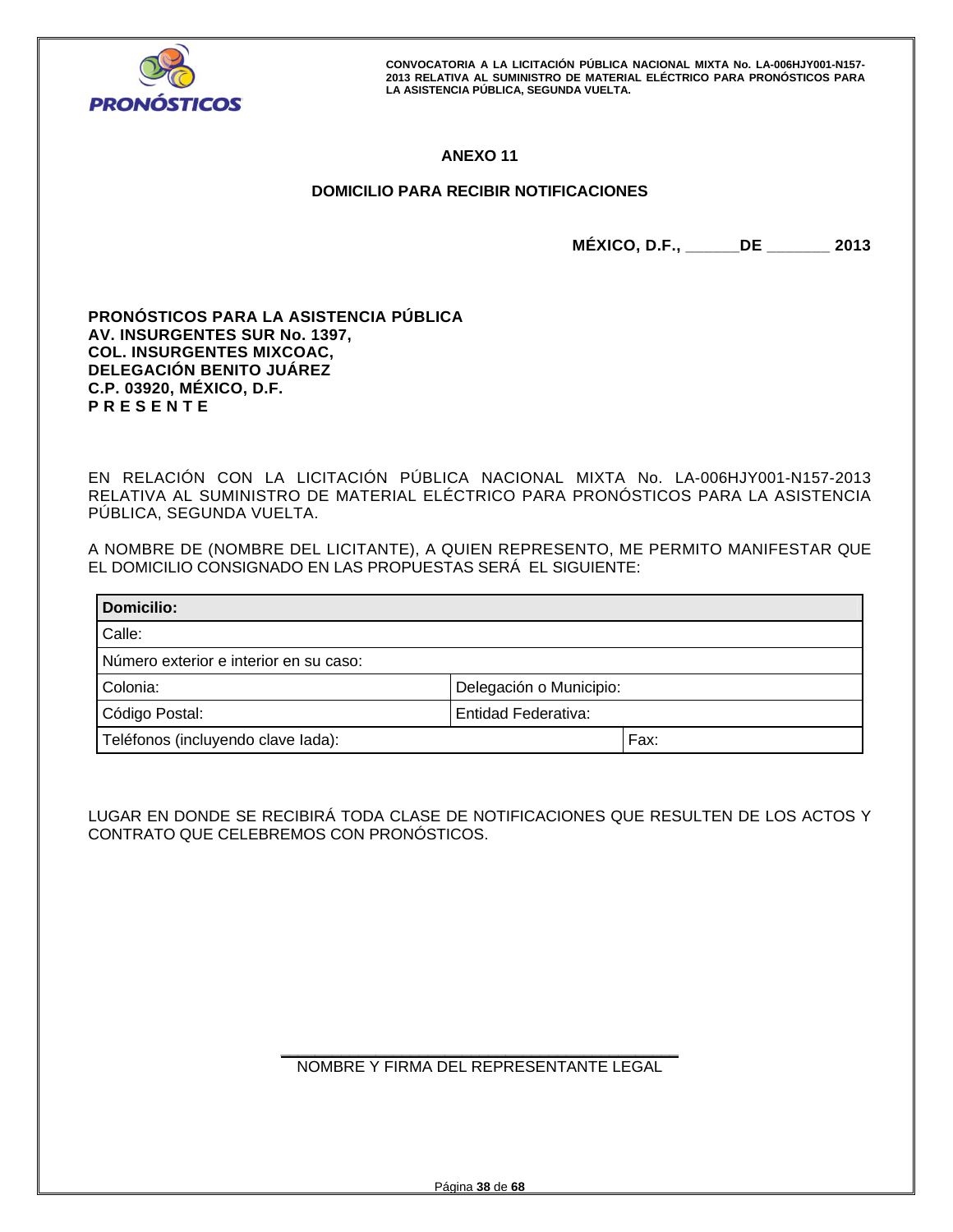

# **ANEXO 12**

# **ACEPTACIÓN DE LA CONVOCATORIA**

**MÉXICO, D.F., \_\_\_\_\_\_DE \_\_\_\_\_\_\_ 2013** 

**PRONÓSTICOS PARA LA ASISTENCIA PÚBLICA AV. INSURGENTES SUR No. 1397, COL. INSURGENTES MIXCOAC, DELEGACIÓN BENITO JUÁREZ C.P. 03920, MÉXICO, D.F. P R E S E N T E** 

EN RELACIÓN CON LA LICITACIÓN PÚBLICA NACIONAL MIXTA No. LA-006HJY001-N157-2013 RELATIVA AL SUMINISTRO DE MATERIAL ELÉCTRICO PARA PRONÓSTICOS PARA LA ASISTENCIA PÚBLICA, SEGUNDA VUELTA.

A NOMBRE DE (NOMBRE DEL LICITANTE), A QUIEN REPRESENTO, ME PERMITO MANIFESTAR QUE ACEPTO LA PRESENTE CONVOCATORIA, SUS ANEXOS Y EN SU CASO, LAS MODIFICACIONES DERIVADAS DE LA JUNTA O JUNTAS DE ACLARACIÓN AL CONTENIDO DE LA CONVOCATORIA, LO CUAL NO NOS EXIME DE PRESENTAR LOS DOCUMENTOS SOLICITADOS EN LA MISMA.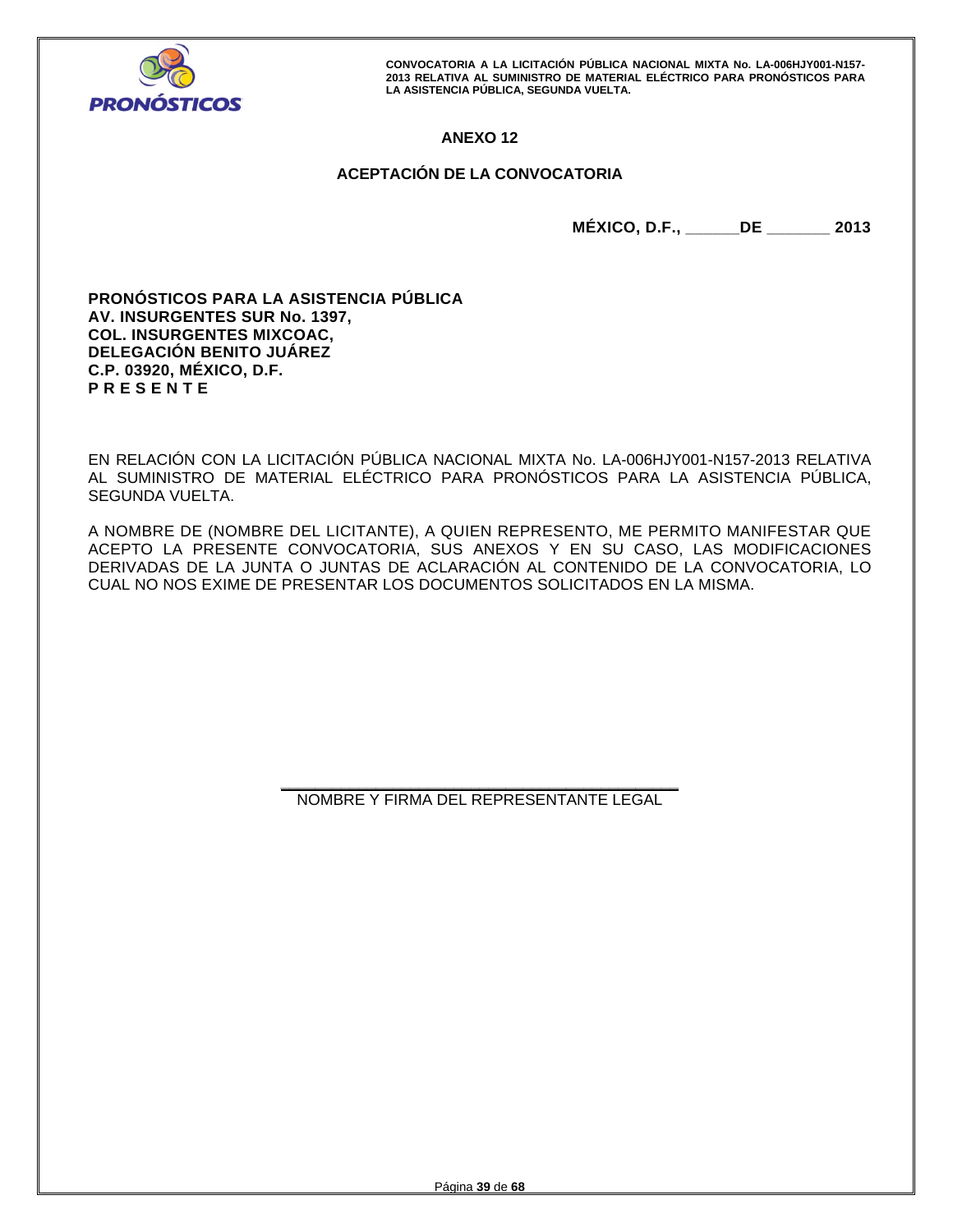

# **ANEXO 13 ANEXO TÉCNICO**

## **ESPECIFICACIONES DE LOS BIENES**

#### **DESCRIPCIÓN DE LOS BIENES:**

Suministro de material eléctrico que se requiere con motivo del mantenimiento y conservación del inmueble sede de Pronósticos para la Asistencia Pública ubicado en Insurgentes Sur 1397, Col. Insurgentes Mixcoac, C. P. 03920 Deleg. Benito Juárez, México, D. F.

#### **ESPECIFICACIONES TÉCNICAS DE LOS MATERIALES:**

| <b>DESCRIPCION</b>                                                                                                                                                                                                                                                                                    | <b>NORMA A LA CUAL DEBE</b><br><b>CUMPLIR</b> | <b>UNIDAD</b> | <b>CANTIDAD</b> |
|-------------------------------------------------------------------------------------------------------------------------------------------------------------------------------------------------------------------------------------------------------------------------------------------------------|-----------------------------------------------|---------------|-----------------|
| Cinta de aislar (rollo) de 19mmx18mts.                                                                                                                                                                                                                                                                | NMX-J-001-ANCE-2004                           | Rollo         | 100             |
| Luminaria color blanco, tipo Kromos deluxe, para empotrar   NOM-028-ENER-2010<br>en plafón modular, tensión 100-305 volts, f. p. 0.98, lamparas.<br>balastro electrónico incluido, lámparas incluidas 3x14W   NOM-064-scfi-2000 para luminarias<br>T5, temperatura de color 6500°k. de 600x600x50 mm. | para                                          | Pieza         | 1100            |

#### **REQUISITOS Y/O DOCUMENTOS QUE DEBERÁ PRESENTAR JUNTO CON SU PROPUESTA**

- **a.** Escrito firmado por el Representante Legal, en el cual manifieste que cuentan con capacidad de respuesta inmediata, así como con los recursos técnicos, financieros y demás que sean necesarios y cuyas actividades comerciales estén relacionadas con los bienes objeto de la presente convocatoria.
- **b.** Escrito con firma autógrafa de su representante legal donde especifique que los bienes ofertados tendrán una garantía mínima de 360 días contra vicios ocultos y/o defectos en su fabricación, a partir de la recepción en el almacén de la Entidad y que se obliga a remplazar los bienes por otros nuevos con las mismas características que el entregado originalmente, sin costo alguno para Pronósticos para la Asistencia Pública y dentro de los cinco días naturales siguientes a la fecha en que se de el aviso por escrito. **ANEXO 19**
- **c.** Currículum que contenga un listado de empresas, dependencias o entidades de gobierno a las que haya suministrado materiales eléctricos, que incluya: dirección completa de estas, nombre completo de la persona responsable que supervisó y recibió el servicio contratado, teléfono de oficina, a efecto de solicitar información respecto de la calidad de los servicios prestados.
- **d.** Escrito firmado por el Representante Legal, en el cual manifieste que los bienes cumplen con las normas NOM-028-ENER-2010 para lámparas, NOM-064-SCFI-2000 para luminarias y NMX-J-001-ANCE-2004 para cintas.
- **e.** Escrito en hoja membretada, firmado por el representante legal, manifestando que los bienes de origen nacional que oferten y que entregarán, serán producidos en los Estados Unidos Mexicanos, y además contendrán como mínimo el 65% (sesenta y cinco por ciento) de contenido nacional requerido, y que tienen conocimiento de lo establecido en el segundo párrafo del artículo 57 de la Ley de Adquisiciones, Arrendamientos y Servicios del Sector Público, en el sentido de que, en caso de ser requeridos, exhibirán la información documental y/o permitirán la inspección física de la planta industrial en la que se producen los bienes ofertados y adjudicados, a fin de que la Secretaria de la Función pública verifique el cumplimiento de los requisitos sobre el contenido nacional de dichos bienes. **ANEXO 18**
- **f.** Muestras o catálogos de los bienes que oferten conforme al anexo de especificaciones técnicas. El licitante participante deberá entregar como mínimo una muestra por concepto solicitado, o bien, podrá presentar catálogos impresos o electrónicos por el concepto, siempre y cuando se muestren y especifíquenlas características del bien (subrayando claramente en el catalogo las características con las cuales comprueben los requerimientos solicitados por pronósticos para la Asistencia Pública). Tales muestras o catálogos se deberán presentar conjuntamente con las propuestas técnicas, y deberán estar relacionadas en un listado que se entregue en original y en copia para acuse de recepción. Asimismo, las muestras y catálogos deberán estar etiquetados de modo que se puedan identificar conforme al listado referido, señalando el número de concepto y el nombre del licitante.

El criterio para la adjudicación de este contrato será el de Evaluación Binaria, por lo tanto se adjudicará al licitante que cumpla con todos los requisitos establecidos por la convocante y oferte el precio mas bajo, en este supuesto, la convocante evaluará al menos las dos proposiciones cuyo precio resulte ser mas bajo; de no ser solventes estas, se evaluarán las que le siguen en precio y así sucesivamente.

| Método que se utilizará para realizar las pruebas que<br>permitan verificar el<br>cumplimiento de<br>las<br>especificaciones de los bienes: | <b>NO APLICA</b>                                                                                        |
|---------------------------------------------------------------------------------------------------------------------------------------------|---------------------------------------------------------------------------------------------------------|
| Normas que deben de cumplirse o Registros Sanitarios<br>o Permisos Especiales, en su caso:                                                  | NOM-028-ENER-2010 para lámparas<br>NOM-064-SCFI-2000 para luminarias<br>NMX-J-001-ANCE-2004 para cintas |
| Origen de los bienes:                                                                                                                       | <b>NACIONAL</b>                                                                                         |
| Instalación:                                                                                                                                | NO APLICA                                                                                               |
| Capacitación:                                                                                                                               | <b>NO APLICA</b>                                                                                        |
| Puesta en marcha:                                                                                                                           | <b>NO APLICA</b>                                                                                        |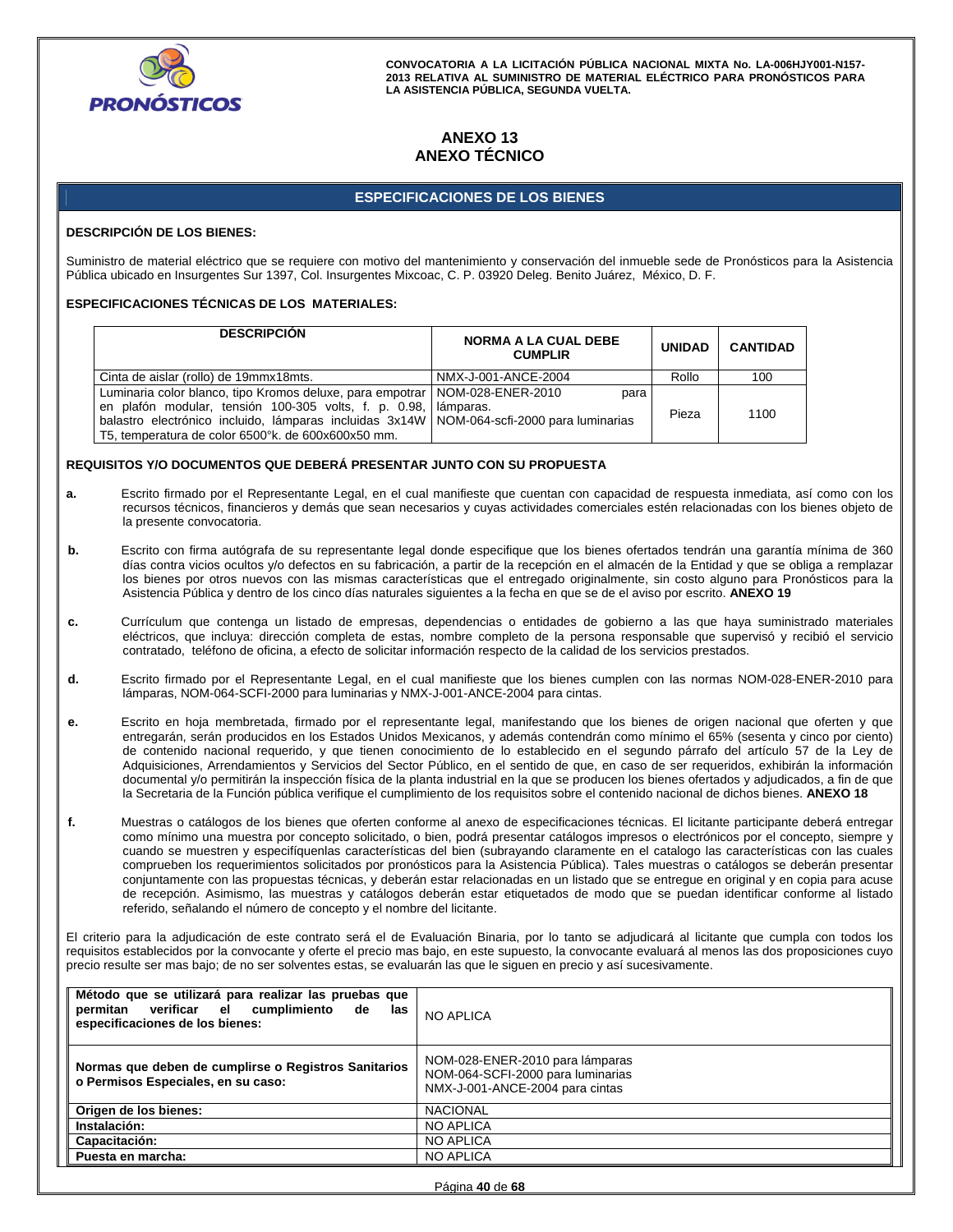

| <b>CONDICIONES DE CONTRATACIÓN</b>                                                                                                  |                                                                                                                                                                                                                                                                                                                                                                                                                                                                                                                                                                                                                                                                                                                                                                                                                                                                                                                                                                                                                                                                                                                                                                                                                 |  |  |  |  |
|-------------------------------------------------------------------------------------------------------------------------------------|-----------------------------------------------------------------------------------------------------------------------------------------------------------------------------------------------------------------------------------------------------------------------------------------------------------------------------------------------------------------------------------------------------------------------------------------------------------------------------------------------------------------------------------------------------------------------------------------------------------------------------------------------------------------------------------------------------------------------------------------------------------------------------------------------------------------------------------------------------------------------------------------------------------------------------------------------------------------------------------------------------------------------------------------------------------------------------------------------------------------------------------------------------------------------------------------------------------------|--|--|--|--|
| Modalidad del contrato:                                                                                                             | Cerrado.                                                                                                                                                                                                                                                                                                                                                                                                                                                                                                                                                                                                                                                                                                                                                                                                                                                                                                                                                                                                                                                                                                                                                                                                        |  |  |  |  |
| Forma de pago:                                                                                                                      | Pago en 1 sola exhibición dentro de los 20 días naturales posteriores a la entrega<br>de la factura, previa entrega de los bienes a entera satisfacción del área<br>requirente.                                                                                                                                                                                                                                                                                                                                                                                                                                                                                                                                                                                                                                                                                                                                                                                                                                                                                                                                                                                                                                 |  |  |  |  |
| Plazo de entrega o vigencia del servicio:                                                                                           | Dentro de los 20 días naturales posteriores a la firma del contrato.                                                                                                                                                                                                                                                                                                                                                                                                                                                                                                                                                                                                                                                                                                                                                                                                                                                                                                                                                                                                                                                                                                                                            |  |  |  |  |
| Forma y lugar de entrega de los bienes:                                                                                             | El horario y lugar donde se recibirán los bienes será de las 8:30 a las 14:00 horas<br>de lunes a viernes en el almacén del piso 11 del edificio sede de Pronósticos para<br>la Asistencia Publica, ubicado en Insurgentes sur 1397, Col. Insurgentes Mixcoac,<br>C. P. 03920 Delegación Benito Juárez, México, D. F.                                                                                                                                                                                                                                                                                                                                                                                                                                                                                                                                                                                                                                                                                                                                                                                                                                                                                           |  |  |  |  |
| Órdenes posteriores de surtimiento:                                                                                                 | No aplica.                                                                                                                                                                                                                                                                                                                                                                                                                                                                                                                                                                                                                                                                                                                                                                                                                                                                                                                                                                                                                                                                                                                                                                                                      |  |  |  |  |
| Anticipo:                                                                                                                           | No aplica.                                                                                                                                                                                                                                                                                                                                                                                                                                                                                                                                                                                                                                                                                                                                                                                                                                                                                                                                                                                                                                                                                                                                                                                                      |  |  |  |  |
| Garantía de cumplimiento:                                                                                                           | Para garantizar el cumplimiento de todas y cada una de las obligaciones<br>estipuladas en el contrato adjudicado, el proveedor deberá entregar a la Entidad,<br>fianza expedida por afianzadora debidamente constituida en términos de la Ley<br>Federal de Instituciones de Fianzas por un importe equivalente al 10% (diez por<br>ciento) del monto total del contrato, sin considerar el Impuesto al Valor Agregado y<br>a favor de Pronósticos para la Asistencia Pública., y será Indivisible.                                                                                                                                                                                                                                                                                                                                                                                                                                                                                                                                                                                                                                                                                                             |  |  |  |  |
| Otras garantías que se debe considerar, indicar el o los<br>tipos de garantía, o de responsabilidad civil señalando<br>su vigencia: | Carta de garantía mínima de 360 días contra vicios ocultos y/o defectos en su<br>fabricación, a partir de la recepción en el almacén de la Entidad y donde se<br>obligue a remplazar los bienes por otros nuevos con las mismas características<br>que el entregado originalmente, sin costo alguno para Pronósticos para la<br>Asistencia Pública y dentro de los cinco días naturales siguientes a la fecha en<br>que se de el aviso por escrito. ANEXO 19                                                                                                                                                                                                                                                                                                                                                                                                                                                                                                                                                                                                                                                                                                                                                    |  |  |  |  |
| Penas convencionales:                                                                                                               | Pronósticos para la Asistencia Pública conforme a lo previsto en el último párrafo<br>del artículo 95 del Reglamento de la LAASSP, aplicará penas convencionales por<br>atraso en la entrega de los bienes, sin que la suma de las mismas exceda el<br>importe de la garantía.<br>Por cada día de atraso en el suministro de los bienes requeridos se impondrá una<br>pena convencional del 1% sobre el monto total del contrato sin incluir el IVA, en el<br>entendido de que esta penalización no excederá al importe de la garantía de<br>cumplimiento del contrato.<br>En caso de existir penas convencionales, el licitante adjudicado deberá enterar el<br>monto correspondiente, previo al pago del comprobante fiscal que ampare la<br>entrega de los materiales, en la caja general de Pronósticos para la Asistencia<br>Pública, ya sea mediante efectivo, cheque certificado o cheque de caja. Por lo que<br>el pago de los bienes que la Entidad deba efectuar quedará condicionado<br>proporcionalmente al pago que el licitante adjudicado deba efectuar por concepto<br>de penas convencionales por atraso.<br>En caso de rescisión del contrato, no procederá el cobro de dicha penalización ni |  |  |  |  |
| Deducciones al pago:                                                                                                                | la contabilización de las mismas, para hacer efectiva la garantía de cumplimiento.<br>No Aplica.                                                                                                                                                                                                                                                                                                                                                                                                                                                                                                                                                                                                                                                                                                                                                                                                                                                                                                                                                                                                                                                                                                                |  |  |  |  |
| Reposición de los servicios y/o entrega de los bienes:                                                                              | Máximo de 5 días hábiles después de la notificación mediante correo electrónico                                                                                                                                                                                                                                                                                                                                                                                                                                                                                                                                                                                                                                                                                                                                                                                                                                                                                                                                                                                                                                                                                                                                 |  |  |  |  |
| Forma y términos en que se realizará la verificación de<br>las especificaciones y la aceptación de los bienes o<br>servicios:       | La verificación de las especificaciones técnicas de los bienes será realizada por el<br>Gerente de Servicios Generales y el responsable del almacén, el cual recibirá del<br>proveedor una nota de remisión y factura, especificando los bienes recibidos y que<br>deberán corresponder a los descritos en el presente documento.                                                                                                                                                                                                                                                                                                                                                                                                                                                                                                                                                                                                                                                                                                                                                                                                                                                                               |  |  |  |  |

#### **\_\_\_\_\_\_\_\_\_\_\_\_\_\_\_\_\_\_\_\_\_\_\_\_\_\_\_\_\_\_\_\_\_\_\_\_\_\_\_\_\_\_\_\_\_\_\_\_\_\_\_\_ ING. JUAN FERNANDO LUGO RIVERA GERENTE DE SERVICIOS GENERALES**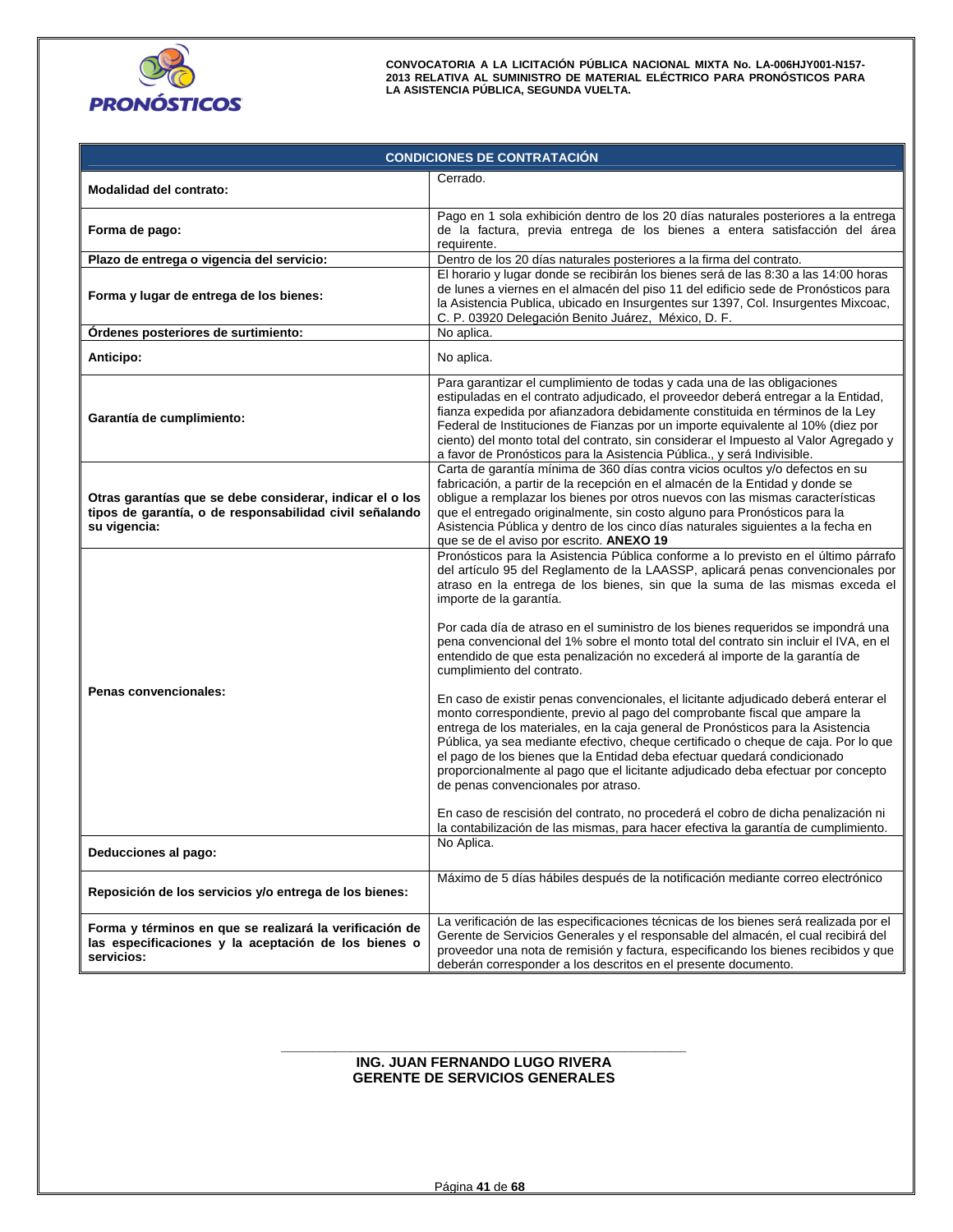

# **ANEXO 14 MODELO DE PROPUESTA ECONÓMICA**

**MÉXICO, D.F., \_\_\_\_\_\_DE \_\_\_\_\_\_\_ 2013** 

**PRONÓSTICOS PARA LA ASISTENCIA PÚBLICA AV. INSURGENTES SUR No. 1397, COL. INSURGENTES MIXCOAC, DELEGACIÓN BENITO JUÁREZ C.P. 03920, MÉXICO, D.F. P R E S E N T E** 

EN RELACIÓN CON LA LICITACIÓN PÚBLICA NACIONAL MIXTA No. LA-006HJY001-N157-2013 RELATIVA AL SUMINISTRO DE MATERIAL ELÉCTRICO PARA PRONÓSTICOS PARA LA ASISTENCIA PÚBLICA, SEGUNDA VUELTA.

A NOMBRE DE (NOMBRE DEL LICITANTE), A QUIEN REPRESENTO, ME PERMITO PRESENTARLE NUESTRA SIGUIENTE PROPOSICIÓN ECONÓMICA:

| <b>DESCRIPCIÓN</b>                                                                                                                                                                                                                  | <b>NORMA A LA</b><br><b>CUAL DEBE</b><br><b>CUMPLIR</b>                                          | <b>MARCA</b> | <b>UNIDAD</b> | <b>CANTIDAD</b> | <b>PRECIO</b><br><b>UNITARIO</b><br><b>SIN IVA</b> | <b>IMPORTE</b> |
|-------------------------------------------------------------------------------------------------------------------------------------------------------------------------------------------------------------------------------------|--------------------------------------------------------------------------------------------------|--------------|---------------|-----------------|----------------------------------------------------|----------------|
| Cinta de aislar (rollo) de 19mmx18mts.                                                                                                                                                                                              | NMX-J-001-ANCE-<br>2004                                                                          |              | Rollo         | 100             |                                                    |                |
| Luminaria color blanco, tipo Kromos deluxe, para empotrar<br>en plafón modular, tensión 100-305 volts, f. p. 0.98,<br>balastro electrónico incluido, lámparas incluidas 3x14W<br>T5, temperatura de color 6500°k. de 600x600x50 mm. | NOM-028-ENER-<br>2010<br>para<br>lámparas.<br>NOM-064-scfi-<br>2000<br>para<br><b>luminarias</b> |              | Pieza         | 1100            |                                                    |                |
| <b>Subtotal</b>                                                                                                                                                                                                                     |                                                                                                  |              |               |                 |                                                    |                |
| IVA.                                                                                                                                                                                                                                |                                                                                                  |              |               |                 |                                                    |                |
|                                                                                                                                                                                                                                     |                                                                                                  |              |               |                 | Total                                              |                |

# **EXPRESAR:**

EN LETRA EL IMPORTE TOTAL DE LA PROPOSICIÓN. QUE LOS PRECIOS OFERTADOS SERÁN FIJOS DURANTE EL PERIODO DE LA ENTREGA DE LOS BIENES O BIEN HASTA QUE EL CONTRATO RESPECTIVO SE EXTINGA. QUE LOS PRECIOS UNITARIOS SON EN MONEDA NACIONAL.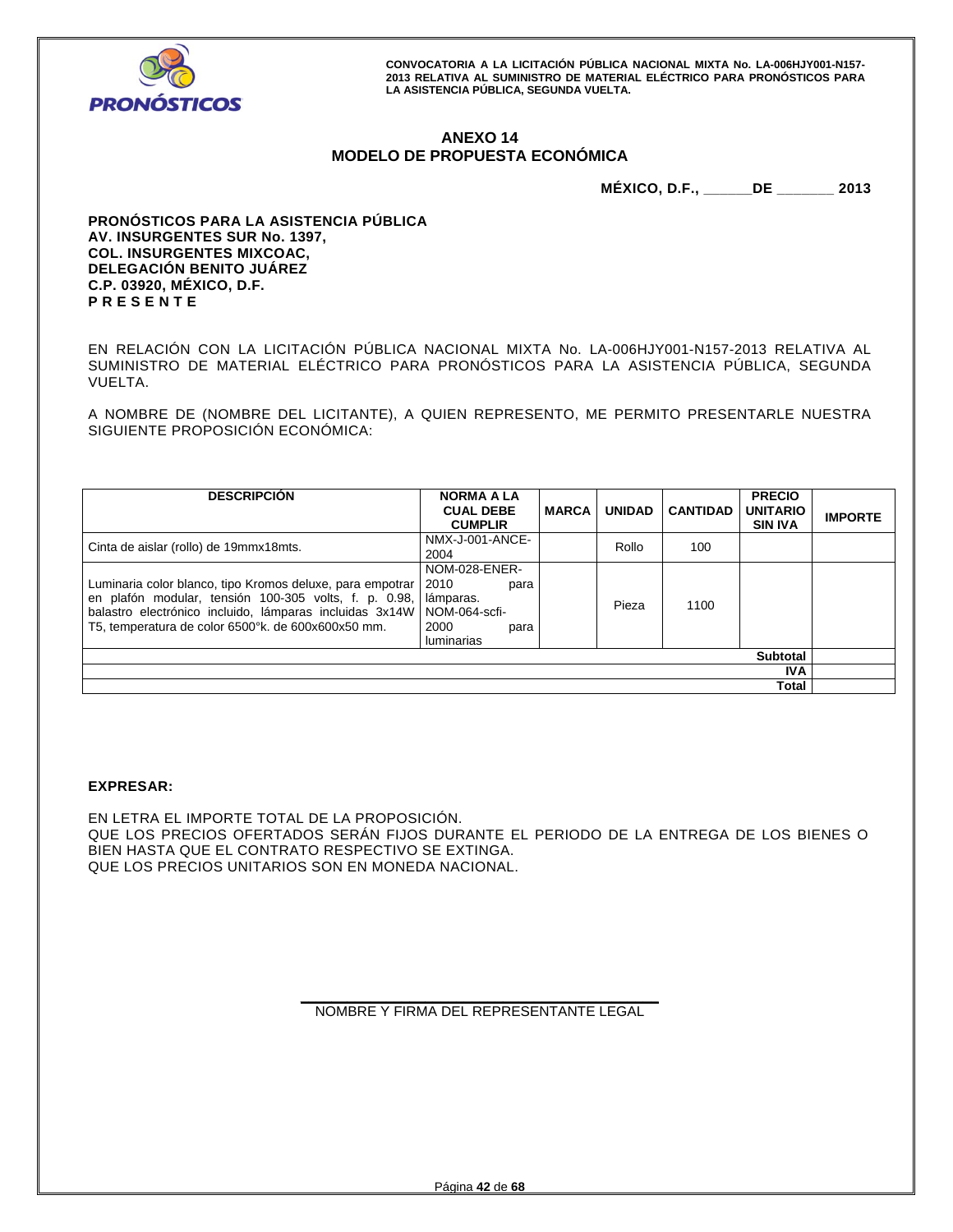

# **ANEXO 15-A JUNTA DE ACLARACIONES**

# **ENCUESTA DE TRANSPARENCIA DE LA LICITACIÓN PÚBLICA NACIONAL MIXTA No. LA-006HJY001- N157-2013 RELATIVA AL SUMINISTRO DE MATERIAL ELÉCTRICO PARA PRONÓSTICOS PARA LA ASISTENCIA PÚBLICA, SEGUNDA VUELTA.**

EN EL MARCO DEL PROGRAMA DE TRANSPARENCIA Y RENDICIÓN DE CUENTAS, PRONÓSTICOS PARA LA ASISTENCIA PÚBLICA OBTENDRÁ LA OPINIÓN DE LOS PROVEEDORES DE BIENES Y PRESTADORES DE SERVICIOS QUE HAYAN ESTABLECIDO CONTACTO CON PRONÓSTICOS CON MOTIVO DE SUS PROCESOS DE ADQUISICIONES O DE CONTRATACIÓN DE SERVICIOS, POR LO QUE LE AGRADECEREMOS SE SIRVA RESPONDER LA SIGUIENTE ENCUESTA Y HACERLA LLEGAR (EN FORMA ANÓNIMA, SI ASÍ LO CONSIDERA PERTINENTE) AL ÓRGANO INTERNO DE CONTROL, A TRAVÉS DE LOS MEDIOS QUE SE INDICAN A CONTINUACIÓN:

- VÍA CORREO ELECTRÓNICO DIRIGIDO AL TITULAR DEL ÓRGANO INTERNO DE CONTROL, A LA SIGUIENTE DIRECCIÓN: o.valdes@pronosticos.gob.mx
- BUZONES DEL ÓRGANO INTERNO DE CONTROL UBICADOS EN EL VESTÍBULO DE LA SALA DE SORTEOS (PLANTA BAJA) Y EN LOS PISOS 10 Y 11 DEL EDIFICIO SEDE DE LA INSTITUCIÓN.
- EN LAS OFICINAS DEL ÓRGANO INTERNO DE CONTROL, QUE SE ENCUENTRAN UBICADAS EN AVENIDA INSURGENTES SUR NO. 1397, 8º PISO, COLONIA INSURGENTES MIXCOAC, CÓDIGO POSTAL 03920, DELEGACIÓN BENITO JUÁREZ, MÉXICO, D. F.
- AL REPRESENTANTE EN TURNO DEL ÓRGANO INTERNO DE CONTROL, UNA VEZ TERMINADO EL EVENTO DE JUNTA DE ACLARACIONES.

INSTRUCCIONES: FAVOR DE CALIFICAR DEL 1 AL 10 CONSIDERANDO QUE 10 ES LA MÁXIMA CALIFICACIÓN POSITIVA O FAVORABLE.

NOMBRE DE LA PERSONA QUE REPRESENTA AL LICITANTE PARTICIPANTE \_\_\_\_\_\_\_\_\_\_\_\_\_\_\_\_\_\_\_\_\_\_\_\_\_\_

NOMBRE DEL LICITANTE PARTICIPANTE: \_\_\_\_\_\_\_\_\_\_\_\_\_\_\_\_\_\_\_\_\_\_\_\_\_\_\_\_\_\_\_\_\_\_\_\_\_\_\_\_\_\_\_\_\_\_\_\_\_\_

| <b>EVENTO</b>                          | <b>CONCEPTOS A EVALUAR</b>                                                                                                                                                                                                         | <b>CALIFICACIÓN</b> | <b>COMENTARIOS</b> |
|----------------------------------------|------------------------------------------------------------------------------------------------------------------------------------------------------------------------------------------------------------------------------------|---------------------|--------------------|
| <b>LICITACIÓN</b>                      | COMO CALIFICA UD. LA CLARIDAD DE LA<br>LICITACION EN LA QUE SU EMPRESA<br>PARTICIPO.                                                                                                                                               |                     |                    |
|                                        | COMO CALIFICA UD. LA ESTRUCTURA, EL<br>CONTENIDO Y LA CLARIDAD DE LA<br>CONVOCATORIA DE LA LICITACIÓN.                                                                                                                             |                     |                    |
| <b>JUNTA DE</b><br><b>ACLARACIONES</b> | COMO CALIFICA UD. LA SUFICIENCIA Y<br>CLARIDAD O TRANSPARENCIA CON QUE<br><b>LOS</b><br><b>FUERON</b><br><b>ATENDIDOS</b><br>CUESTIONAMIENTOS FORMULADOS POR<br>LOS LICITANTES EN RELACION CON EL<br>CONTENIDO DE LA CONVOCATORIA. |                     |                    |

SI USTED DESEA AGREGAR ALGÚN COMENTARIO O SUGERENCIA, FAVOR DE ANOTARLO EN EL SIGUIENTE CUADRO O EN HOJAS ADICIONALES: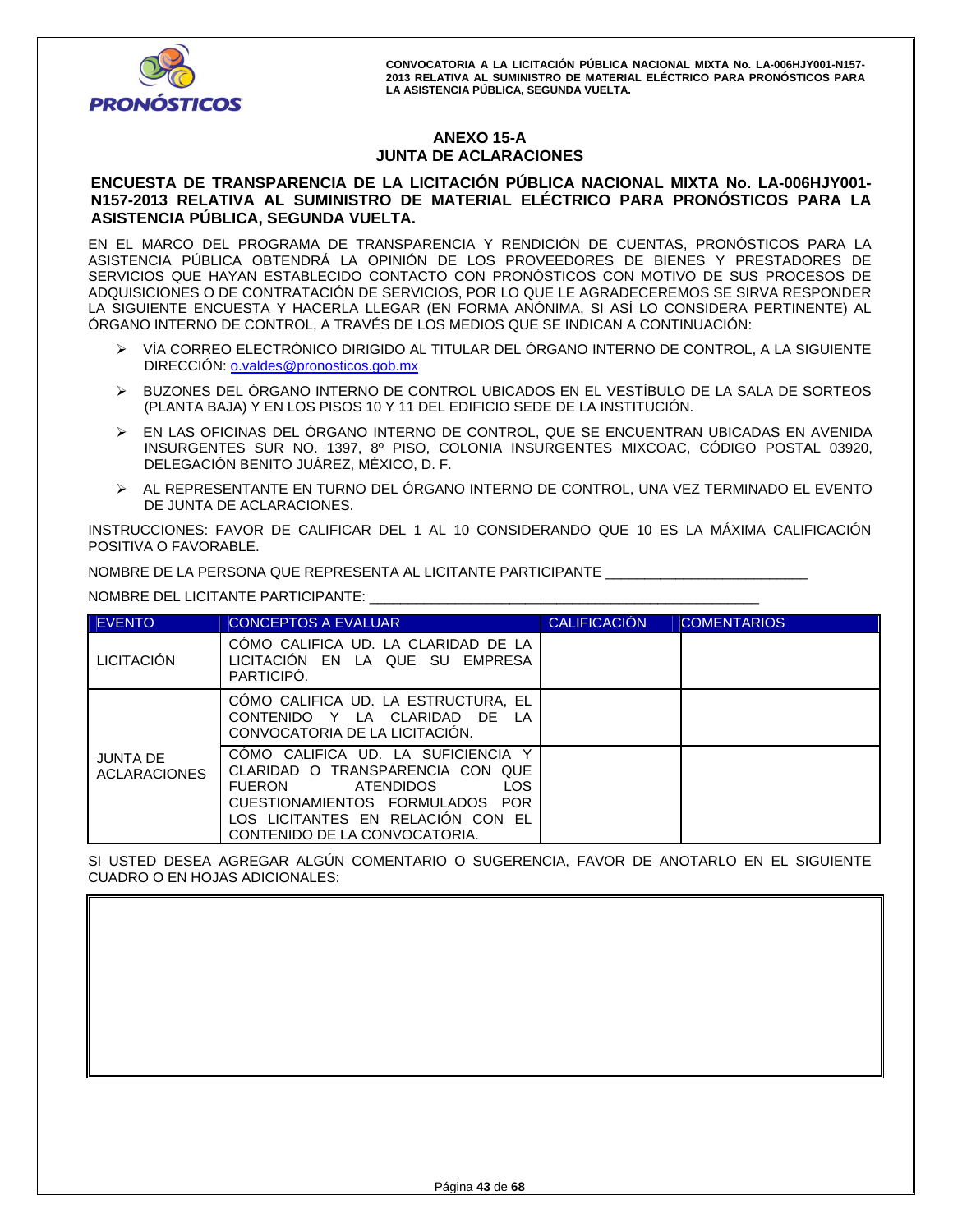

# **ANEXO 15-B PRESENTACIÓN Y APERTURA DE PROPOSICIONES**

# **ENCUESTA DE TRANSPARENCIA DE LA LICITACIÓN PÚBLICA NACIONAL MIXTA No. LA-006HJY001- N157-2013 RELATIVA AL SUMINISTRO DE MATERIAL ELÉCTRICO PARA PRONÓSTICOS PARA LA ASISTENCIA PÚBLICA, SEGUNDA VUELTA.**

EN EL MARCO DEL PROGRAMA DE TRANSPARENCIA Y RENDICIÓN DE CUENTAS, PRONÓSTICOS PARA LA ASISTENCIA PÚBLICA OBTENDRÁ LA OPINIÓN DE LOS PROVEEDORES DE BIENES Y PRESTADORES DE SERVICIOS QUE HAYAN ESTABLECIDO CONTACTO CON PRONÓSTICOS CON MOTIVO DE SUS PROCESOS DE ADQUISICIONES O DE CONTRATACIÓN DE SERVICIOS, POR LO QUE LE AGRADECEREMOS SE SIRVA RESPONDER LA SIGUIENTE ENCUESTA Y HACERLA LLEGAR (EN FORMA ANÓNIMA, SI ASÍ LO CONSIDERA PERTINENTE) AL ÓRGANO INTERNO DE CONTROL, A TRAVÉS DE LOS MEDIOS QUE SE INDICAN A CONTINUACIÓN:

- VÍA CORREO ELECTRÓNICO DIRIGIDO AL TITULAR DEL ÓRGANO INTERNO DE CONTROL, A LA SIGUIENTE DIRECCIÓN: o.valdes@pronosticos.gob.mx
- BUZONES DEL ÓRGANO INTERNO DE CONTROL UBICADOS EN EL VESTÍBULO DE LA SALA DE SORTEOS (PLANTA BAJA) Y EN LOS PISOS 10 Y 11 DEL EDIFICIO SEDE DE LA INSTITUCIÓN.
- EN LAS OFICINAS DEL ÓRGANO INTERNO DE CONTROL, QUE SE ENCUENTRAN UBICADAS EN AVENIDA INSURGENTES SUR NO. 1397, 8º PISO, COLONIA INSURGENTES MIXCOAC, CÓDIGO POSTAL 03920, DELEGACIÓN BENITO JUÁREZ, MÉXICO, D. F.
- AL REPRESENTANTE EN TURNO DEL ÓRGANO INTERNO DE CONTROL, UNA VEZ TERMINADO EL EVENTO DE PRESENTACIÓN Y APERTURA DE PROPOSICIONES.

INSTRUCCIONES: FAVOR DE CALIFICAR DEL 1 AL 10 CONSIDERANDO QUE 10 ES LA MÁXIMA CALIFICACIÓN POSITIVA O FAVORABLE.

NOMBRE DE LA PERSONA QUE REPRESENTA AL LICITANTE PARTICIPANTE \_\_\_\_\_\_\_\_\_\_\_\_\_\_\_\_\_\_\_\_\_\_\_\_\_\_

NOMBRE DEL LICITANTE PARTICIPANTE: \_\_\_\_\_\_\_\_\_\_\_\_\_\_\_\_\_\_\_\_\_\_\_\_\_\_\_\_\_\_\_\_\_\_\_\_\_\_\_\_\_\_\_\_\_\_\_\_\_\_\_

| <b>EVENTO</b>                           | CONCEPTO A EVALUAR                                                                                                                                                                                                                                                                                                      | <b>CALIFICACIÓN</b> | <b>COMENTARIOS</b> |
|-----------------------------------------|-------------------------------------------------------------------------------------------------------------------------------------------------------------------------------------------------------------------------------------------------------------------------------------------------------------------------|---------------------|--------------------|
| PRESENTACIÓN DE<br><b>PROPOSICIONES</b> | COMO CALIFICA UD. LA TRANSPARENCIA Y EL<br>APEGO POR PARTE DE LOS SERVIDORES<br>PUBLICOS DE PRONOSTICOS A LA LEY DE<br>ADQUISICIONES. ARRENDAMIENTOS<br>v<br>SERVICIOS DEL SECTOR PUBLICO Y A SU<br>REGLAMENTO. DURANTE EL DESARROLLO<br>DEL ACTO DE PRESENTACIÓN Y APERTURA DE<br>PROPOSICIONES TÉCNICAS Y ECONÓMICAS. |                     |                    |

SI USTED DESEA AGREGAR ALGÚN COMENTARIO O SUGERENCIA, FAVOR DE ANOTARLO EN EL SIGUIENTE CUADRO O EN HOJAS ADICIONALES:

| COADING O EIN HOJAS ADICIONALES. |
|----------------------------------|
|                                  |
|                                  |
|                                  |
|                                  |
|                                  |
|                                  |
|                                  |
|                                  |
|                                  |
|                                  |
|                                  |
|                                  |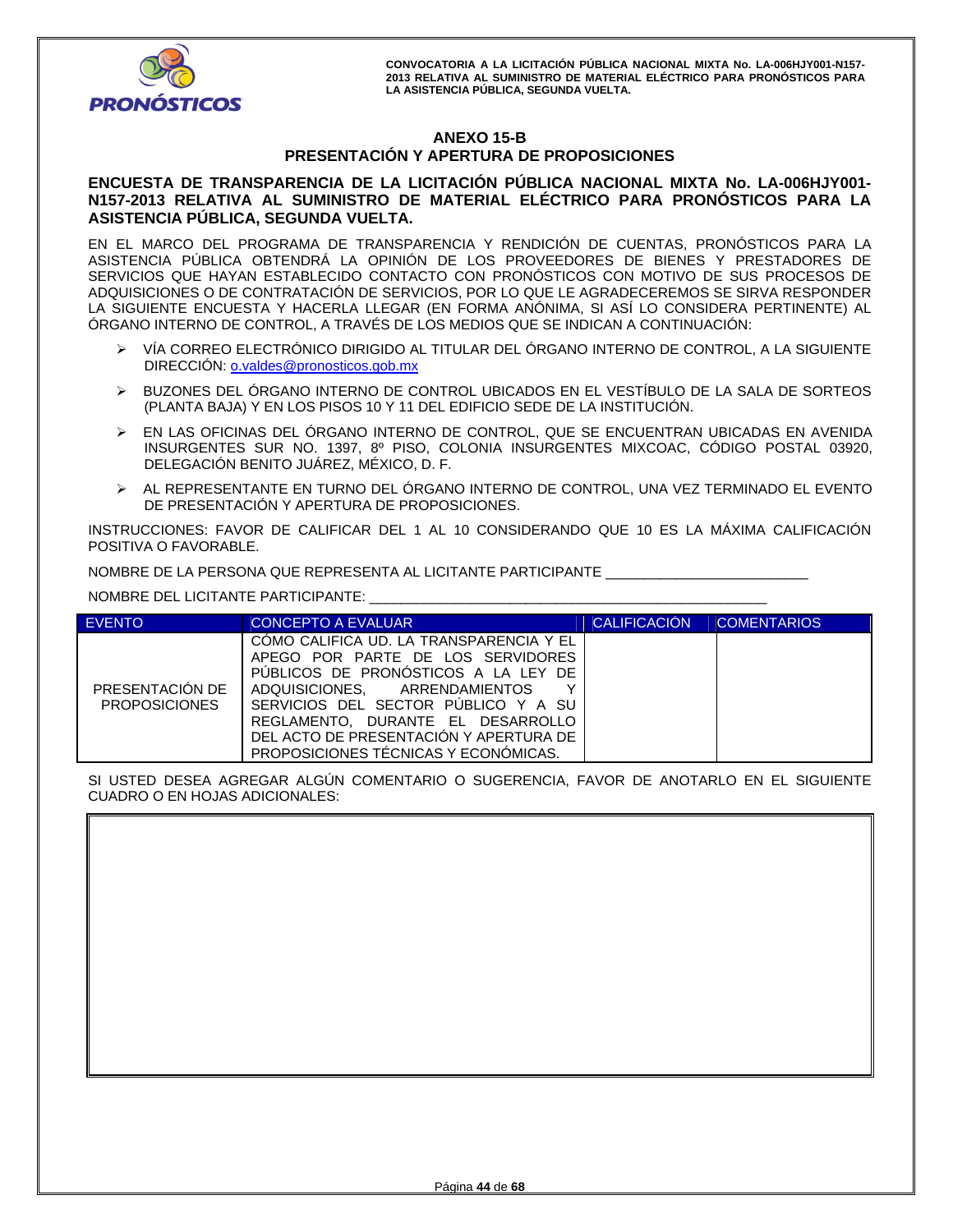

# **ANEXO 15-C FALLO**

# **ENCUESTA DE TRANSPARENCIA DE LA LICITACIÓN PÚBLICA NACIONAL MIXTA No. LA-006HJY001- N157-2013 RELATIVA AL SUMINISTRO DE MATERIAL ELÉCTRICO PARA PRONÓSTICOS PARA LA ASISTENCIA PÚBLICA, SEGUNDA VUELTA.**

EN EL MARCO DEL PROGRAMA DE TRANSPARENCIA Y RENDICIÓN DE CUENTAS, PRONÓSTICOS PARA LA ASISTENCIA PÚBLICA OBTENDRÁ LA OPINIÓN DE LOS PROVEEDORES DE BIENES Y PRESTADORES DE SERVICIOS QUE HAYAN ESTABLECIDO CONTACTO CON PRONÓSTICOS CON MOTIVO DE SUS PROCESOS DE ADQUISICIONES O DE CONTRATACIÓN DE SERVICIOS, POR LO QUE LE AGRADECEREMOS SE SIRVA RESPONDER LA SIGUIENTE ENCUESTA Y HACERLA LLEGAR (EN FORMA ANÓNIMA, SI ASÍ LO CONSIDERA PERTINENTE) AL ÓRGANO INTERNO DE CONTROL, A TRAVÉS DE LOS MEDIOS QUE SE INDICAN A CONTINUACIÓN:

- VÍA CORREO ELECTRÓNICO DIRIGIDO AL TITULAR DEL ÓRGANO INTERNO DE CONTROL, A LA SIGUIENTE DIRECCIÓN: o.valdes@pronosticos.gob.mx
- BUZONES DEL ÓRGANO INTERNO DE CONTROL UBICADOS EN EL VESTÍBULO DE LA SALA DE SORTEOS (PLANTA BAJA) Y EN LOS PISOS 10 Y 11 DEL EDIFICIO SEDE DE LA INSTITUCIÓN.
- EN LAS OFICINAS DEL ÓRGANO INTERNO DE CONTROL, QUE SE ENCUENTRAN UBICADAS EN AVENIDA INSURGENTES SUR NO. 1397, 8º PISO, COLONIA INSURGENTES MIXCOAC, CÓDIGO POSTAL 03920, DELEGACIÓN BENITO JUÁREZ, MÉXICO, D. F.
- AL REPRESENTANTE EN TURNO DEL ÓRGANO INTERNO DE CONTROL, UNA VEZ TERMINADO EL EVENTO DE FALLO.

INSTRUCCIONES: FAVOR DE CALIFICAR DEL 1 AL 10 CONSIDERANDO QUE 10 ES LA MÁXIMA CALIFICACIÓN POSITIVA O FAVORABLE.

NOMBRE DE LA PERSONA QUE REPRESENTA AL LICITANTE PARTICIPANTE

NOMBRE DEL LICITANTE PARTICIPANTE: \_\_\_\_\_\_\_\_\_\_\_

| <b>FVENTO</b> | <b>CONCEPTO A EVALUAR</b>                                                                                                                                              | <b>CALIFICACION</b> | <b>COMENTARIOS</b> |
|---------------|------------------------------------------------------------------------------------------------------------------------------------------------------------------------|---------------------|--------------------|
| <b>FALLO</b>  | COMO CALIFICA UD. LA TRANSPARENCIA DEL<br>ACTO DE FALLO Y LA EXPOSICION DE LOS<br>FUNDAMENTOS QUE SUSTENTARON<br>ADJUDICACION DEL CONTRATO AL LICITANTE<br>ADJUDICADO. |                     |                    |

SI USTED DESEA AGREGAR ALGÚN COMENTARIO O SUGERENCIA, FAVOR DE ANOTARLO EN EL SIGUIENTE CUADRO O EN HOJAS ADICIONALES: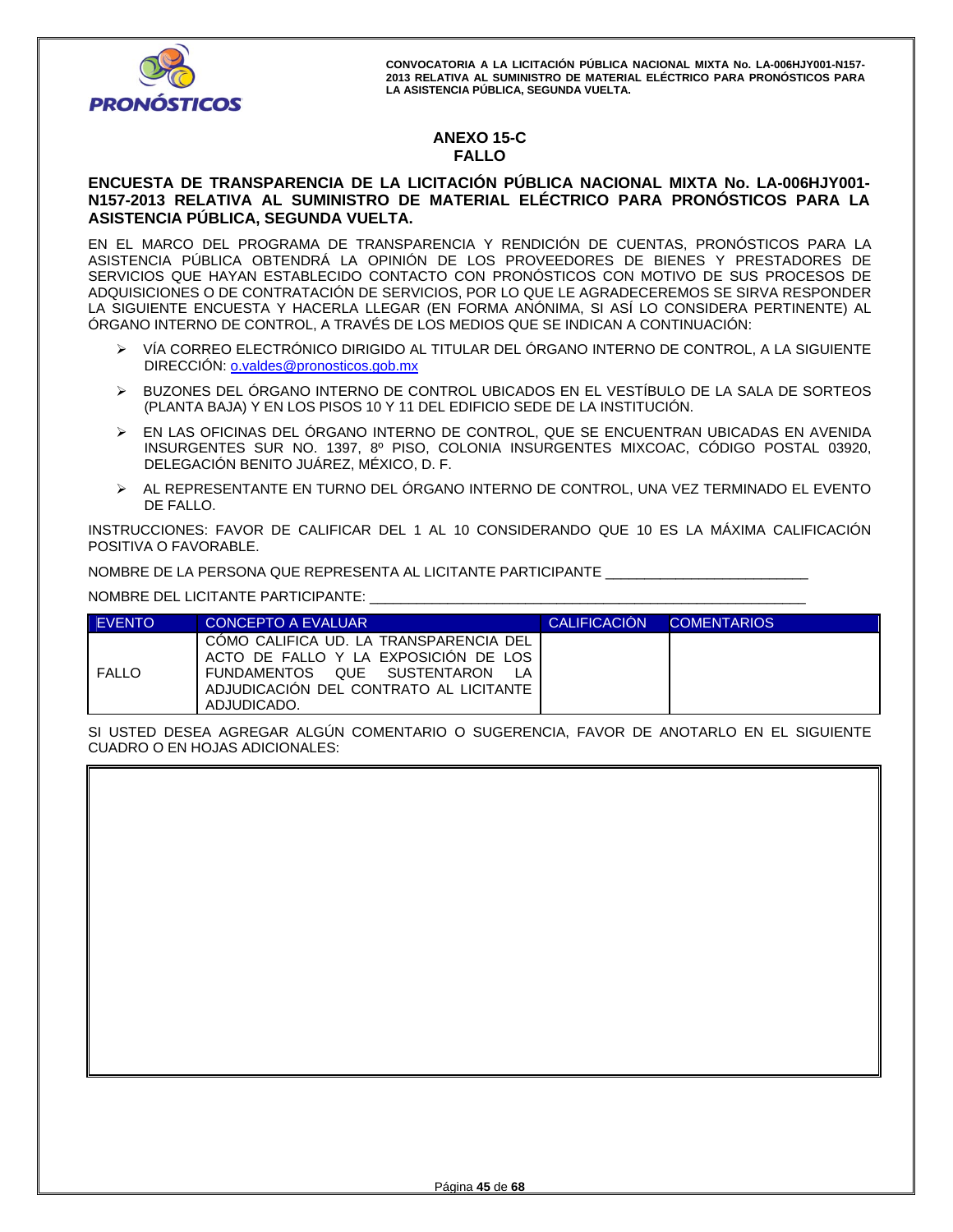

# **ANEXO 16 MODELO DE CONTRATO**

Contrato para el **suministro de Material Eléctrico para Pronósticos para la Asistencia Pública, segunda vuelta** que celebran por una parte Pronósticos para la Asistencia Pública, Organismo Descentralizado del Gobierno Federal, representado por el Licenciado José Manuel Pablo Rendón de la Mata, en su carácter de Subdirector General de Administración y Finanzas, a quien en lo sucesivo se le denominará **"Pronósticos"**, y por la otra parte representada en este acto por su apoderado legal \_\_\_\_\_\_\_\_\_\_\_\_\_\_\_\_\_\_\_\_\_\_\_\_\_\_\_\_\_\_\_\_\_\_\_\_\_\_\_, a quien en lo sucesivo se le denominará **"El proveedor"** de

acuerdo con las siguientes declaraciones y cláusulas:

# **Declaraciones**

# **I. "Pronósticos" declara**:

**I.1** Que es un Organismo Público Descentralizado del Gobierno Federal, creado mediante decreto publicado en el Diario Oficial de la Federación el 24 de febrero de 1978 y reformado por diversos publicados en el mismo órgano informativo, de fechas 15 de junio de 1979, 17 de agosto de 1984, 16 de noviembre de 2004, 23 de febrero de 2006 y 04 de agosto de 2011, con personalidad jurídica y patrimonio propios, cuyo objeto principal es la obtención de recursos destinados a la asistencia pública mediante la organización y/o participación en la operación y celebración a nivel nacional e internacional de concursos y sorteos con premios en efectivo o en especie, organizados por la propia institución o por terceros, y los demás que expresamente se señalan en el Artículo Segundo de su decreto de creación, así como los de carácter prioritario que en su caso le encomiende el Ejecutivo Federal.

Monte de la Electronada mana Estrich de Secale Bohemian Estric, en se salador de Bristolia Benedia de<br>Pronósticos para la Asistencia Pública, cuenta con facultades suficientes para otorgar poderes a nombre del<br>Propio de la **I.2** Que la Licenciada María Esther de Jesús Scherman Leaño, en su carácter de Directora General de organismo, según lo previsto en el artículo 22, fracción VII de la Ley Federal de las Entidades Paraestatales, en el Artículo Octavo del decreto mencionado en la declaración que antecede, así como en el artículo 17 fracción XVIII del Estatuto Orgánico de la Entidad.

**I.3** Que la representación legal del organismo para los efectos derivados de este contrato está a cargo de su Subdirector General de Administración y Finanzas, el Licenciado José Manuel Pablo Rendón de la Mata, quien cuenta con la facultad para suscribirlo, según lo previsto en el artículo 24 fracción X del Estatuto Orgánico de Pronósticos para la Asistencia Pública, publicado en el Diario Oficial de la Federación el 09 de julio de 2013, en relación con el testimonio notarial 57,962 de fecha 04 de marzo de 2013, otorgado ante la fe del Notario Público número 173 del Distrito Federal, Licenciado Francisco Xavier Arredondo Galván, quien declara que las facultades otorgadas en dichos instrumentos no le han sido, en forma alguna, revocadas, limitadas o modificadas y manifiesta que es voluntad de su representada celebrar este contrato.

**I.4** Que cuenta con los recursos necesarios autorizados para cumplir con las obligaciones derivadas del presente contrato, mismos que se encuentran contemplados en la partida presupuestal número \_\_\_\_\_, denominada "\_\_\_\_\_\_\_\_\_\_\_\_\_\_\_\_\_", del Clasificador por Objeto de Gasto para la Administración Pública Federal, vigente.

**I.5** Que la adjudicación del presente contrato se realizó mediante el procedimiento de Licitación Pública Nacional Mixta No. \_\_\_\_\_\_\_\_\_\_\_, con fundamento en los artículos24, 25, 26 fracción I, 26 bis fracción III, 27, 28 fracción I y 47 de la Ley de Adquisiciones, Arrendamientos y Servicios del Sector Público.

**I.6** Que requiere de los bienes objeto de este contrato.

**I.7** Que su clave del Registro Federal de Contribuyentes es PAP-840816-3V2.

Página **46** de **68**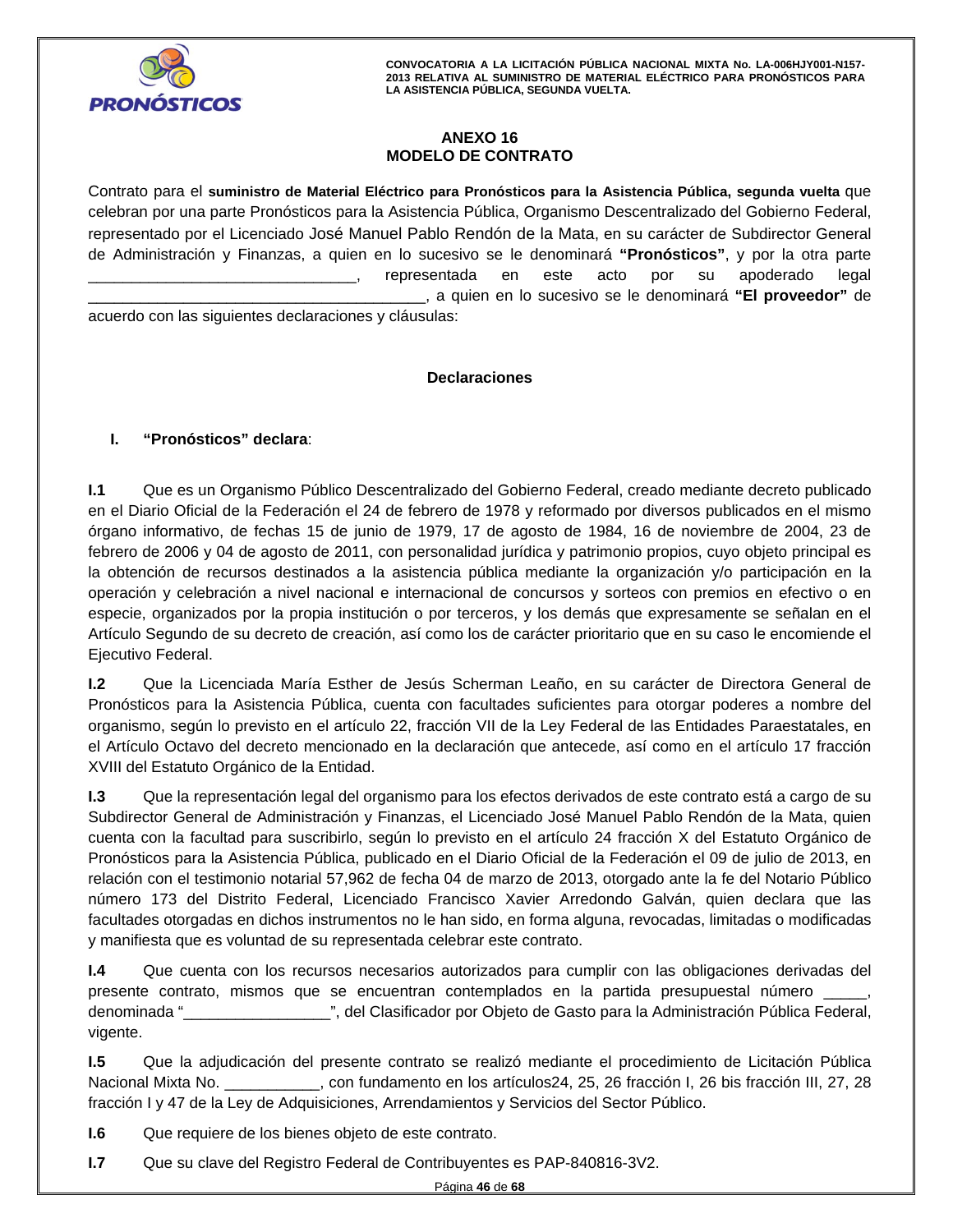

**I.8** Que para el ejercicio y cumplimiento de los derechos y obligaciones a su cargo, que se deriven del presente instrumento señala como su domicilio legal el ubicado en Avenida Insurgentes Sur número 1397, Colonia Insurgentes Mixcoac, Delegación Benito Juárez, México, Distrito Federal, Código Postal 03920.

# **II. "El proveedor" declara:**

**II.1** Que es una sociedad legalmente constituida de acuerdo con la legislación de los Estados Unidos Mexicanos, tal como lo acredita con el testimonio del **Instrumento Notarial** número **\_\_\_\_\_\_\_\_\_\_** de fecha **\_\_\_ de \_\_\_\_\_\_\_\_\_\_\_ de \_\_\_\_\_\_**, otorgado ante la fe del Notario Público número **\_\_\_** de la Ciudad de \_\_\_\_\_\_\_\_\_, \_\_\_\_\_\_\_\_\_\_\_\_\_\_\_, Licenciado **\_\_\_\_\_\_\_\_\_\_\_\_\_\_\_\_\_\_\_**, inscrito en el folio mercantil número \_\_\_\_\_\_\_\_ del Registro Público de Comercio de *(entidad federativa)*.

|            | en su carácter de <b>Electricia de Salacter</b>                                                                  |          |
|------------|------------------------------------------------------------------------------------------------------------------|----------|
|            | quien acredita su personalidad con la exhibición de la escritura pública número ________                         | de fecha |
|            | otorgado ante la fe del Notario Público número __ de la Ciudad de __________,                                    |          |
| Licenciado | ; quien manifiesta que cuenta con las                                                                            |          |
|            | facultades para celebrar este contrato y que no le han sido revocadas, limitadas o modificadas, en forma alguna. |          |

**II.3** Que entre sus objetivos sociales se encuentra: \_\_\_\_\_\_\_\_\_\_\_\_\_\_\_\_\_\_\_\_\_\_\_\_\_\_\_

**II.4** Que ha considerado todos los factores que intervienen en la entrega satisfactoria de los bienes requeridos, así como las especificaciones contenidas en \_\_\_*(señalar los anexos)\_\_* de este instrumento.

\_\_\_\_\_\_\_\_\_\_\_\_\_\_\_\_\_\_\_\_\_\_\_\_\_\_\_\_\_\_\_\_\_\_\_\_\_\_\_\_\_\_\_\_\_\_\_\_\_\_\_\_\_\_\_\_\_\_\_\_\_\_\_\_\_\_\_\_\_\_\_\_\_\_\_\_\_\_\_\_\_\_\_\_\_\_\_\_\_\_

**II.5** Que conoce las disposiciones de tipo legal, administrativo y técnico que norman la celebración y ejecución del presente contrato y acepta someterse a las mismas sin reserva alguna, disponiendo para ello de los elementos técnicos, humanos y materiales necesarios para el desarrollo eficaz del objeto del presente instrumento contractual.

**II.6** Que cuenta con la concesión, licencias, autorizaciones y permisos necesarios para la entrega de los bienes objeto del presente contrato.

**II.7** Bajo protesta de decir verdad manifiesta que no se encuentra en ninguno de los supuestos previstos en los artículos 50 y 60 de la Ley de Adquisiciones, Arrendamientos y Servicios del Sector Público.

**II.8** Que para los efectos de lo previsto por el artículo 32-D del Código Fiscal de la Federación, ha presentado a **"Pronósticos"** el documento vigente expedido por el Sistema de Administración Tributaria, en el que se emite la opinión del cumplimiento de obligaciones fiscales.

**II.9** Que su clave del Registro Federal de Contribuyentes es \_\_\_\_\_\_\_\_\_\_\_\_\_\_\_\_\_\_\_

\_\_\_\_\_\_\_\_\_\_\_\_\_\_\_\_\_\_\_\_\_\_\_\_\_\_\_\_\_\_\_\_\_\_\_\_\_\_\_\_\_\_\_\_\_\_\_\_\_\_\_\_\_\_\_\_\_\_\_\_\_\_\_\_\_\_\_\_\_\_\_\_.

| II.10 |  |  |  | Que para el cumplimiento de los derechos y obligaciones que se desprenden del presente instrumento, |  |  |
|-------|--|--|--|-----------------------------------------------------------------------------------------------------|--|--|
|       |  |  |  | bajo protesta de decir verdad manifiesta que su domicilio es el ubicado en                          |  |  |

**\_\_\_\_\_\_\_\_\_\_\_\_\_\_\_\_\_\_\_\_\_\_\_\_\_\_\_\_\_\_\_\_\_\_\_\_\_\_\_\_\_\_\_\_\_\_\_\_\_\_\_\_\_\_\_\_\_\_\_\_\_\_\_\_\_\_\_\_\_\_\_\_\_\_\_\_\_\_\_\_\_\_\_\_\_\_\_\_\_\_**

**\_\_\_\_\_\_\_\_\_\_\_\_\_\_\_\_\_\_\_\_\_\_\_\_\_\_\_\_\_\_\_\_\_\_\_\_\_\_\_\_\_\_\_\_\_\_\_\_\_\_\_\_\_\_\_\_\_\_\_\_\_\_\_\_\_\_\_\_\_\_\_\_\_**, el cual señala para oír y recibir todo tipo de notificaciones y documentos y que asimismo lo señala para la práctica de notificaciones, aún las de carácter personal, que se deriven de este contrato.

Igualmente **"El proveedor"** manifiesta expresamente su aceptación de que dicho domicilio podrá ser verificado en cualquier momento por **"Pronósticos"**; conviniendo que en el caso de que llegase a cambiar su domicilio lo notificará a **"Pronósticos"** dentro de los 15 (quince) días naturales siguientes a aquel en que se produzca dicho cambio.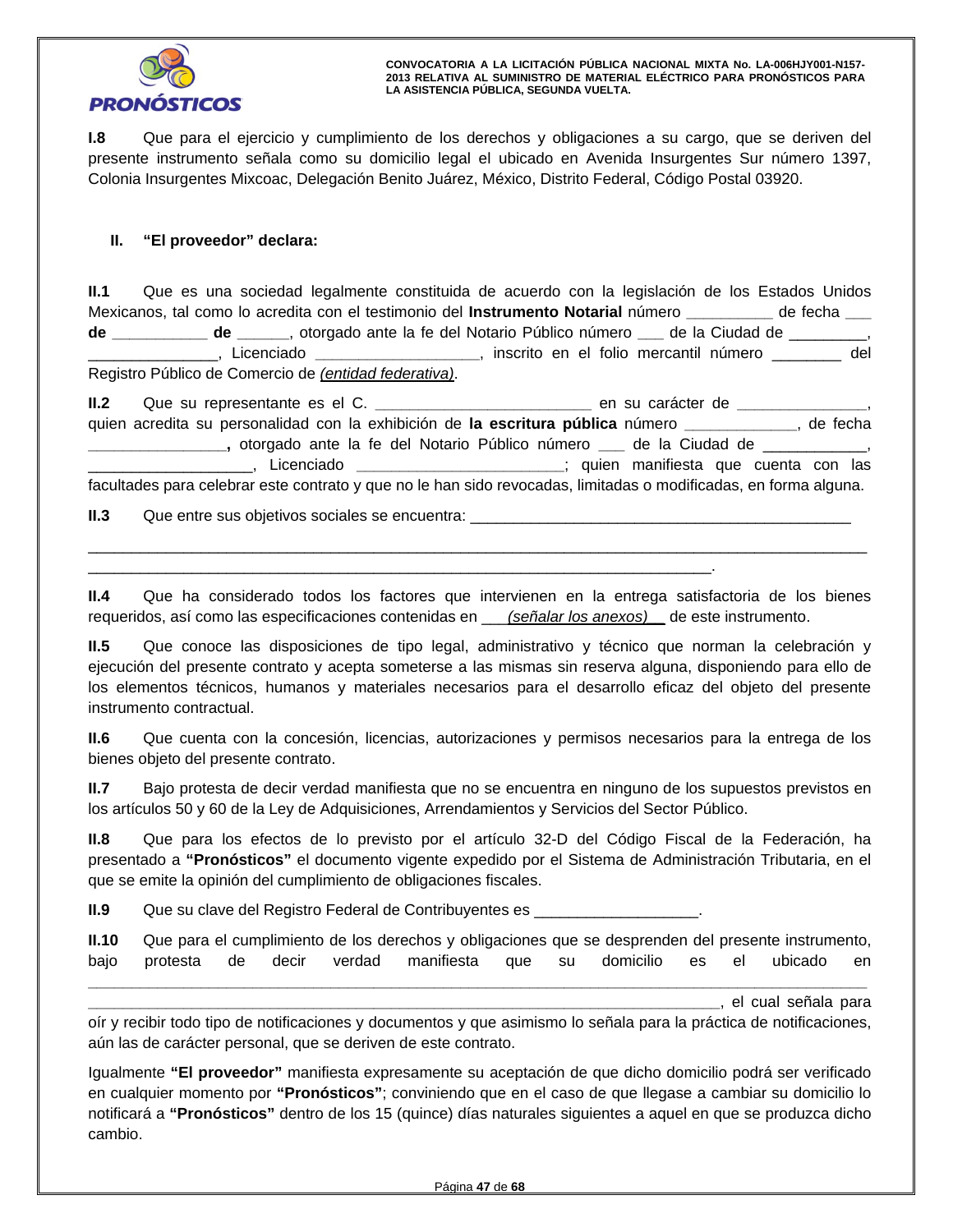

Hechas las declaraciones que anteceden las partes convienen en obligarse y contratar al tenor de las siguientes:

# **Cláusulas**

**Primera. Objeto.** 

.

MODELO DE CONTRATO características contenidas en \_\_(señalar anexos)\_\_, el que debidamente rubricado y firmado por las partes forma  **"Pronósticos"** encomienda a **"El prestador de servicios"** y éste se obliga con el Organismo a el **suministro de material eléctrico**, hasta su debida conclusión, conforme a las modalidades, especificaciones y parte integrante del presente instrumento contractual.

# **Segunda. Relación de anexos.**

Son parte integrante de este contrato los anexos que a continuación se mencionan:

Anexos: **\_\_\_\_\_\_\_\_\_\_\_\_\_\_\_\_\_\_\_\_\_\_\_\_\_\_\_\_\_\_\_\_\_\_\_\_\_\_.**

En caso de discrepancia entre las estipulaciones establecidas en el presente contrato y las condiciones previstas en la convocatoria a la licitación y su junta de aclaraciones, prevalecerá lo estipulado en éstas

Las modificaciones que lleguen a hacerse a los anexos que debidamente firmados por las partes son parte integral del presente contrato, deberán hacerse por escrito y de común acuerdo entre las mismas.

# **Tercera. Importe del contrato.**

Las partes convienen que el monto del suministro de los bienes objeto del presente contrato asciende a la cantidad de **\$***(cantidad en número)* **(***cantidad en letra***)** más el impuesto al valor agregado.

Los precios unitarios de los bienes contratados se consideran fijos hasta que concluya la relación contractual, y se detallan en el anexo **"Propuesta Técnica y Económica"** el que debidamente firmado y rubricado por las partes se agrega a este instrumento para formar parte integrante del mismo.

El monto máximo incluye todos los costos involucrados considerando todos los conceptos de los bienes que requiere **"Pronósticos"**, por lo que **"El prestador de servicios"** no podrá agregar ningún costo extra y serán inalterables durante la vigencia del contrato.

# **Cuarta. Forma de pago.**

**"Pronósticos"** pagará a **"El proveedor**", \_\_*(señalar periodicidad de pagos)\_\_* en moneda nacional y mediante facturación, en un plazo que no podrá exceder de 20 (veinte) días naturales contados a partir de la entrega de la factura respectiva, previa validación de los bienes entregados, que efectúe el área usuaria y administradora de "**Pronósticos**".

Para que se tengan por validados los bienes **"El proveedor"** deberá entregar la siguiente documentación: \_\_(señalar entregables en caso de que sean requeridos)\_\_ .

Los entregables *(en caso de ser requeridos)* así como la factura, se presentarán en (área que validará la información) de "**Pronósticos**", dentro de los cinco primeros días del mes siguiente, quien validará la documentación.

En caso de existir discrepancia entre los documentos presentados no se tendrán por validados los bienes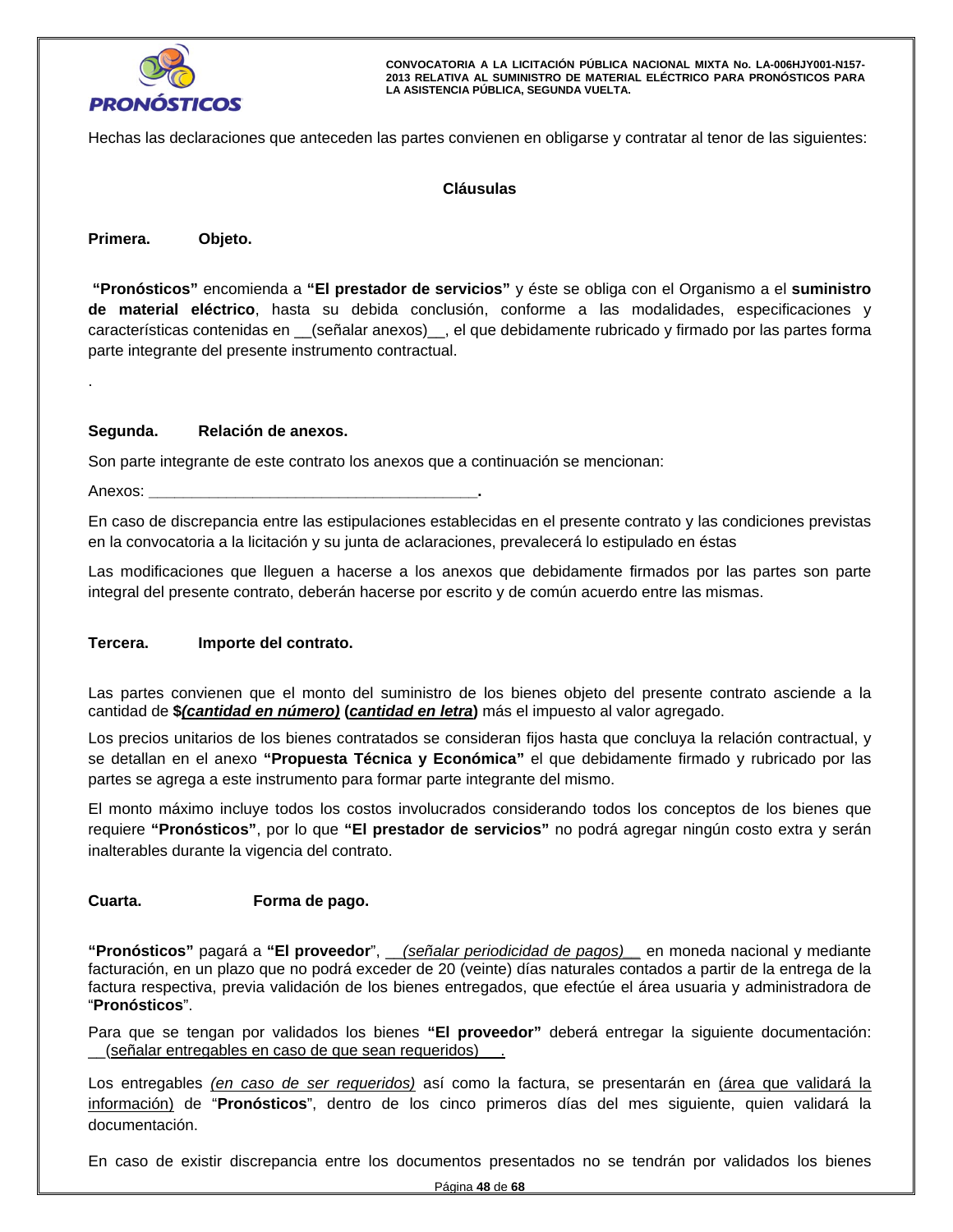

entregados, hasta en tanto se rectifique dicha situación. "**Pronósticos**" de haber recibido los bienes en tiempo y forma, manifestará por escrito su entera satisfacción, para que ésta realice los trámites de pago de la factura que se trate.

Modelo Pienes gables es existinamientos de cantidades no pagadas y se comparador per existenciales acessos.<br>Que se venció el plazo pactado, hasta que se pongan efectivamente las cantidades a disposición de "El<br>Tetá classe En caso de incumplimiento en los pagos por parte de **"Pronósticos"**, a solicitud de **"El proveedor"**, **"Pronósticos"** deberá pagar gastos financieros conforme al procedimiento establecido en la Ley de Ingresos de la Federación para el ejercicio fiscal 2013, como si se tratara del supuesto de prórroga para el pago de créditos fiscales. Dichos gastos se calcularán sobre las cantidades no pagadas y se computarán por días naturales desde **proveedor"**.

Tratándose de pagos en exceso que haya recibido **"El proveedor"** éste deberá de reintegrar las cantidades pagadas en exceso, más los intereses correspondientes, conforme a lo señalado en el párrafo anterior. Los cargos se calcularán sobre las cantidades pagadas en exceso en cada caso y se computarán por días naturales desde la fecha del pago hasta la fecha que se pongan efectivamente las cantidades a disposición de **"Pronósticos"**.

# **Quinta. Vigencia.**

**"El proveedor"** se obliga a suministrar y entregar los bienes objeto del presente contrato a partir del *(día)* de *(mes)* de *(año)* y hasta el *(día)* de *(mes)* de *(año)*.

Las estipulaciones contenidas en el presente contrato se tendrán por vigentes hasta en tanto **"El proveedor"** no entregue totalmente los bienes objeto del presente instrumento contractual y **"Pronósticos"** realice la verificación de las especificaciones y la aceptación de los mismos, de conformidad con lo establecido en el anexo *(señalar anexo)*, conviniéndose por las partes que hasta en tanto ello no se cumpla, éstos no se tendrán por recibidos o aceptados.

# **Sexta. Garantías.**

**"El proveedor"** se obliga a garantizar el cumplimiento de las obligaciones derivadas del presente contrato, mediante fianza expedida por Institución Afianzadora Mexicana, debidamente autorizada para ello, **a favor de Pronósticos para la Asistencia Pública**, por un importe equivalente al 10% del monto máximo del presente contrato sin incluir el Impuesto al Valor Agregado, debiendo cubrir el plazo de vigencia del mismo, así como el periodo de garantía de los bienes contratados. En caso de incumplimiento imputable a "**El proveedor**", "**Pronósticos**" hará efectiva dicha garantía por el monto total de las obligaciones garantizadas.

*(En caso de que se otorguen anticipos)* Asimismo, **"El proveedor"** se obliga a presentar a **"Pronósticos"** una fianza correspondiente al 100% (cien por ciento) del monto del anticipo.

**"El proveedor"** queda obligado a entregar a **"Pronósticos"**, la fianza de cumplimiento dentro de los 10 (diez) días naturales siguientes a la firma del presente instrumento.

En el supuesto de que el monto de este contrato se modifique, **"El proveedor"** se obliga a mantener la fianza en el porcentaje que se menciona en el párrafo primero de la presente cláusula.

La póliza de fianza deberá contener las siguientes declaraciones expresas de la Institución Afianzadora:

**1.** Que la fianza se otorga para garantizar todas las obligaciones, incluyendo la entrega, penas convencionales y el periodo de garantía de funcionamiento, atendiendo además todas las estipulaciones contenidas en el contrato.

**2.** Que la vigencia de la póliza de fianza será determinada y comprenderá la vigencia del contrato garantizado y que en caso de reclamación se deberá realizar dentro de los 180 días naturales siguientes, contados a partir de la terminación de la vigencia del contrato celebrado entre **"El proveedor"** y **"Pronósticos,**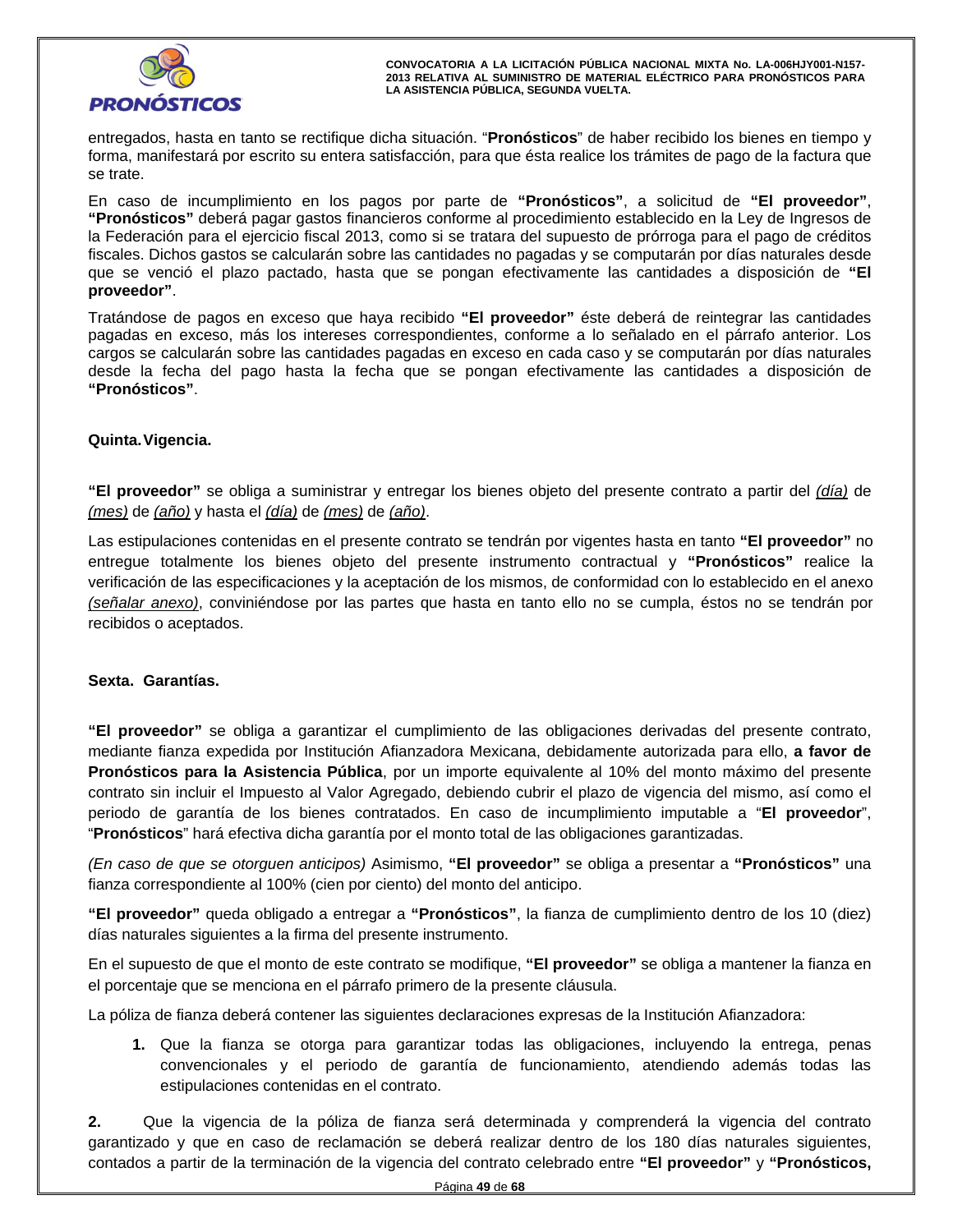

lo anterior conforme a lo dispuesto en el artículo 120 de la Ley Federal de Instituciones de Fianzas.

**3.** En el caso de que exista prórroga, espera, ampliación al monto o al plazo de entrega de los bienes, **"El proveedor"** previo a las modificaciones antes señaladas tendrá la obligación de presentar la modificación a la fianza, de conformidad con el artículo 103 fracción II del Reglamento de la Ley de Adquisiciones, Arrendamientos y Servicios del Sector Público, debiendo la Institución de Fianzas manifestar su consentimiento para evitar que se extinga la obligación de la afianzadora y no se actualice lo establecido por el artículo 119 de la Ley Federal de Instituciones de Fianzas.

ones de Fianzas.<br>Que acepta expresamente someterse a lo previsto en los artículos 93, 95, 95 Bis y 118 d<br>Federal de Instituciones de Fianzas en vigor. **4.** Que acepta expresamente someterse a lo previsto en los artículos 93, 95, 95 Bis y 118 de la Ley Federal de Instituciones de Fianzas en vigor.

**5**. Que permanecerá vigente durante la substanciación de cualquier recurso o juicio que se interponga hasta que se dicte resolución definitiva y firme por autoridad competente.

**6.** Que para liberar la fianza, será requisito indispensable la manifestación expresa y por escrito de **"Pronósticos"** por medio de la Gerencia de Recursos Materiales.

**7.** Que la afianzadora acepta expresamente someterse a los procedimientos establecidos en la Ley Federal de Instituciones de Fianzas, aún para el caso de que procediera el cobro de intereses con motivo del pago extemporáneo del importe de la póliza de fianza requerida.

**8.** Que en caso de que exista finiquito y existan saldos a cargo de **"El proveedor"** y éste efectúe la totalidad del pago en forma incondicional **"Pronósticos"** deberá liberar la fianza respectiva que se haya otorgado.

**9.** Que la fianza garantiza la ejecución total del objeto del contrato.

**10.** Que la afianzadora se someterá expresamente a la jurisdicción y competencia de los Tribunales Federales de la Ciudad de México, D. F., renunciando al fuero que pudiera corresponderle en razón de su domicilio presente o futuro, o por cualquier otra causa.

**11.** Que en las condiciones generales del contrato de fianza, el fiado se obligue a rembolsar las cantidades que la afianzadora haya decidido pagar incluso si las obligaciones garantizadas se encuentran sujetas a plazo, condición o situación controvertida.

Las obligaciones cuyo cumplimiento se garantiza son *(señalar si son divisibles o indivisibles)*, en consecuencia, en caso de incumplimiento, así como cuando se determine la rescisión, la garantía se hará efectiva *(de manera proporcional al monto de las obligaciones incumplidas o por el monto total de la obligación garantizada, según sean divisibles o indivisibles, respectivamente)*.

*(En caso de que el área requirente lo solicite)* Asimismo, **"El proveedor"** contratará a favor de Pronósticos para la Asistencia Pública, una póliza de responsabilidad civil que ampare daños por un monto no menor a \$ (cantidad en número) *(cantidad en letra \_\_/100 M.N.)*.

# **Séptima. Administración y vigilancia del contrato.**

**"Pronósticos"** determina que de conformidad con lo establecido en el artículo 84, séptimo párrafo, del Reglamento de la Ley de Adquisiciones, Arrendamientos y Servicios del Sector Público, y para los efectos que en dicho ordenamiento legal se señalan, el servidor público que se encargará de la administración y vigilancia del cumplimiento del presente contrato, es el que para dichos efectos se determina en las cláusulas Octava y Vigésimo Cuarta del mismo.

**"El proveedor"**, por su parte, conviene en que a partir de la fecha de inicio del contrato nombrará un administrador con el objeto de que vigile conjuntamente con el servidor público designado por **"Pronósticos"** la correcta ejecución del presente contrato; manteniendo comunicación regular entre las partes para todos los efectos a que haya lugar.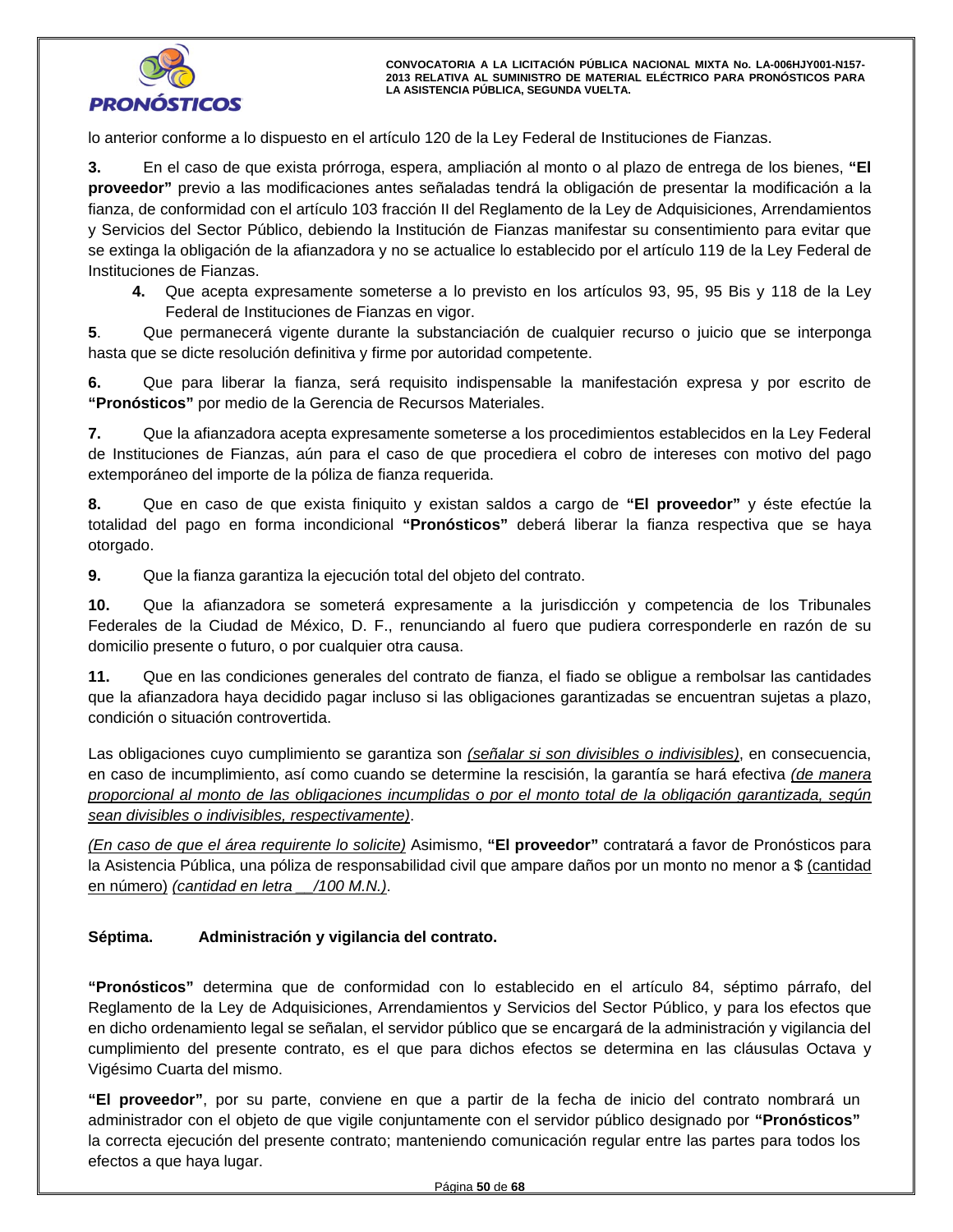

Las partes podrán nombrar sustitutos de las personas designadas, dando aviso a la otra por escrito con 15 (quince) días naturales de anticipación.

Ambas partes mantendrán los registros necesarios de las actividades realizadas con motivo de la ejecución del objeto del presente contrato.

objeto del presente contrato.<br>**"Pronósticos"**, a través del servidor público que para el efecto designe, tendrá en todo tiempo el derecho de supervisar la entrega de los bienes contratados y dará por escrito a **"El proveedor"** las instrucciones que estime pertinentes en relación con su ejecución.

Es facultad de **"Pronósticos"** realizar la inspección de los recursos materiales y tecnológicos que vayan a utilizarse para la entrega de los bienes objeto de este instrumento, teniendo las facultades para juzgar acerca de la calidad técnica y cumplimiento de las especificaciones, aceptando o rechazando por escrito y con razones técnicamente fundadas los bienes que no estén conforme a lo estipulado en este documento y sus anexos. En este supuesto, **"Pronósticos"** elegirá libremente entre: (1) ordenar que se sustituyan los bienes, las refacciones, partes y accesorios o que se realice nuevamente la entrega de los bienes; (2) retener las cantidades pendientes por pagar; (3) hacer efectiva la fianza o (4) ejercitar las acciones correspondientes por daños y perjuicios.

# **Octava. Responsabilidades de "El proveedor".**

**"El proveedor"** será el único responsable de que la entrega de los bienes se realice de conformidad con lo estipulado en el *(señalar anexo)* del presente instrumento; así como a presentar los entregables descritos en la cláusula Cuarta y de conformidad con el anexo *(señalar anexo)*, y a las instrucciones que por escrito le comunique **"Pronósticos",** para lo cual la persona facultada para girar instrucciones relacionadas con los bienes objeto del presente contrato, es el *(nombre del servidor público)*, en su carácter de *(cargo del servidor público)*, o bien, el servidor público que lo sustituya en el cargo, o a quien para tales efectos dicho *(cargo del servidor público)* instruya; en caso contrario **"El proveedor"** procederá a realizar las modificaciones o reposiciones necesarias, mismas que serán por su cuenta, sin que tenga derecho a retribución alguna por concepto de dichas modificaciones o reposiciones.

*(de pactarse reposición de los bienes)* En caso de que se solicite la reposición de los bienes, "**El proveedor**" tendrá *(plazo señalado en especificaciones de los bienes)* a partir de la notificación realizada por la *(unidad administrativa que notifique el plazo)* de "**Pronósticos**" y se deberá reponer con las mismas características establecidas en el anexo *(señalar anexo)* sin costo alguno para "**Pronósticos**".

Si **"El proveedor"** no atendiere los requerimientos de **"Pronósticos",** este último podrá encomendar a un tercero la modificación o reposición de que se trate, con cargo a **"El proveedor"**.

Los entregables descritos en la cláusula Cuarta se deberán entregar en la *(unidad administrativa de Pronósticos en la que se presentarán los entregables, de ser el caso)* de "**Pronósticos**", sita en Avenida Insurgentes Sur No. 1397, piso \_\_, Colonia Insurgentes Mixcoac, Delegación Benito Juárez, México, Distrito Federal, C.P. 03920.

Asimismo, **"El proveedor"** quedará obligado ante **"Pronósticos"** a responder de los defectos y de la calidad de los bienes, así como de asumir cualquier responsabilidad en que hubiere incurrido, en los términos señalados en este contrato, de conformidad con lo previsto por el segundo párrafo del artículo 53 de la Ley de Adquisiciones, Arrendamientos y Servicios del Sector Público.

Si durante o al término de la vigencia del contrato existieren responsabilidades en contra de **"El proveedor"**, sus importes se deducirán del saldo a su favor, pero si este último no fuera suficiente, **"Pronósticos"** hará efectiva la garantía a que alude la cláusula Sexta de este contrato.

# Daños y Perjuicios.<br>
Daños y Perjuicios. **Novena. Daños y Perjuicios**.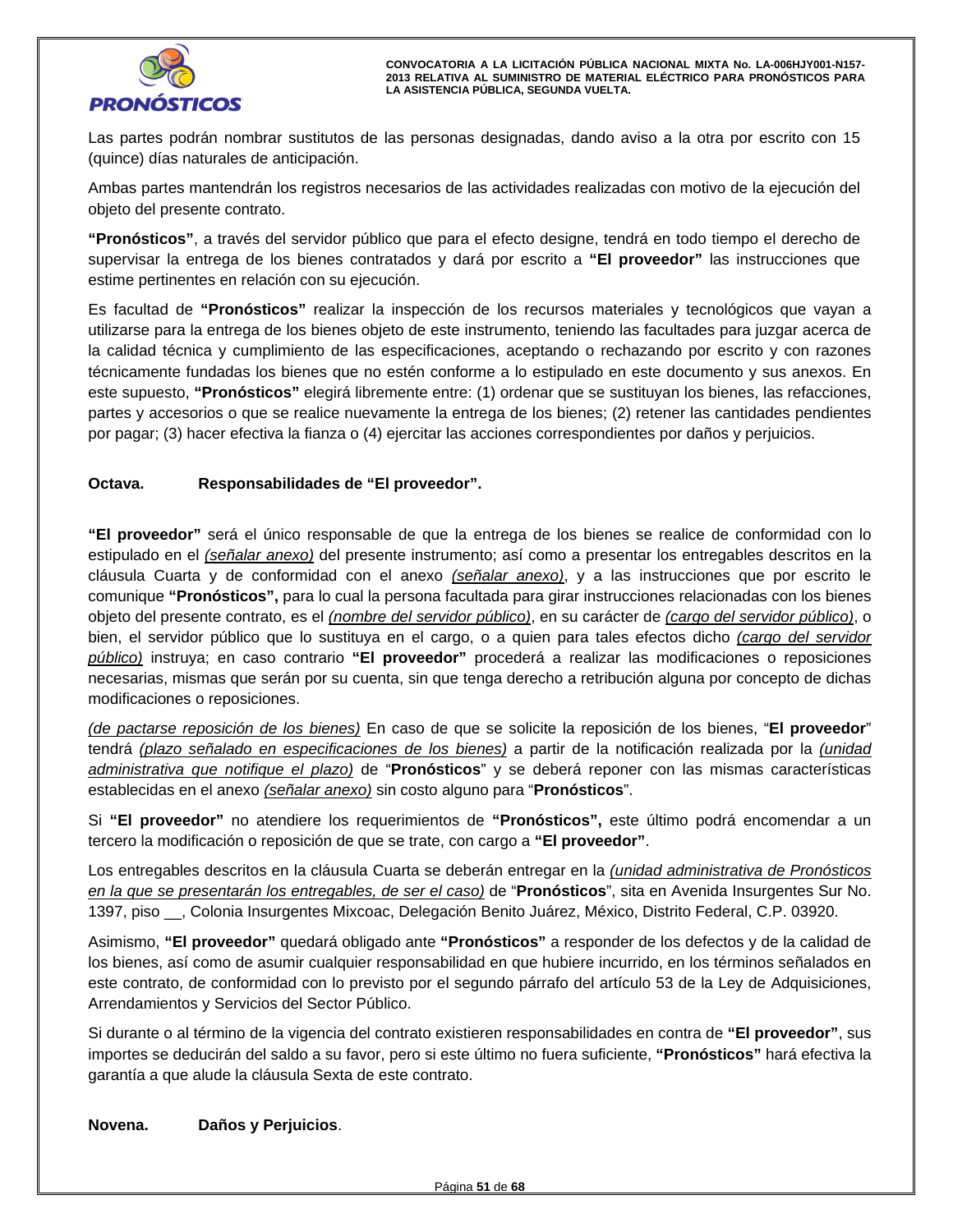

**"El proveedor"** se obliga a responder por su cuenta y riesgo de los daños y perjuicios que por inobservancia o negligencia de su parte se lleguen a causar a **"Pronósticos"** o a terceros, en cuyo caso se obliga a resarcir los daños y perjuicios causados.

# **Décima. Cesión**.

**"El proveedor"** se obliga a no ceder, traspasar o enajenar en forma parcial ni total en favor de cualquier persona los derechos y obligaciones derivadas del presente contrato, a excepción de los derechos de cobro, en cuyo caso se deberá de contar con el consentimiento previo de **"Pronósticos"**.

# **Décimo Primera. Impuestos.**

Los impuestos que se generen por la entrega de los bienes objeto del presente contrato, se pagarán y enterarán por quien los cause, conforme a la normatividad fiscal vigente y aplicable.

# **Décimo Segunda. Entrega de los Bienes**.

**"El proveedor"** se obliga a entregar los bienes que se deriven del presente contrato, empleando su máximo esfuerzo, experiencia, organización y personal especializado, asimismo se obliga a que la los bienes que entrega sean de la mejor calidad.

De igual modo **"El proveedor"** se obliga a entregar a **"Pronósticos"** *(periodicidad en que el área requirente solicite se presente la información, de ser el caso)*, toda la información de los bienes objeto del presente instrumento que hayan sido realizados durante el periodo del informe, quedando entendido que no se autorizará pago alguno de no acompañarse el reporte, los informes y los entregables descritos en la cláusula Cuarta aprobados por **"Pronósticos"**.

# **Décimo Tercera. Propiedad de la Información.**

La información fuente proporcionada por **"Pronósticos"**, así como la que resulte de la entrega de los bienes objeto de este contrato, será en todo momento propiedad exclusiva de **"Pronósticos"**, a excepción de los derechos de autor u otros derechos exclusivos y reservados de **"El proveedor"**; en razón de lo anterior **"El proveedor"** se obliga a guardar total y absoluta reserva de la información que se le proporcione o a la que tenga acceso con motivo de los bienes objeto de este contrato, comprometiéndose a utilizar dicha información exclusivamente para los fines del mismo, por lo que no podrá divulgarla en provecho propio o de terceros.

**"El proveedor"** deberá proporcionar a la Secretaría de la Función Pública y al Órgano Interno de Control en **"Pronósticos"**, la información y/o documentación relacionada con el presente contrato, que en su momento se le requiera con motivo de las auditorías, visitas o inspecciones que practiquen.

# **Décimo Cuarta. Lugar de Entrega de los Bienes**.

Los bienes objeto de este contrato se entregarán en \_\_\_\_\_\_\_\_\_\_\_\_\_\_\_\_\_\_\_\_\_\_\_\_\_\_\_\_\_\_\_\_\_\_\_\_\_\_\_, con las características y especificaciones descritas en el **anexo** *(señalar anexo)***.**

# nta. Modificaciones al contrato. **Décimo Quinta. Modificaciones al contrato**.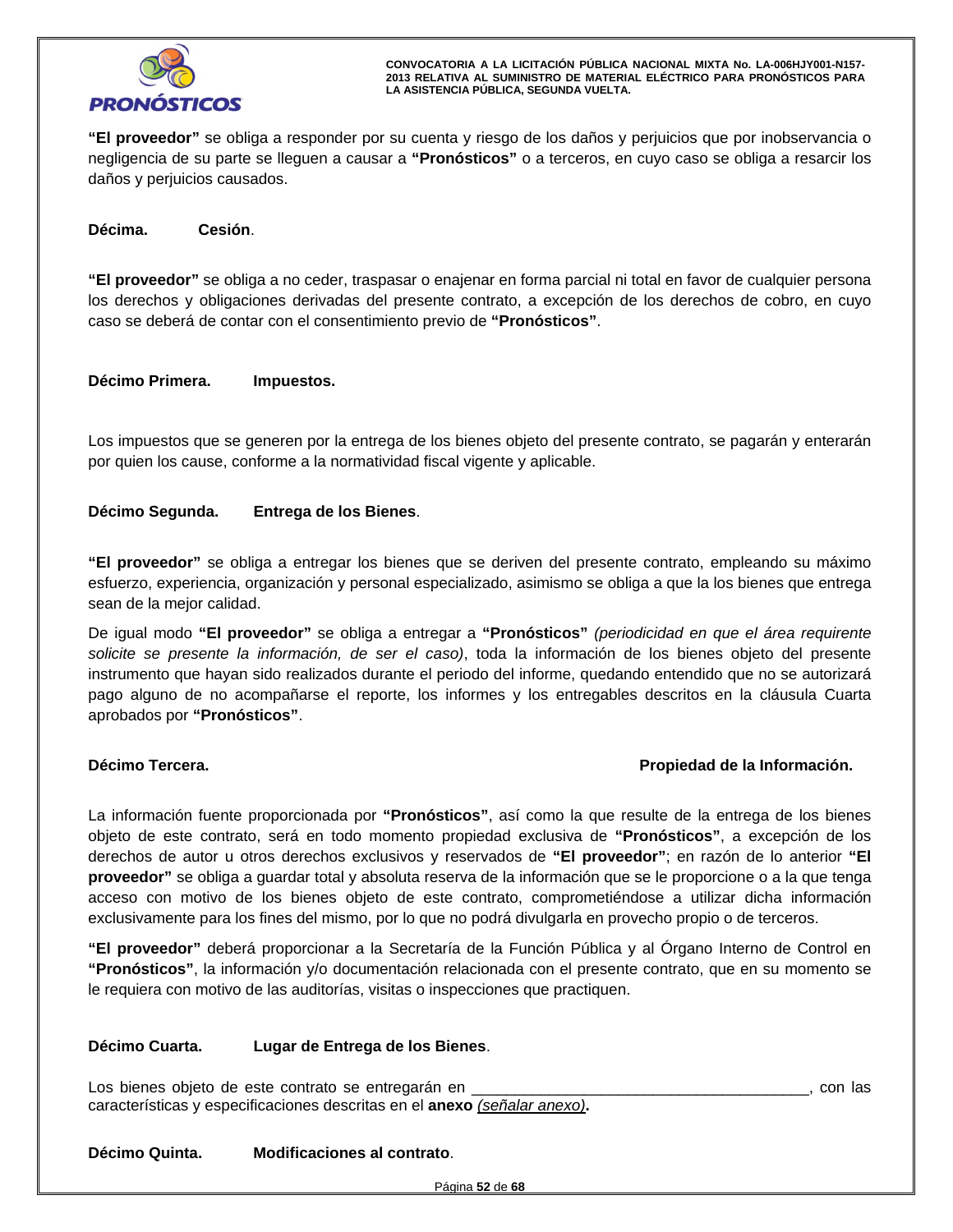

Las modificaciones que por razones fundadas pudieran realizarse al presente contrato, incluidas las adecuaciones por incremento en la cantidad de los bienes objeto del mismo, deberán constar por escrito en atención a lo dispuesto en el artículo 52 de la Ley de Adquisiciones, Arrendamientos y Servicios del Sector Público:

**"Pronósticos"** notificará a **"El proveedor"** el incremento en cuanto a la cantidad de los bienes a entregar, en forma desglosada, detallando las especificaciones correspondientes; observándose que el monto total de las modificaciones no rebase, en conjunto, el 20% (veinte por ciento) del monto o cantidad total de los conceptos y volúmenes establecidos originalmente en el presente contrato y el precio de los bienes sea igual al pactado originalmente.

En su caso se formalizarán los convenios modificatorios correspondientes, debiendo **"El proveedor"**  comprometerse expresamente a entregar la modificación respectiva de la garantía de cumplimiento por dicha modificación al momento de la formalización del convenio respectivo, lo cual deberá estipularse en el cuerpo de dicho convenio modificatorio.

# **Décimo Sexta. Pena convencional**.

De conformidad con lo dispuesto en el artículo 53 de la Ley de Adquisiciones, Arrendamientos y Servicios del Sector Público, **"Pronósticos"** aplicará, a cargo de **"El proveedor"**, una pena convencional del 1% (uno por ciento) por cada día de atraso en la entrega de los bienes.

Dichas penalizaciones no excederán del importe de la garantía a que alude la cláusula Sexta de este instrumento, se determinarán en función de los bienes no entregados oportunamente y en la aplicación de las mismas se deberá observar lo establecido en el anexo *(señalar anexo) d*el presente contrato.

Las penas convencionales se podrán hacer efectivas con cargo al importe de los bienes entregados pendientes de pago y/o mediante la ejecución de la garantía otorgada, a partir del momento que se haga exigible el cumplimiento de la obligación.

Asimismo, "**El proveedor**" se obliga con "**Pronósticos**" a responder de los defectos y vicios ocultos de los bienes y de la calidad de los mismos, así como de cualquier otra responsabilidad en que hubiere incurrido, en los términos señalados en el presente contrato y en la legislación aplicable.

dichas penas.<br>En términos de lo dispuesto en el penúltimo párrafo del artículo 54 de la Ley de Adquisiciones, Arrendamientos y Conforme a lo dispuesto en el artículo 95 del Reglamento de la Ley de Adquisiciones, Arrendamientos y Servicios del Sector Público, el pago de los bienes objeto del presente contrato quedará condicionado, proporcionalmente, al pago que **"El proveedor"** deba efectuar por concepto de penas convencionales por atraso, en el entendido de que en el supuesto de que sea rescindido el contrato, no procederá el cobro de dichas penas.

Servicios del Sector Público, en los casos en que un bien o parte del mismo no es entregado y la pena convencional por atraso, rebase el monto de la pena establecida de manera proporcional respecto de la parte no realizada en las fechas pactadas, **"Pronósticos"**, previa notificación al **"El proveedor"**, sin rescindir el contrato correspondiente, podrá modificarlo, cancelando los bienes no entregados de que se trate, o bien parte de los mismos, aplicando a **"El proveedor"** una sanción por cancelación, equivalente a la pena convencional por atraso máxima que correspondería en el caso de que los bienes hubieran sido entregados en fechas posteriores a la pactada para la entrega, siempre y cuando la suma total del monto de las cancelaciones no rebase el cinco por ciento del importe total del contrato. En el supuesto de que sea rescindido el contrato, no procederá la contabilización de dicha sanción al hacer efectiva la garantía de cumplimiento.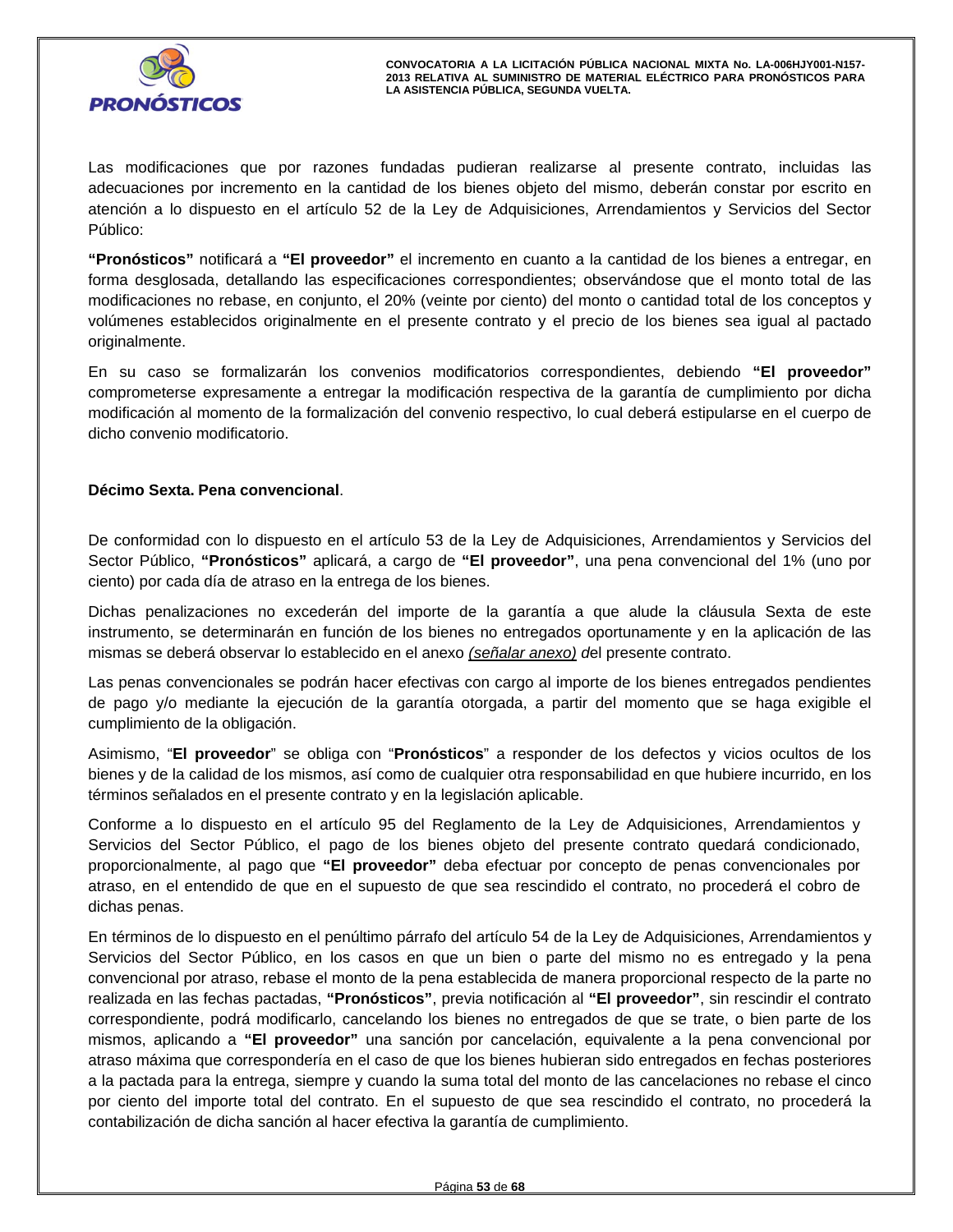

El área responsable elaborará los informes sobre los atrasos totales, parciales o deficientes en los bienes que no se hayan entregado conforme a lo establecido en el presente contrato, a efecto de notificárselo a la Gerencia de Recursos Materiales de "**Pronósticos**" para que ésta realice la tramitación correspondiente.

# **Décimo Séptima. Deducciones al pago.** *(en caso de que lo solicite el área requirente)*

"Pronósticos" aplicará deducciones al pago de los bienes con motivo del incumplimiento parcial o deficiente en que pudiera incurrir **"El Proveedor"**, con fundamento en el artículo 53 bis de la Ley de Adquisiciones, Arrendamientos y Servicios del Sector Público.

Por lo anterior, se harán descuentos a los pagos de los bienes de acuerdo a lo establecido en el anexo *(señalar anexo)*.

# **Décimo Octava. Terminación anticipada**.

Las partes convienen en que **"Pronósticos"** podrá dar por terminado el presente contrato en cualquier momento, sin responsabilidad para el organismo, por razones de interés general, o bien cuando por causas justificadas se extinga la necesidad de requerir los bienes originalmente contratados, y se demuestre que de continuar con el cumplimiento de las obligaciones pactadas, se ocasionaría algún daño o perjuicio a **"Pronósticos"** o al Estado, o cuando se determine la nulidad de los actos que dieron origen al contrato, con motivo de la resolución de una inconformidad o intervención de oficio emitida por la Secretaría de la Función Pública.

Para efectos de lo anterior se emitirá un dictamen debidamente fundado y motivado, dando aviso a **"El proveedor"**, por escrito con 15 (quince) días naturales de anticipación.

En caso de que **"Pronósticos"** decida terminar anticipadamente el presente contrato, rembolsará a **"El proveedor"** los gastos no recuperables en que haya incurrido, siempre que éstos sean razonables, estén debidamente comprobados y se relacionen directamente con este contrato.

# **Décimo Novena. Rescisión administrativa.**

**"Pronósticos"** podrá rescindir administrativamente el presente contrato cuando **"El proveedor"** incurra en una o varias de las causas que a continuación se enumeran:

**1**. Porque no otorgue en tiempo y forma la fianza a que se refiere la cláusula Sexta.

**2.** Por no realizar en la fecha convenida la entrega de los bienes objeto de este contrato, o suspenda injustificadamente la entrega de los mismos.

injustificadamente la entrega de los mismos.<br>**3.** Por entregar los bienes deficientemente o por no apegarse a lo estipulado en el presente contrato y sus anexos, o sin motivo justificado no atienda las instrucciones que **"Pronósticos"** le indique en términos de lo establecido en la cláusula Octava de este instrumento contractual.

**4.** Por no brindar a **"Pronósticos"** y/o a las dependencias que tengan que intervenir, los datos necesarios para la inspección de los bienes objeto del presente contrato.

**5.** Si se comprueba que la manifestación a que se refiere su declaración II.7 se realizó con falsedad, o bien resulta falsa la información proporcionada en su propuesta de bienes.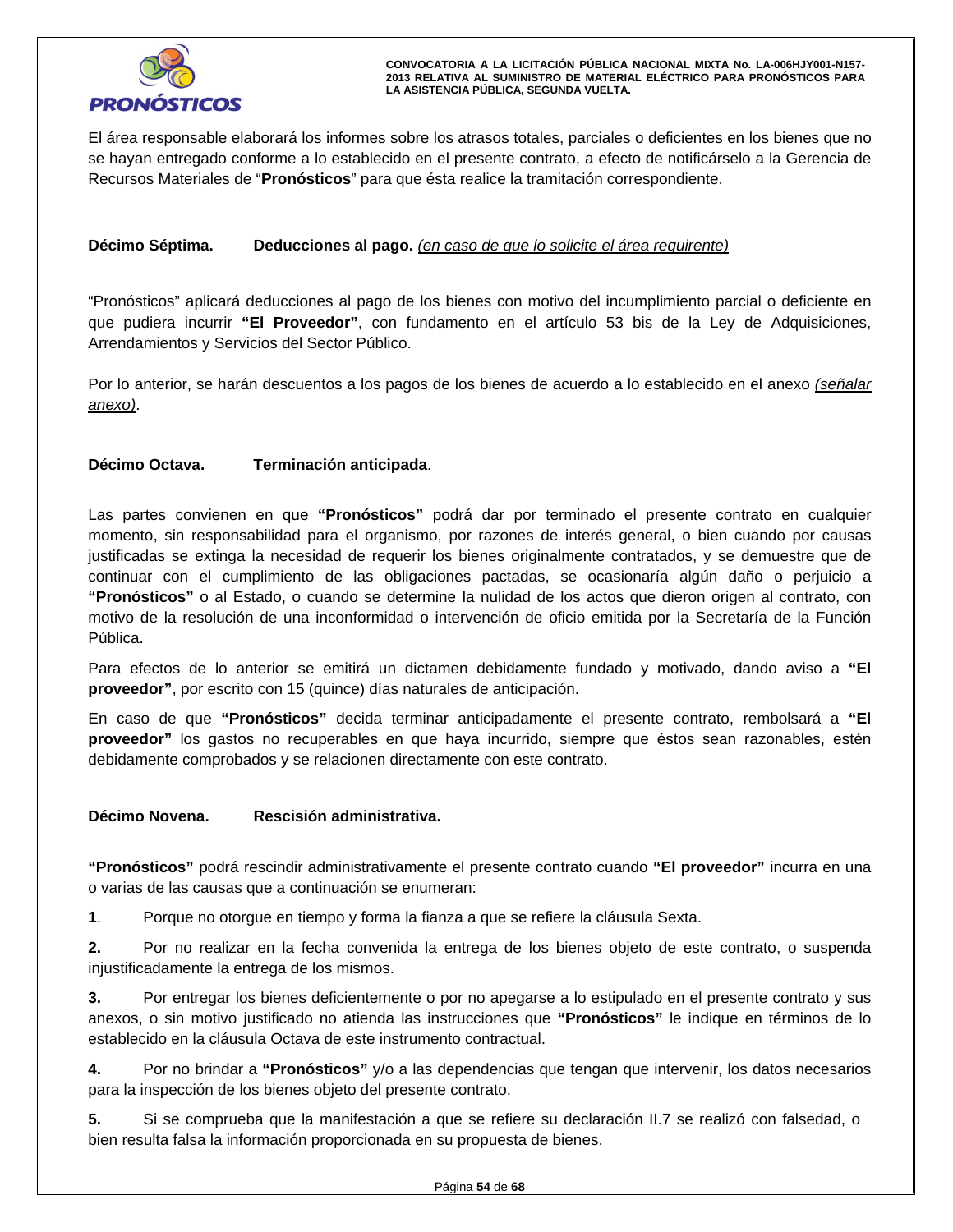

**6.** En el caso de que alguna autoridad competente lo declare en concurso mercantil, o en quiebra, suspensión de pagos, concurso de acreedores o cualquier otra figura análoga, o bien se encuentre en cualquier otra situación que afecte a su patrimonio en forma tal que le impida cumplir con las obligaciones contraídas en virtud de este contrato.

**7.** Porque transmita, total o parcialmente, los derechos y obligaciones derivados de este contrato.

**8.** En general porque incumpla cualquiera de las obligaciones consignadas en este contrato o de las disposiciones de la Ley de Adquisiciones, Arrendamientos y Servicios del Sector Público y su Reglamento.

La rescisión administrativa a que alude esta cláusula podrá iniciarse en cualquier momento durante la vigencia de este contrato.

**"Pronósticos"** podrá determinar no dar por rescindido el presente contrato, cuando durante el procedimiento advierta que la rescisión del contrato pudiera ocasionar algún daño o afectación a las funciones que tiene encomendadas. En este supuesto, **"Pronósticos"** deberá elaborar un dictamen en el cual justifique que los impactos económicos o de operación que se ocasionarían con la rescisión del contrato resultarían más inconvenientes.

Al no dar por rescindido el contrato **"Pronósticos"** establecerá con **"El proveedor"**, otro plazo, que le permita subsanar el incumplimiento que hubiere motivado el inicio del procedimiento.

Cuando por motivo del atraso en la entrega de los bienes, o el procedimiento de rescisión se ubique en un ejercicio fiscal diferente a aquél en que hubiere sido adjudicado el contrato, **"Pronósticos"** podrá recibir los bienes objeto del presente contrato, previa verificación de que continúa vigente la necesidad de los mismos y se cuenta con partida y disponibilidad presupuestaria del ejercicio fiscal vigente, debiendo modificarse la vigencia del contrato con los precios originalmente pactados, cualquier pacto en contrario a lo dispuesto en el artículo 54 de la Ley de Adquisiciones, Arrendamientos y Servicios del Sector Público se considerará nulo.

Ambas partes convienen expresamente que en caso de rescisión del presente contrato, la aplicación de la garantía de cumplimiento será proporcional al monto de las obligaciones incumplidas, salvo que por las características de los bienes o servicios entregados, éstos no puedan funcionar o ser utilizados por la entidad, por estar incompletos, en cuyo caso, la aplicación será por el total de la garantía correspondiente.

# **Vigésima. Procedimiento de rescisión**.

cionales, lo comunicara por escrito a este para que en un termino de 5 (cinco) días habiles e<br>su derecho convenga respecto del incumplimiento de su obligación y aporte en su caso las pru<br>convenientes; si transcurrido el té Si **"Pronósticos"** considera que **"El proveedor"** ha incurrido en alguna de las causas de rescisión consignadas en la cláusula que antecede, o en su caso se hubiere agotado el monto límite de aplicación de penas convencionales, lo comunicará por escrito a éste para que en un término de 5 (cinco) días hábiles exponga lo que a su derecho convenga respecto del incumplimiento de su obligación y aporte en su caso las pruebas que estime convenientes; si transcurrido el término en mención **"El proveedor"** no hace manifestación alguna en su defensa, o si después de analizar las razones aducidas por éste, **"Pronósticos"** estima que las mismas no son pertinentes, en un término de 15 (quince) días hábiles dictará la resolución que en derecho proceda, de conformidad con lo dispuesto en el artículo 54 de la Ley de Adquisiciones, Arrendamientos y Servicios del Sector Público.

Si previamente a la determinación de dar por rescindido el presente contrato se entregaran los bienes conforme al mismo, el procedimiento de rescisión iniciado quedará sin efecto, previa aceptación y verificación de **"Pronósticos"** de que continúa vigente la necesidad de los mismos, y que se hayan aplicado, en su caso, las penas convencionales correspondientes.

Concluido el procedimiento de rescisión, se formulará el finiquito correspondiente, dentro de los 20 (veinte) días naturales siguientes a la fecha en que se notifique la rescisión, a efecto de hacer constar los pagos que deban efectuarse y demás circunstancias del caso. Al efecto deberá considerarse lo dispuesto en los artículos 54, fracción III de la Ley de Adquisiciones, Arrendamientos y Servicios del Sector Público; 99, 103, fracción III del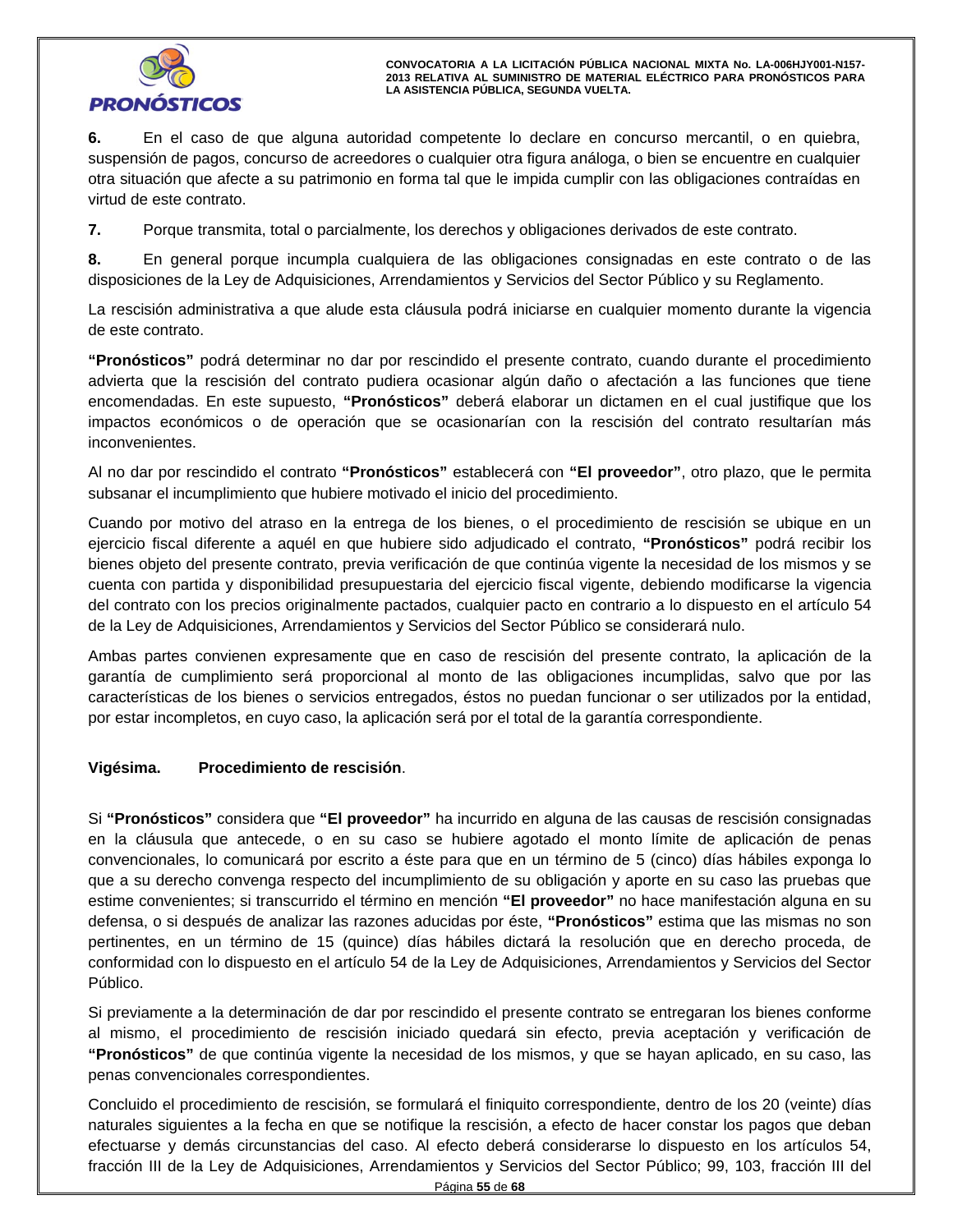

Reglamento de la Ley de Adquisiciones, Arrendamientos y Servicios del Sector Público, ello sin perjuicio de lo dispuesto en el artículo 60, fracción III, de la referida Ley.

Podrá suspender el trámite del procedimiento de rescisión, cuando se hubiere iniciado un procedimiento de conciliación respecto del contrato materia de la rescisión.

# **Vigésimo Primera. Patentes y derechos de autor.**

**"El proveedor"** asume toda la responsabilidad por las violaciones que en materia de patentes y derechos de autor, se ocasionen por la entrega total o parcial de los bienes descritos en la cláusula Primera de este contrato.

En caso de litigio como consecuencia de lo anterior, **"El proveedor"** garantiza la continuidad de la entrega de los bienes materia del presente contrato, obligándose a subsanar en su totalidad la o las referidas violaciones.

En caso de que lo anterior no fuese posible, **"Pronósticos"** podrá rescindir el presente contrato aplicando el procedimiento establecido en la cláusula Vigésima del presente instrumento.

# **Vigésimo Segunda. Caso fortuito o fuerza mayor.**

Ninguna de las partes en este contrato será responsable por el retraso en el cumplimiento de sus obligaciones debido a caso fortuito o fuerza mayor.

Se entiende por caso fortuito el acontecimiento natural inevitable, previsible o imprevisible, que impide en forma absoluta el cumplimiento de la obligación (terremotos, inundaciones, etc.) siendo enunciativas más no limitativas.

Se entiende por fuerza mayor, el hecho del hombre previsible o imprevisible, pero inevitable que impide también en forma absoluta el cumplimiento de la obligación (huelgas, guerras, restricciones gubernamentales, etc.) siendo enunciativas más no limitativas.

en la entrega de los bienes objeto del presente contrato se presente caso fortuito o de fuerz<br>sticos", bajo su responsabilidad, podrá suspender la entrega de los bienes, en cuyo caso única<br>n aquellos bienes que hubiesen si En los términos del artículo 55 Bis de la Ley de Adquisiciones, Arrendamientos y Servicios del Sector Público, cuando en la entrega de los bienes objeto del presente contrato se presente caso fortuito o de fuerza mayor, **"Pronósticos"**, bajo su responsabilidad, podrá suspender la entrega de los bienes, en cuyo caso únicamente se pagarán aquellos bienes que hubiesen sido efectivamente entregados.

En cualquiera de los casos previstos en el mencionado artículo, en su caso se pactará por las partes el plazo de suspensión, a cuyo término podrá iniciarse, de ser procedente el procedimiento de terminación anticipada de este contrato.

Cuando la suspensión obedezca a causas imputables a **"Pronósticos"**, éste pagará a **"El proveedor"** los gastos no recuperables durante el tiempo que dure la misma, siempre y cuando se compruebe fehacientemente que fueron efectivamente erogados en relación al presente contrato y como consecuencia directa de la suspensión referida; pactándose asimismo que para efectos del pago correspondiente se estará a los plazos que establezca la Ley de Adquisiciones, Arrendamientos y Servicios del Sector Público.

# **Vigésimo Tercera. Relaciones laborales.**

**"El proveedor"**, como empresario y patrón del personal que ocupe con motivo de la entrega de los bienes objeto de este contrato, conviene expresamente en que es el único responsable de las obligaciones laborales y de seguridad social que surjan de las relaciones existentes con su personal, tales como salarios, indemnizaciones y riesgos profesionales o de cualquier otra obligación o por la entrega de los bienes que derive de las citadas actividades según sea el caso, y también será el único responsable de las obligaciones derivadas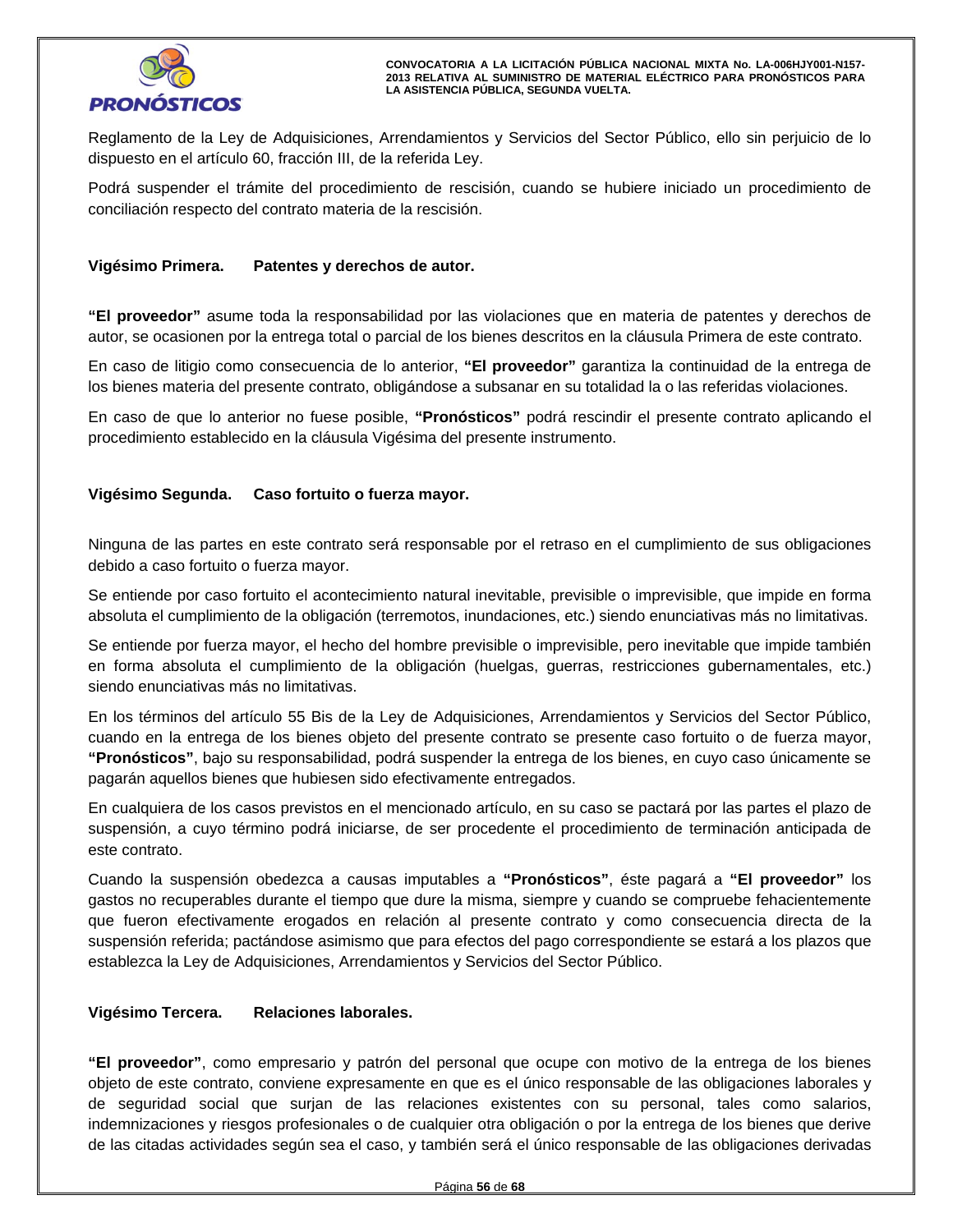

de las disposiciones legales y demás ordenamientos en materia de trabajo y seguridad social, siendo enunciativas, más no limitativas.

Consecuentemente en ningún caso y por ningún concepto podrá considerarse a **"Pronósticos"** como patrón directo o sustituto del personal de **"El proveedor"**, por lo que éste asume cualquier tipo de responsabilidad que con motivo de la realización del objeto de este contrato pudiera derivarse de su relación laboral con el personal que los ejecuta, relevando de toda responsabilidad obrero-patronal a **"Pronósticos"**; en tal virtud **"El proveedor"** se hace responsable de todas las reclamaciones individuales o colectivas que por cualquier razón puedan presentar sus trabajadores, así como las sanciones que pudieran imponerles las autoridades administrativas o judiciales del trabajo, sacando a **"Pronósticos"** en paz y a salvo frente a toda reclamación, demanda, litigio o sanción que su personal o cualquier autoridad pretendiese fincar o entablar en su perjuicio a consecuencia de la citada relación laboral.

# **Vigésimo Cuarta. Designación de Servidores Públicos para la administración, verificación y vigilancia del contrato y para recibir notificaciones**.

Para efectos de lo establecido en la cláusula Octava de este instrumento contractual, **"Pronósticos"** designa a los servidores públicos que a continuación se determinan, para los efectos de la administración, verificación y vigilancia del cumplimiento del presente contrato. Asimismo **"El proveedor"** designa, a la persona que se indica, para la recepción de notificaciones relacionadas con la ejecución del mismo.

Cualquier notificación, solicitud o comunicado que deba ser entregado o elaborado de acuerdo con lo dispuesto en este contrato y sus anexos, se formulará por escrito, y se considerarán efectivos únicamente si son entregados en forma personal o por transmisión electrónica, y en este último caso siempre y cuando sean debidamente entregados los originales al día siguiente de su transmisión, en horas de oficina a las personas y en los domicilios que se consignan en las declaraciones correspondientes de ambas partes, del modo siguiente:

| Para efectos                                       | Por "Pronósticos"                                                                                                                                                                                                                                                                                     | Por "El proveedor"            |  |  |
|----------------------------------------------------|-------------------------------------------------------------------------------------------------------------------------------------------------------------------------------------------------------------------------------------------------------------------------------------------------------|-------------------------------|--|--|
| administración, Nombre:<br>De<br>la l<br>contrato. | <u>and the company of the company of the company of the company of the company of the company of the company of the company of the company of the company of the company of the company of the company of the company of the com</u><br>verificación y vigilancia del quien lo sustituya en el cargo. | o   Nombre: _________________ |  |  |
|                                                    | Cargo: _____________________________.                                                                                                                                                                                                                                                                 | Cargo: $\frac{1}{2}$          |  |  |
|                                                    | Teléfono: www.astronomia.com                                                                                                                                                                                                                                                                          | Teléfono:                     |  |  |

# **Vigésimo Quinta. Ley aplicable.**

Para la interpretación y cumplimiento del presente contrato, las partes se obligan a sujetarse estrictamente para la entrega de los bienes objeto del mismo, a todas y cada una de las cláusulas y anexos que lo integran; a los términos, lineamientos, procedimientos y requisitos que establece la Ley de Adquisiciones, Arrendamientos y Servicios del Sector Público, y su Reglamento; a las disposiciones administrativas aplicables en la materia.

**Vigésimo Sexta. Jurisdicción.**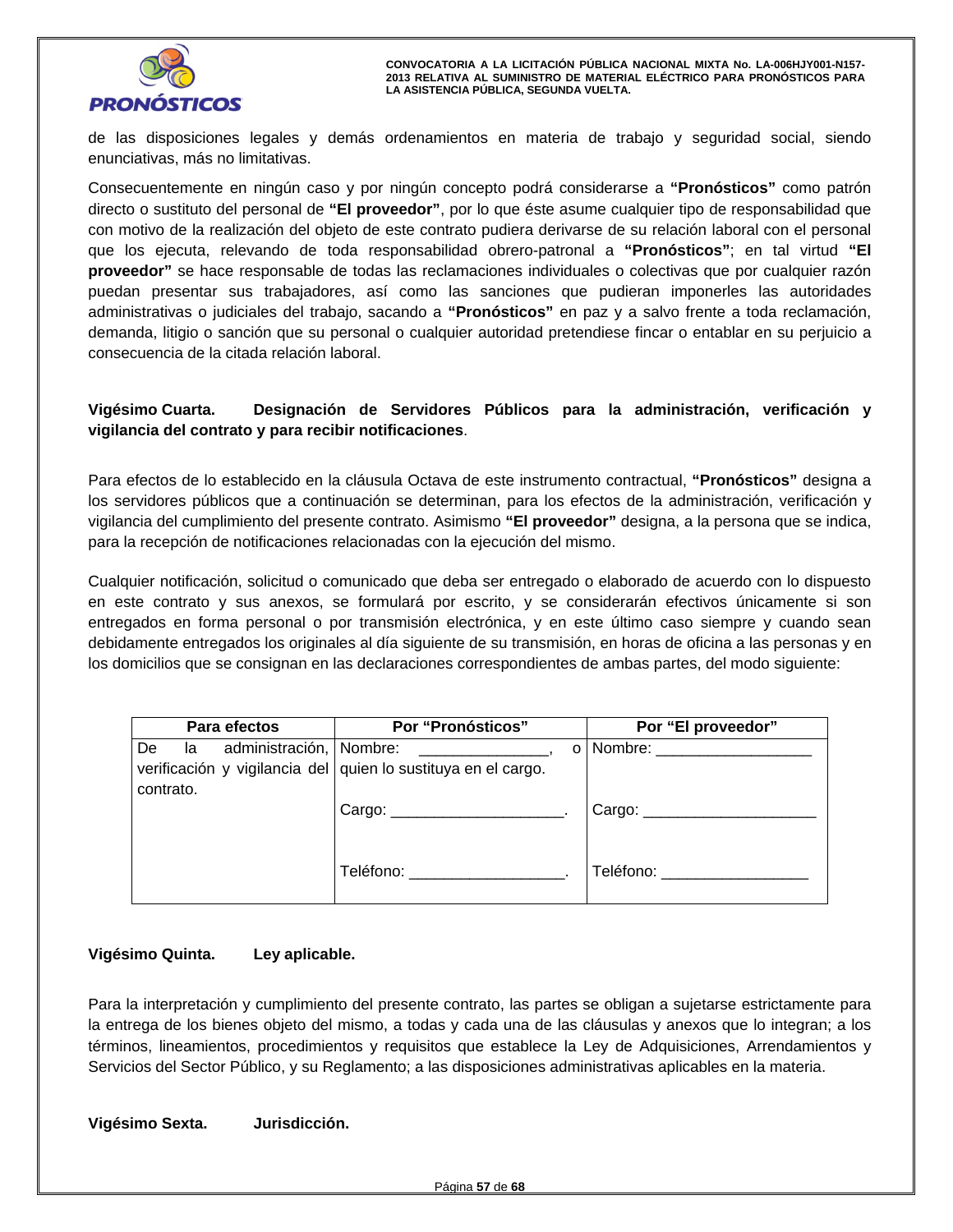

Para la interpretación, y cumplimiento del presente contrato, en caso de controversia, las partes se someten a la jurisdicción y competencia de los Tribunales Federales de la Ciudad de México, Distrito Federal, renunciando a cualquier otra que pudiere corresponderles en razón de su domicilio presente o futuro o por cualquier otra causa.

Previa lectura del contenido del presente contrato, las partes aceptan quedar obligadas en todos sus términos y condiciones, los cuales se constituyen en la expresión completa de su voluntad y lo firman de conformidad en cuatro ejemplares originales, en la Ciudad de México, Distrito Federal, el día \_\_ de \_\_\_\_\_\_\_\_\_\_\_ de 2013.

**POR "PRONÓSTICOS" POR "EL PROVEEDOR"**

LIC. JOSE MANUEL PABLO RENDON DE LA **ANGLE EN EL PARTA DE CONTRATA DE LA PODERADO LEGAL**<br>MATA APODERADO LEGAL<br>BEDIRECTOR GENERAL DE ADMINISTRACIÓN **MATA SUBDIRECTOR GENERAL DE ADMINISTRACIÓN Y FINANZAS REPRESENTANTE LEGAL** 

**\_\_\_\_\_\_\_\_\_\_\_\_\_\_\_\_\_\_\_\_\_\_\_\_\_\_\_\_\_\_\_\_\_\_\_\_ APODERADO LEGAL** 

**\_\_\_\_\_\_\_\_\_\_\_\_\_\_\_(NOMBRE)\_\_\_\_\_\_\_\_\_\_\_\_\_\_\_\_\_\_ \_\_\_\_\_\_\_\_\_\_\_\_\_\_\_\_\_(CARGO)\_\_\_\_\_\_\_\_\_\_\_\_\_\_\_\_ ÁREA REQUIRENTE Y RESPONSABLE DE LAS ESPECIFICACIONES TÉCNICAS** 

**TESTIGO** 

 **\_\_\_\_\_\_\_\_\_\_\_\_\_\_\_\_\_\_\_\_\_\_\_\_\_\_\_\_\_\_\_\_\_\_** 

# **LIC. JUAN ANTONIO ARAUJO URCELAY COORDINADOR TÉCNICO Y JURÍDICO VALIDADO DESDE EL PUNTO DE VISTA JURÍDICO**

Las antefirmas y firmas que anteceden corresponden al contrato para \_ constante de \_\_\_ (\_\_\_\_\_\_\_) fojas útiles y celebrado entre **Pronósticos para la Asistencia Pública** "Pronósticos" y **\_\_\_\_\_\_\_\_\_\_\_\_\_\_\_\_\_\_\_\_\_\_,** "El proveedor", conste.-------------------------------------------------------------------------------------------------

*\*\*NOTA: El presente modelo de contrato está sujeto a las modificaciones que se requieran como resultado del procedimiento de contratación.*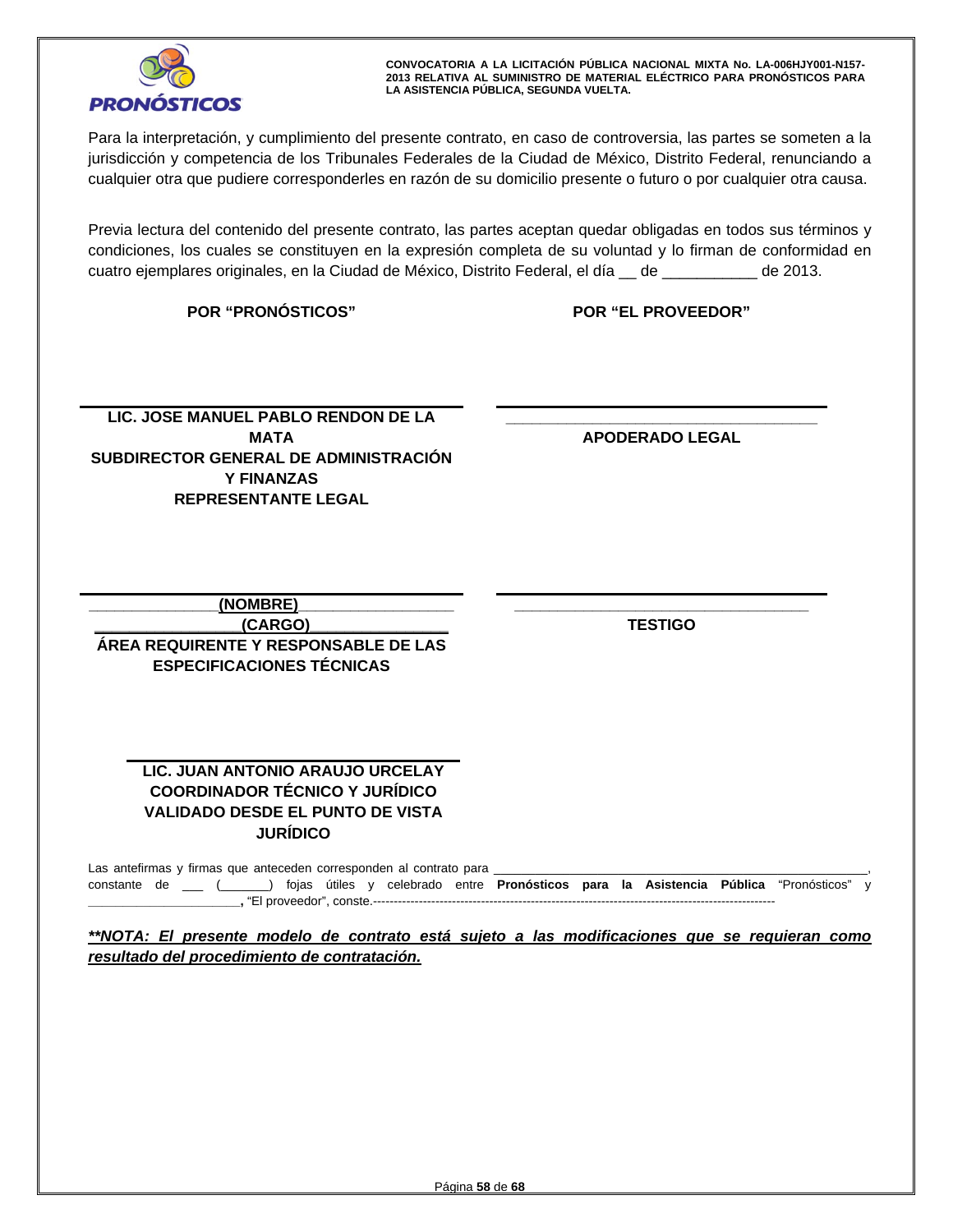

# **ANEXO 17 MODELO DE FIANZA DE GARANTÍA DE CUMPLIMIENTO DEL CONTRATO**

# **DEBEN ESTABLECERSE LOS DATOS DE IDENTIFICACIÓN DE LA PÓLIZA)**

NOMBRE O RAZÓN SOCIAL DE LA AFIANZADORA LA FIANZA SE OTORGA A FAVOR DE PRONOSTICOS PARA LA ASISTENCIA PUBLICA

EN EJERCICIO DE LA AUTORIZACIÓN QUE LE OTORGÓ EL GOBIERNO FEDERAL POR CONDUCTO DE LA SECRETARÍA DE HACIENDA Y CRÉDITO PÚBLICO, EN LOS TÉRMINOS DE LOS ARTÍCULOS 5º Y 6º DE LA LEY FEDERAL DE INSTITUCIONES DE FIANZAS, **(NOMBRE O RAZÓN SOCIAL DE LA AFIANZADORA)** SE CONSTITUYE FIADORA, PARA GARANTIZAR POR **(NOMBRE COMPLETO O RAZÓN SOCIAL DEL PROVEEDOR)**, "EL PROVEEDOR"; \_, CON DOMICILIO EN **(DOMICILIO EXACTAMENTE COMO APARECE EN EL CONTRATO)** LA<br>) \_\_, **COLONIA \_\_\_, DELEGACIÓN \_\_\_, (CIUDAD), (ESTADO), CÓDIGO POSTAL \_\_\_,** HASTA POR **CALLE \_\_\_, NÚMERO \_\_, COLONIA \_\_\_, DELEGACIÓN \_\_\_, (CIUDAD), (ESTADO), CÓDIGO POSTAL \_\_\_,** HASTA POR LA EXPRESADA CANTIDAD DE **\$(MONTO TOTAL SIN IVA) (MONTO TOTAL SIN IVA CON LETRA, PESOS 00/100 M.N.)**, EQUIVALENTE AL 10% DEL MONTO MÁXIMO Y/O TOTAL DEL CONTRATO ANTES DE I.V.A., EL FIEL Y EXACTO CUMPLIMIENTO DE TODAS Y CADA UNA DE LAS OBLIGACIONES A SU CARGO DERIVADAS DEL CONTRATO DE **(OBJETO DEL CONTRATO, TAL Y COMO APARECE EN EL MISMO)** NO. **\_\_\_\_\_\_**, DE FECHA **(DIA) DE (MES) DE 2013**, POR LA CANTIDAD MÁXIMA Y/O TOTAL DE **\$(MONTO TOTAL SIN IVA)** (**MONTO TOTAL SIN IVA CON LETRA PESOS 00/100 M.N)**, ANTES I.VA., CELEBRADO CON PRONÓSTICOS PARA LA ASISTENCIA PÚBLICA, A TRAVÉS DE SU **(PUESTO DEL REPRESENTANTE LEGAL DE PAP), (NOMBRE DEL REPRESENTANTE LEGAL DE PAP),** CUYO OBJETO ES **(OBJETO DEL CONTRATO TAL Y COMO APARECE EN EL MISMO)**, COMO SE PRECISA EN EL REFERIDO CONTRATO Y SE DETALLA EN LA OFERTA ECONÓMICA DE LA EMPRESA PROVEEDORA AFIANZADA, DERIVADO DE **(PROCEDIMIENTO DE CONTRATACIÓN: LICITACIÓN, ITP O ADJUDICACIÓN DIRECTA)**.

 **(NOMBRE DE LA AFIANZADORA)** EXPRESAMENTE DECLARA:

A) QUE LA FIANZA SE OTORGA ATENDIENDO A TODAS LAS ESTIPULACIONES CONTENIDAS EN EL CONTRATO Y SUS ANEXOS, POR LO QUE GARANTIZA LA TOTAL ENTREGA DE LOS BIENES OBJETO DEL CONTRATO.

B) QUE LA FIANZA SE OTORGA DE CONFORMIDAD CON LO DISPUESTO POR LOS ARTÍCULOS 48 FRACCIÓN II Y ÚLTIMO PÁRRAFO, Y 49 FRACCIÓN II DE LA LEY DE ADQUISICIONES, ARRENDAMIENTOS Y SERVICIOS DEL SECTOR PÚBLICO Y DEMÁS NORMATIVIDAD APLICABLE EN LOS TÉRMINOS DEL CONTRATO **DE (OBJETO DEL CONTRATO TAL Y COMO APARECE EN EL MISMO) NO. \_\_\_\_\_\_\_\_\_\_\_,** Y SE HARÁ EFECTIVA CUANDO "EL PROVEEDOR" NO CUMPLA CON LAS OBLIGACIONES ESTABLECIDAS EN DICHO INSTRUMENTO, O INCURRA EN ALGUNO O ALGUNOS DE LOS SUPUESTOS DE INCUMPLIMIENTO ESTABLECIDOS EN EL CITADO CONTRATO.

C) QUE **(NOMBRE DE LA AFIANZADORA)** ACEPTA EXPRESAMENTE SOMETERSE A LOS PROCEDIMIENTOS DE EJECUCIÓN PREVISTOS EN LA LEY FEDERAL DE INSTITUCIONES DE FIANZAS PARA LA EFECTIVIDAD DE LAS FIANZAS, AÚN PARA EL CASO DE QUE PROCEDA EL COBRO DE INDEMNIZACIÓN POR MORA, CON MOTIVO DEL PAGO EXTEMPORÁNEO DEL IMPORTE DE LA PÓLIZA DE FIANZA REQUERIDA.

D) QUE LA FIANZA PERMANECERÁ VIGENTE DURANTE EL CUMPLIMIENTO DE LA OBLIGACIÓN QUE GARANTICE Y CONTINUARÁ VIGENTE EN CASO DE QUE SE OTORGUE PRÓRROGA AL CUMPLIMIENTO DEL CONTRATO, ASÍ COMO DURANTE LA SUBSTANCIACIÓN DE TODOS LOS RECURSOS LEGALES O DE LOS JUICIOS QUE SE INTERPONGAN Y HASTA QUE SE DICTE RESOLUCIÓN DEFINITIVA QUE QUEDE FIRME.

E) QUE LA FIANZA CONTINUARÁ VIGENTE EN CASO DE DEFECTOS Y/O DAÑOS Y/O PERJUICIOS HASTA QUE SE CORRIJAN LOS DEFECTOS Y SE REZARSAN LOS DAÑOS O PERJUICIOS.

F) QUE PARA CANCELAR LA FIANZA SERÁ REQUISITO CONTAR CON LA CONSTANCIA DE CUMPLIMIENTO TOTAL DE LAS OBLIGACIONES CONTRACTUALES.

G) QUE TODA ESTIPULACIÓN QUE APAREZCA IMPRESA POR FORMATO POR PARTE DE **(NOMBRE DE LA AFIANZADORA)** QUE CONTRAVENGA LAS ESTIPULACIONES ASENTADAS EN DICHA FIANZA SE CONSIDERARÁ COMO NO PUESTA.

H) QUE **(NOMBRE DE LA AFIANZADORA)** ACEPTA SOMETERSE EXPRESAMENTE A LA JURISDICCIÓN DE LOS TRIBUNALES FEDERALES DE LA CIUDAD DE MÉXICO, DISTRITO FEDERAL RENUNCIANDO A LA QUE PUDIERA CORRESPONDERLE POR RAZÓN DE SU DOMICILIO PRESENTE O FUTURO O POR CUALQUIER OTRA CAUSA.=FIN DE TEXTO=

**(ESTABLECER LA FECHA DE EMISIÓN DE LA PÓLIZA DE FIANZA PARA DETERMINAR QUE SE HAYA EXPEDIDO EN TÉRMINOS DE LEY)** 

**(FIRMA DEL REPRESENTANTE DE LA INSTITUCIÓN DE FIANZA, NOMBRE Y CARGO**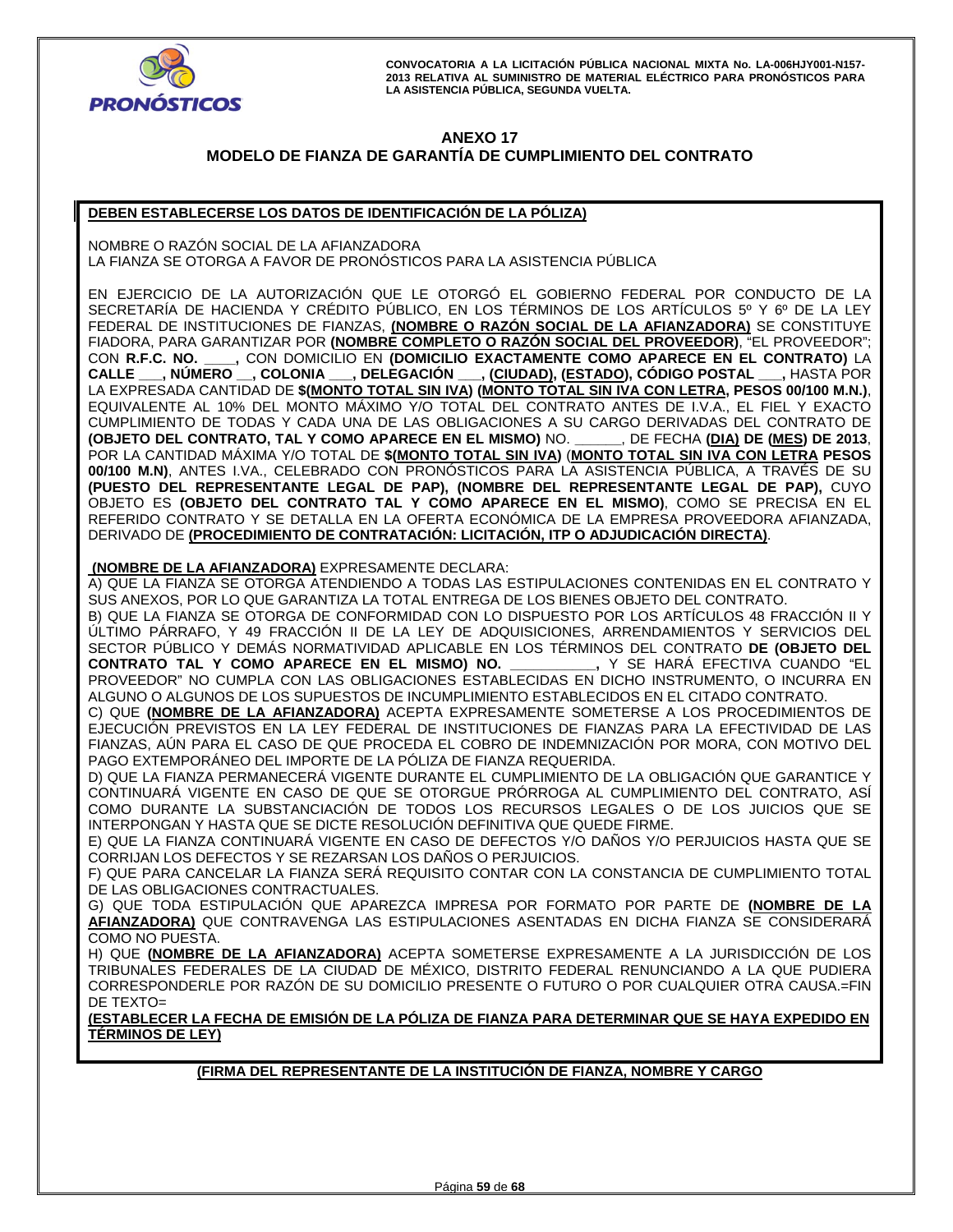

# **ANEXO 18 ESCRITO DE GRADO DE CONTENIDO NACIONAL**

(Elaborar en hoja membretada del licitante)

|                                       |     |                                              | de | de                                            |  |
|---------------------------------------|-----|----------------------------------------------|----|-----------------------------------------------|--|
| PRESENTE.                             |     |                                              |    |                                               |  |
| Me refiero al procedimiento de<br>'5) | (3) | participa a través de la presente propuesta. |    | No. (4) en el que mi representada, la empresa |  |

Sobre el particular, y en los términos de lo previsto por las "Reglas para la determinación, acreditación y verificación del contenido nacional de los bienes que se ofertan y entregan en los procedimientos de contratación, así como para la aplicación del requisito de contenido nacional en la contratación de obras públicas, que celebren las dependencias y entidades de la Administración Pública Federal", el que suscribe, manifiesta bajo protesta de decir verdad que, en el supuesto de que me sea adjudicado el contrato respectivo, la totalidad de los bienes que oferto en dicha propuesta y suministraré, bajo la partida \_\_\_\_(6)\_\_\_\_\_\_, será(n) producido(s) en los Estados Unidos Mexicanos y contará(n) con un porcentaje de contenido nacional de cuando menos el 65%.

De igual forma manifiesto bajo protesta de decir verdad, que tengo conocimiento de lo previsto en el artículo 57 de la Ley de Adquisiciones, Arrendamientos y Servicios del Sector Público; en este sentido, me comprometo, en caso de ser requerido, a aceptar una verificación del cumplimiento de los requisitos sobre el contenido nacional de los bienes aquí ofertados, a través de la exhibición de la información documental correspondiente y/o a través de una inspección física de la planta industrial en la que se producen los bienes, conservando dicha información por tres años a partir de la entrega de los bienes a la convocante.

ATENTAMENTE

\_\_\_\_\_\_\_\_\_\_\_\_\_\_\_\_\_\_(7)\_\_\_\_\_\_\_\_\_\_\_\_\_\_\_\_\_

Instructivo de llenado

Documento 1 Escrito de contenido nacional

Nombre del formato: Escrito de Grado de Contenido Nacional.

Objetivo: Dar cumplimiento a lo dispuesto en la regla octava del Acuerdo por el que se establecen las reglas para la determinación, acreditación y verificación del contenido nacional de los bienes que se ofertan y entregan en los procedimientos de contratación.

| I Número: | Descripción:                                                                       |
|-----------|------------------------------------------------------------------------------------|
|           | Señalar la fecha de suscripción del documento.                                     |
|           | Anotar el nombre de la convocante.                                                 |
| 3         | Precisar el procedimiento de que se trate, licitación pública, invitación a cuando |
|           | menos tres personas o adjudicación directa.                                        |
|           | Indicar el número respectivo.                                                      |
|           | Citar el nombre o razón social o denominación de la empresa licitante.             |
|           | Señalar el número de partida que corresponda.                                      |
|           | Anotar el nombre y firma del representante de la empresa licitante.                |

NOTAS:

En el supuesto de que el licitante o el fabricante se trate de una persona física, se deberá ajustar el presente formato en su parte conducente.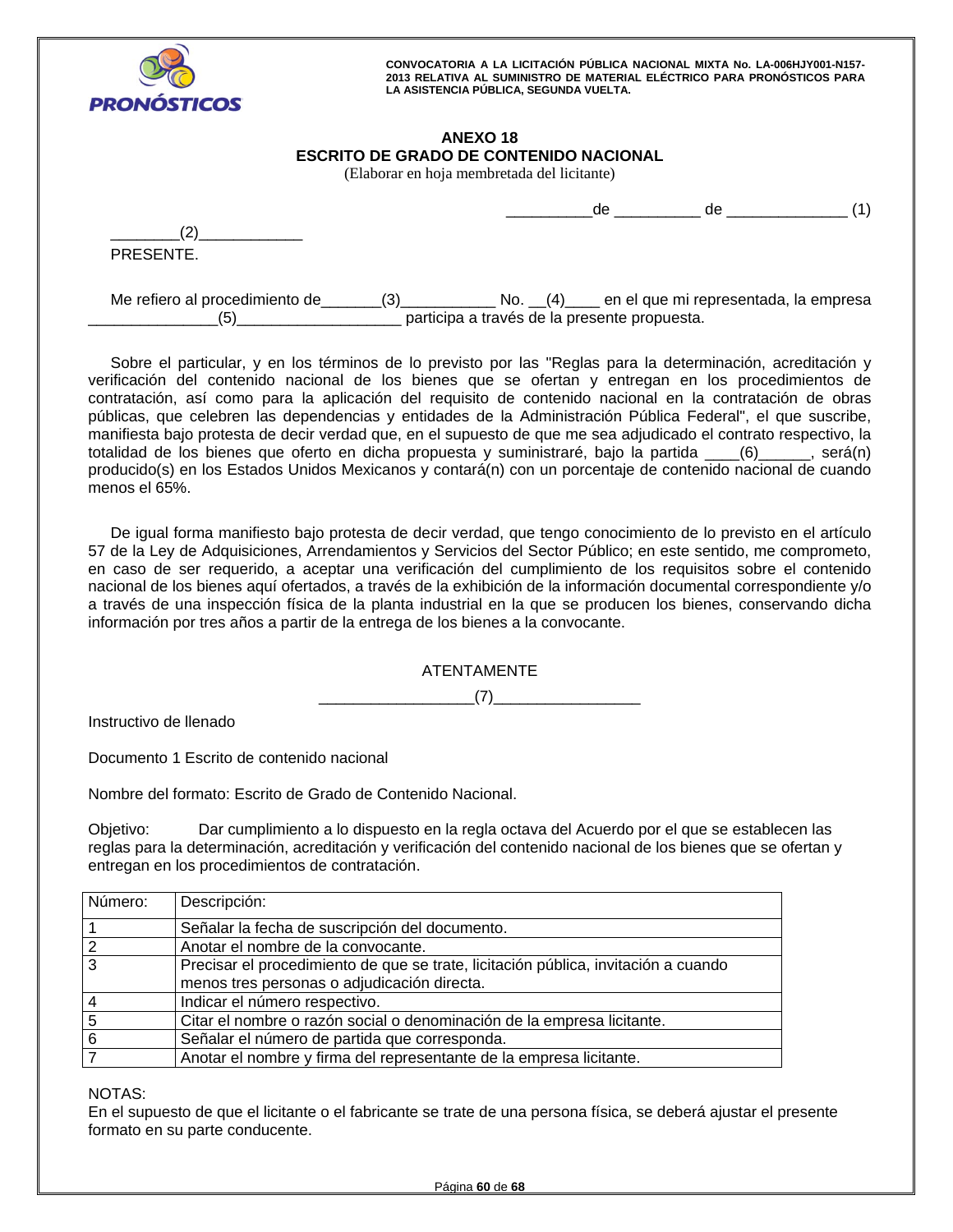

# **ANEXO 19 CARTA GARANTÍA**

(Elaborar en hoja membretada del licitante)

**México, D.F., \_\_\_\_\_\_de \_\_\_\_\_\_\_ 2013** 

**Pronósticos para la Asistencia Pública Av. Insurgentes Sur No. 1397, Col. Insurgentes Mixcoac, Delegación Benito Juárez C.P. 03920, México, D.F. P r e s e n t e** 

(\_\_\_\_\_\_\_\_\_\_nombre\_\_\_\_\_\_\_\_\_\_\_\_\_), en mi carácter de representante legal de la empresa \_\_\_\_\_\_\_\_\_\_\_\_\_\_\_\_\_\_\_\_\_\_\_\_\_\_\_\_\_\_\_\_\_\_\_\_, declaro lo siguiente:

- a. La presente Carta Garantía, estará vigente durante un año calendario, contados a partir de la fecha de recepción en el Almacén de la entidad.
- b. Que el material ofertado es nuevo.
- c. Cuenta con una garantía contra vicios ocultos, mala calidad o defectos de fabricación.
- d. Que me obligo a remplazar los bienes por otros nuevos de las mismas características y marca que los ofertados originalmente, sin costo alguno para Pronósticos para la Asistencia Pública y dentro de los cinco días naturales siguientes a la fecha en que se dé el aviso referido, así como durante el año calendario que transcurra a partir de la fecha siguiente a la entrega de los bienes, se presentan fallas en alguno de éstos y se comprueba la existencia de vicios ocultos, defectos de fabricación o mala calidad por causas imputables al proveedor.

# A T E N T A M E N T E

\_\_\_\_\_\_\_\_\_\_\_\_\_\_\_\_\_\_\_\_\_\_\_\_\_\_\_\_\_\_\_\_\_\_ Nombre y firma del Representante Legal

Nota: El presente formato podrá ser reproducido por cada participante en el modo que estime conveniente, debiendo respetar su contenido.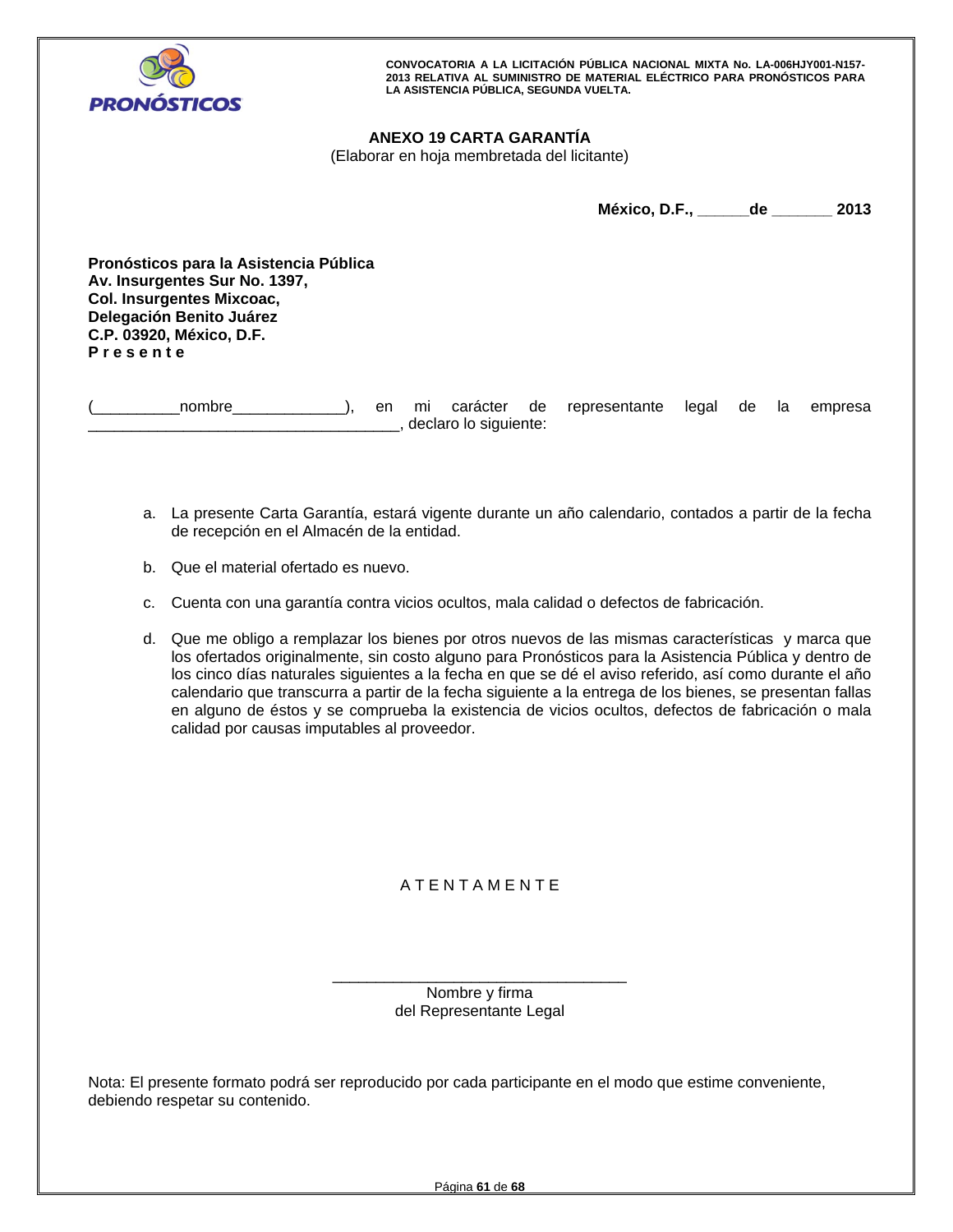

En donde:

**CONVOCATORIA A LA LICITACIÓN PÚBLICA NACIONAL MIXTA No. LA-006HJY001-N157- 2013 RELATIVA AL SUMINISTRO DE MATERIAL ELÉCTRICO PARA PRONÓSTICOS PARA LA ASISTENCIA PÚBLICA, SEGUNDA VUELTA.** 

# **ANEXO 20**

# **MANIFESTACIÓN QUE DEBERÁN PRESENTAR LOS LICITANTES ADJUDICADOS PARA DAR CUMPLIMIENTO A LO DISPUESTO EN LAS REGLAS PARA LA DETERMINACIÓN, ACREDITACIÓN Y VERIFICACIÓN DEL CONTENIDO NACIONAL DE LOS BIENES. (ELABORAR EN HOJA MEMBRETADA DEL LICITANTE)**

 $de$  de  $(1)$  $(2)$ PRESENTE. Me refiero al procedimiento de \_\_\_\_\_\_(3)\_\_\_\_\_\_\_\_\_\_\_\_ No. \_\_\_\_\_(4)\_\_\_\_\_ en el que mi representada, la empresa (5) (5) participó y resultó adjudicada con la(s) partida(s) \_\_\_\_\_\_\_\_\_\_\_\_\_(6)\_\_\_\_\_\_\_\_\_\_\_\_\_\_\_\_\_\_\_.

Sobre el particular, y en los términos de lo previsto por la Regla 9 de las "Reglas para la determinación, acreditación y verificación del contenido nacional de los bienes que se ofertan y entregan en los procedimientos de contratación, así como para la aplicación del requisito de contenido nacional en la contratación de obras públicas, que celebren las dependencias y entidades de la Administración Pública Federal", el que suscribe manifiesta bajo protesta de decir verdad, que los bienes entregados correspondientes a la(s) partida(s) antes señalada(s) fue(ron) producido(s) en los Estados Unidos Mexicanos por la empresa (7) v cuenta(n) con un porcentaje de contenido nacional de  $(8)$ 

# ATENTAMENTE

\_\_\_\_\_\_\_\_\_\_\_\_\_\_\_\_\_\_(9)\_\_\_\_\_\_\_\_\_\_\_\_\_\_\_\_\_

# **INSTRUCTIVO DE LLENADO.**

| <b>NUMERO</b>  | <b>DESCRIPCION</b>                                                                                                                |
|----------------|-----------------------------------------------------------------------------------------------------------------------------------|
| 1              | Señalar la fecha de suscripción del documento.                                                                                    |
| 2              | Anotar el nombre de la dependencia o entidad que convoca o invita.                                                                |
| 3              | Precisar el procedimiento de que se trate, licitación pública, invitación a cuando<br>menos tres personas o adjudicación directa. |
| 4              | Indicar el número del procedimiento respectivo.                                                                                   |
| 5              | Citar el nombre o razón social de la empresa licitante.                                                                           |
| 6              | Señalar el número de partida que corresponda.                                                                                     |
| $\overline{7}$ | Indicar el nombre o razón social de la empresa fabricante de los bienes<br>entregados.                                            |
| 8              | Indicar el resultado del cálculo del porcentaje de contenido nacional de los<br>bienes entregados.                                |
| 9              | Anotar el nombre y firma del representante de la empresa licitante.                                                               |

El porcentaje de contenido nacional del bien se calculará conforme a la siguiente expresión:

PCN=[1-(CI/PV)]\*100

- PCN= porcentaje de contenido nacional del bien ofertado en el procedimiento de contratación.
- CI= valor de las importaciones (valor de las materias primas partes y componentes importados directamente por el fabricante nacional o por quienes le suministren dentro del país dichos insumos)
- PV= precio de venta del producto ofertado en el procedimiento de contratación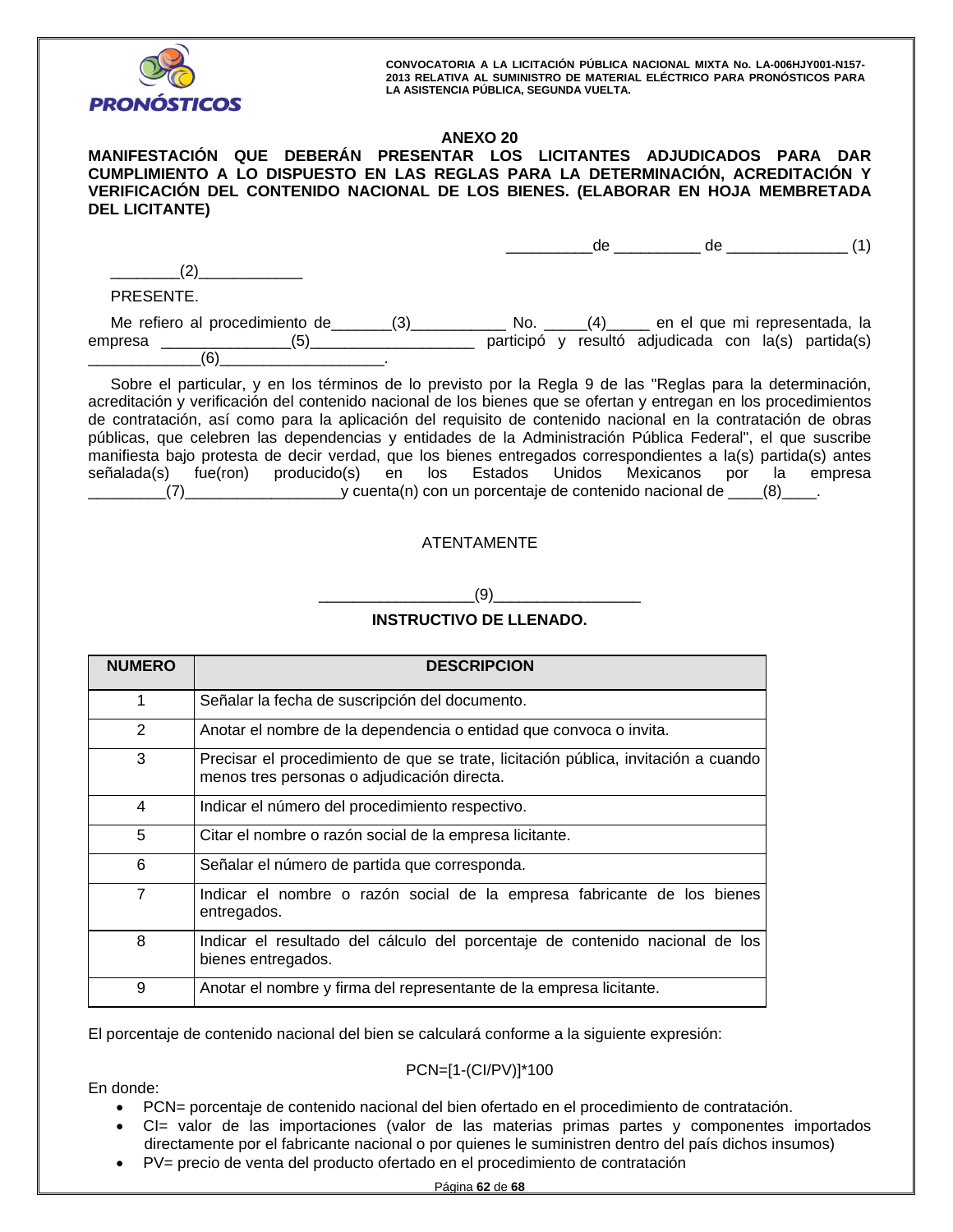# **ANEXO 21 PROGRAMA DE CADENAS PRODUCTIVAS DEL GOBIERNO FEDERAL**

El programa de Cadenas Productiva es una solución integral que tiene como objeto fortalecer el desarrollo de las macro, pequeñas y medias empresas de nuestro país, con herramientas que les permitan incrementar su capacidad productiva y de gestión.

Al incorporarte a Cadenas Productivas tendrás acceso a los siguientes beneficios:

- **Conoce oportunamente al consultar desde la comodidad de tu negocio los pagos que te realizarán las dependencias o entidades con la posibilidad de obtener la liquidez que requieres sobre tus cuentas por cobrar derivadas de la proveeduría de bienes y servicios. Si requieres Capital de Trabajo podrás acceder a los programas de financiamiento que Nacional Financiera instrumenta a través de los bancos**
- **Incrementa tus ventas, al pertenecer al Directorio de Prestador de servicios del Gobierno Federal, mediante el cual las Dependencias y/o Entidades u otras empresas podrán consultar tu oferta de productos y servicios en el momento que lo requieran, al mismo tiempo, conocerás otras empresas con la posibilidad de ampliar tu base de prestador de servicios.**
- **Profesionaliza tu negocio, a través de los cursos de capacitación en línea a presenciales, sobre temas relacionados al proceso de compra del Gobierno Federal que te ayudarán a ser más efectivo al presentar tus propuestas.**
- **Identifica oportunidades de negocio, al conocer las necesidades de compra del Gobierno Federal a través de nuestros boletines electrónicos.**

Para mayores informes sobre el particular llamar desde el área metropolitana al 5089-6107 o al 01 800 623-4572 sin costo desde el interior de la república o bien a través de la página de internet www.NAFIN.com.

## **3.2 PROMOCIÓN A LOS PROVEEDORES Y CONTRATISTAS PARA AFILIARSE AL PROGRAMA DE CADENAS PRODUCTIVA**

México, D. F. de \_\_\_\_ de \_\_\_\_

#### **Nombre de la empresa**

En Nacional Financiera, S. N. C., estamos coordinado una iniciativa sin duda histórica para apoyar a las PyMES en el país. La estrategia principal consiste en establecer un Programa Obligatorio de Compras del Gobierno Federal hacia las pequeñas y medias empresas mexicanas. Dicho programa pretende que en el año de 2012, el 35% de las adquisiciones públicas se analicen a este segmento productivo, principal generador del Producto interno Bruto y de empleo.

Para tal fin, un primer paso es la incorporación obligatoria de todas las Dependencias y Entidades al Programa Cadenas Productivas de Nacional Financiera, S. N. C., lo que nos permitirá conocer en forma consolidada la situación actual de la proveeduría gubernamental y proponer metas anuales en materia de compras de gobierno a PyMES a partir del 2008.

En este contexto, tengo el agrado de invitar a incorporar tu empresa al programa, para que goce de los beneficios que éste le brinda.

#### **Cadenas Productivas ofrece:**

- **Adelantar el cobro de las facturas mediante el descuento electrónico** 
	- o **Obtener liquidez para realizar más negocios**
	- o **Mejorar la eficiencia del capital de trabajo**
	- o **Agilizar y reducir los costos de cobranza**
	- o **Realizar los transacciones desde la empresa en un sistema amigable y sencillo, www.nafin.com**
- o **Realizar en caso necesario, operaciones vía telefónica a través del Call Center 50 89 61 07 y 01800 NAFINSA (623 46 72)**
- **Acceder a capacitación y asistencia técnica gratuita**
- **Recibir información**
- **Formar parte del Directorio de compras del Gobierno Federal**

**Características descuentos o factoraje electrónico:** 

- **Anticipar la totalidad de su cuenta por cobrar (documento)**
- **Descuentos aplicables a tasas preferenciales**
- **Sin garantías, ni otros costos o comisiones adicionales**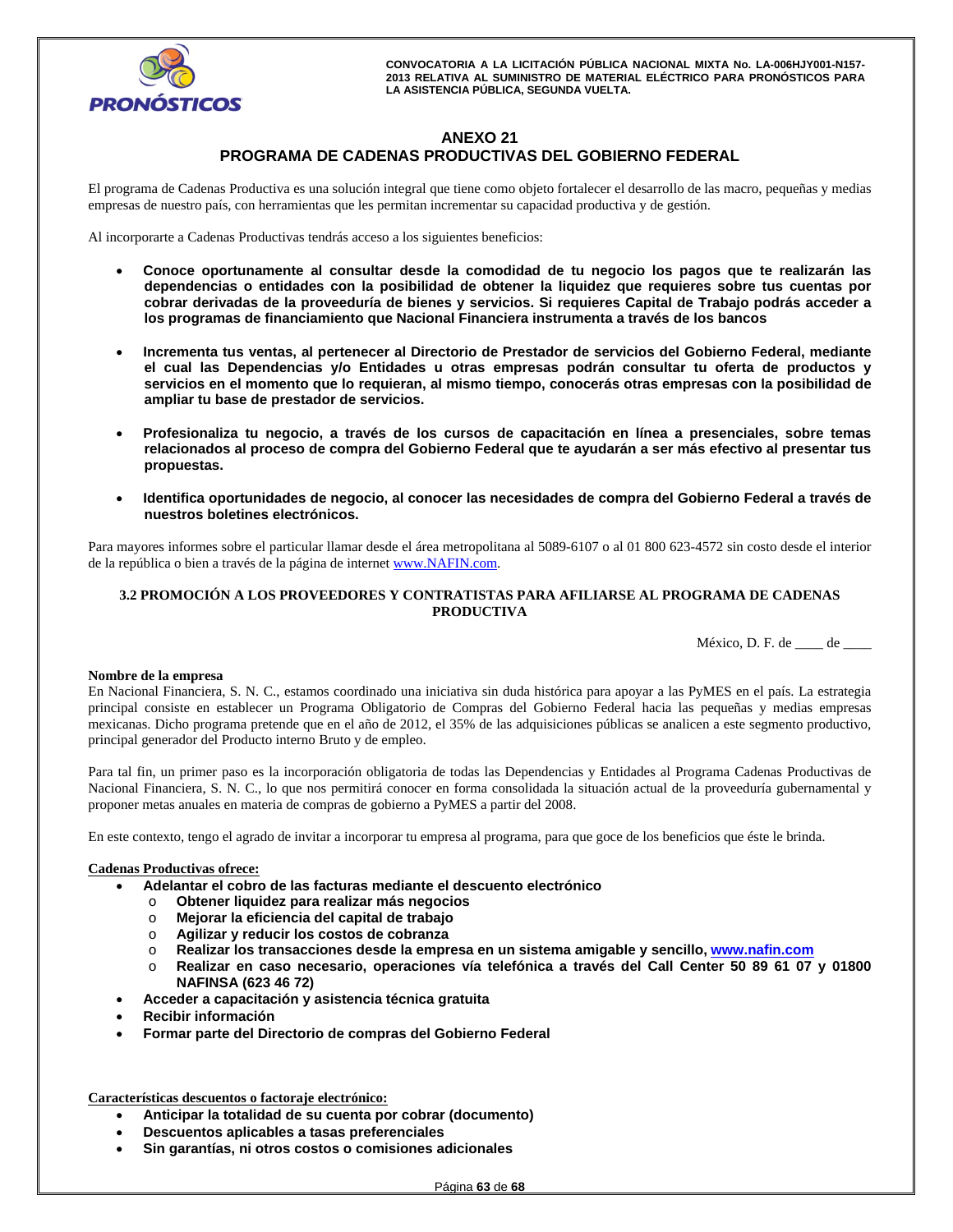

#### **Contar con la disposición de los recursos en un plazo no mayor de 24 hrs., en forma electrónica y eligiendo al intermediario financiero de su preferencia.**

Afiliarse al programa es por única vez y no es necesario realizar el proceso nuevamente en alguna otra dependencia o entidad, no tiene ningún costo; en caso de requerirlo podrás hacer el cobro anticipado en la página www.nafin.com o bien vía telefónica.

A fin de facilitar tu afiliación, te agradeceré comunicarte a los teléfonos 50.89.61.07 y 08100 NAFINSA, donde el personal de Nacional Financiera, S. N. C., te orientará para la entrega de los documentos relacionados en el documento anexo y la formalización del convenio en un término de cinco días.

Al concretar tu afiliación tendrás como beneficio formar parte del Directorio de Compras y contar con la oportunidad de ampliar tus ventas a todas las dependencias y entidades del Gobierno Federal.

Reiteramos nuestro agradecimiento por tu participación y aprovecho la ocasión para enviarte un cordial saludo.

Atentamente

# **LISTA DE DOCUMENTOS PARA LA INTEGRACIÓN DEL EXPEDIENTE DE AFILIACIÓN AL PROGRAMAS PRODUCTIVAS.**

## **1. Carta Requerimiento de Afiliación, Fallo o Pedido**

Debidamente firmada por el área usuaria compradora

#### **2. \*\* Copia simple del Acta Constitutiva (Escritura con la que se constituye o crea la empresa)**

Esta escritura debe estar debidamente inscrita en el Registro Público de la Propiedad y de Comercio. Debe anexarse completa y legible en todas las hojas.

#### **3. \*\*Copia simple de la Escritura de Reformas (modificaciones a los estatutos de la empresa)**

Cabios de razón social, fusiones, cambios de administración, etc.

Estar debidamente inscrita en el Registro Público de la Propiedad y de Comercio. Completa y legible en todas las hojas.

#### **4. \*\*Copia simple de la escritura pública mediante el cual se haga constar los Poderes y Facultades del Representante Legal para Actos de Dominio.**

Esta escritura debe estar debidamente inscrita en el Registro Público de la Propiedad y de Comercio. Debe anexarse completa y legible en todas las hojas.

## **5. Comprobante de domicilio Fiscal**

Vigencia no mayor a 2 meses Comprobante de domicilio oficial (Recibo de agua, Luz, Teléfono fijo, predio) Debe estar a nombre de la empresa, en caso de no ser así adjuntar contrato de arrendamiento, comodato.

#### **6. Identificación Oficial Vigente del (los) represente(es) legal(es) , con actos de dominio**

Credencial de elector, pasaporte vigente ó FM2 (para extranjeros) La firma deberá coincidir con la del convenio

#### **7. Alta en Hacienda y sus modificaciones**

Formato R-1 ó R-2 en caso de haber cambios de situación fiscal (razón social o domicilio fiscal) En caso de no tener las actualizaciones, podrán obtenerlas de la página del SAT.

## **8. Cédula del Registro Federal del Contribuyente (RFC, Hoja Azul)**

## **9. Estado de Cuenta Bancario donde se depositaran los recursos**

Sucursal, plaza, CLABE interbancaria Vigencia no mayor a 2 meses Estados de cuenta que emite la Institución Financiera y llega su domicilio

#### **La documentación arriba descrita, es necesaria para que la promotoría genere los contratos que le permitirán terminar el proceso de afiliación una vez firmados, los cuales constituyen una parte fundamental del expediente:**

Contratos de descuento automático Cadenas Productivas Firmado por el representante legal con poderes de dominio. 2 convenios con firmas originales

Contratos Originales de cada Intermedio Financiero.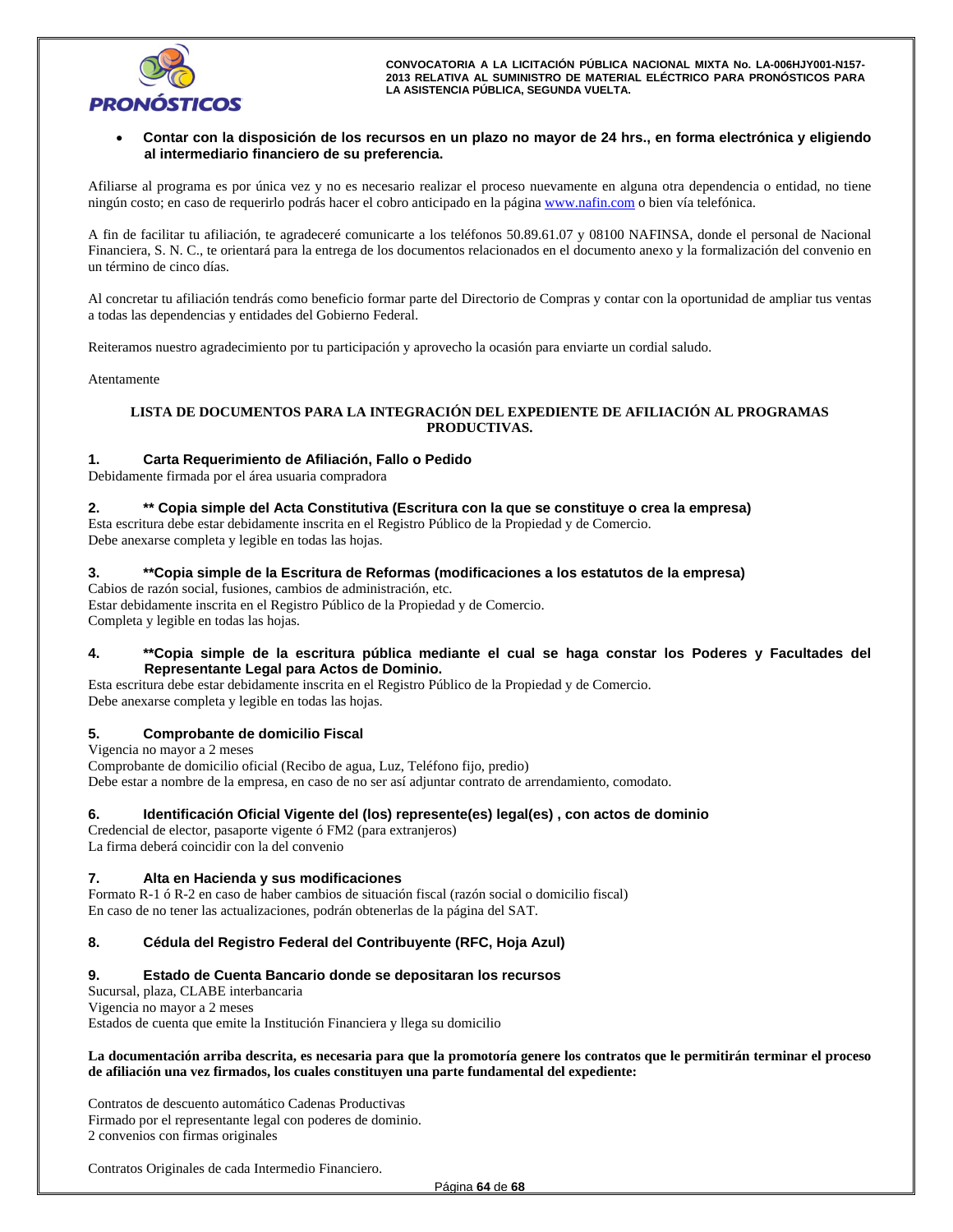

Firmado por el representante legal con poderes de dominio.

#### **(\*\* Únicamente, para personas Morales)**

Usted podrá contactarse con la Promotoría que va a afiliarlo llamando al 01-800-NAFINSA (01-800-6234672) ó al 50-89-61-07; ó acudir a las oficinas de Nacional Financiera en:

Av. Insurgentes Sur no. 1971, Col. Guadalupe Inn, C.P.01020, Delegación Álvaro Obregón, en el Edificio Anexo, nivel Jardín, área de Atención a Clientes.

#### **Estimado Proveedor del Gobierno Federal:**

Con el propósito de iniciar su proceso de afiliación a la Cadena Productiva, es importante que me proporcione la información abajo indicada, con lo anterior, estaré en posibilidades de generar los contratos y convenios, mismos que a la brevedad le enviaré vía correo electrónico.

#### **Información requerida para Afiliación a la Cadena Productiva**

**Cadena(s) a la que desea afiliarse:**  \* \* \* \* Numero(s) de proveedor (opcional): \* - \* - **Datos generales de la empresa.** 

Razón Social: Fecha de alta SHCP: R.F.C.: Domicilio Fiscal: Calle: No.: C.P.: Colonia: Ciudad: Teléfono (incluir clave LADA): Fax (incluir clave LADA): e-mail: Nacionalidad: Datos de constitución de la sociedad: **(Acta Constitutiva / Persona Moral)** No. de la Escritura: Fecha de la Escritura:

#### **Datos del Registro Público de Comercio**

Fecha de inscripción: Entidad Federativa: Delegación o municipio: Folio: Fecha del folio: Libro: Partida: Fojas: Nombre del Notario Público: No. de Notaria: Entidad del Corredor o Notario: Delegación o municipio del Corredor o Notario:

#### **Datos de inscripción y registro de poderes para actos de dominio** (Persona Moral):

(Acta de poderes y/o acta constitutiva) No. de la Escritura: Fecha de la Escritura: Tipo de Poder: Único ( ) Mancomunado ( ) Consejo ( )

Datos del registro público de la propiedad y de comercio (Persona Moral): Fecha de inscripción: Entidad Federativa: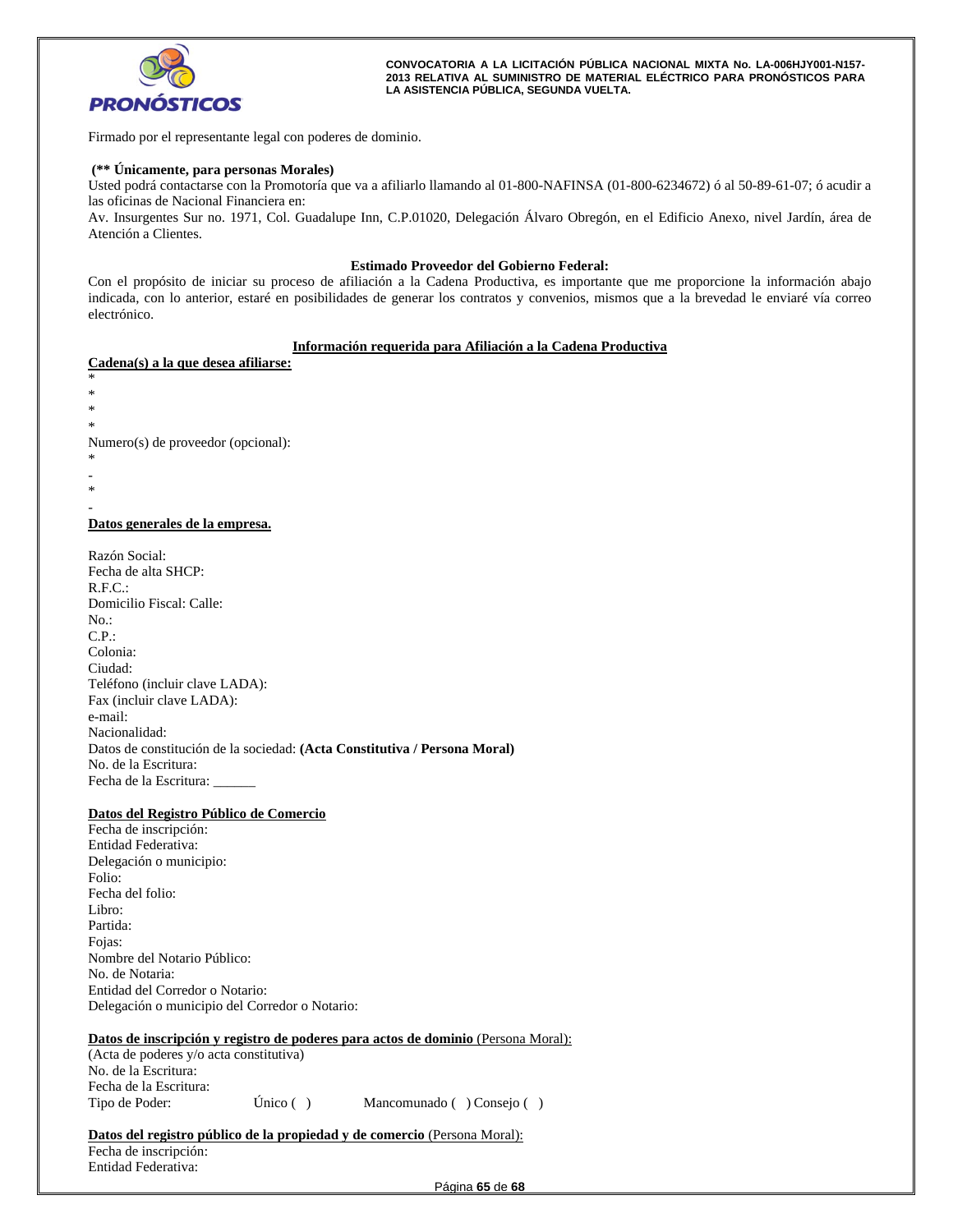

Delegación o municipio: Folio: Fecha del folio: Libro: Partida: Fojas: Nombre del Notario Público: No. de Notaria: Entidad del Corredor o Notario: Delegación o municipio del Corredor o Notario:

#### **Datos del representante legal con actos de administración o dominio:**

Nombre: Estado civil: Fecha de nacimiento: R.F.C.: Fecha de alta SHCP: Teléfono: Fax (incluir clave LADA): e-mail: Nacionalidad: Tipo de identificación oficial: Credencial IFE ( ) Pasaporte Vigente ( ) FM2 ó FM3 extranjeros ( ) No. de la identificación (si es IFE poner el No. que está en la parte donde está su firma): Domicilio Fiscal: Calle: No.: C.P.: Colonia: Ciudad:

## **Datos del banco donde se depositarán recursos:**

Moneda:  $pesos(x)$  dólares () Nombre del banco: No. de cuenta (11 dígitos): Plaza: No. de sucursal: CLABE bancaria: (18 dígitos): Régimen: Mancomunada ( ) Individual ( ) Indistinta ( ) Órgano colegiado ( )

#### **Persona(s) autorizada(s) por la PyME para la entrega y uso de claves:**

Nombre: Puesto: Teléfono (incluir clave LADA): Fax: e-mail:

#### **Actividad empresarial:**

Fecha de inicio de operaciones: Personal ocupado: Actividades o giro: Empleados a generar: Principales productos: Ventas (último ejercicio) anuales: Netas exportaciones: Activo total (aprox.): Capital contable (aprox.): Requiere Financiamiento: SI NO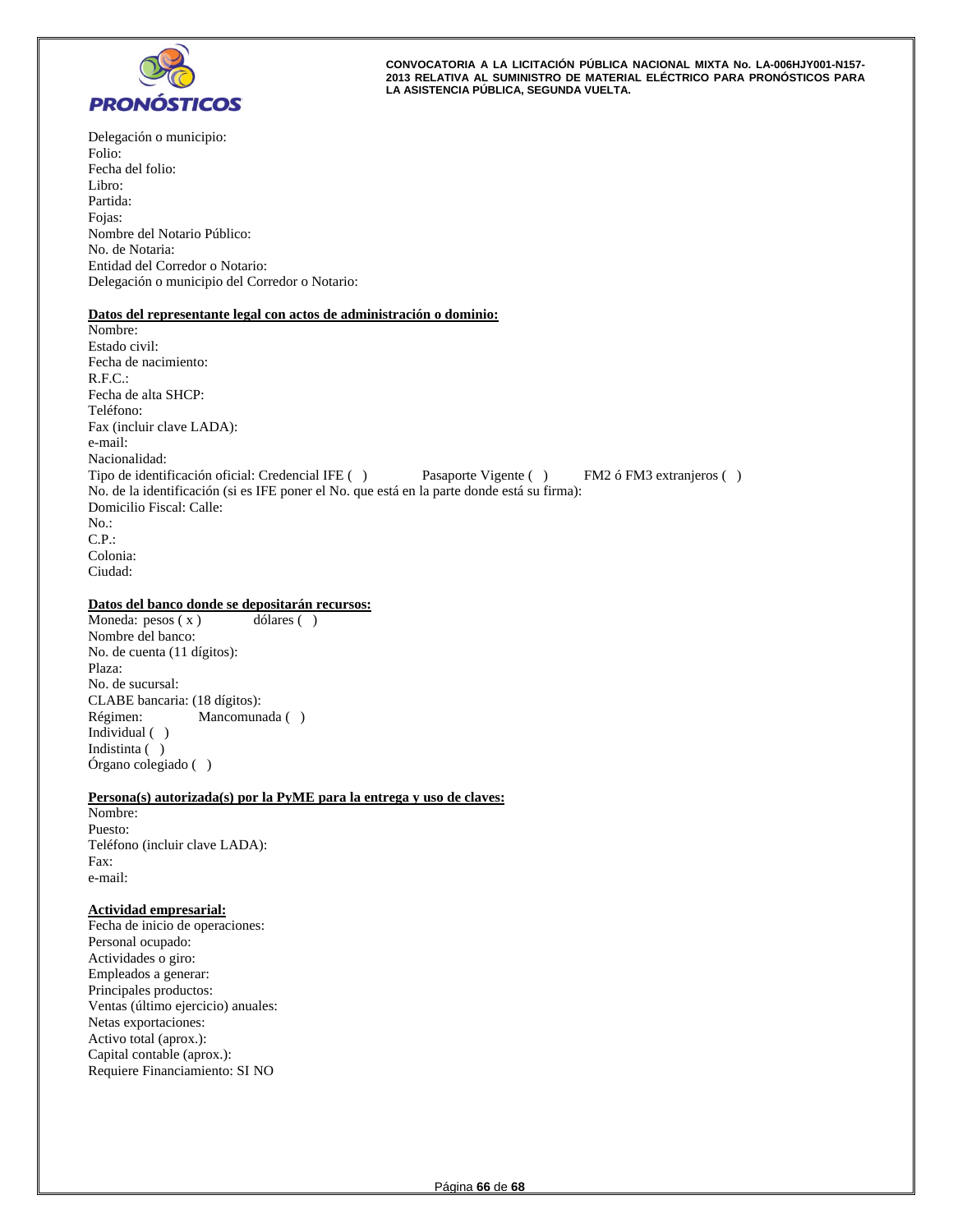

# **ANEXO 22**

# **Nota informativa para participantes de países miembros de la Organización para la Cooperación y el Desarrollo Económico (OCDE) y firmantes de la Convención para combatir el Cohecho de Servidores Públicos Extranjeros en Transacciones comerciales Internacionales**

El compromiso de México en el combate a la corrupción ha transcendido nuestras fronteras y el ámbito de acción del gobierno federal. En el plano internacional y como miembro de la Organización para la Cooperación y el Desarrollo Económico (OCDE) y firmante de la *Convención para combatir el cohecho de servidores públicos extranjeros en transacciones comerciales internacionales***,** hemos adquirido responsabilidades que involucran a los sectores público y privado.

Esta Convención busca establecer medidas para prevenir y penalizar a las personas y a las empresas que prometan o den gratificaciones a funcionarios públicos extranjeros que participan en transacciones comerciales internacionales. Su objetivo es eliminar la competencia desleal y crear igualdad de oportunidades para las empresas que compiten por las contrataciones gubernamentales.

La OCDE ha establecido mecanismos muy claros para que los países firmantes de la Convención cumplan con las recomendaciones emitidas por ésta y en el caso de México, iniciará en **noviembre de 2003** una segunda fase de **evaluación**  –la primera ya fue aprobada– en donde un grupo de expertos verificará, entre otros:

- La compatibilidad de nuestro marco jurídico con las disposiciones de la Convención.
- El conocimiento que tengan los sectores público y privado de las recomendaciones de la Convención.

El resultado de esta evaluación **impactará** el grado de inversión otorgado a México por las agencias calificadoras y la atracción de inversión extranjera.

Las **responsabilidades** del **sector público** se centran en:

- Profundizar las reformas legales que inició en 1999.
- Difundir las recomendaciones de la Convención y las obligaciones de cada uno de los actores comprometidos en su cumplimiento.
- Presentar casos de cohecho en proceso y concluidos (incluyendo aquellos relacionados con lavado de dinero y extradición).

Las responsabilidades del sector privado contemplan:

• **Las empresas:** adoptar esquemas preventivos como el establecimiento de códigos de conducta, de mejores prácticas corporativas (controles internos, monitoreo, información financiera pública, auditorias externas) y de mecanismos que prevengan el ofrecimiento y otorgamiento de recursos o bienes a servidores públicos, para obtener beneficios particulares o para la empresa.

• **Los contadores públicos:** realizar auditorias; no encubrir actividades ilícitas (doble contabilidad y transacciones indebidas, como asientos contables falsificados, informes financieros fraudulentos, transferencias sin autorización, acceso a los activos sin consentimiento de la gerencia); utilizar registros contables precisos; informar a los directivos sobre conductas ilegales.

• **Los abogados:** promover el cumplimiento y revisión de la Convención (imprimir el carácter vinculatorio entre ésta y la legislación nacional); impulsar los esquemas preventivos que deben adoptar las empresas.

Las **sanciones** impuestas a las personas físicas o morales (privados) y a los servidores públicos que incumplan las recomendaciones de la Convención, implican entre otras, privación de la libertad, extradición, decomiso y/o embargo de dinero o bienes.

Asimismo, es importante conocer que el pago realizado a servidores públicos extranjeros es perseguido y castigado independientemente de que el funcionario sea acusado o no. Las investigaciones pueden iniciarse por denuncia, pero también por otros medios, como la revisión de la situación patrimonial de los servidores públicos o la identificación de transacciones ilícitas, en el caso de las empresas.

El culpable puede ser perseguido en cualquier país firmante de la Convención, independientemente del lugar donde el acto de cohecho haya sido cometido.

En la medida que estos lineamientos sean conocidos por las empresas y los servidores públicos del país, estaremos contribuyendo a construir estructuras preventivas que impidan el incumplimiento de las recomendaciones de la Convención y por tanto la comisión de actos de corrupción.

Por otra parte, es de señalar que el Código Penal Federal sanciona el cohecho en los siguientes términos: